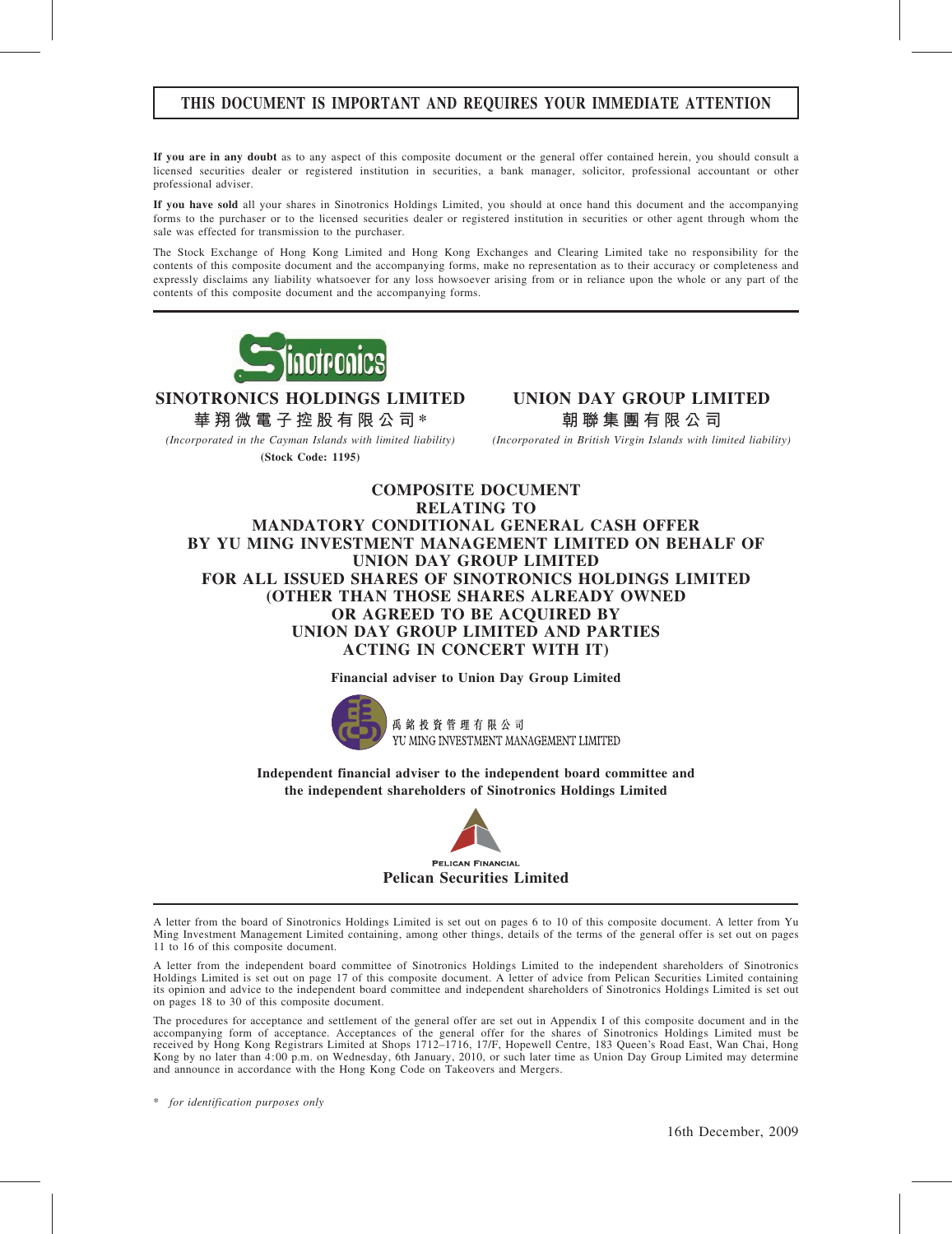# **CONTENT**

## Page

| Appendix III — Statutory and general information material contracts and the state of the state of the state of the state of the state of the state of the State of the State of the State of the State of the State of the Sta |  |
|--------------------------------------------------------------------------------------------------------------------------------------------------------------------------------------------------------------------------------|--|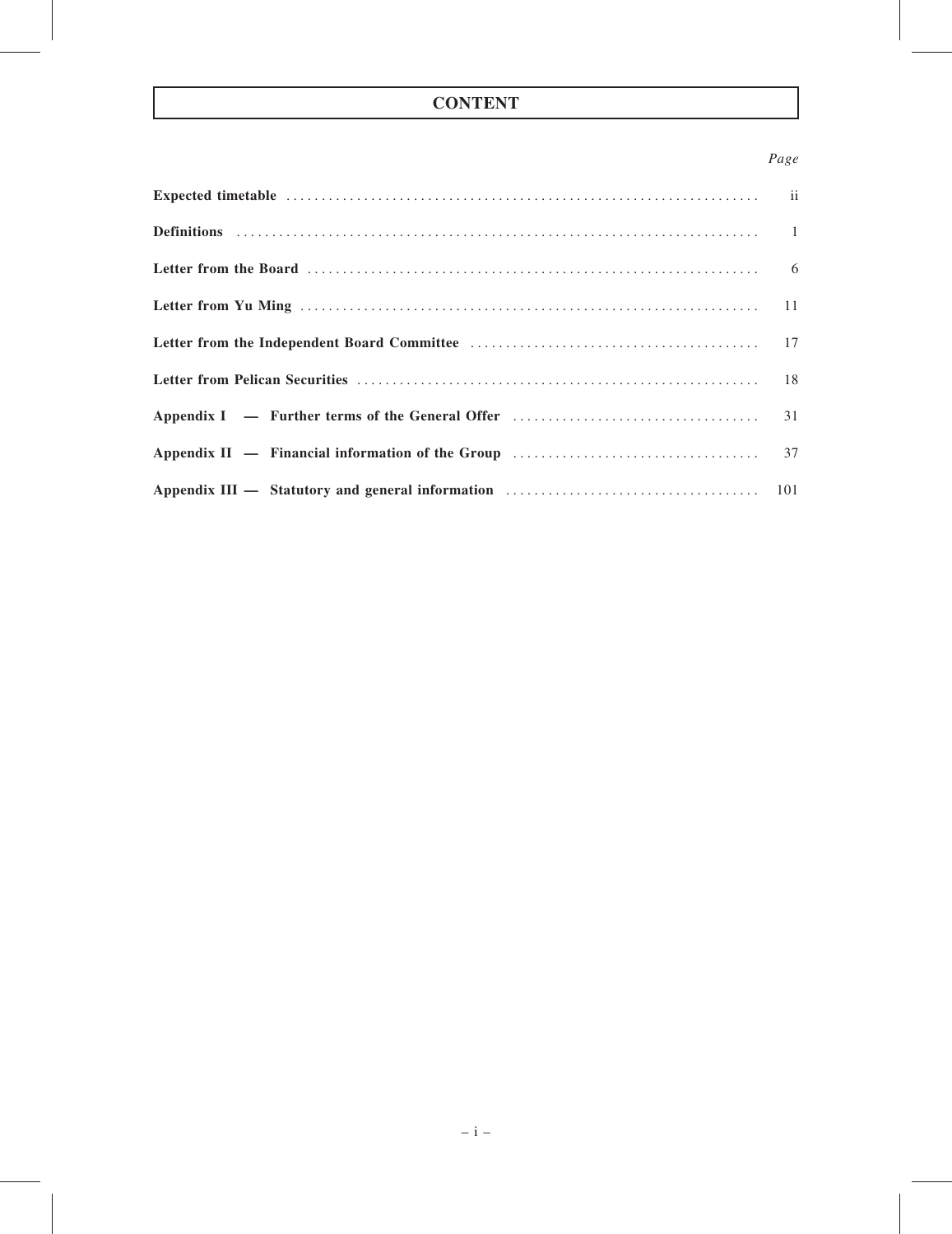## EXPECTED TIMETABLE

The timetable set out below is indicative only and any changes to the timetable will be announced by the Offeror.

| Latest time and date for acceptance of             |
|----------------------------------------------------|
| the General Offer on the First                     |
|                                                    |
|                                                    |
| Announcement on the results of the General Offer   |
| as at the First Closing Date to be posted          |
|                                                    |
| on Wednesday, 6th January, 2010                    |
| Latest date for posting of remittances for amounts |
| due under the General Offer in respect of          |
| valid acceptances received on or before 4:00 p.m.  |
|                                                    |

Notes:

- 1. The latest time for receipt of acceptances under the General Offer, which is conditional as to acceptances, will be 4:00 p.m. on Wednesday, 6th January, 2010 unless the Offeror revises or extends the General Offer in accordance with the Takeovers Code. The Offeror will issue an announcement on the Stock Exchange's website by 7:00 p.m. on the First Closing Date, stating the results of the General Offer and whether the General Offer has been revised or extended, has expired or has become or even declared unconditional. In any announcement of an extension of the General Offer, either the next closing date must be stated or, if the General Offer is unconditional as to acceptance, a statement may be made that the General Offer will remain open until further notice. In any event, where the General Offer becomes or is declared unconditional, the General Offer will remain open for acceptance for not less than 14 days thereafter in accordance with the Takeovers Code.
- 2. Remittances in respect of the cash consideration (after deducting seller's ad valorem stamp duty) payable for the Shares tendered under the General Offer will be posted to the Independent Shareholders accepting the General Offer by ordinary post at their own risk as soon as possible, but in any event within 10 days of the later of the date of receipt by the Registrar of duly completed acceptance, or the date when the General Offer becomes or is declared unconditional.
- 3. Acceptance of the General Offer shall be irrevocable and not be capable of being withdrawn, except permitted under the Takeovers Code. Please refer to paragraph headed ''Right of Withdrawal'' in Appendix I to this Composite Document for further information on the circumstances when the General Offer maybe granted a right of withdrawal.

All references to date and time contained in this Composite Document refer to Hong Kong time.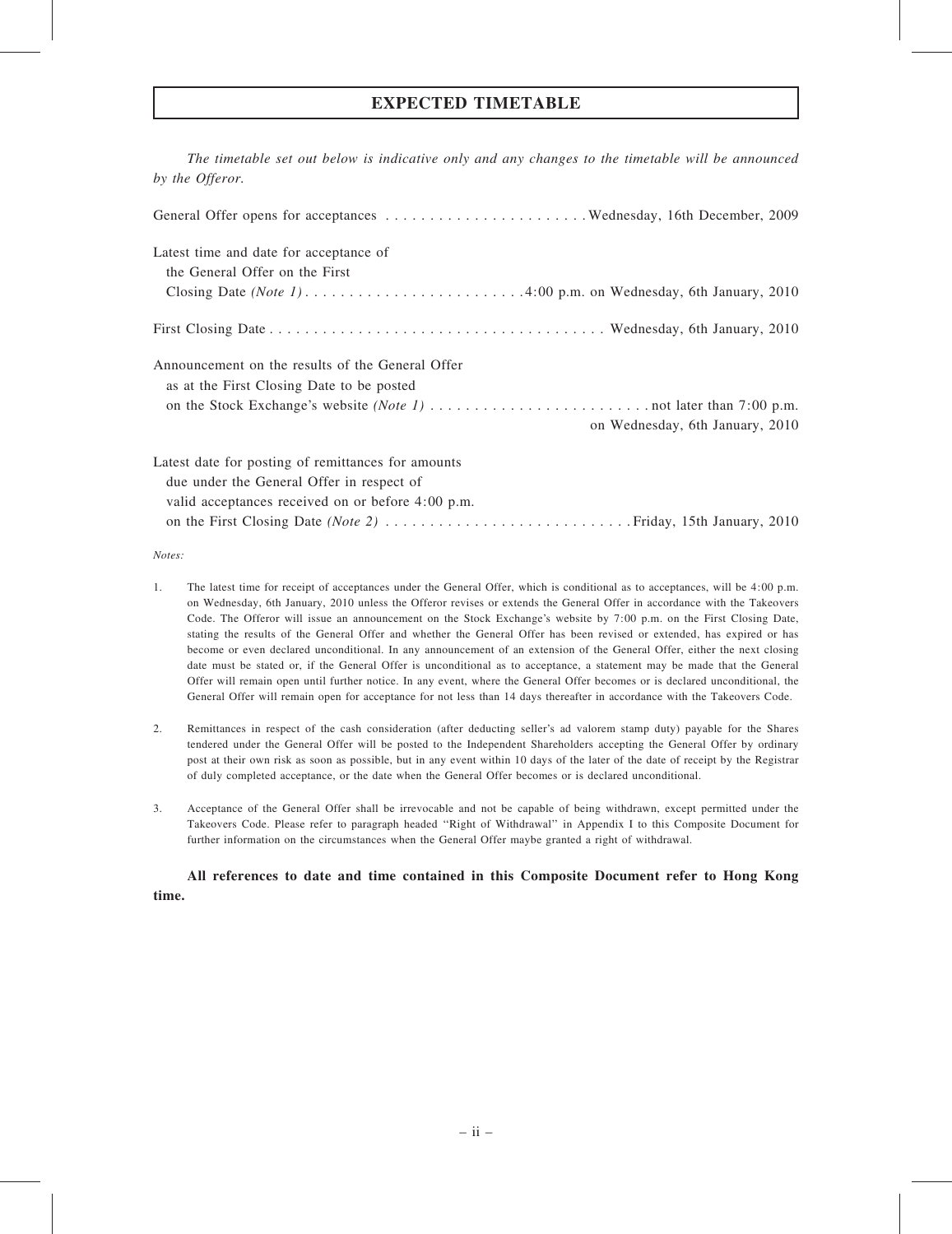In this composite document, unless the context otherwise requires, the following expressions have the following meanings:

| "Accepting Shareholder(s)" | shareholder(s) who accept(s) the General Offer pursuant to the<br>terms set out in this Composite Document;                                                                                                                                                                                                                                                                                                                  |
|----------------------------|------------------------------------------------------------------------------------------------------------------------------------------------------------------------------------------------------------------------------------------------------------------------------------------------------------------------------------------------------------------------------------------------------------------------------|
| "acting in concert"        | shall have the meaning set out in the Takeovers Code;                                                                                                                                                                                                                                                                                                                                                                        |
| "Action"                   | the action by Deutsche Bank AG against the Company under the<br>action number HCA 917 of 2009 in the High Court of Hong<br>Kong, including the claim under the Writ;                                                                                                                                                                                                                                                         |
| "Announcement Date"        | 25th November, 2009, being the date of the Joint Announcement;                                                                                                                                                                                                                                                                                                                                                               |
| "associate(s)"             | shall have the meaning set out in the Takeovers Code;                                                                                                                                                                                                                                                                                                                                                                        |
| "Board"                    | the board of directors of the Company;                                                                                                                                                                                                                                                                                                                                                                                       |
| "business day"             | a day on which the Stock Exchange is open for the transaction of<br>business;                                                                                                                                                                                                                                                                                                                                                |
| "CCASS"                    | the Central Clearing and Settlement System established and<br>operated by Hong Kong Securities Clearing Company Limited;                                                                                                                                                                                                                                                                                                     |
| "Company"                  | Sinotronics Holdings Limited, a company incorporated in the<br>Cayman Islands with limited liability and the shares of which are<br>listed on the Main Board of the Stock Exchange;                                                                                                                                                                                                                                          |
| "Composite Document"       | this composite offer document jointly issued by the Company and<br>the Offeror;                                                                                                                                                                                                                                                                                                                                              |
| "Director(s)"              | the director(s) of the Company;                                                                                                                                                                                                                                                                                                                                                                                              |
| "Deed of Indemnity"        | the deed of indemnity dated 12th December, 2007 executed by<br>Mr. Lin in favour of the Company in which Mr. Lin agreed to<br>perform the interest payment obligation of the Company under<br>the Swap Agreements and is obliged to indemnify the Company<br>against all liabilities, claims, damages, costs and expenses which<br>the Company may suffer by reason of his failure in performance<br>of the said obligation; |
| "Excluded Shareholder(s)"  | Overseas Shareholder(s) in respect of whom the Directors, based<br>on legal advice, consider it necessary or expedient not to offer the<br>Open Offer Shares on account either of the legal restrictions<br>under the laws of the relevant place or the requirements of the<br>relevant regulatory body or stock exchange in that place;                                                                                     |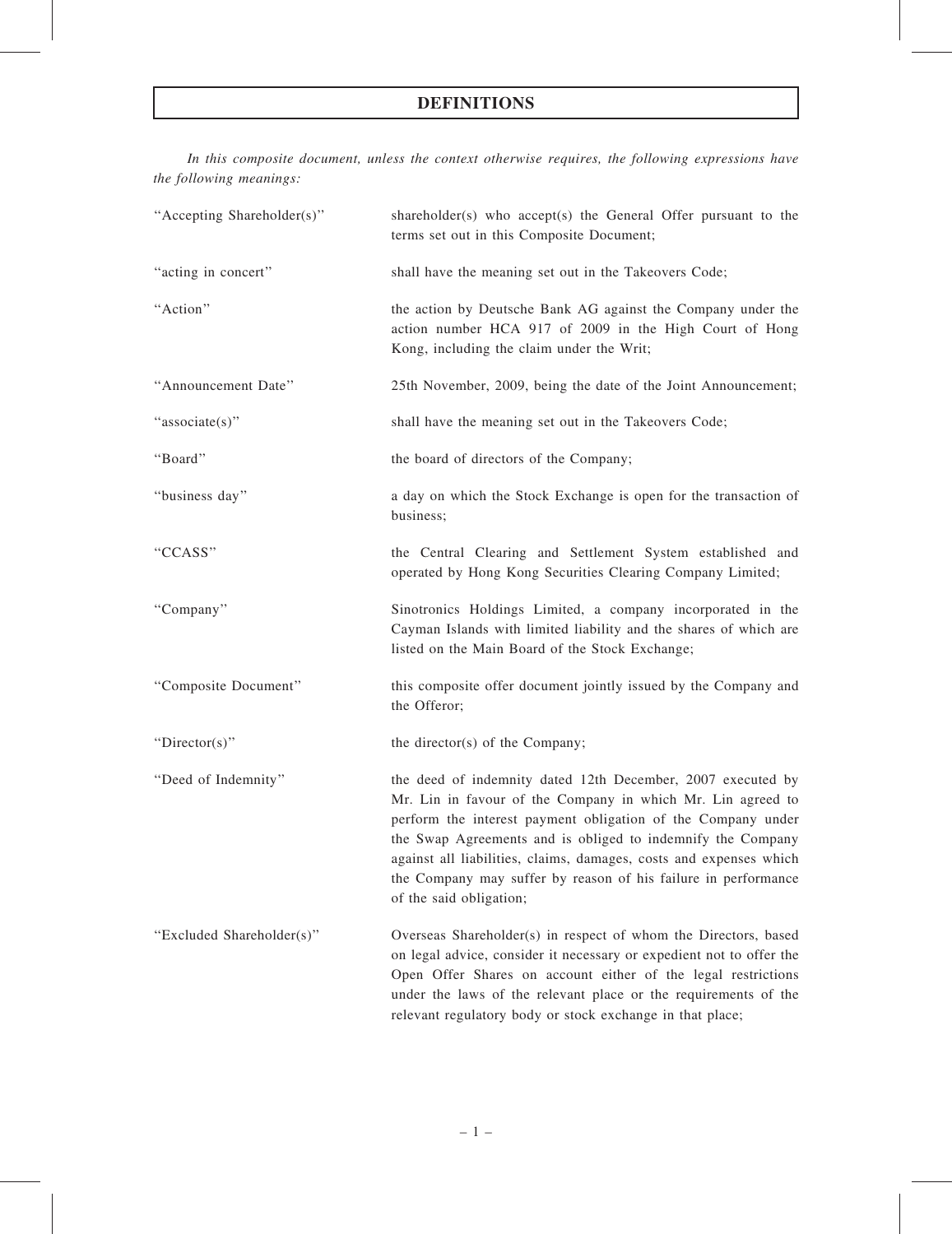| "Executive"                   | the executive director of the corporate finance division of the<br>Securities and Futures Commission of Hong Kong or any of his<br>delegates;                                                                                                                          |
|-------------------------------|------------------------------------------------------------------------------------------------------------------------------------------------------------------------------------------------------------------------------------------------------------------------|
| "First Closing Date"          | Wednesday, 6th January, 2010, being the first closing date of the<br>General Offer, which is 21 days after the date when the General<br>Offer commences to open for acceptance;                                                                                        |
| "Form(s) of Acceptance"       | the accompanying form(s) of acceptance and transfer in respect of<br>the General Offer;                                                                                                                                                                                |
| "General Offer"               | the mandatory conditional general cash offer made by Yu Ming<br>on behalf of the Offeror to acquire all the Shares other than those<br>already owned or agreed to be acquired by the Offeror and parties<br>acting in concert with it;                                 |
| "General Offer Price"         | the offer price of HK\$0.18 under the General Offer;                                                                                                                                                                                                                   |
| "General Offer Share(s)"      | issued Shares other than those already owned or agreed to be<br>acquired by the Offeror and parties acting in concert with it<br>during the Offer Period;                                                                                                              |
| "Group"                       | the Company and its subsidiaries;                                                                                                                                                                                                                                      |
| "Hong Kong"                   | the Hong Kong Special Administrative Region of the People's<br>Republic of China;                                                                                                                                                                                      |
| "Independent Board Committee" | the independent board committee of the Company comprising Mr.<br>Pan Chang Chi, Mr. Cai Xun Shan and Mr. Cheung Chuen in<br>respect of the General Offer;                                                                                                              |
| "Independent Shareholder(s)"  | Shareholder(s) other than the Offeror and parties acting in concert<br>with it;                                                                                                                                                                                        |
| "Interest Rate Swaps"         | the two 5-year interest rate swaps with a notional amount of<br>HK\$390,000,000 and US\$100,000,000, the terms of which are set<br>out in the Swap Agreements, involving semi-annual net exchange<br>of interest payments between the Company and Deutsche Bank<br>AG; |
| "Joint Announcement"          | the joint announcement issued by the Company and the Offeror<br>on 25th November, 2009 in respect of the General Offer;                                                                                                                                                |
| "Last Trading Day"            | 20th November, 2009, being the last full trading day before<br>trading of the Shares was suspended pending the publication of<br>the Joint Announcement;                                                                                                               |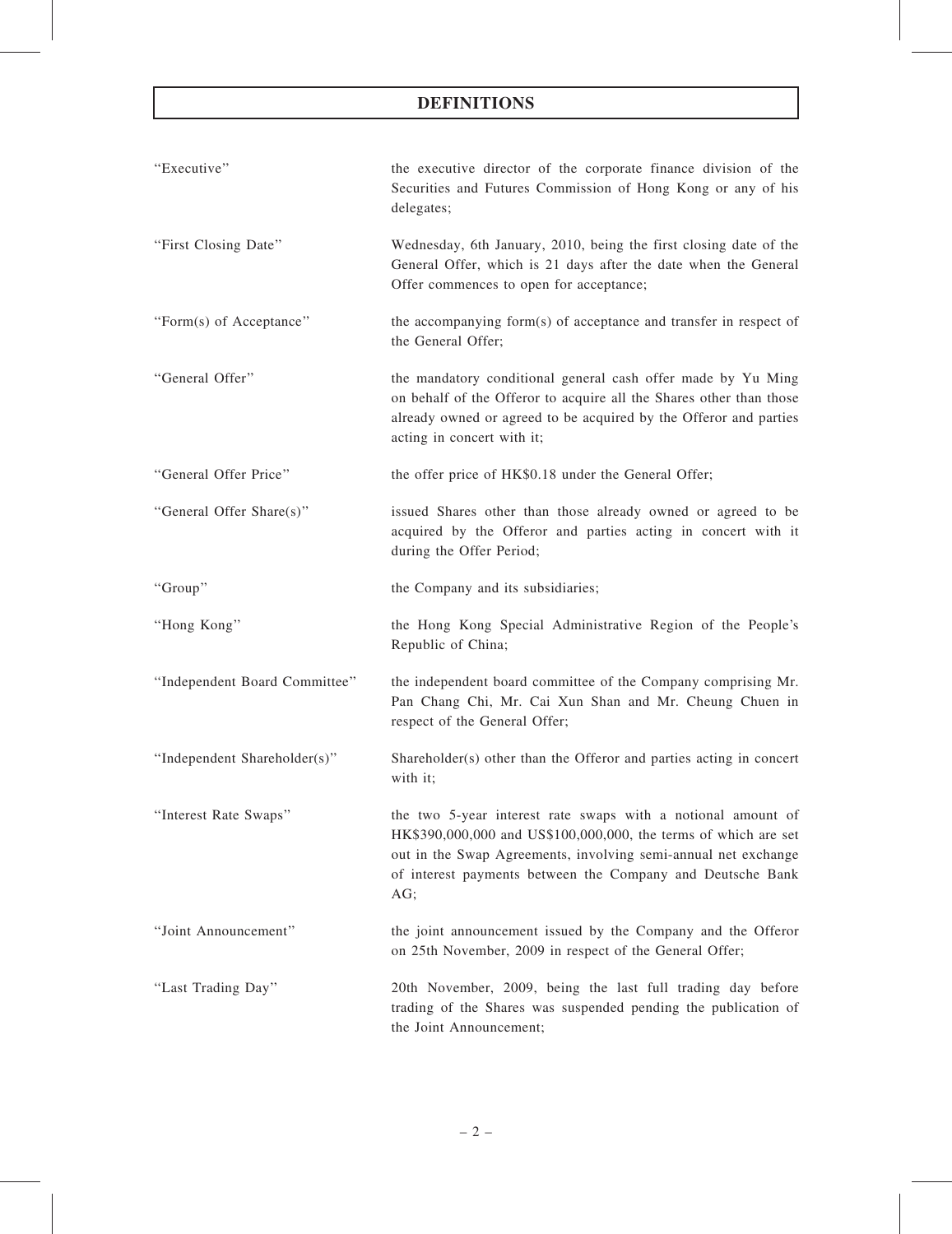| "Latest Practicable Date"      | 14th December, 2009, being the latest practicable date prior to the<br>printing of this Composite Document for the purpose of<br>ascertaining certain information contained in this Composite<br>Document;                                                                                                                                                                                     |
|--------------------------------|------------------------------------------------------------------------------------------------------------------------------------------------------------------------------------------------------------------------------------------------------------------------------------------------------------------------------------------------------------------------------------------------|
| "Listing Rules"                | The Rules Governing the Listing of Securities on the Stock<br>Exchange;                                                                                                                                                                                                                                                                                                                        |
| "Mr. Lin"                      | Mr. Lin Wan Qaing, a former controlling Shareholder of the<br>holding<br>230, 131, 780<br><b>Shares</b><br>Company<br>(representing)<br>approximately 41.17% of the issued share capital of the Company<br>as at the Latest Practicable Date) prior to the completion of the<br>Placing;                                                                                                       |
| "Offer Period"                 | shall have the meaning set out in the Takeovers Code;                                                                                                                                                                                                                                                                                                                                          |
| "Offeror"                      | Union Day Group Limited, a company incorporated in the British<br>Virgin Islands with limited liability, holding 230,131,780 Shares,<br>representing approximately 41.17% of the issued share capital of<br>the Company as at the Latest Practicable Date. Mr. Sze Ming Yee<br>is the ultimate beneficial owner of the Offeror;                                                                |
| "Open Offer"                   | the open offer announced by the Company on 17th November,<br>2009 on the basis of 1 Open Offer Share for every 2 Shares held<br>by the Qualifying Shareholders on the Record Date;                                                                                                                                                                                                             |
| "Open Offer Announcement"      | the announcement of the Company dated 17th November, 2009<br>relating to, inter alia, the update on the Writ, resignation of<br>executive Director and the Open Offer;                                                                                                                                                                                                                         |
| "Open Offer Prospectus"        | the prospectus dated 8th December, 2009 issued by the Company<br>in respect of the Open Offer;                                                                                                                                                                                                                                                                                                 |
| "Open Offer Share(s)"          | new Share(s) to be issued under the Open Offer;                                                                                                                                                                                                                                                                                                                                                |
| "Overseas Shareholder(s)"      | Shareholder(s) whose addresses, as shown on the register of<br>members of the Company on the Record Date, are outside Hong<br>Kong;                                                                                                                                                                                                                                                            |
| "party(ies) acting in concert" | has the same meaning set out in the Takeovers Code;                                                                                                                                                                                                                                                                                                                                            |
| "Pelican Securities"           | Pelican Securities Limited, a corporation licensed under the SFO<br>to carry out regulated activities of type 1 (dealing in securities),<br>type 4 (advising on securities) and type 6 (advising on corporate<br>finance), being the independent financial adviser appointed to<br>advise the Independent Board Committee and the Independent<br>Shareholders in respect of the General Offer; |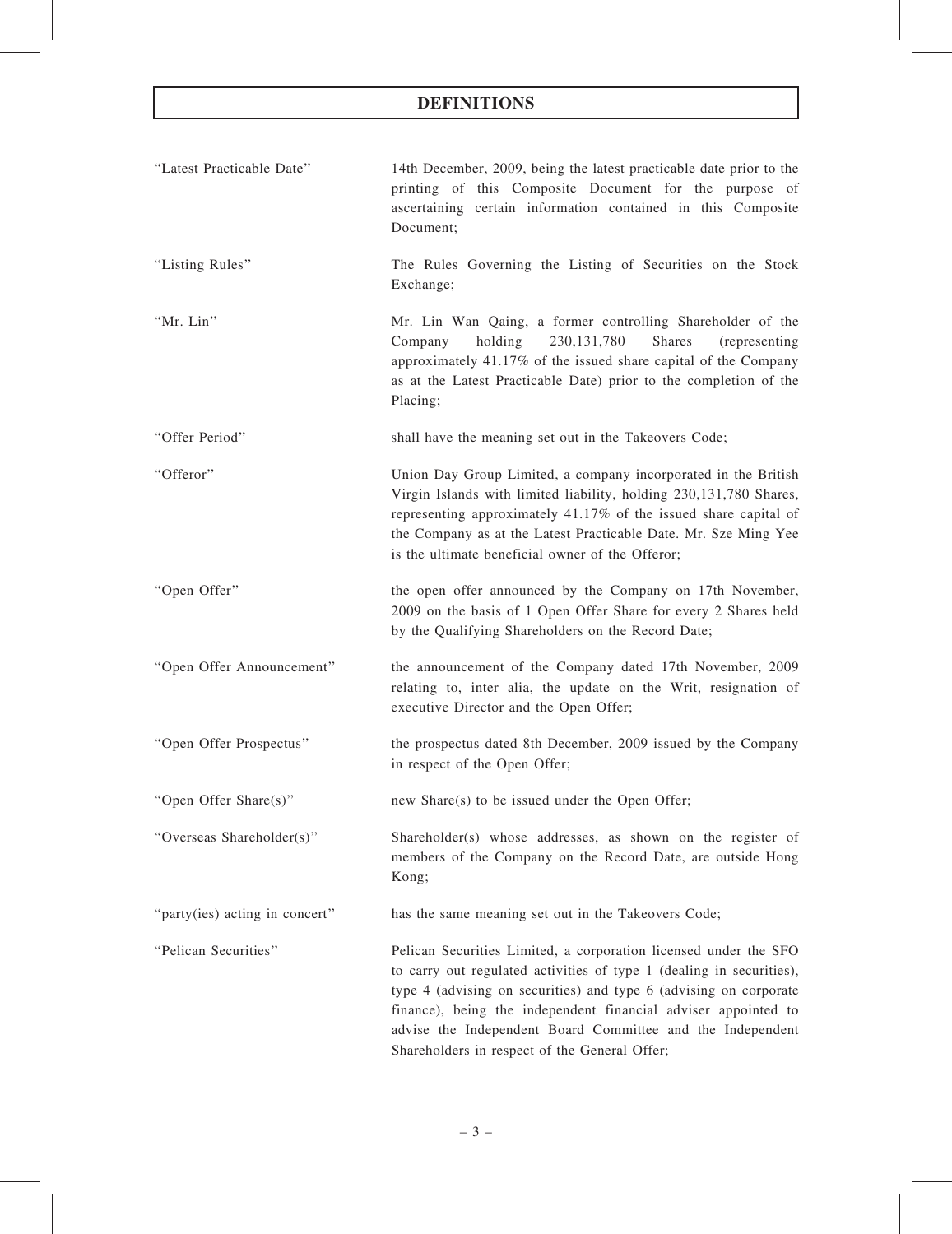| "Placing"                 | the placing of 230,131,780 Shares to the Offeror by Mr. Lin<br>which was completed on 23rd November, 2009;                                                                                                                                                                           |
|---------------------------|--------------------------------------------------------------------------------------------------------------------------------------------------------------------------------------------------------------------------------------------------------------------------------------|
| "PRC"                     | the People's Republic of China;                                                                                                                                                                                                                                                      |
| "Qualifying Shareholders" | the Shareholders whose names appear on the register of members<br>of the Company on the Record Date, other than the Excluded<br>Shareholder(s);                                                                                                                                      |
| "Record Date"             | 7th December, 2009, being the time and date by reference to<br>which entitlements of the Qualifying Shareholders to subscribe<br>for the Open Offer Shares are to be determined;                                                                                                     |
| "Registrar"               | Hong Kong Registrars Limited at Shops 1712-1716, 17/F,<br>Hopewell Centre, 183 Queen's Road East, Wan Chai, Hong<br>Kong;                                                                                                                                                            |
| "Relevant Period"         | the period from 25th May, 2009, being the date falling six<br>months before the date of the Joint Announcement up to and<br>including the Latest Practicable Date;                                                                                                                   |
| "RMB"                     | Renminbi, the lawful currency of PRC;                                                                                                                                                                                                                                                |
| "Sale Shares"             | 230,131,780 Shares beneficially owned by Mr. Lin prior to the<br>completion of the Placing;                                                                                                                                                                                          |
| "Settlement Agreement"    | the settlement agreement dated 16th November, 2009 entered into<br>by the Company, Deutsche Bank AG and one of the employees of<br>Deutsche Bank AG against whom the Company lodged a counter<br>claim;                                                                              |
| "SFO"                     | the Securities and Futures Ordinance (Chapter 571 of the Laws of<br>Hong Kong);                                                                                                                                                                                                      |
| "Share(s)"                | ordinary share(s) of HK\$0.10 each in the share capital of the<br>Company;                                                                                                                                                                                                           |
| "Shareholder(s)"          | $holder(s)$ of the Share $(s)$ ;                                                                                                                                                                                                                                                     |
| "Stock Exchange"          | The Stock Exchange of Hong Kong Limited;                                                                                                                                                                                                                                             |
| "Sub-Underwriters"        | Mr.<br>Zhan Hong Wei, sub-underwriting<br>Offeror<br>and<br>the<br>169,482,500 Shares and 110,000,000 Shares under the Open<br>Offer respectively. Mr. Zhan Hong Wei is a party acting in<br>concert (with the meaning ascribed to it under the Takeovers<br>Code) with the Offeror; |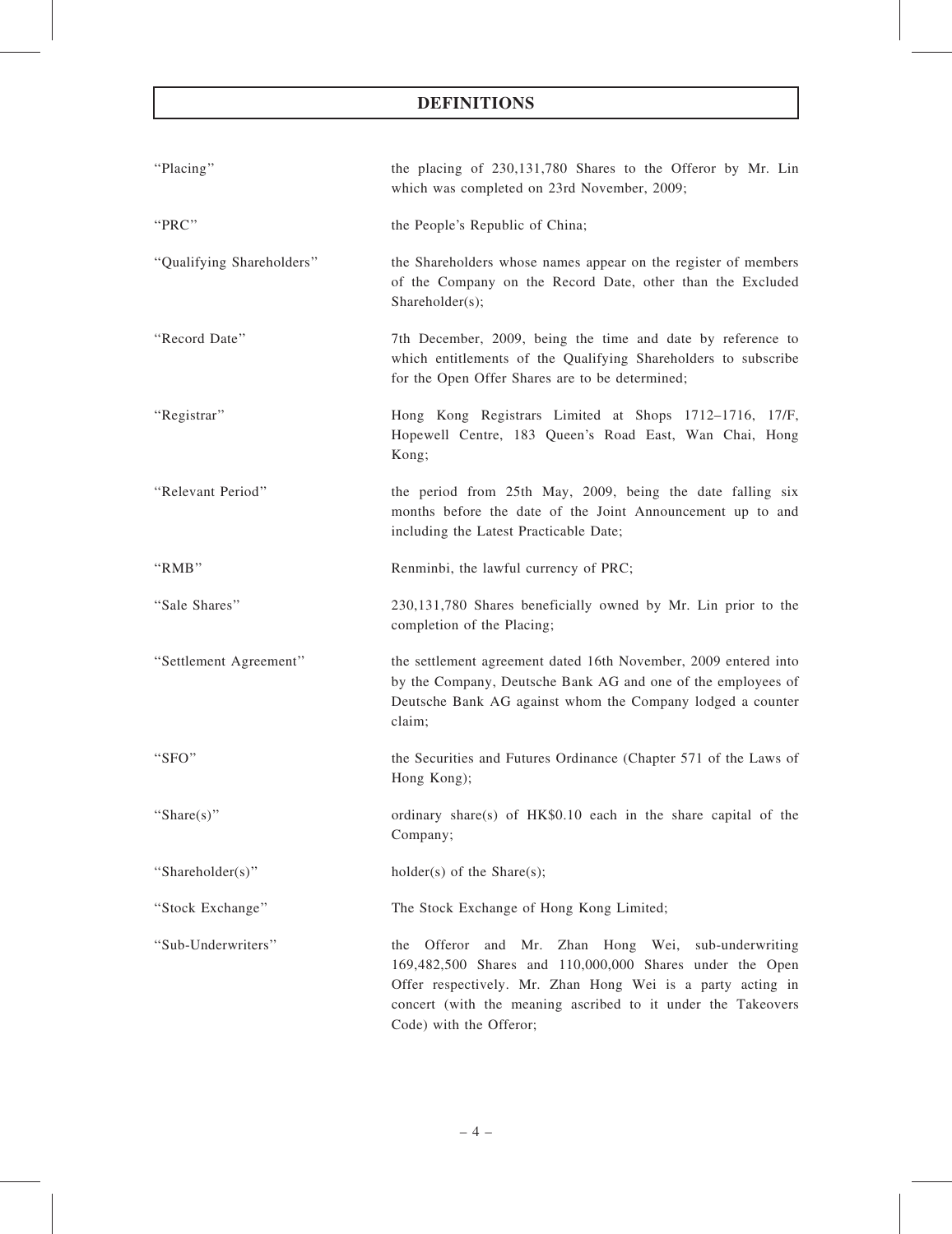| "Sub-underwriting Agreements" | Sub-underwriting Agreements dated 16th November, 2009 entered<br>into between the Underwriter and the Sub-Underwriters to sub-<br>underwrite the Open Offer Shares;                                                                                                                                                                                                                  |
|-------------------------------|--------------------------------------------------------------------------------------------------------------------------------------------------------------------------------------------------------------------------------------------------------------------------------------------------------------------------------------------------------------------------------------|
| "Swap Agreements"             | the structured interest rate swap agreements entered into by the<br>Company with Deutsche Bank AG on 8th February, 2007 and<br>11th April, 2007 respectively;                                                                                                                                                                                                                        |
| "Takeovers Code"              | the Hong Kong Code on Takeovers and Mergers;                                                                                                                                                                                                                                                                                                                                         |
| "Title Document(s)"           | the relevant Share certificate(s) and/or transfer receipt(s) and/or<br>any document(s) of title (and/or any satisfactory indemnity or<br>indemnities required in respect thereof);                                                                                                                                                                                                   |
| "Underwriter"                 | Upbest Securities Company Limited, a company incorporated in<br>Hong Kong with limited liability and a corporation licensed under<br>the SFO to carry out regulated activities of type 1 (dealing in<br>securities), type 4 (advising on securities), type 6 (advising on<br>corporate finance) and type 9 (asset management);                                                       |
| "Writ"                        | the writ of summons dated 31st March, 2009 filed by Deutsche<br>Bank AG as plaintiff and the Company as defendant in a claim<br>arising from the Swap Agreements;                                                                                                                                                                                                                    |
| "Yu Ming"                     | Ming Investment Management Limited, a company<br>Yu<br>incorporated in Hong Kong with limited liability and a<br>corporation licensed under the SFO to carry out regulated<br>activities of type 1 (dealing in securities), type 4 (advising on<br>securities), type 6 (advising on corporate finance) and type 9<br>(asset management), being the financial adviser to the Offeror; |
| "HK\$"                        | Hong Kong dollars, the lawful currency of Hong Kong;                                                                                                                                                                                                                                                                                                                                 |
| $``\%"$                       | per cent.                                                                                                                                                                                                                                                                                                                                                                            |

(The exchange rate used for the purpose of this Composite Document is at RMB1 = HK\$1.1352)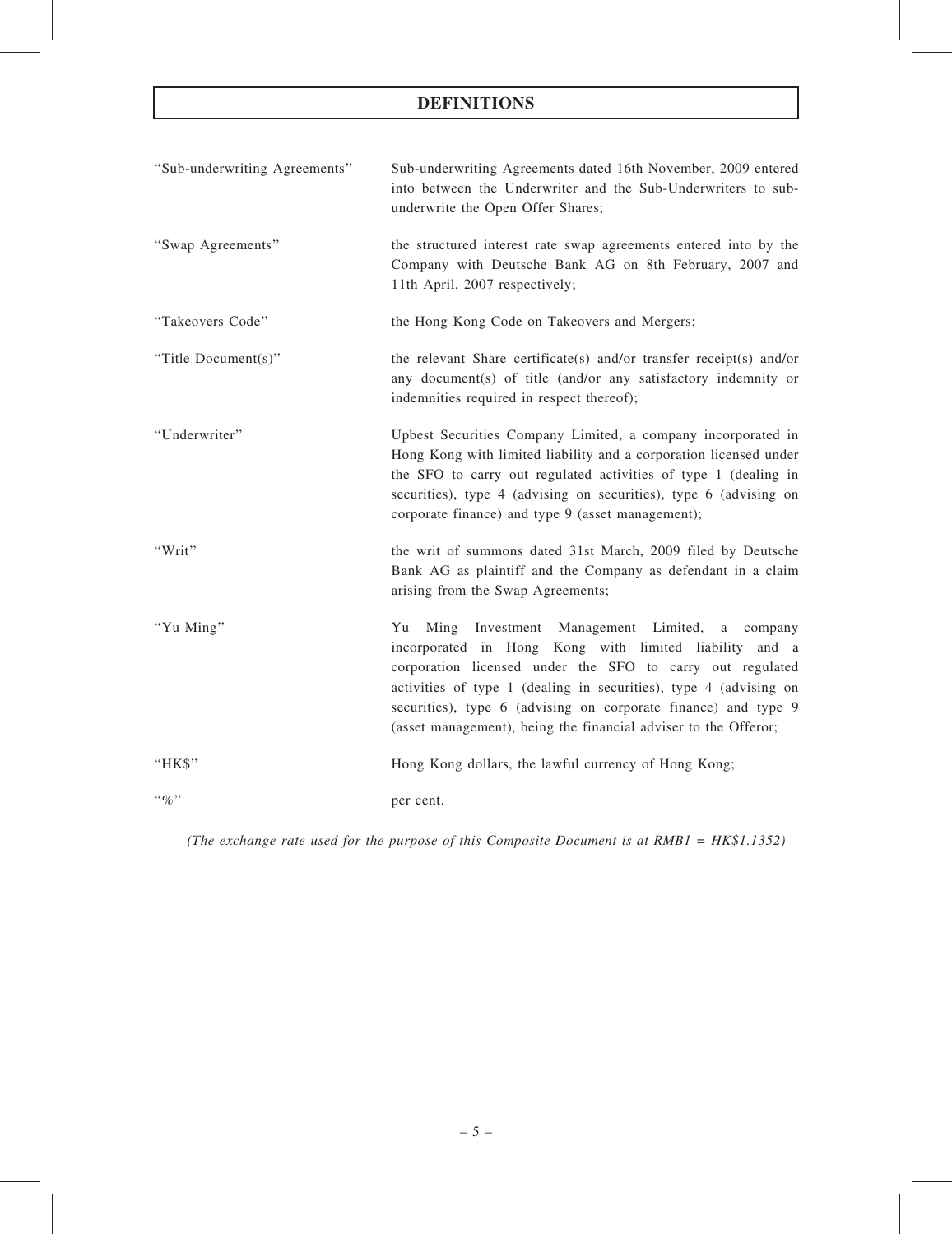

SINOTRONICS HOLDINGS LIMITED

華 翔 微 電 子 控 股 有 限 公 司 $^*$ 

(Incorporated in the Cayman Islands with limited liability) (Stock Code: 1195)

Executive Directors: Lin Wan Xin Xiang Song Hu Zhao Rui Tu Shuguang Chan Kin

Independent Non-Executive Directors: Pan Chang Chi Cai Xun Shan Cheung Chuen

Registered office: Cricket Square Hutchins Drive P.O. Box 2681 Grand Cayman KY1-1111 Cayman Islands

Head office and principal place of business in Hong Kong: Room 1805, 18th Floor Harbour Centre 25 Harbour Road Wanchai Hong Kong

16th December, 2009

To the Independent Shareholders,

Dear Sir or Madam,

# MANDATORY CONDITIONAL GENERAL CASH OFFER BY YU MING INVESTMENT MANAGEMENT LIMITED ON BEHALF OF UNION DAY GROUP LIMITED FOR ALL ISSUED SHARES OF SINOTRONICS HOLDINGS LIMITED (OTHER THAN THOSE SHARES ALREADY OWNED OR AGREED TO BE ACQUIRED BY UNION DAY GROUP LIMITED AND PARTIES ACTING IN CONCERT WITH IT)

## INTRODUCTION

On 25th November, 2009, the Offeror and the Company jointly announced that following completion of the Placing on 23rd November, 2009, the Offeror has become interested in 230,131,780 Shares, representing approximately 41.17% of the total issued share capital of the Company as at the Latest Practicable Date.

\* for identification purposes only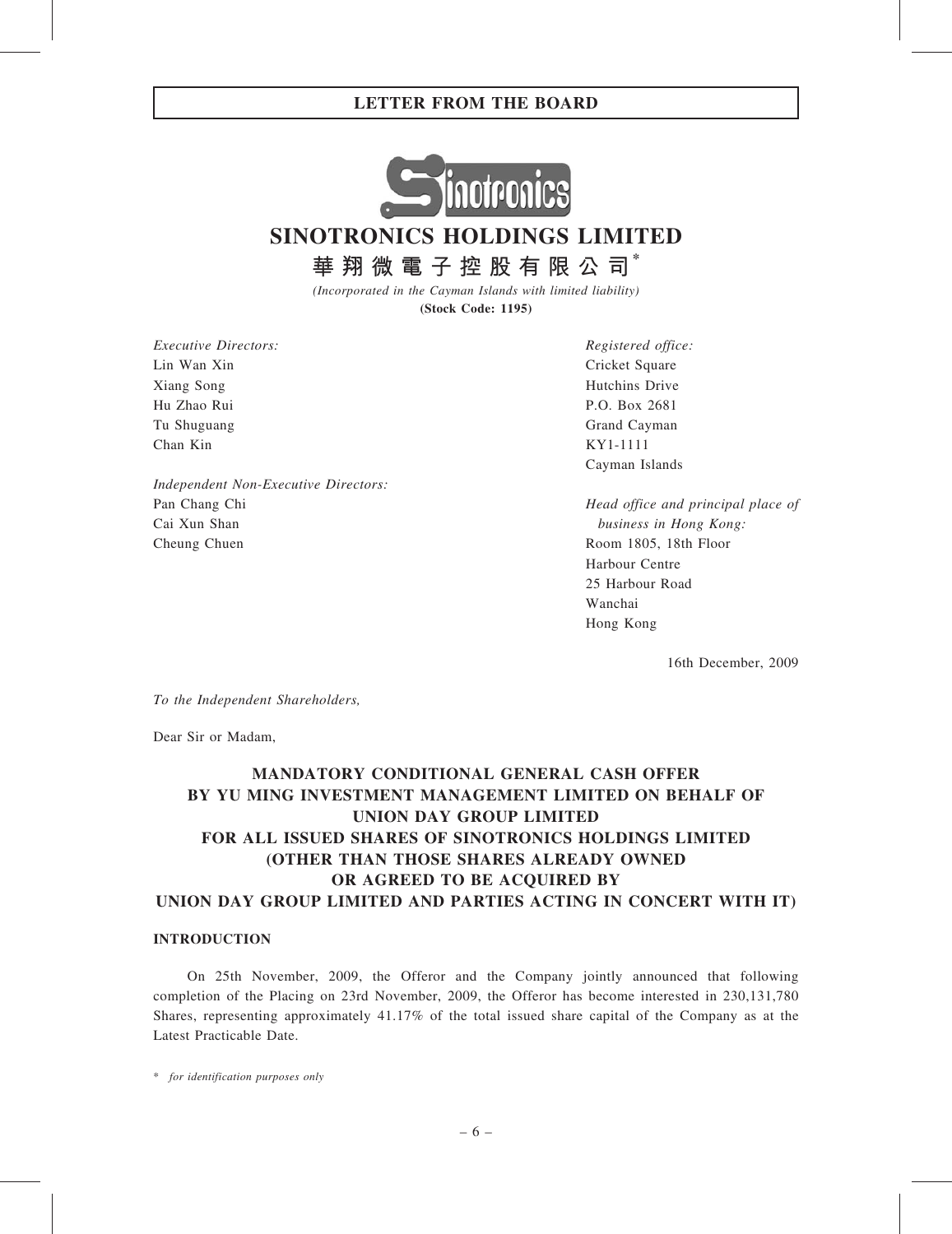Accordingly, the Offeror is required to make a mandatory conditional general cash offer for all the issued Shares other than those already owned or agreed to be acquired by the Offeror and parties acting in concert with it pursuant to Rule 26.1 of the Takeovers Code.

The purpose of this Composite Document is to provide you with, among other things, information about the Company, the terms of the General Offer, the letter from the Independent Board Committee containing its recommendation and advice to the Independent Shareholders and the letter from Pelican Securities containing its advice to the Independent Board Committee and the Independent Shareholders in respect of the General Offer.

## MANDATORY CONDITIONAL GENERAL OFFER

Yu Ming, financial adviser to the Offeror, is making the General Offer on behalf of the Offeror in compliance with the Takeovers Code, on the following terms and subject to the conditions set out further below in Appendix I of this Composite Document and the accompanying Form of Acceptance:

For every General Offer Share. . . . . . . . . . . . . . . . . . . . . . . . . . . . . . . . . . . . HK\$0.18 in cash

The General Offer Price of HK\$0.18 represents:

- (i) a discount of approximately 25.93% to the closing price of HK\$0.243 per Share (adjusted as a result of the Open Offer) as quoted on the Stock Exchange on the Last Trading Day;
- (ii) a discount of approximately 37.35% to the average closing price of HK\$0.287 per Share (adjusted as a result of the Open Offer) for the 10 trading days up to and including the Last Trading Day;
- (iii) a discount of approximately 40.46% to the average closing price of HK\$0.302 per Share (adjusted as a result of the Open Offer) for the 30 trading days up to and including the Last Trading Day;
- (iv) a discount of approximately 61.29% to the closing price of HK\$0.465 per Share as quoted on the Stock Exchange on the Latest Practicable Date; and
- (v) a discount of approximately 86.05% to the audited consolidated net asset value per Share of approximately HK\$1.29 as at 30th June, 2009 calculated based on the net asset value of the Company of RMB 634,465,000 (approximately HK\$720,245,000) and 558,965,000 Shares in issue as at the date of the Latest Practicable Date.

#### Open Offer Shares

The Company has despatched the Open Offer Prospectus on 8th December, 2009 to implement the Open Offer on the basis of 1 Open Offer Share for every 2 Shares held by the Qualifying Shareholders on the Record Date. As at the Latest Practicable Date, the Company has 558,965,000 Shares in issue. The Open Offer is fully underwritten by the Underwriter and Sub-Underwriters.

The Offeror has undertaken to the Company that it will take up its entitlement under the Open Offer in full. Upon completion of the Open Offer, an additional 279,482,500 Open Offer Shares will be issued, amongst which 164,416,610 Shares will be subject to acceptance by the Qualifying Shareholders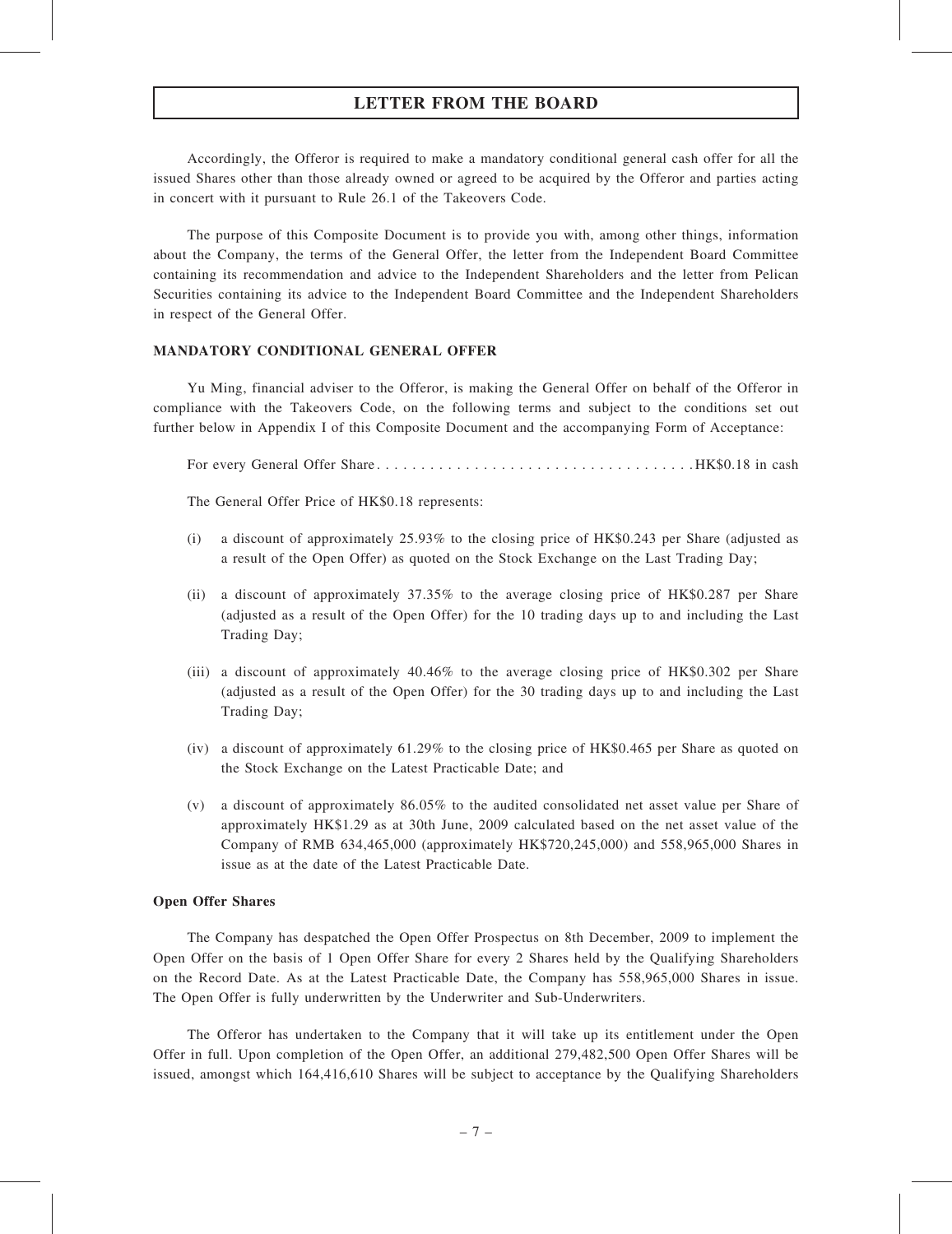save for Open Offer Shares the Offeror and parties acting in concert with it are entitled. It is expected that the Open Offer Shares will be issued before the completion of the General Offer. Therefore, the General Offer will be extended to the Open Offer Shares not held or agreed to be subscribed by the Offeror and parties acting in concert with it.

## HIGHEST AND LOWEST SHARE PRICES

The highest and lowest closing prices of the Shares (adjusted as a result of the Open Offer) as quoted on the Stock Exchange during the Relevant Period were HK\$0.5 on 4th December, 2009 and HK\$0.243 on 20th November, 2009 respectively.

#### INFORMATION ON THE COMPANY

The Company was incorporated in the Cayman Islands with limited liability and engaged in the manufacturing and selling of PCBs, PCBs assembling products and providing mount technology processing service.

#### SHAREHOLDING STRUCTURE OF THE COMPANY

The Offeror has undertaken to the Company that it will take up its entitlement in full under the Open Offer. The Shareholding structure of the Company before and upon completion of the Open Offer and Shares to be subject to the General Offer will be as follows:

| <b>Shareholder</b>                                       | As at the Latest<br><b>Practicable Date</b> |          | <b>Immediately After</b><br>completion of the Open<br>Offer (assuming all Open<br>Offer Shares will be taken<br>up by the Qualifying<br>Shareholders) |         | <b>Immediately</b> after<br>completion of the Open<br>Offer (assuming no Open<br>Offer Shares will be taken<br>up by the Qualifying<br>Shareholders other than<br>the Offeror) |         |
|----------------------------------------------------------|---------------------------------------------|----------|-------------------------------------------------------------------------------------------------------------------------------------------------------|---------|--------------------------------------------------------------------------------------------------------------------------------------------------------------------------------|---------|
|                                                          | <b>Shares</b>                               | $\%$     | <b>Shares</b>                                                                                                                                         | $\%$    | <b>Shares</b>                                                                                                                                                                  | $\%$    |
| The Offeror<br>Sub-Underwriters (Note 1)                 | 230, 131, 780                               | 41.17%   | 345, 197, 670                                                                                                                                         | 41.17%  | 345, 197, 670                                                                                                                                                                  | 41.17%  |
| Mr. Zhan Hong Wei                                        |                                             | $0.00\%$ |                                                                                                                                                       | 0.00%   | 110,000,000                                                                                                                                                                    | 13.12%  |
| The Offeror (Note 2)                                     |                                             | $0.00\%$ |                                                                                                                                                       | 0.00%   | 54,416,610                                                                                                                                                                     | 6.49%   |
| Subtotal of the Offeror and<br>parties acting in concert |                                             |          |                                                                                                                                                       |         |                                                                                                                                                                                |         |
| with it                                                  | 230, 131, 780                               | 41.17%   | 345, 197, 670                                                                                                                                         | 41.17%  | 509,614,280                                                                                                                                                                    | 60.78%  |
| Atlantis Investment                                      |                                             |          |                                                                                                                                                       |         |                                                                                                                                                                                |         |
| Management Limited                                       | 45,000,000                                  | 8.05%    | 67,500,000                                                                                                                                            | 8.05%   | 45,000,000                                                                                                                                                                     | 5.37%   |
| Other Shareholders                                       | 283,833,220                                 | 50.78%   | 425,749,830                                                                                                                                           | 50.78%  | 283,833,220                                                                                                                                                                    | 39.22%  |
| <b>Public subtotal</b>                                   | 328,833,220                                 | 58.83%   | 493,249,830                                                                                                                                           | 58.83%  | 328,833,220                                                                                                                                                                    | 39.22%  |
| Total                                                    | 558,965,000                                 | 100.00%  | 838,447,500                                                                                                                                           | 100.00% | 838,447,500                                                                                                                                                                    | 100.00% |

Notes:

(1) The Offeror and Mr. Zhan Hong Wei are the Sub-Underwriters for the Open Offer on a fully underwritten basis. Mr. Zhan Hong Wei is a party acting in concert with the Offeror.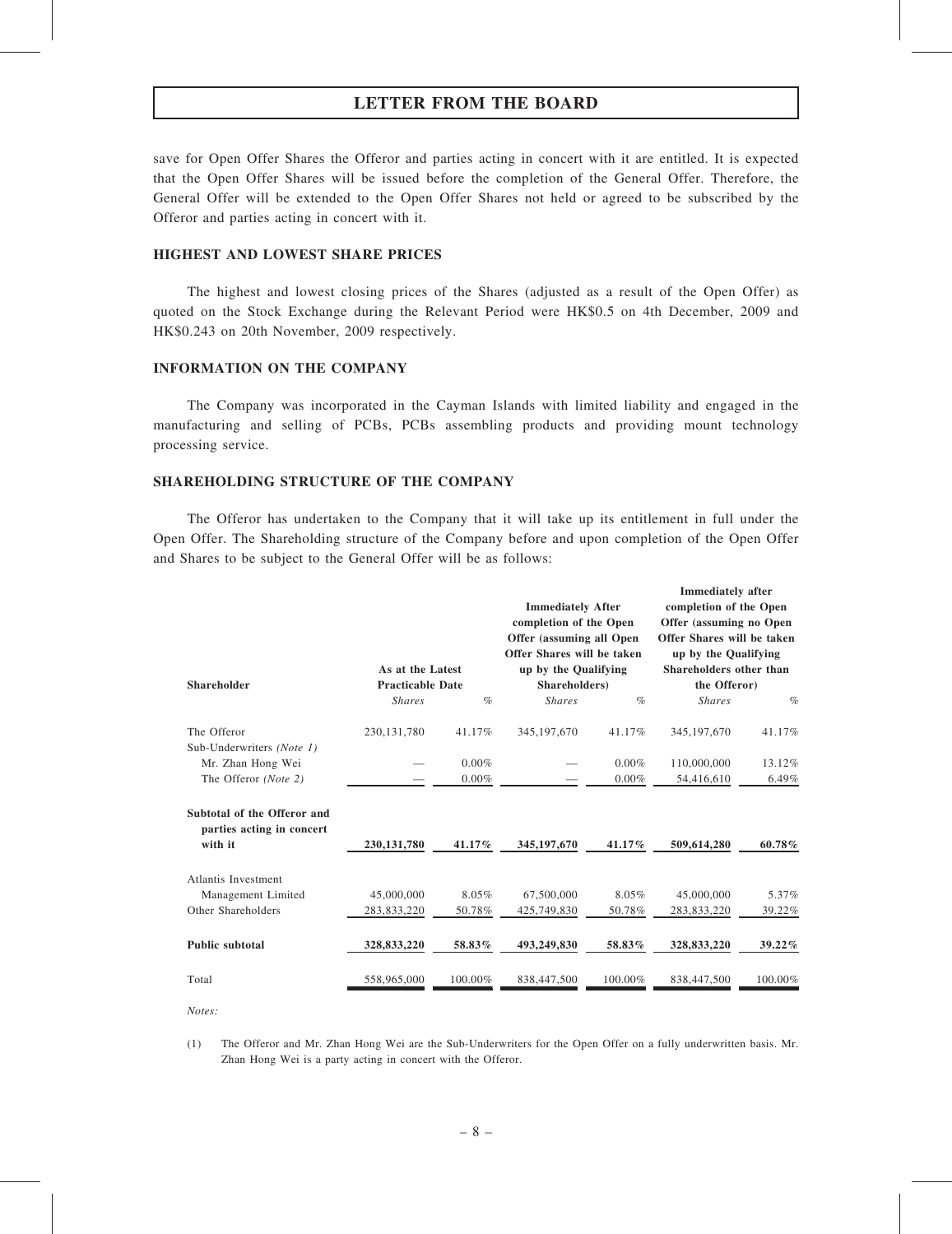(2) The sub-underwriting obligation of the Offeror under the Sub-underwriting Agreements for the Open Offer includes underwriting of 169,482,500 Open Offer Shares. Subsequent to the Sub-underwriting Agreements, Mr. Lin placed his entire shareholding to the Offeror. The Offeror has given irrevocable undertaking to the Company to take up all of its entitlement under the Open Offer. Upon deduction of the Offeror's entitlement under the Open Offer as a Qualifying Shareholder, the underwriting obligation of the Offeror under the Sub-underwriting Agreement will be reduced to 54,416,610 Open Offer Shares.

As at the Latest Practicable Date, (i) other than the Shares, the Company does not have any other class of securities, outstanding options, derivatives, warrants or other securities which are convertible or exchangeable into Shares, and (ii) the Offeror and the parties acting in concert with it do not own or control any relevant securities (as defined under Note 4 to Rule 22 of the Takeovers Code) in the Company other than those disclosed above.

### INTENTION OF THE OFFEROR ON THE GROUP

Your attentions is drawn to the paragraph headed ''Offeror's intention on the Group and the listing status'' in the section headed ''Letter from Yu Ming'' on page 14 of this Composite Document. The Board has noted the intentions of the Offeror in respect of the Company and its employees and will cooperate with and support the Offeror on a reasonable basis for the smooth running of the business of the Group.

## **GENERAL**

Pursuant to Rule 2.8 of the Takeovers Code, the Independent Board Committee shall comprise all non-executive directors of the Company who have no direct or indirect interest in the General Offer (other than as Shareholders).

Mr. Pan Chang Chi, Mr. Cai Xun Shan and Mr. Cheung Chuen, being independent non-executive Directors, have been appointed as members of the Independent Board Committee for consideration of and making of recommendations to the Independent Shareholders in respect of the terms of the General Offer. Pelican Securities has been appointed as the independent financial adviser to advise the Independent Board Committee and the Independent Shareholders in respect of the General Offer.

#### RECOMMENDATION

Your attention is drawn to the letter from the Independent Board Committee set out on page 17 of this Composite Document which contains its recommendation to the Independent Shareholders in respect of the General Offer and the letter from Pelican Securities set out on pages 18 to 30 of this Composite Document which contains its advice to the Independent Board Committee and the Independent Shareholders in respect of the fairness and reasonableness of the General Offer, and the principal factors and reasons it has considered before arriving at its advice. You are also advised to read this Composite Document and the accompanying Form of Acceptance in respect of the acceptance and settlement procedures of the General Offer.

## ADDITIONAL INFORMATION

In considering what action to take in connection with the General Offer, the Independent Shareholders should consider their own tax position and, if they are in doubt, they should consult their own professional advisers.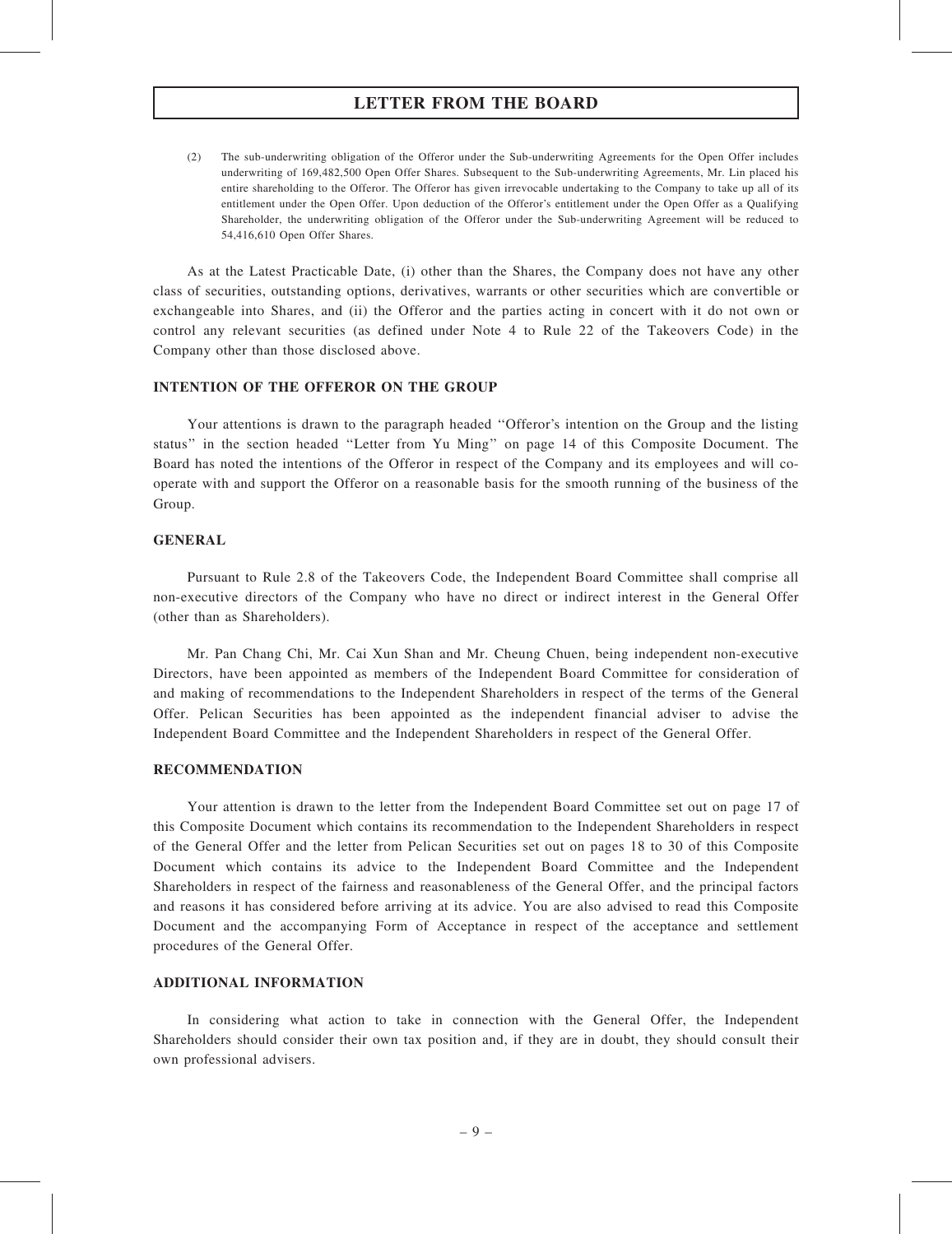Your attention is also drawn to the information set out in other appendices to this Composite Document.

> Yours faithfully For and on behalf of the Board SINOTRONICS HOLDINGS LIMITED Lin Wan Xin Chairman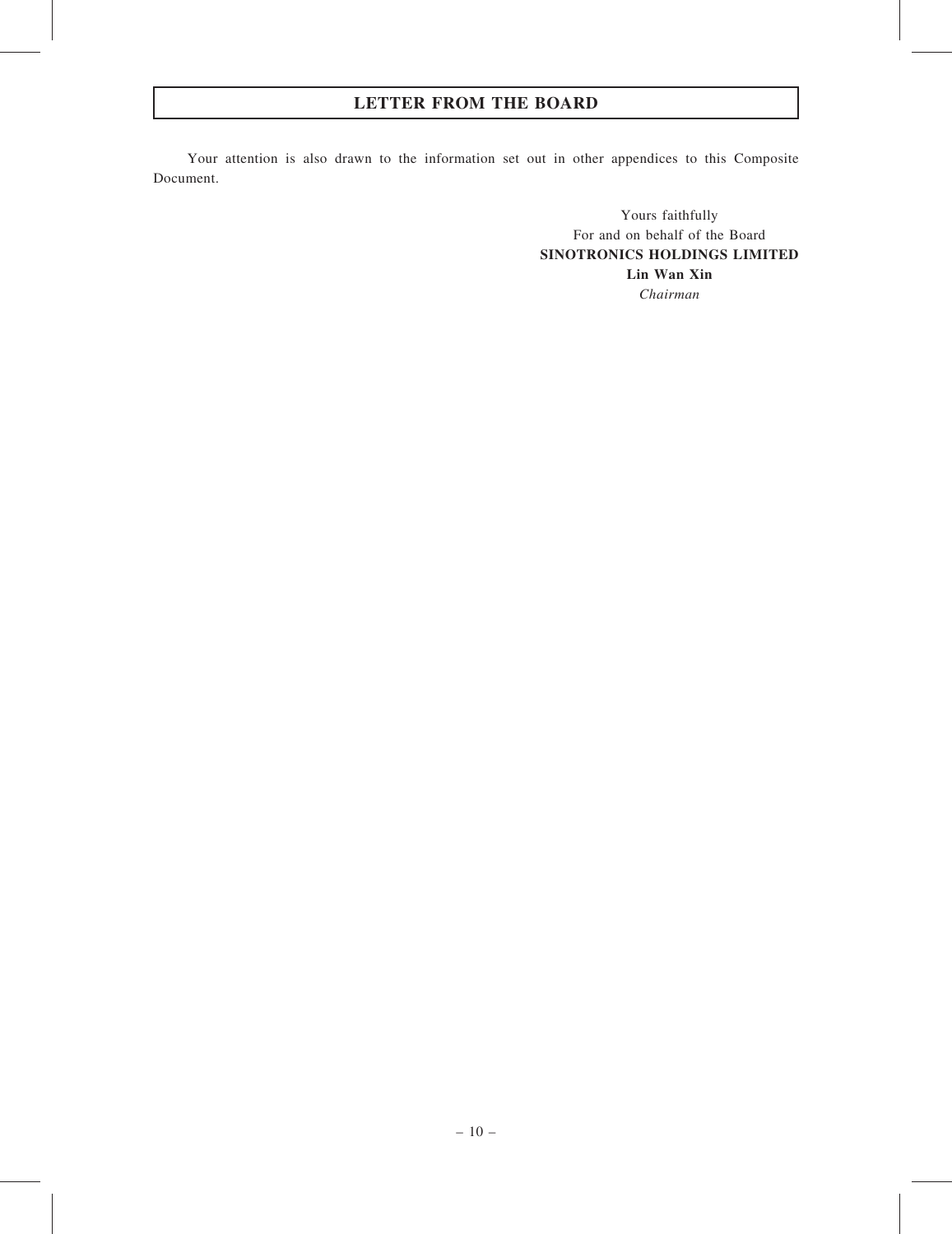

禹銘投資管理有限公司 YU MING INVESTMENT MANAGEMENT LIMITED

16th December, 2009

To the Independent Shareholders,

Dear Sir or Madam,

# MANDATORY CONDITIONAL GENERAL CASH OFFER BY YU MING INVESTMENT MANAGEMENT LIMITED ON BEHALF OF UNION DAY GROUP LIMITED FOR ALL ISSUED SHARES OF SINOTRONICS HOLDINGS LIMITED (OTHER THAN THOSE SHARES ALREADY OWNED OR AGREED TO BE ACQUIRED BY UNION DAY GROUP LIMITED AND PARTIES ACTING IN CONCERT WITH IT)

## INTRODUCTION

On 25th November, 2009, the Offeror and the Company jointly announced that following completion of the Placing on 23rd November, 2009, the Offeror has become interested in 230,131,780 Shares of the Company, representing approximately 41.17% of the total issued share capital of the Company as at the Latest Practicable Date.

Accordingly, the Offeror is required to make a mandatory conditional general cash offer for all the issued Shares other than those already owned or agreed to be acquired by the Offeror and parties acting in concert with it pursuant to Rule 26.1 of the Takeovers Code.

This letter sets out, amongst other things, the principal terms of the General Offer, together with the information on the Offeror and the Offeror's intention regarding the Company. Further details of the General Offer are also set out in Appendix I to this Composite Document and the accompanying Form of Acceptance.

## MANDATORY CONDITIONAL GENERAL OFFER

We are making the General Offer on behalf of the Offeror in compliance with the Takeovers Code, on the following terms and subject to the conditions set out below and in Appendix I of this Composite Document together with the accompanying Form of Acceptance:

For every General Offer Share. . . . . . . . . . . . . . . . . . . . . . . . . . . . . . . . . . . . HK\$0.18 in cash

The General Offer Price of HK\$0.18 represents:

(i) a discount of approximately 25.93% to the closing price of HK\$0.243 per Share (adjusted as a result of the Open Offer) as quoted on the Stock Exchange on the Last Trading Day;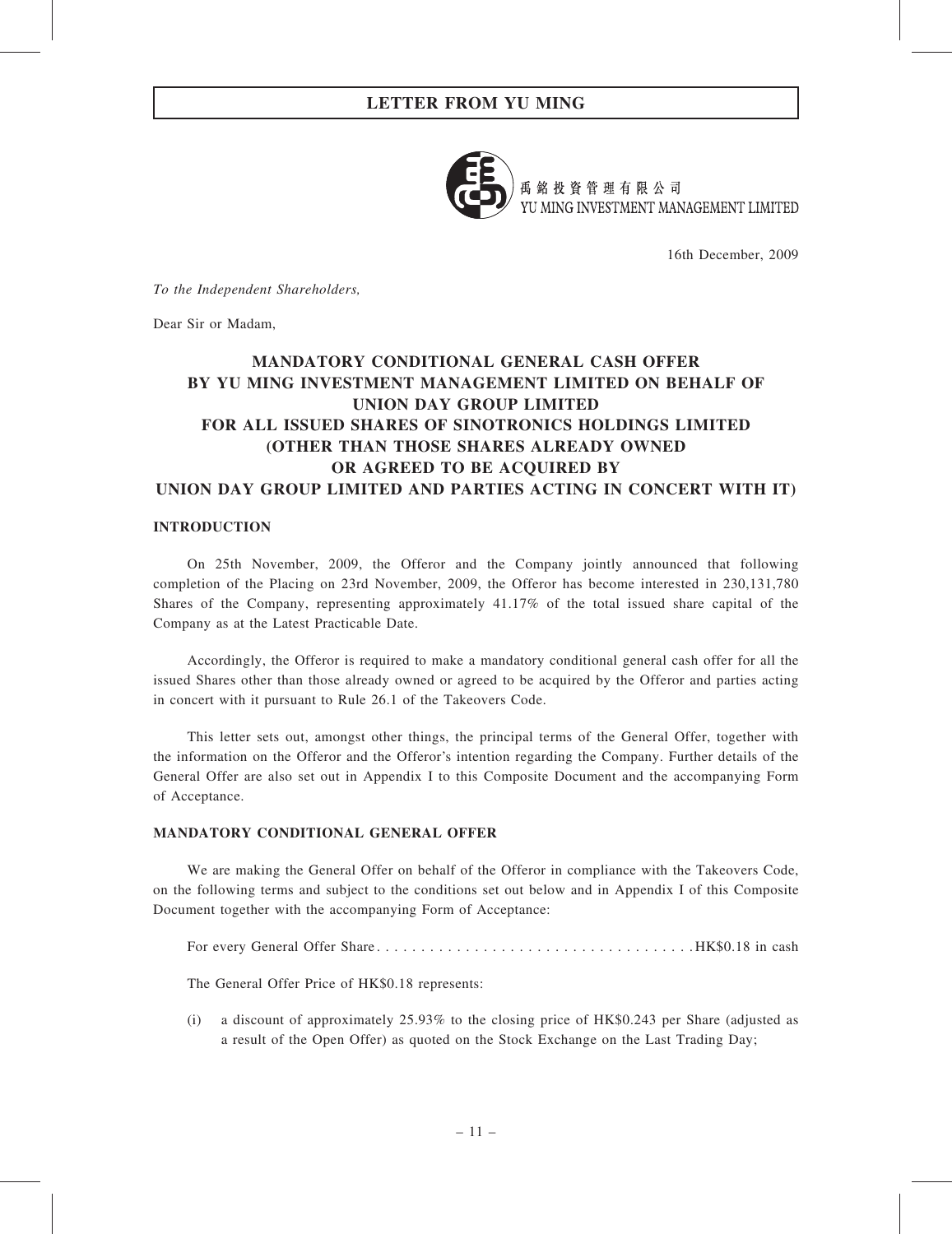- (ii) a discount of approximately 37.35% to the average closing price of HK\$0.287 per Share (adjusted as a result of the Open Offer) for the 10 trading days up to and including the Last Trading Day;
- (iii) a discount of approximately 40.46% to the average closing price of HK\$0.302 per Share (adjusted as a result of the Open Offer) for the 30 trading days up to and including the Last Trading Day;
- (iv) a discount of approximately 61.29% to the closing price of HK\$0.465 per Share as quoted on the Stock Exchange on the Latest Practicable Date; and
- (v) a discount of approximately 86.05% to the audited consolidated net asset value per Share of approximately HK\$1.29 as at 30th June, 2009 calculated based on the net asset value of the Company of RMB 634,465,000 (approximately HK\$720,245,000) and 558,965,000 Shares in issue as at the date of the Latest Practicable Date.

## Value of the General Offer

Based on 328,833,220 General Offer Shares as at the Latest Practicable Date, the total consideration of the General Offer amounts to approximately HK\$59,189,980. Based on 493,249,830 General Offer Shares upon completion of the Open Offer, which is on a fully underwritten basis, the total consideration of the General Offer amounts to approximately HK\$88,784,970.

## Confirmation of financial resources

The Offeror and parties acting in concert with it will use their internal resources to implement the General Offer. Yu Ming is satisfied that sufficient financial resources are available to the Offeror and parties acting in concert with it for the full implementation of the General Offer.

#### Condition of the General Offer

The General Offer will be subject to the Offeror having received acceptances in respect of voting rights which, together with voting rights acquired or agreed to be acquired by it and parties acting in concert with it before or during the General Offer, will result in the Offeror and parties acting in concert with it holding more than 50% of the voting rights in the Company as at the First Closing Date.

As set out in the ''Letter from the Board'', assuming none of the Qualifying Shareholders takes up their respective entitlement under the Open Offer, the Offeror and parties acting in concert with it will hold, as a result of the sub-underwriting obligation under the Sub-Underwriting Agreements, approximately 60.78% of the total issued share capital of the Company, in which case the General Offer will become unconditional. Separate announcement will be made by the Company in this respect in due course.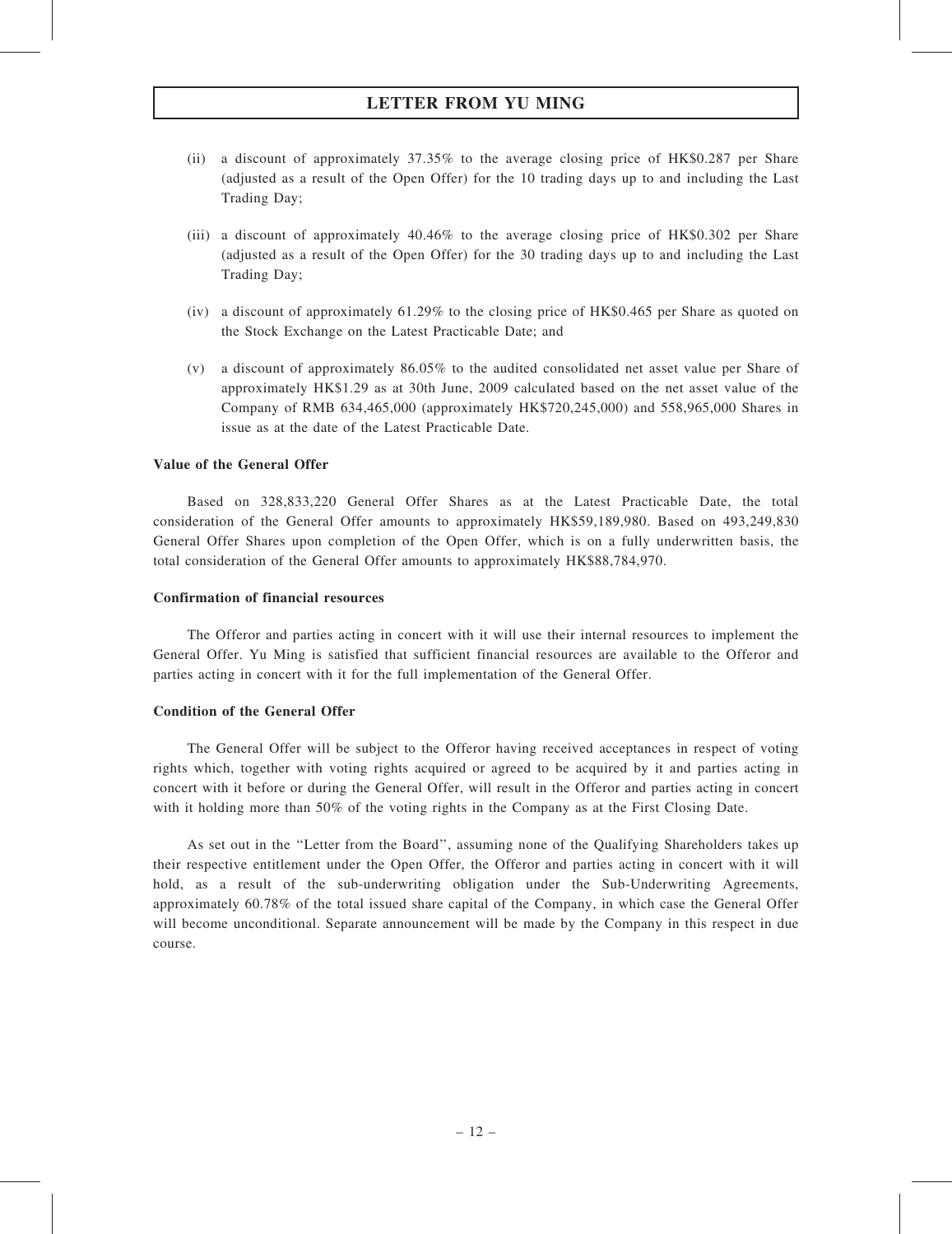#### Effect of accepting the General Offer

By accepting the General Offer, the Independent Shareholders will sell their Shares fully-paid and free from all liens, charges, encumbrances, rights of pre-emption and any other third party rights of any nature and together with all rights attached to them or subsequently becoming attached to them (for the General Offer Shares, including all dividends and distributions declared, on or after the Announcement Date).

#### Payment

Payment in cash in respect of the acceptances of the General Offer will be made within 10 days of the date on which the relevant documents of title are received by the Offeror to render each such acceptance complete and valid or when the General Offer has become or declared unconditional, whichever is the later.

## Stamp Duty

Seller's ad valorem stamp duty for the Shares arising in connection with acceptances of the General Offer payable by the relevant Shareholders at the rate of HK\$1 for every HK\$1,000 or part thereof of the market value of the Shares to be acquired by the Offeror under the General Offer or the consideration payable by the Offeror in respect of relevant acceptances of the General Offer, whichever is the higher, will be deducted from the cash amount due to such Shareholders under the General Offer.

#### Other Arrangements

There has been no arrangement in relation to the Shares which might be material to the General Offer. There has been no agreement or arrangements to which the Offeror is a party which relate to the circumstances in which it may or may not invoke or seek to invoke a precondition or a condition to the General Offer.

#### Overseas Shareholders

As the General Offer to persons not residing in Hong Kong may be affected by the laws of the relevant jurisdiction in which they are resident, Overseas Shareholders who are citizens, residents or nationals of a jurisdiction outside Hong Kong should observe any applicable legal or regulatory requirements and, where necessary, seek legal advice. It is the responsibility of Overseas Shareholders who wish to accept the General Offer to satisfy themselves as to the full observance of the laws and regulations of the relevant jurisdictions in connection with the acceptance of the General Offer (including the obtaining of any governmental or other consent which may be required or the compliance with other necessary formalities and the payment of any transfer or other taxes due in respect of such jurisdictions).

## INFORMATION ON THE OFFEROR

The Offeror is a company incorporated in the British Virgin Islands with limited liability on 9th January, 2008. The Offeror is wholly and beneficially owned by Mr. Sze Ming Yee. The Offeror has not carried out any business other than the acquisition of the Sale Shares. Mr. Sze Ming Yee has more than 15 years experience in property development and investment and is currently engaged in property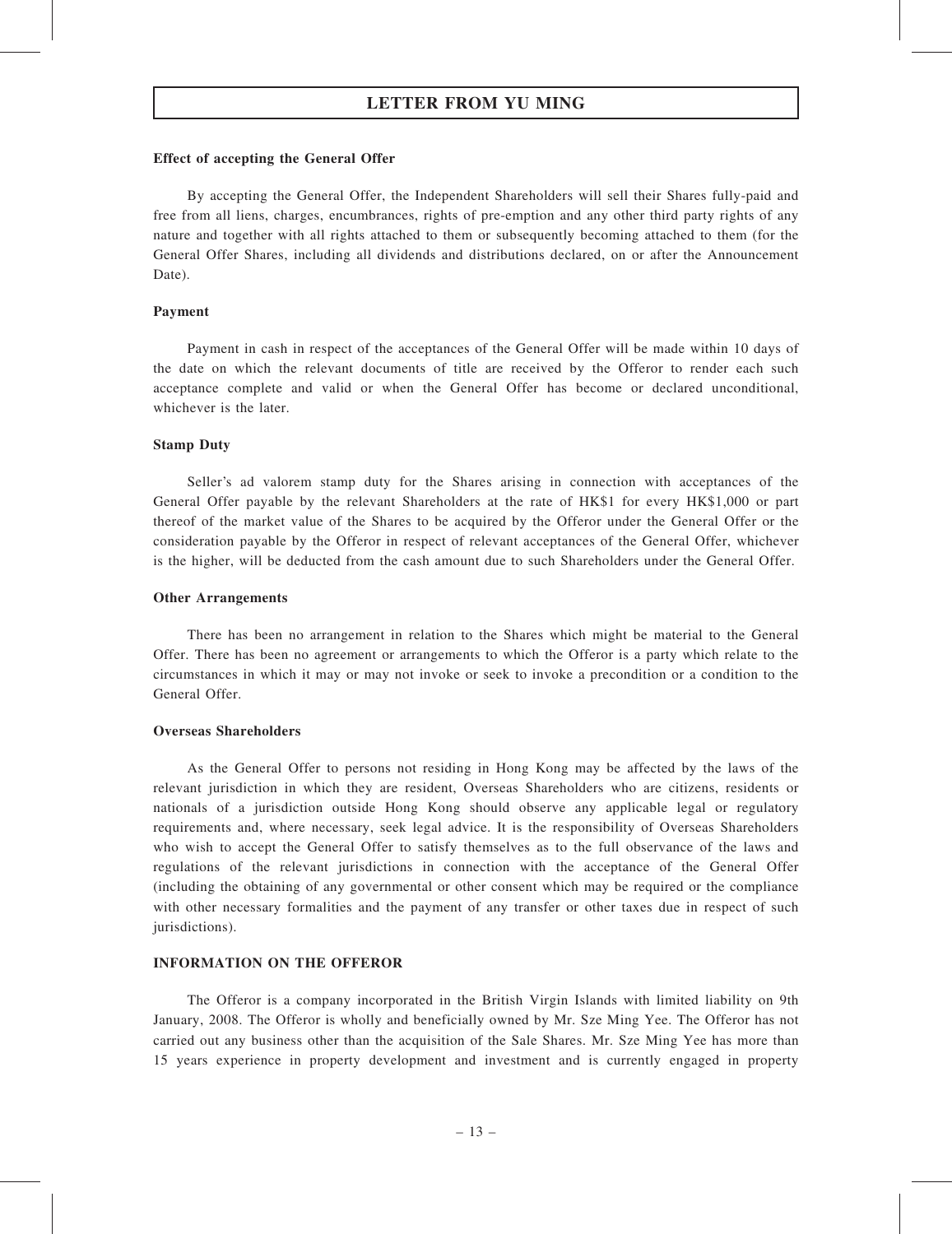development primarily in the PRC and primarily in Wenzhou. He also invests in securities in the PRC. He is a postgraduate student of Zhejiang University. Mr. Sze has acquainted Mr. Zhan Hong Wei, one of the Sub-Underwriters and a party acting in concert with the Offeror, through normal business contacts.

Other than the Placing and the Sub-underwriting Agreements for the Open Offer, the Offeror and parties acting in concert with it have not (i) dealt in the Shares during the Relevant Period, (ii) entered into any contracts in relation to the outstanding derivatives in respect of securities in the Company, (iii) received an irrevocable commitment to accept or reject the General Offer; (iv) borrowed or lent any relevant securities (as defined in Note 4 to Rule 22 of the Takeovers Code) in the Company.

## Compulsory Acquisition

The Offeror and parties acting in concert with it do not intend to exercise any right which may be available to them to acquire compulsorily any outstanding issued Shares not acquired under the General Offer after the close of the General Offer.

## OFFEROR'S INTENTION ON THE GROUP AND THE LISTING STATUS

The Offeror intends that the Group will continue its existing principal activities after the close of the General Offer. Given the competitive environment in the electronic manufacturing services sector, and the losses of the Group in the year ended 30th June, 2009, the Offeror's initial review suggests the need of cost cutting, increase in expenditure in new product development, and investment in efficiency improvement amongst the manufacturing facilities. Upon completion of the General Offer, the Offeror will conduct a detailed review of the Group's business operation for future long-term development and commercial justification.

Mr. Lin Wan Xin has offered to resign as chairman of the Company upon close of the General Offer, but will remain as an executive director of the Company.

The Offeror intends to appoint two executive Directors to the Board upon close of the General Offer.

Save for the above, the Offeror has no intention to introduce significant change to the existing management and directorship of the Company (including the continued employment of employees and any redeployment of the fixed assets of the Group). The Company will make further announcement in respect of resignation or appointment of Directors in due course.

The Offeror intends to maintain the listing of the Shares on the Stock Exchange.

If, upon closing of the General Offer, less than 25% of the Shares are held by the public or if the Stock Exchange believes that (i) a false market exists or may exist in the Shares; or (ii) there are insufficient Shares in public hands to maintain an orderly market, then the Stock Exchange may exercise its discretion to suspend trading in the Shares. In this connection, it should be noted that upon closing of the General Offer, there may be insufficient public float for the Shares and, therefore, trading in the Shares may be suspended until a sufficient level of public float is restored.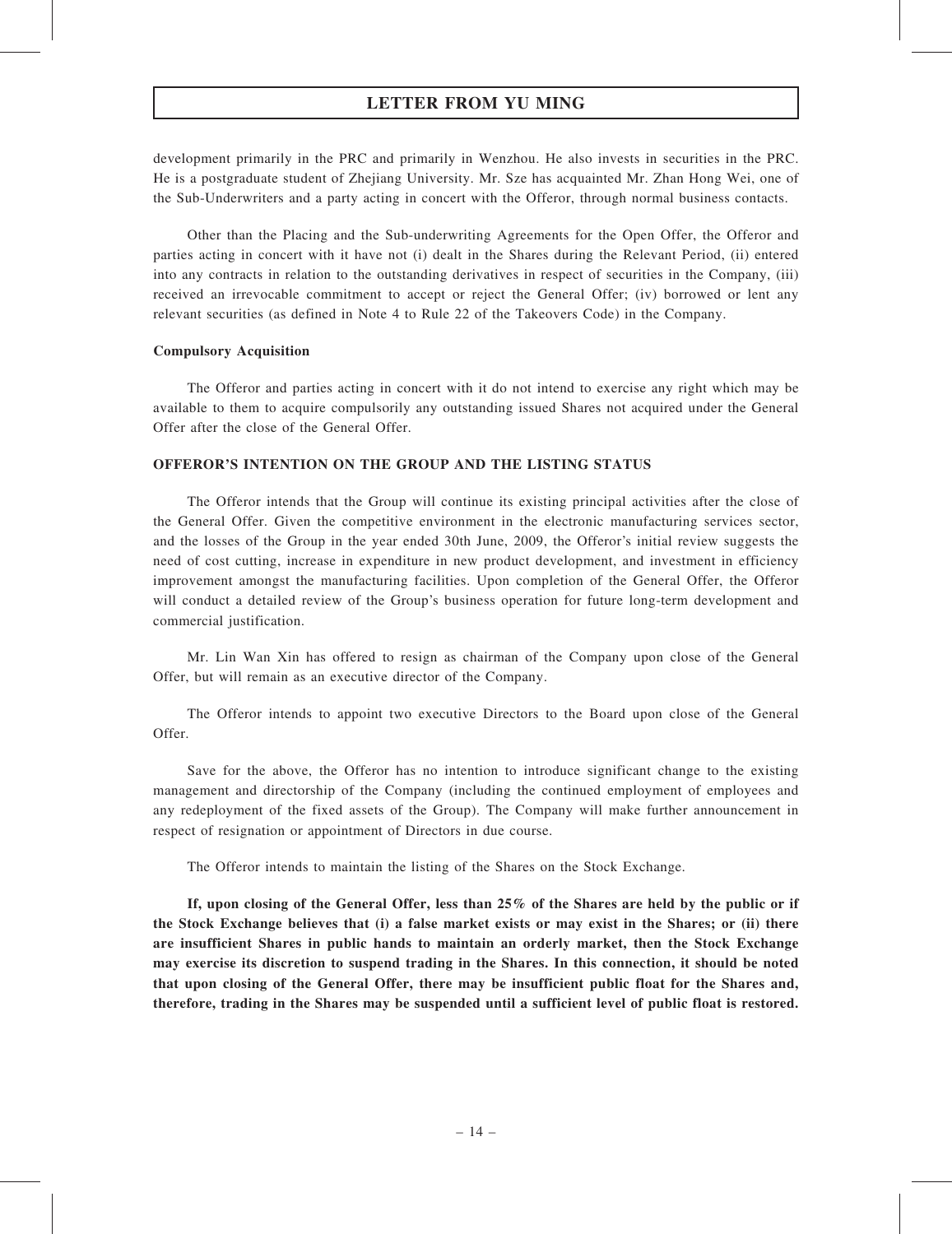If the public float requirement is not met, the directors of the Offeror and the new directors to be appointed to the Board will jointly and severally undertake to the Stock Exchange to take appropriate steps to restore the public float in the Shares.

## PROCEDURES FOR ACCEPTANCES OF THE GENERAL OFFER

To accept the General Offer, the Accepting Shareholders should complete the accompanying Form of Acceptance in accordance with the instructions printed thereon.

The completed Form of Acceptance should then be forwarded, together with the relevant Title Documents for not less than the number of the Shares in respect of which you intend to tender under the General Offer, by post or by hand, to the Registrar at Shops 1712–1716, 17/F, Hopewell Centre, 183 Queen's Road East, Wan Chai, Hong Kong in an envelope marked "Sinotronics General Offer" as soon as possible after the receipt of this Composite Document but in any event not later than 4:00 p.m. on the First Closing Date.

No acknowledgement of receipt of any Forms of Acceptance and the Title Documents will be given.

Your attention is drawn to the Appendix I to this Composite Document and the accompanying Form of Acceptance.

## SETTLEMENT OF THE GENERAL OFFER

Provided that the accompanying Form of Acceptance for the Shares, together with the relevant Title Documents, are valid, complete and in good order and have been received by the Registrar by no later than 4:00 p.m. on the First Closing Date as required by Rule 30.2 of the Takeovers Code, a cheque for the amount due to each of the Accepting Shareholders in respect of the Shares tendered under the General Offer, less seller's ad valorem stamp duty payable by them, will be despatched to the Accepting Shareholders by ordinary post at their own risk within 10 days from the date of receipt of all relevant documents which render such acceptance complete and valid are received by the Registrar or the date when the General Offer becomes or is declared unconditional, whichever is the later.

The consideration to which any Accepting Shareholder is entitled under the General Offer will be paid by the Offeror in full in accordance with the terms of the General Offer set out in this Composite Document (including its appendices) and the accompanying Forms of Acceptance without regard to any lien, right of set-off, counterclaim or other analogous right to which the Offeror may otherwise be, or claim to be, entitled against such Accepting Shareholder. Detailed terms of the General Offer are also set out in the section headed "Appendix I — Further Terms of the General Offer" in this Composite Document.

#### GENERAL

To ensure equality of treatment of all Shareholders, those Shareholders who hold the Shares as nominee for more than one beneficial owner should, as far as practicable, treat the holding of each beneficial owner separately. In order for the beneficial owner of the Shares, whose investments are registered in the names of nominees, to accept the General Offer, it is essential that they provide instructions to their nominees of their intentions with regard to the General Offer.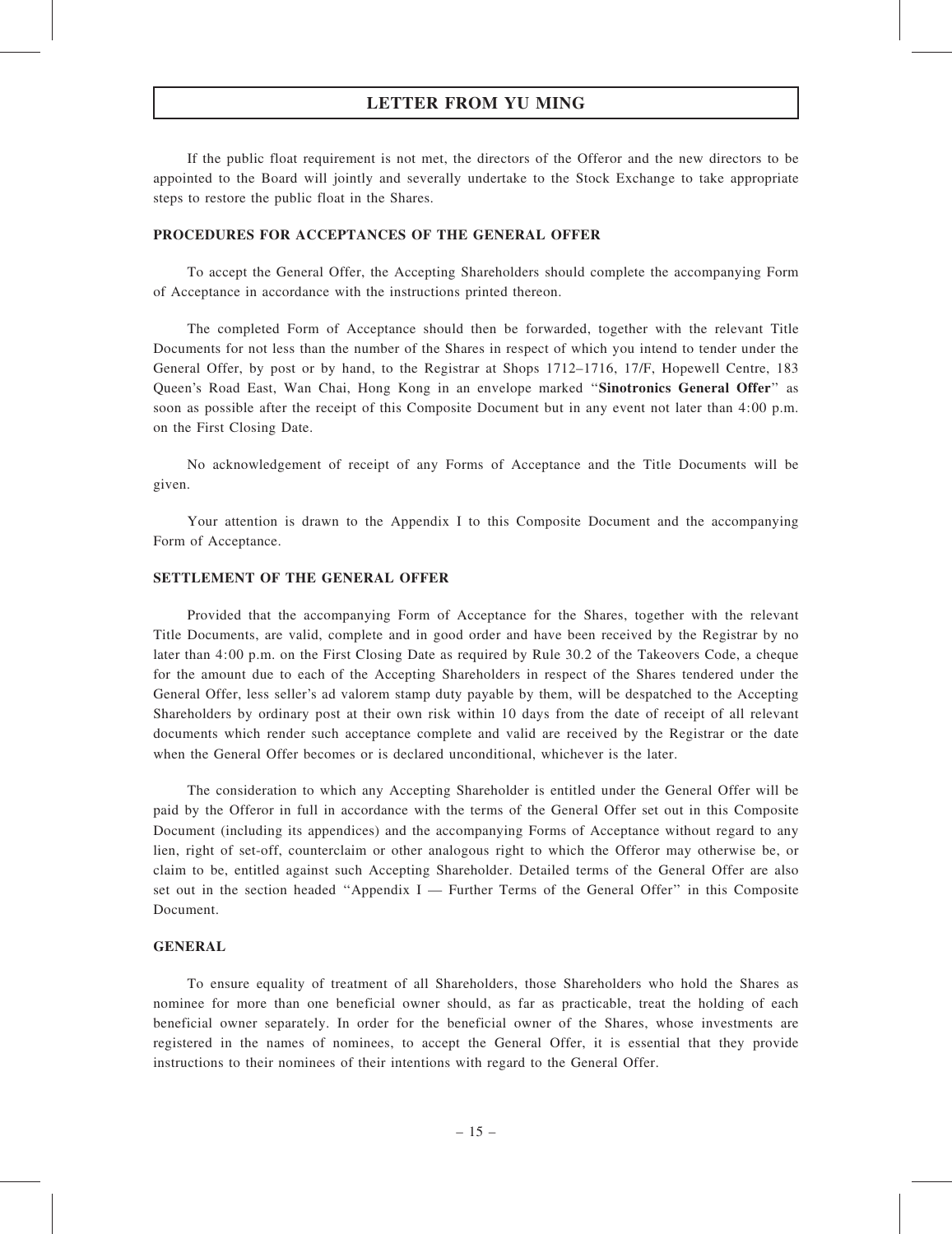All documents and remittances will be sent to the Independent Shareholders by ordinary post at their own risk. These documents and remittances will be sent to them at their respective addresses as they appear in the register of members, in case of joint holders whose name appear first in the said register of members, unless otherwise specified in the accompanying Forms of Acceptance completed, returned and received by the Registrar. None of the Offeror, the parties acting in concert with the Offeror, Yu Ming, the Company, Pelican Securities, the Registrar or any of their respective directors, officers, associates, agents or any other person involved in the General Offer will be responsible for any loss or delay in transmission of such documents and remittances or any other liabilities that may arise as a result thereof.

Independent Shareholders are recommended to consult their own professional advisers if they are in any doubt as to the taxation and implications of accepting the General Offer in respect of their Shares.

## ADDITIONAL INFORMATION

Independent Shareholders are advised to read carefully the ''Letter from the Independent Board Committee'' and the ''Letter from Pelican Securities'' as contained in this Composite Document before deciding whether or not to accept the General Offer.

Your attention is also drawn to the further terms of the General Offer, the additional information set out in the appendices to this Composite Document and the accompanying Form of Acceptance.

> Yours faithfully For and on behalf of YU MING INVESTMENT MANAGEMENT LIMITED Lee Wa Lun, Warren Director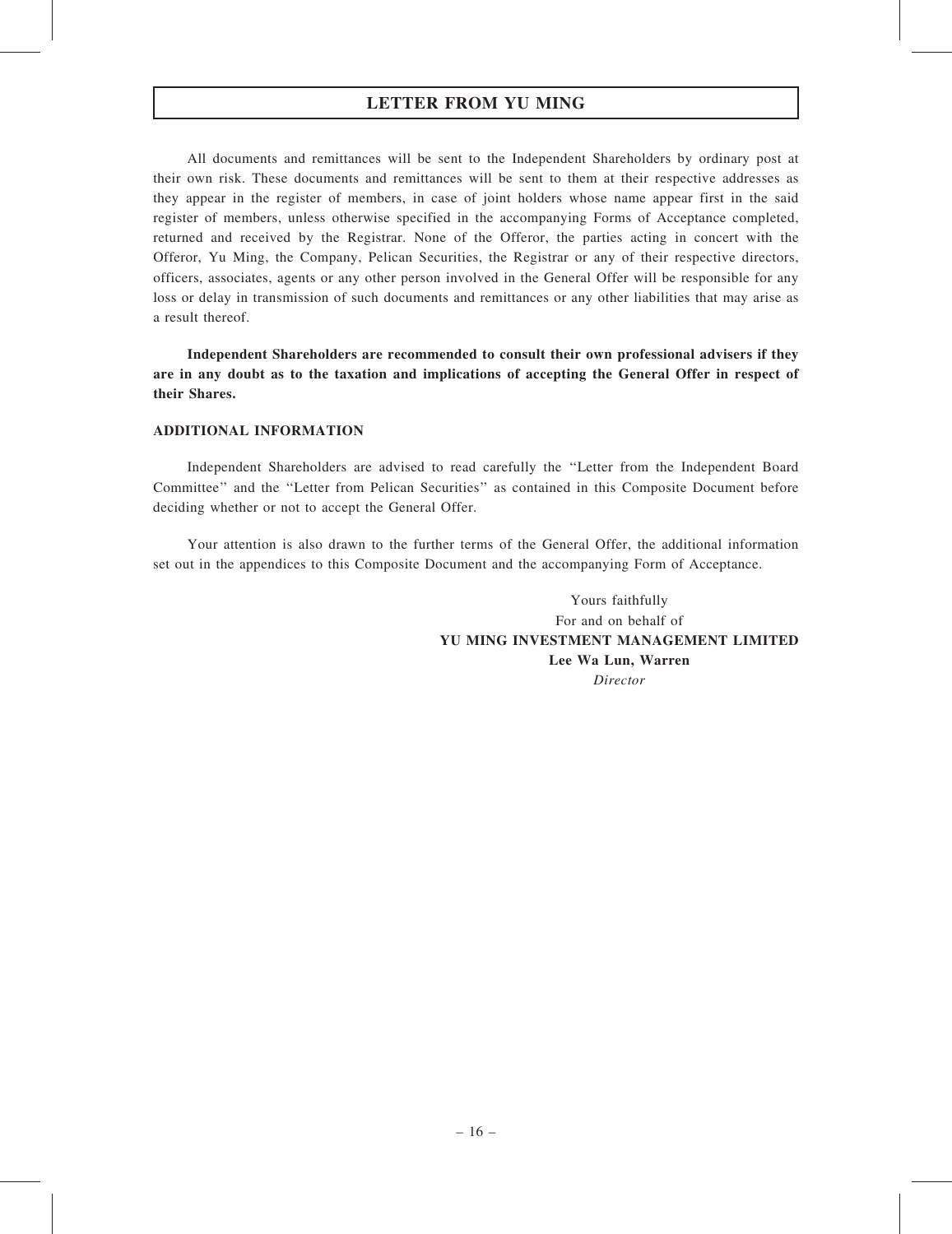## LETTER FROM THE INDEPENDENT BOARD COMMITTEE



SINOTRONICS HOLDINGS LIMITED

華 翔 微 電 子 控 股 有 限 公 司 $^*$ 

(Incorporated in the Cayman Islands with limited liability) (Stock Code: 1195)

16th December, 2009

To the Independent Shareholders,

Dear Sir and Madam,

# MANDATORY CONDITIONAL GENERAL CASH OFFER BY YU MING INVESTMENT MANAGEMENT LIMITED ON BEHALF OF UNION DAY GROUP LIMITED FOR ALL ISSUED SHARES OF SINOTRONICS HOLDINGS LIMITED (OTHER THAN THOSE SHARES ALREADY OWNED OR AGREED TO BE ACQUIRED BY UNION DAY GROUP LIMITED AND PARTIES ACTING IN CONCERT WITH IT)

We have been appointed by the Board to form an Independent Board Committee to consider the terms of the General Offer and to make recommendations to the Independent Shareholders in connection with the General Offer, details of which are set out in the ''Letter from the Board'' in the composite document dated 16th December, 2009 (the ''Composite Document'') of which this letter forms part. Capitalised terms used in this letter shall have the same meanings as defined in the Composite Document unless the context otherwise requires.

Pelican Securities has been appointed as the independent financial adviser to advise us and the Independent Shareholders in respect of the terms of the General Offer.

We wish to draw your attention to the "Letter from Yu Ming" set out on pages 11 to 16 of the Composite Document which contains, inter alia, information about the General Offer, and the letter of advice from Pelican Securities set out on pages 18 to 30 of the Composite Document which contains its advice in respect of the terms of the General Offer.

Having taken into account the advice of Pelican Securities, we consider that the terms of the General Offer are not fair and reasonable so far as the Independent Shareholders are concerned. Accordingly, we recommend the Independent Shareholders not to accept the General Offer.

Yours faithfully, INDEPENDENT BOARD COMMITTEE SINOTRONICS HOLDINGS LIMITED Pan Chang Chi Cai Xun Shan Cheung Chuen

\* for identification purposes only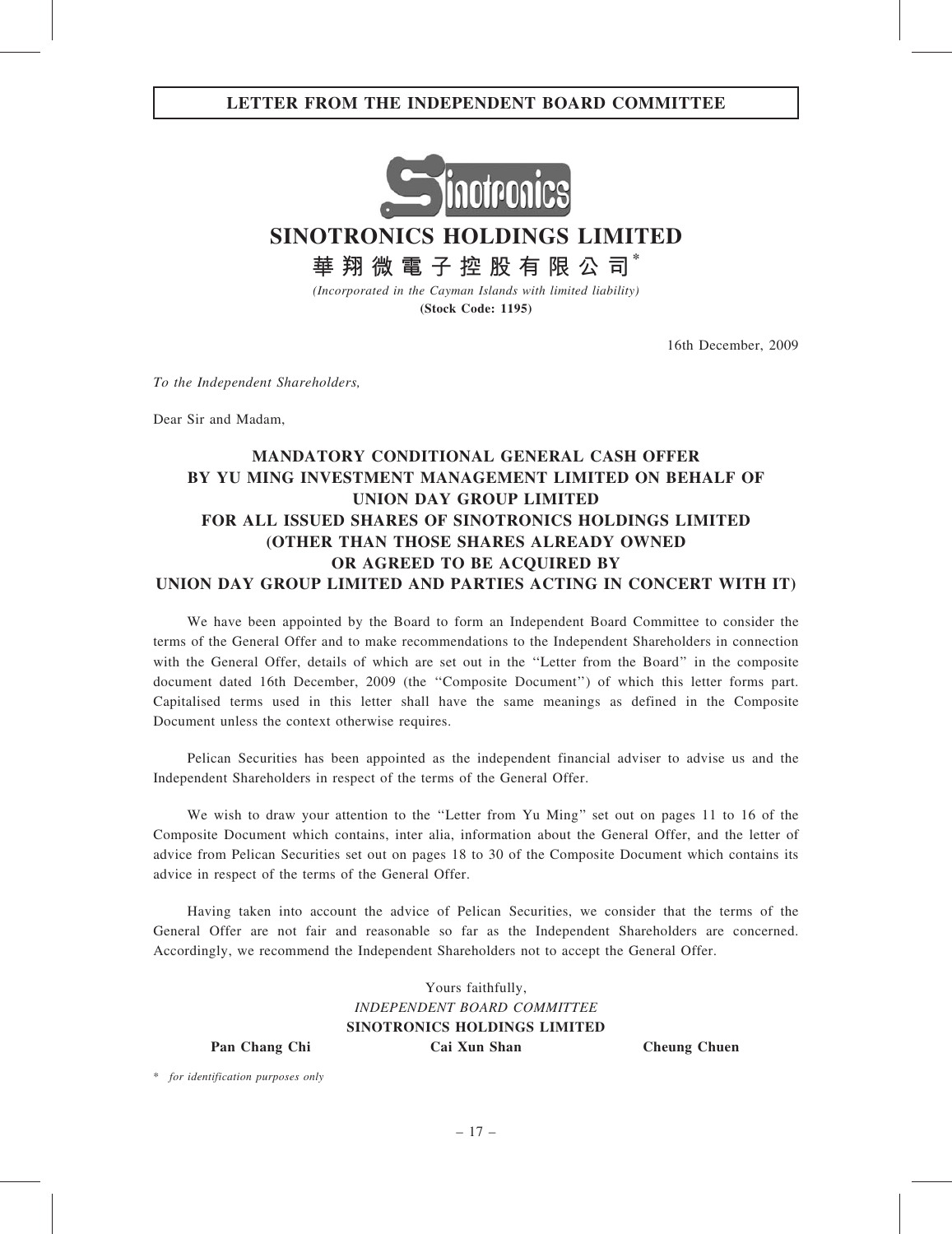The following is the text of a letter of advice from Pelican Securities to the Independent Board Committee and the Independent Shareholders in respect of the General Offer for inclusion in this Composite Document.

## PELICAN SECURITIES LIMITED



Unit 1502 Cosco Tower, 183 Queen's Road Central, Sheung Wan, Hong Kong

16th December, 2009

The Independent Board Committee and the Independent Shareholders Sinotronics Holdings Limited Room 1805, 18/F Harbour Centre 25 Harbour Road Wanchai Hong Kong

Dear Sirs,

# MANDATORY CONDITIONAL GENERAL CASH OFFER BY YU MING INVESTMENT MANAGEMENT LIMITED ON BEHALF OF UNION DAY GROUP LIMITED FOR ALL ISSUED SHARES OF SINOTRONICS HOLDINGS LIMITED (OTHER THAN THOSE SHARES ALREADY OWNED OR AGREED TO BE ACQUIRED BY UNION DAY GROUP LIMITED AND PARTIES ACTING IN CONCERT WITH IT)

## INTRODUCTION

We refer to our appointment as the independent financial adviser to advise the Independent Board Committee and the Independent Shareholders in respect of the General Offer. The details of the General Offer, among other things, are set out in the letter from the Board contained in the Composite Document (the ''Letter from the Board''), of which this letter forms part. Capitalized terms used in this letter shall have the same meanings as those defined in the Composite Document unless the context requires otherwise.

The Independent Board Committee comprising all the independent non-executive Directors, namely Mr. Pan Chang Chi, Mr. Cai Xun Shan and Mr. Cheung Chuen, has been established to advise the Independent Shareholders as to whether the General Offer is fair and reasonable. The appointment of Pelican Securities as the independent financial adviser in respect of the General Offer has been approved by the Independent Board Committee.

In formulating our opinion to the Independent Board Committee and the Independent Shareholders, we have relied on the statements, information, opinions and representations contained or referred to in the Composite Document and the information and representations as provided to us by the Directors, the Company and its management. We have assumed that all information and representations that have been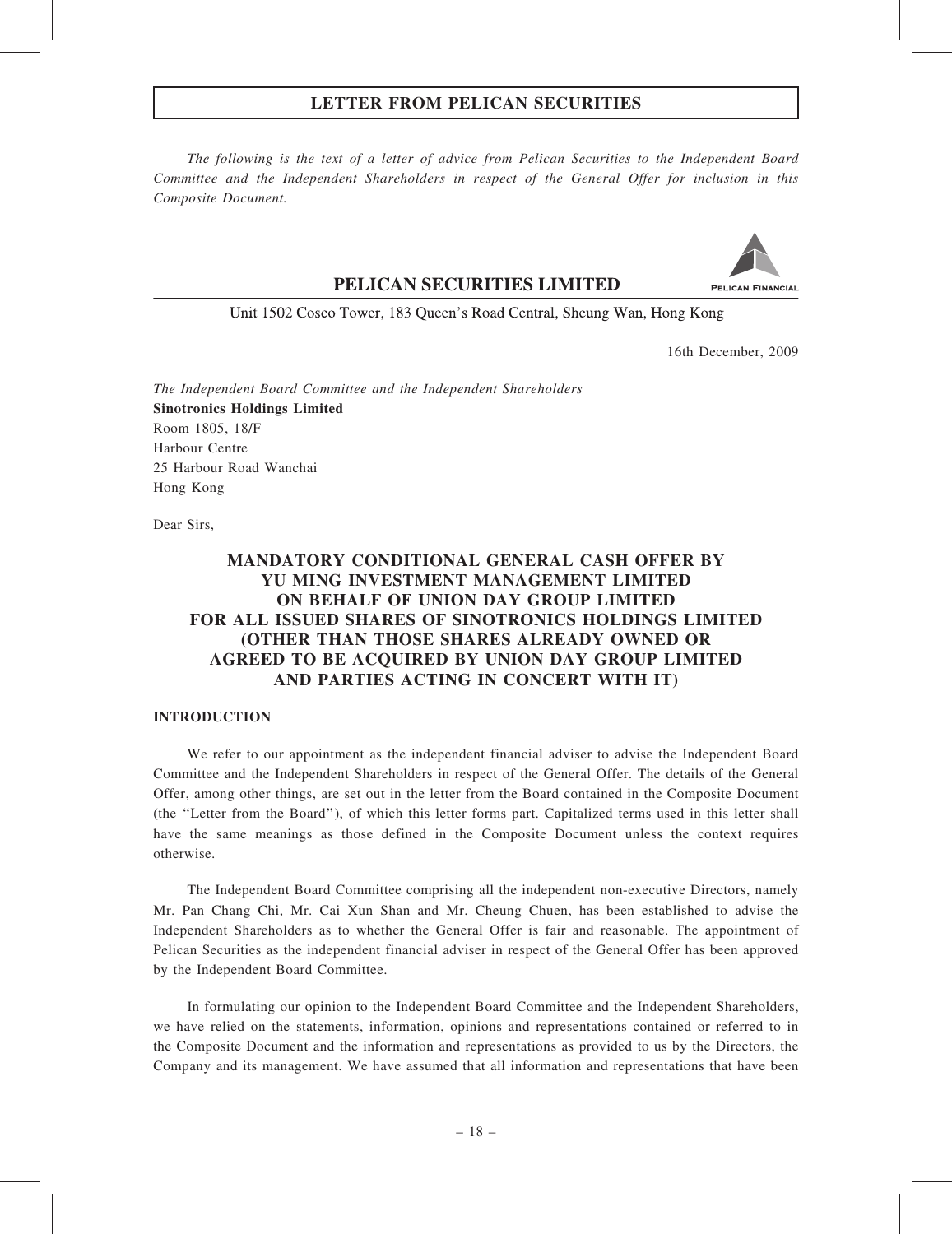provided by the Directors, for which they are solely and wholly responsible, are true and accurate at the time when they were made and continue to be so as at the date of the Composite Document. We have also assumed that all statements of belief, opinion, expectation and intention made by the Directors in the Composite Document were reasonably made after due enquiry and careful consideration. We have no reason to suspect that any material facts or information have been withheld or to doubt the truth, accuracy and completeness of the information and facts contained in the Composite Document, or the reasonableness of the opinions expressed by the Company, its management and/or the Directors, the Offeror, its management and/or its directors, which have been provided to us. We consider that we have taken sufficient and necessary steps on which to form a reasonable basis and an informed view for our opinion.

The Directors jointly and severally accept full responsibility for the accuracy of the information contained in the Composite Document (other than information relating to the Offeror) and confirm, having made all reasonable enquiries, that to the best of their knowledge, opinions expressed in the Composite Document (other than those expressed by the Offeror) have been arrived at after due and careful consideration and there are no other facts not contained in the Composite Document, the omission of which would make any statement in the Composite Document misleading. The directors of the Offeror jointly and severally accept full responsibility for the accuracy of the information contained in the Composite Document (other than information relating to the Company) and confirm, having made all reasonable enquiries, that to the best of their knowledge, opinions expressed in the Composite Document (other than those expressed by the Company) have been arrived at after due and careful consideration and there are no other facts not contained in the Composite Document (other than those relating to the Company), the omission of which would make any statement in the Composite Document misleading.

We consider that we have been provided with sufficient information to reach an informed view and to provide a reasonable basis for our opinion. We have not, however, conducted any independent verification of the information included in the Composite Document and provided to us by the Directors and the management of the Group nor have we conducted any form of in-depth investigation into the business and affairs or the future prospects of the Group. We have not considered the tax implications on the Independent Shareholders of acceptance of the General Offer since these depend on their individual circumstances. In particular, the Independent Shareholders who are residents overseas or subject to overseas taxes or Hong Kong taxation on securities dealings should consider their own tax position and, if in any doubt, should consult their own professional advisers.

Lastly, where information in this letter has been extracted from published or otherwise publicly available sources, the sole responsibility of Pelican Securities is to ensure that such information has been correctly and fairly presented and reproduced from the relevant sources.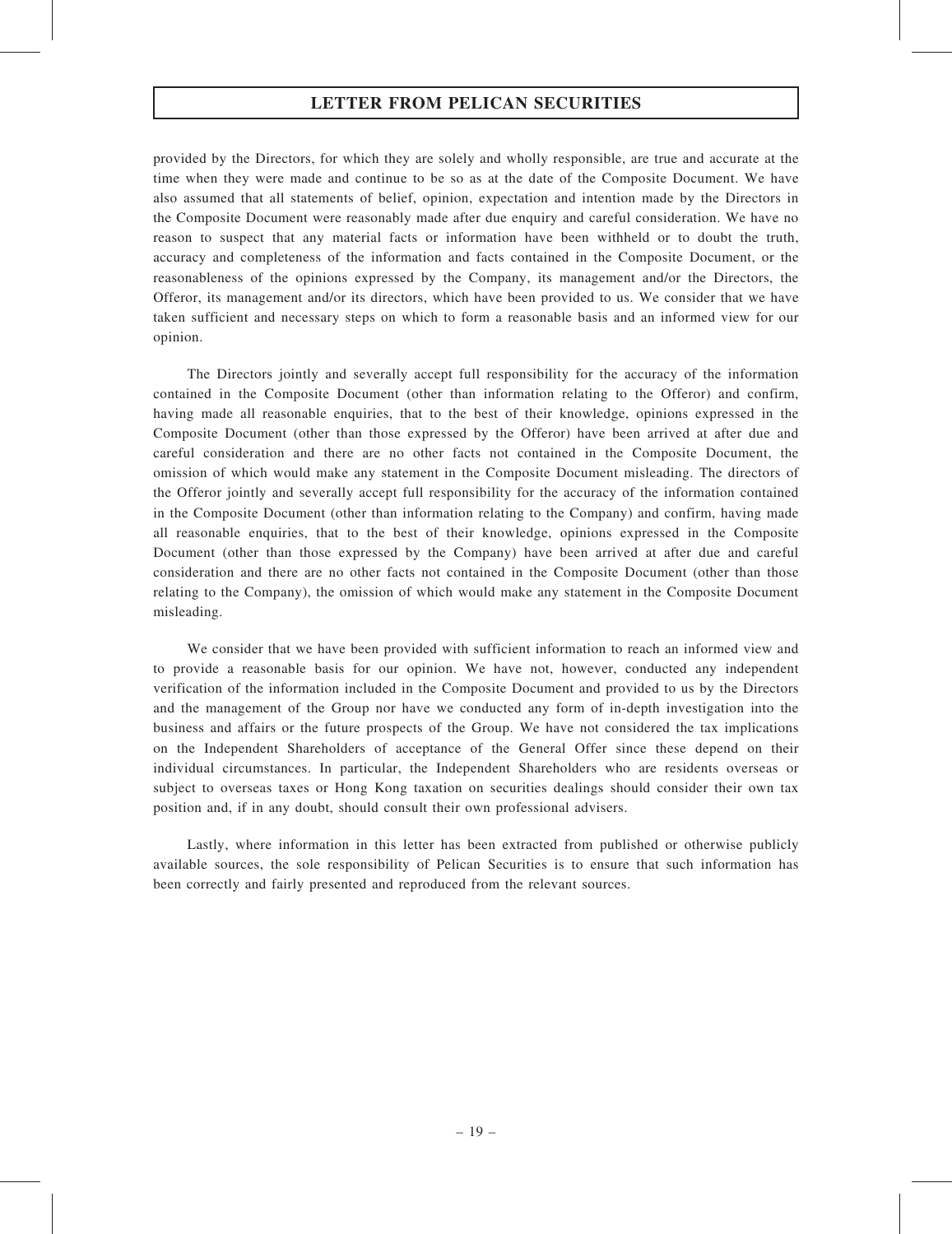## PRINCIPAL FACTORS TAKEN INTO CONSIDERATION

In formulating our opinion in respect of the General Offer to the Independent Board Committee and the Independent Shareholders, we have considered the following principal factors and reasons:

## 1. Background to and Terms of the General Offer

The Joint Announcement dated 25th November, 2009 stated that the Board had been informed by Mr. Lin, the former controlling Shareholder of the Company prior to the completion of the Placing, that he had placed his entire shareholding in the Company of 230,131,780 Shares, representing approximately 41.17% of the total issued share capital of the Company as at the Latest Practicable Date, to the Offeror at the placing price of HK\$0.18 per Share. Completion of the Placing took place on 23rd November, 2009.

Immediately upon completion of the Placing as stated in the Joint Announcement, the Offeror holds 230,131,780 Shares, representing approximately 41.17% of the total issued share capital of the Company as at the Latest Practicable Date. Pursuant to Rule 26.1 of the Takeovers Code, the Offeror is required to make a mandatory conditional general offer in cash for all the issued Shares other than those already owned or agreed to be acquired by the Offeror and parties acting in concert with it.

Yu Ming, financial adviser to the Offeror, is making the General Offer on behalf of the Offeror in compliance with the Takeovers Code, on the following basis:

For every General Offer Share. . . . . . . . . . . . . . . . . . . . . . . . . . . . . . . . . . . . HK\$0.18 in cash

Further details of the terms and conditions of the General Offer, including the procedures for acceptance, are set out in the letter from Yu Ming and Appendix I to the Composite Document.

## 2. Operating Performance of the Group

## (a) Financial Performance of the Group

The Group is principally engaged in the manufacturing and sales of rigid printed circuit boards (''rigid PCBs'') and flexible printed circuit boards (''FPCBs''), as well as providing printed circuit board assembly (''PCBA'') and surface mounting technology (''SMT'') processing services. Its products have a broad range of applications in items such as mobile communication devices, consumer digital devices, automotive and medical devices.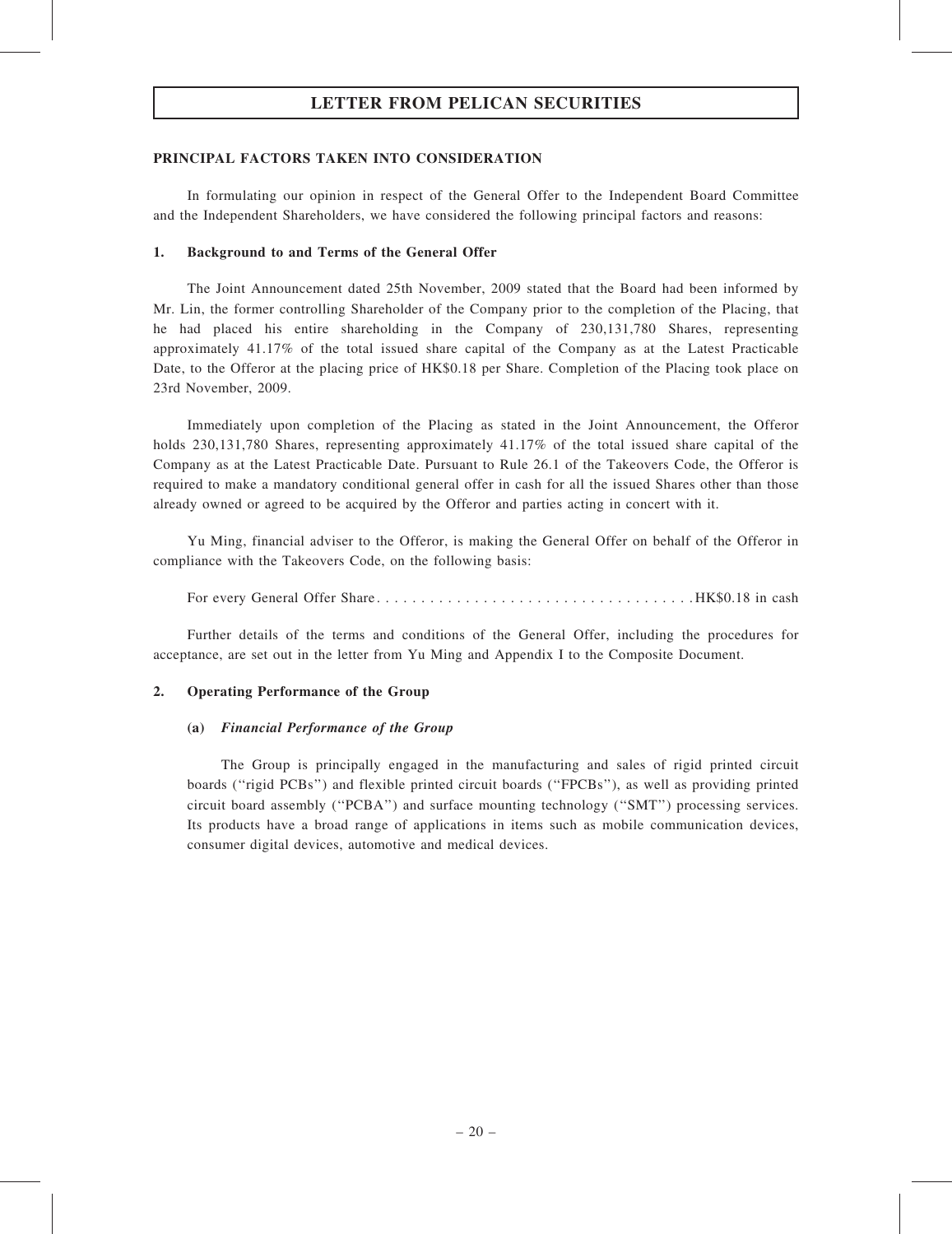The following consolidated results of the Group are extracts from the annual reports of the Company for the three years ended 30th June, 2009:

|                               | For the year ended<br>30th June, 2009<br>(audited) |                 | For the year ended<br>30th June, 2008<br>(audited) |                 | For the year ended<br>30th June, 2007<br>(audited) |                 |
|-------------------------------|----------------------------------------------------|-----------------|----------------------------------------------------|-----------------|----------------------------------------------------|-----------------|
|                               | <b>RMB'000</b>                                     | (%)             | <b>RMB'000</b>                                     | $(\%)$          | RMB'000                                            | (%)             |
| Turnover by segments          |                                                    |                 |                                                    |                 |                                                    |                 |
| Rigid PCBs                    | 235,865                                            | 74%             | 367,599                                            | 65%             | 391,025                                            | 56%             |
| <b>FPCBs</b>                  | 67,248                                             | 21%             | 116,524                                            | 21%             | 150,249                                            | 22%             |
| <b>PCBA</b>                   | 4,953                                              | 2%              | 59,481                                             | 10%             | 133,536                                            | 19%             |
| SMT processing services       | 8,874                                              | 3%              | 20,713                                             | 4%              | 21,126                                             | 3%              |
| <b>Total turnover</b>         | 316,940                                            | 100%            | 564,317                                            | 100%            | 695,936                                            | 100%            |
| Gross profit                  | 46,247                                             |                 | 171,969                                            |                 | 219,044                                            |                 |
| Segment (loss)/profit from    |                                                    |                 |                                                    |                 |                                                    |                 |
| operations                    |                                                    |                 |                                                    |                 |                                                    |                 |
| Rigid PCBs                    | (194, 942)                                         |                 | 125,388                                            |                 | 159,549                                            |                 |
| <b>FPCBs</b>                  | (49, 516)                                          |                 | 8,120                                              |                 | 30,614                                             |                 |
| <b>PCBA</b>                   | (45, 221)                                          |                 | (1, 542)                                           |                 | 14,205                                             |                 |
| SMT processing services       | (81,023)                                           |                 | (537)                                              |                 | 2,247                                              |                 |
| Unallocated operating income  |                                                    |                 |                                                    |                 |                                                    |                 |
| and expenses                  | (12, 953)                                          |                 | (13,826)                                           |                 | (14,698)                                           |                 |
| Total segment (loss)/profit   |                                                    |                 |                                                    |                 |                                                    |                 |
| from operations               | (383, 655)                                         |                 | 117,603                                            |                 | 191,917                                            |                 |
| (Loss)/profit attributable to |                                                    |                 |                                                    |                 |                                                    |                 |
| the Shareholders              | (360,202)                                          |                 | 11,179                                             |                 | 115,085                                            |                 |
| Basic (loss)/earnings per     |                                                    |                 |                                                    |                 |                                                    |                 |
| <b>Share</b>                  | $(64)$ cents                                       |                 | 2 cents                                            |                 | 21 cents                                           |                 |
|                               |                                                    | As at           |                                                    | As at           |                                                    | As at           |
|                               |                                                    | 30th June, 2009 |                                                    | 30th June, 2008 |                                                    | 30th June, 2007 |
|                               |                                                    | (audited)       |                                                    | (audited)       |                                                    | (audited)       |
|                               |                                                    | <b>RMB'000</b>  |                                                    | <b>RMB'000</b>  |                                                    | <b>RMB'000</b>  |
| Non-current assets            |                                                    | 375,945         |                                                    | 436,410         |                                                    | 390,930         |
| Current assets                |                                                    | 840,722         |                                                    | 1,131,908       |                                                    | 1,102,883       |
| Current liabilities           |                                                    | 559,341         |                                                    | 589,019         |                                                    | 467,068         |
| Non-current liabilities       |                                                    | 22,861          |                                                    | 53,166          |                                                    | 139,958         |
| Net-current assets/           |                                                    |                 |                                                    |                 |                                                    |                 |
| (liabilities)                 |                                                    | 281,381         |                                                    | 542,889         |                                                    | 635,815         |
| Shareholders' equity          |                                                    | 634,465         |                                                    | 926,133         |                                                    | 886,787         |

Source: Annual reports of the Company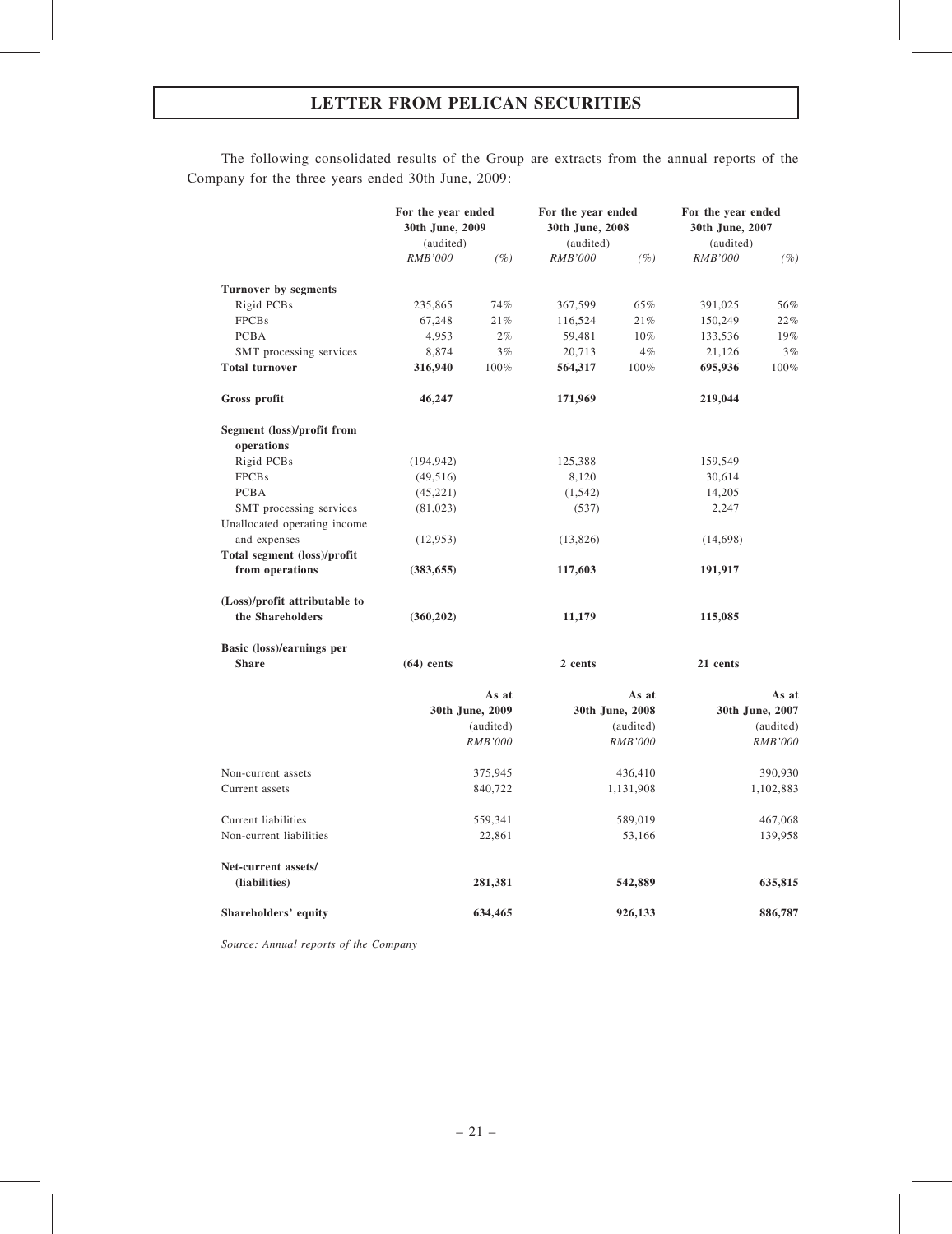Financial year ended 30th June, 2008 versus financial year ended 30th June, 2007

The Group's turnover for the year ended 30th June, 2008 amounted to approximately RMB564.3 million, representing a decrease of approximately 18.9% as compared to the amount of approximately RMB695.9 million for the year ended 30th June, 2007. In particular, the turnover of rigid PCBs recorded an amount of approximately RMB367.6 million as compared to approximately RMB391.0 million for the year ended 30th June, 2007, representing a decrease of approximately 6.0%. The turnover of FPCBs and PCBA recorded amounts of approximately RMB116.5 million and RMB59.5 million as compared to approximately RMB150.2 million and RMB133.5 million respectively for the year ended 30th June, 2007, representing decrease of approximately 22.4% and 55.4% respectively. The decrease in turnover of the Group was mainly due to the downturn in demand for consumer electronic products, leading to the decrease in sales of FPCBs and provision of PCBA services.

The Group's gross profit for the year ended 30th June, 2008 amounted to approximately RMB172.0 million, representing a decrease of approximately 21.5% from approximately RMB219.0 million for the year ended 30th June, 2007. The decrease in overall gross profit margin was attributable to the increase in raw material price and product mix. The Group recorded an operating profit of approximately RMB117.6 million for the year ended 30th June, 2008, representing a decrease of approximately 38.7% from approximately RMB191.9 million for the year ended 30th June, 2007. The decrease in operating profit was mainly due to the increase in staff cost, exchange loss, impairment loss of trade receivable and loss on change in fair value of buildings held for own use.

Due to the worsening turnover, gross profit margin and operating profit during the year, the profit attributable to equity Shareholders of the Company was approximately RMB11.2 million for the year ended 30th June, 2008, representing a substantial decrease of 90.3% as compared to the amount of approximately RMB115.1 million for the year ended 30th June, 2007. The basic earnings per Share of the Company for the year ended 30th June, 2008 was approximately RMB2 cents as compared to approximately RMB21 cents for the year ended 30th June, 2007.

#### Financial year ended 30th June, 2009 versus financial year ended 30th June, 2008

The turnover of the Group for the year ended 30th June, 2009 fell by approximately 43.8% to approximately RMB316.9 million as compared to approximately RMB564.3 million for the year ended 30th June, 2008. In particular, the turnover of rigid PCBs recorded an amount of approximately RMB235.9 million as compared to approximately RMB367.6 million for the year ended 30th June, 2008, representing a decrease of approximately 35.8%. The turnover of FPCBs and PCBA recorded amounts of approximately RMB67.2 million and RMB5.0 million as compared to approximately RMB116.5 million and RMB59.5 million respectively for the year ended 30th June, 2008, representing decrease of approximately 42.3% and 91.6% respectively. The decrease in turnover of the Group was mainly attributable to the decline in sales orders and unit selling prices of the Group's products resulting from the global economic downturn. In particular, sales from the Group's top ten customers dropped by over 50% as compared with the previous financial year.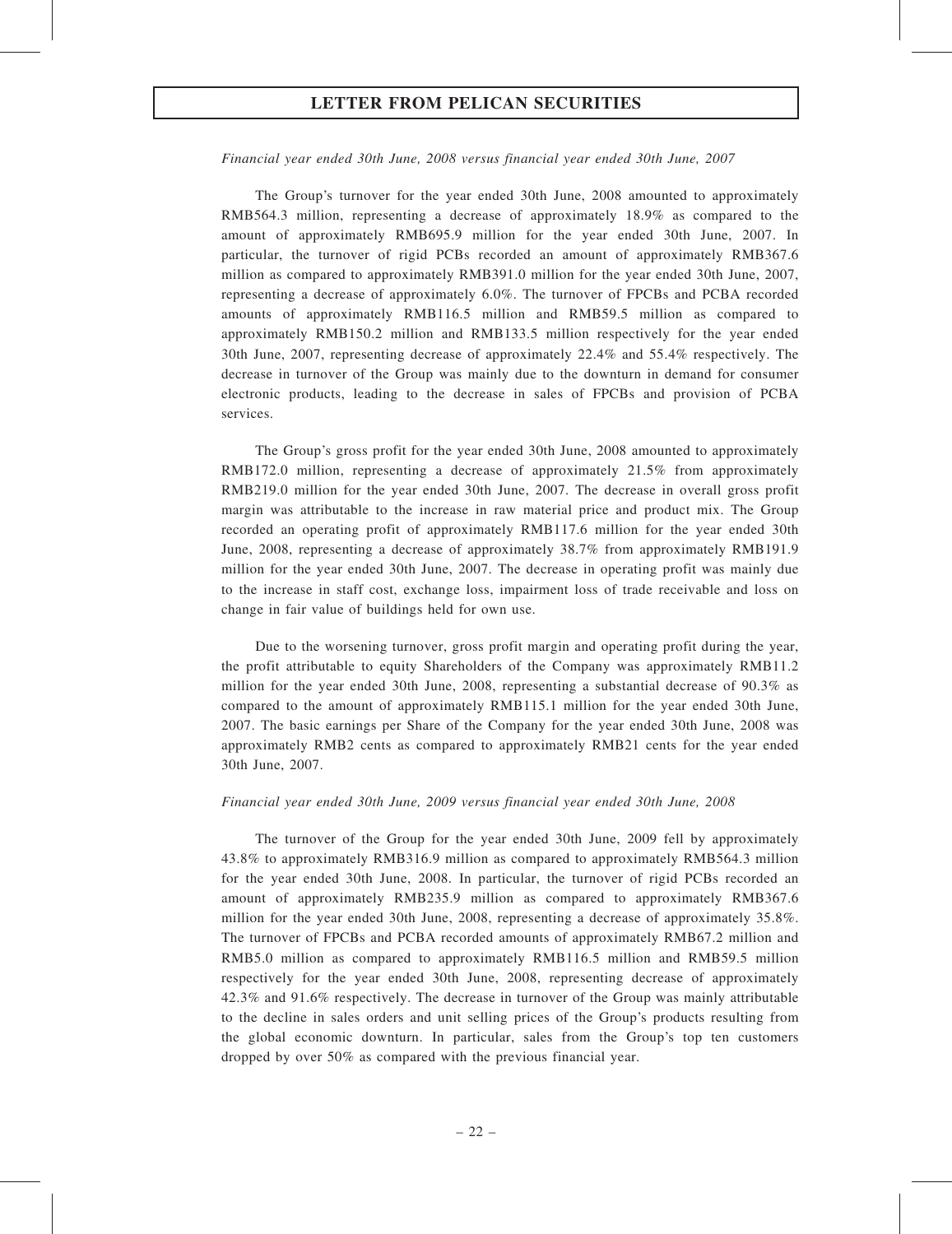For the year ended 30th June, 2009, the Group recorded a gross profit of approximately RMB46.2 million, representing a decrease of approximately 73.1% from approximately RMB172.0 million for the year ended 30th June, 2008. The decrease in gross profit was mainly due to a significant drop in demand for the Group's PCBs and related products under the prevailing market environment. The Group also recorded an operating loss of approximately RMB383.7 million as compared to an operating profit of approximately RMB117.6 million for the year ended 30th June, 2008. The operating loss was attributable to the impairment of non-current assets as well as trade and other receivables.

Due to global financial crisis, the turnover and gross profit of the Group has deteriorated by a percentage of 43.8% and 73.1% respectively. As a result, the Group recorded a loss attributable to equity Shareholders of the Company for the year ended 30th June, 2009 of approximately RMB360.2 million, as compared to a profit of approximately RMB11.2 million for the year ended 30th June, 2008. In addition, the Group recorded a basic loss per Share of approximately RMB64 cents for the year ended 30th June, 2009, as compared to a basic earnings per Share was RMB2 cents for the year ended 30th June, 2008.

#### Financial position of the Group for the three years ended 30th June, 2009

In respect to the financial position of the Group as illustrated in the table above, the Group recorded net current assets of approximately RMB635.8 million as at 30th June, 2007, which decreased to approximately RMB542.9 million as at 30th June, 2008 and further worsened to approximately RMB281.4 million as at 30th June, 2009. The decrease in the net current assets as at 30th June, 2007 and 2008 was mainly due to the increase of short-term bank loans from approximately RMB146.5 million as at 30th June, 2007 to RMB253.8 million as at 30th June, 2008. The further decrease in the net current assets as at 30th June, 2008 and 2009 was mainly attributable to the decrease of cash and cash equivalents from approximately RMB880.4 million to RMB648.5 million and trade and other receivables from approximately RMB201.8 million to RMB94.1 million.

Despite the decrease of the net current assets as at 30th June, 2007 and 2008, the net assets of the Group increased slightly from approximately RMB886.8 million to RMB926.1 million, which mainly due to the increase in cash and bank balances during the year. The net assets of the Group as at 30th June, 2009 decreased to approximately RMB634.5 million, which was mainly due to the worsening turnover and the operating loss of the Group during the year, resulting from the global economic downturn.

#### (b) Future prospect of the Group

As mentioned in the published annual report of the Company for the year ended 30th June, 2009 (the ''2009 Annual Report''), the electronics industry has been seriously suffered during the global financial crisis and the market for the electronics products has worsened from January to June 2009 due to the fall in demand followed by a decline in average selling prices. As the Board believes that the average selling prices will not be able to rebound quickly to generate higher margins in the near future, it still expects a relatively challenging operating environment in the coming year.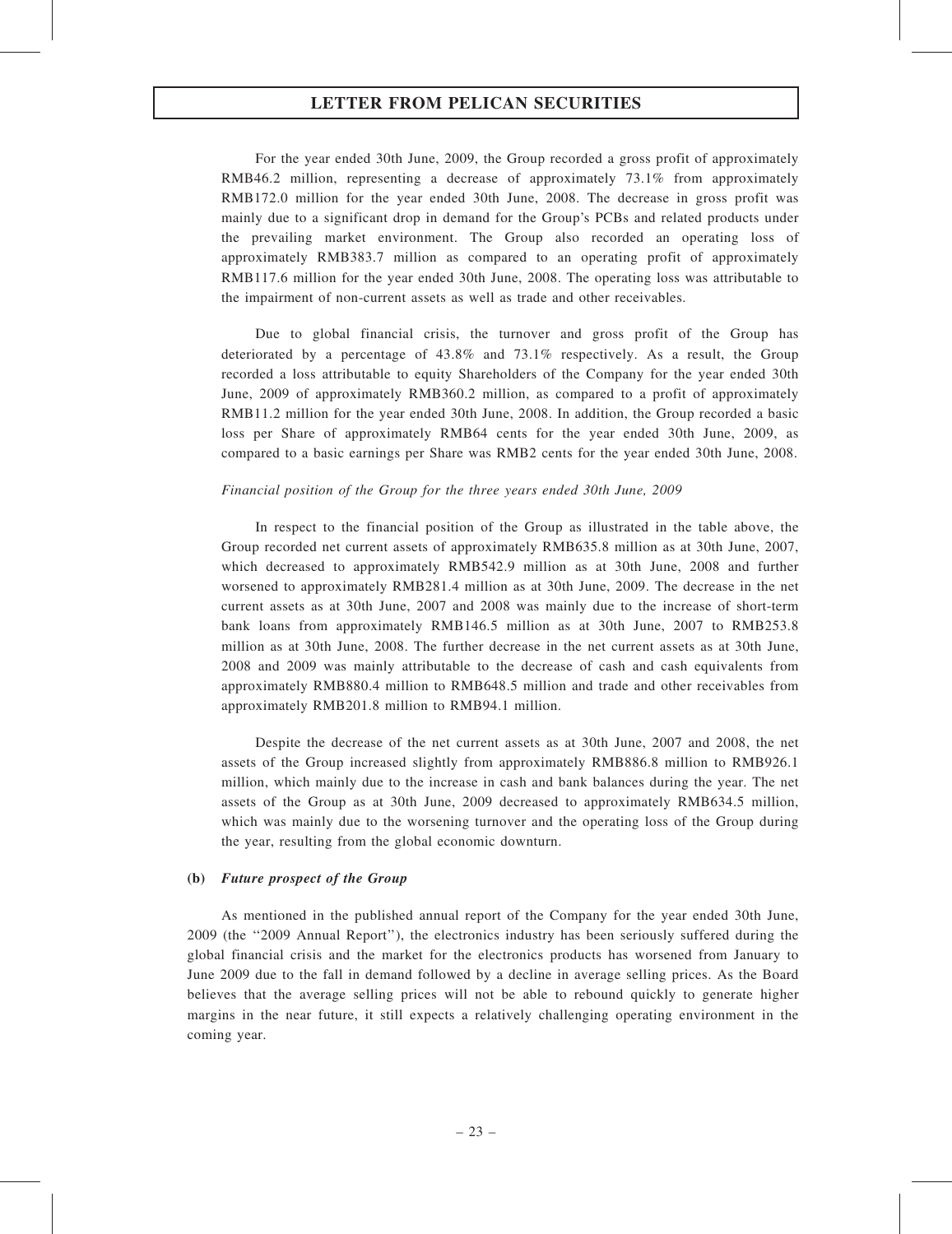According to the printed circuit report released by Prismark Partners, an electronics industry consulting firm, on 10th February, 2009, the turnover of the global electronics systems market is expected to decline by more than 12% in 2009, which represents the largest single-year decline ever. In particular, according to the news released by EETimes, a global source for news, design and product information of electronics industry, on 3rd November, 2009, the analyst of iSuppli, a market research and consulting firm specialized in the electronics value chain, stated that the pricing for the PCB in the second quarter of 2009 is expected to fall to approximately 15.3 cents per square inch, approximately 8.4% down from approximately 16.7 cents in October 2008. As mentioned in the 2009 Annual Report, sales within the PRC (excluding Hong Kong and Taiwan) have been the largest geographical segment for the Group. According to the forecast of the business research & consulting firm, Frost & Sullivan, even though the PRC market demand for the PCB products would decrease by approximately 18.2% as compared to that of previous year, such demand would resume gradually in the year 2010 due to the readjustment and development measures for the electronics products as implemented by the PRC government and the rebound of the consumer confidence index. Therefore, we concur with the view of the Directors that the electronics industry in 2009 has been seriously suffered as a result of the global financial crisis. However, we are of the view that there have been signs for improvements in the PRC market demand for the PCB products, but caution should still be kept for the future performance of the Group as uncertainty may still exist in the operating environment in the coming year for the Group.

In addition, according to the October 2009 Issue of World Economic Outlook published by International Monetary Fund, there have been signs of a stabilizing US economy while the PRC government has significantly relaxed its monetary policy in order to sustain economic growth during the first half of 2009. In particular, there are incipient signs of a stabilization of activity in the United States such as a recovery in consumer demand, increased housing sales and a rebound in the stock market in the United States and of recovery in China such as an increase in industrial production, acceleration of credit supply, and sharp gains in government spending, as according to the 2009 mid-term outlook report published by the World Bank Group. As mentioned in the 2009 Annual Report, the Directors stated that the Group will operate with a defensive approach by focusing on rigid PCBs to generate growth as well as continuing to diversify the application of FPCB products and extend the production line of SMT processing services. In addition, the Group will continue to implement cost control measures and to improve operational efficiency and is endeavored to explore opportunities that could maximise returns for its Shareholders. The Directors therefore considers there may be possibilities of investing significant amount in new business projects should it consider appropriate to its future development.

As stated in the Open Offer Announcement of the Company dated 17th November, 2009, the Company entered into the Settlement Agreement with Deutsche Bank AG for the settlement of the Writ and that Mr. Lin, the former controlling Shareholder of the Company prior to the completion of the Placing, intended to place part or all of the Sale Shares in order to finance his payment obligation under the Deed of Indemnity in light of the Settlement Agreement. As stated in the Joint Announcement, the Board was informed by Mr. Lin subsequent to the Open Offer Announcement that he placed the Sale Shares, being his entire shareholding in the Company of 230,131,780 Shares, representing approximately 41.17% of the total issued share capital of the Company as at the Latest Practicable Date, to the Offeror at the placing price of HK\$0.18 per Share. The completion of the Placing took place on 23rd November, 2009. As referred to in the section of the ''Information of the Offeror and its intention on the Group'' of this letter, the Offeror intends that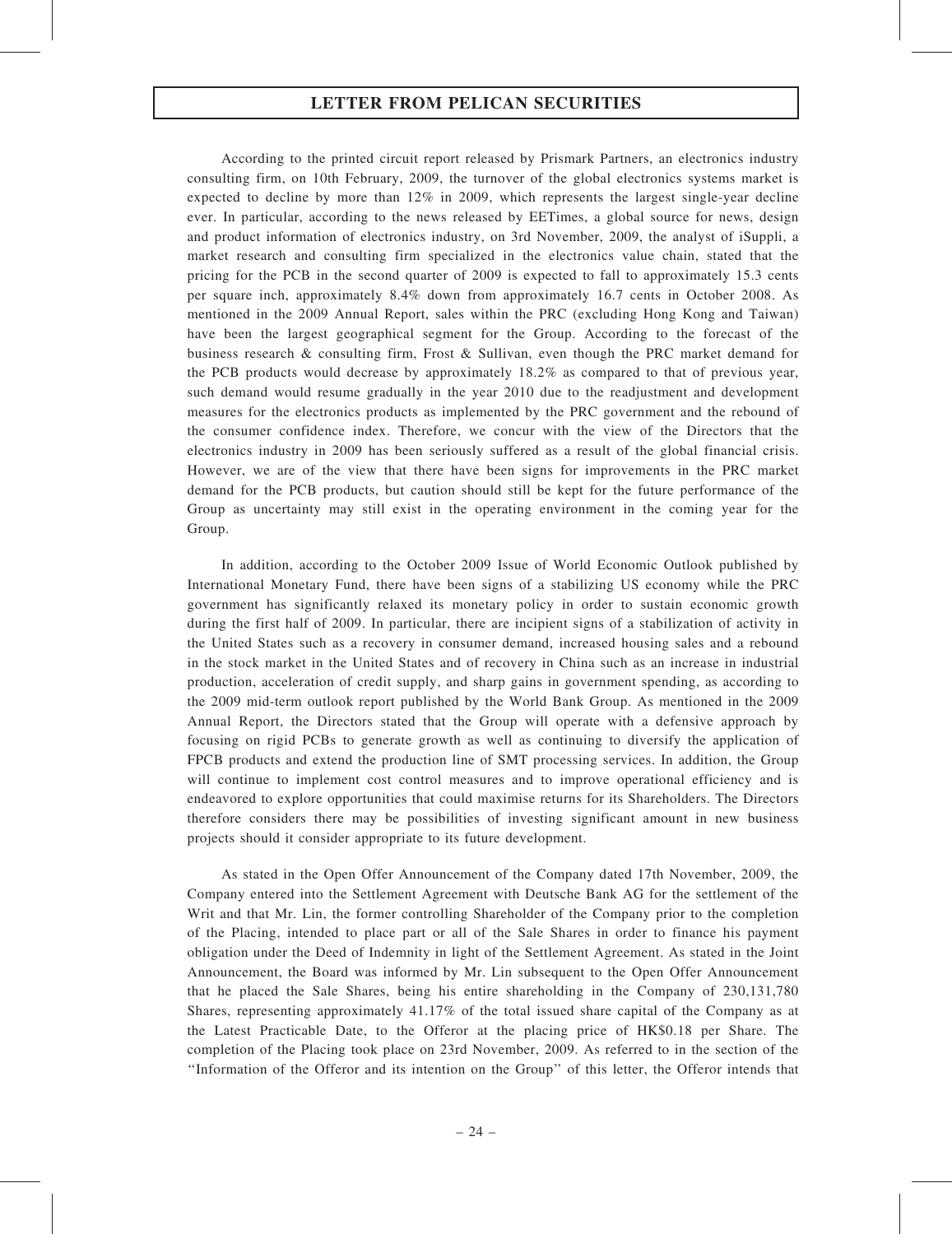the Group will continue its existing principal activities after the close of the General Offer. Mr. Lin Wan Xin has offered to resign as chairman of the Company upon close of the General Offer, but will remain as an executive Director of the Company. In addition, the Offeror intends to appoint two executive Directors to the Board upon close of the General Offer. Given the competitive environment in the electronic manufacturing services sector, and the loss of the Group in the year ended 30th June, 2009, the initial review of the Offeror suggests the need of cost cutting, increase in expenditure in new product development, and investment in efficiency improvement amongst the manufacturing facilities. Upon completion of the General Offer, the Offeror will conduct a detailed review of the Group's business operation for future long-term development and commercial justification. Apart from the above, the Offeror has no intention to introduce significant change to the existing management and directorship of the Company (including the continued employment of employees and any redeployment of the fixed assets of the Group). We are therefore of the view that the Group will continue its efforts in improving its operational efficiency and exploring profitable business opportunities.

#### 3. Share Price Performance and Liquidity

#### (a) Historical market price of the Shares

Prior to the commencement of dealings in the Shares on an ex-entitlement basis in respect of the Open Offer on 2nd December, 2009, dealings in the Shares was on a cum-entitlement basis. When comparing the General Offer Price with the historical Share price performance, we have made reference to the adjusted closing price of the Shares prior to 2nd December, 2009 and closing price of the Shares afterwards obtained from the website of the Stock Exchange (the ''Adjusted Closing Price'').

The following chart depicts the daily Adjusted Closing Prices of the Shares from 25th November, 2008 (approximately 12 months prior to the date of the Joint Announcement) up to the Latest Practicable Date (the ''Review Period''):



Source: Stock Exchange of Hong Kong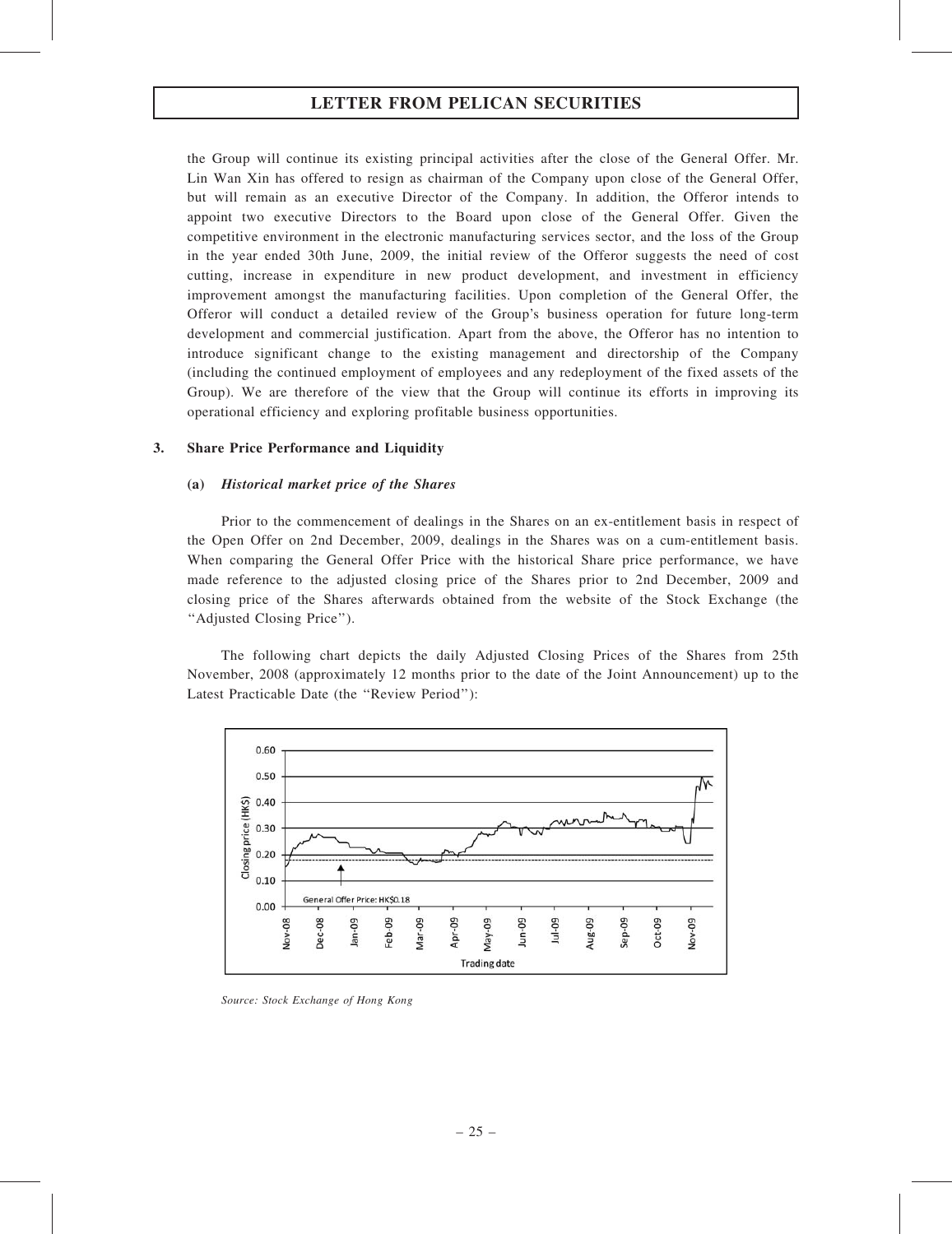During the Review Period, the Adjusted Closing Price of the Shares ranged from HK\$0.15 to HK\$0.50. The Adjusted Closing Price of the Shares had been above the General Offer Price from 28th November, 2008 to 13th March, 2009 and had fallen below or been close to the General Offer Price for the short period from 16th March, 2009 to 14th April, 2009. Since then, the Adjusted Closing Price of the Shares had exceeded the General Offer Price. It had risen to HK\$0.337 on 25th November, 2009, immediately following the release of the Joint Announcement in relation to the completion of the Placing and the General Offer. The average of the Adjusted Closing Prices of the Shares during the Review Period was approximately HK\$0.28 and the General Offer Price represents a discount of approximately 35.7% to such average price.

In general, the General Offer Price represents a discount to the Adjusted Closing Prices of the Shares during most of the time in the Review Period as reference to the chart above and a discount of approximately 35.7% to the average Adjusted Closing Prices during the Review Period.

## (b) Liquidity of the Shares

The following table sets out the total trading volume and the average daily trading volume per month and the respective percentages of the average daily trading volume compared with the average total issued Shares and the average number of Shares held by the public from November 2008 up to the Latest Practicable Date:

|                        |                  |                  | % of average  | % of average  |  |
|------------------------|------------------|------------------|---------------|---------------|--|
|                        | <b>Total</b>     | Average          | daily trading | daily trading |  |
|                        | monthly          | daily            | volume to     | volume to     |  |
|                        | trading          | trading          | average total | average       |  |
|                        | volume           | volume           | issued Shares | public float  |  |
|                        | <i>(million)</i> | <i>(million)</i> | $(\%)$        | $(\%)$        |  |
|                        | shares)          | shares)          | (Note 1)      | (Note 2)      |  |
| 2008                   |                  |                  |               |               |  |
| November               | 3.55             | 0.27             | 0.04%         | 0.07%         |  |
| December               | 2.00             | 0.17             | 0.02%         | 0.04%         |  |
| 2009                   |                  |                  |               |               |  |
| January                | 0.99             | 0.14             | 0.02%         | 0.04%         |  |
| February               | 2.43             | 0.17             | 0.02%         | $0.05\%$      |  |
| March                  | 10.06            | 0.67             | $0.09\%$      | 0.17%         |  |
| April                  | 33.72            | 1.87             | 0.26%         | 0.49%         |  |
| May                    | 15.95            | 0.84             | 0.12%         | 0.22%         |  |
| June                   | 28.63            | 1.30             | 0.18%         | 0.34%         |  |
| July                   | 10.03            | 0.50             | $0.07\%$      | 0.13%         |  |
| August                 | 12.52            | 0.78             | 0.11%         | $0.20\%$      |  |
| September              | 10.26            | 0.57             | 0.08%         | 0.15%         |  |
| October                | 28.82            | 1.60             | 0.22%         | 0.42%         |  |
| November               | 549.31           | 34.33            | 4.71%         | 8.74%         |  |
| December (up to Latest |                  |                  |               |               |  |
| Practicable Date)      | 279.47           | 27.95            | 3.83%         | 8.96%         |  |
|                        |                  |                  |               |               |  |

Source: Bloomberg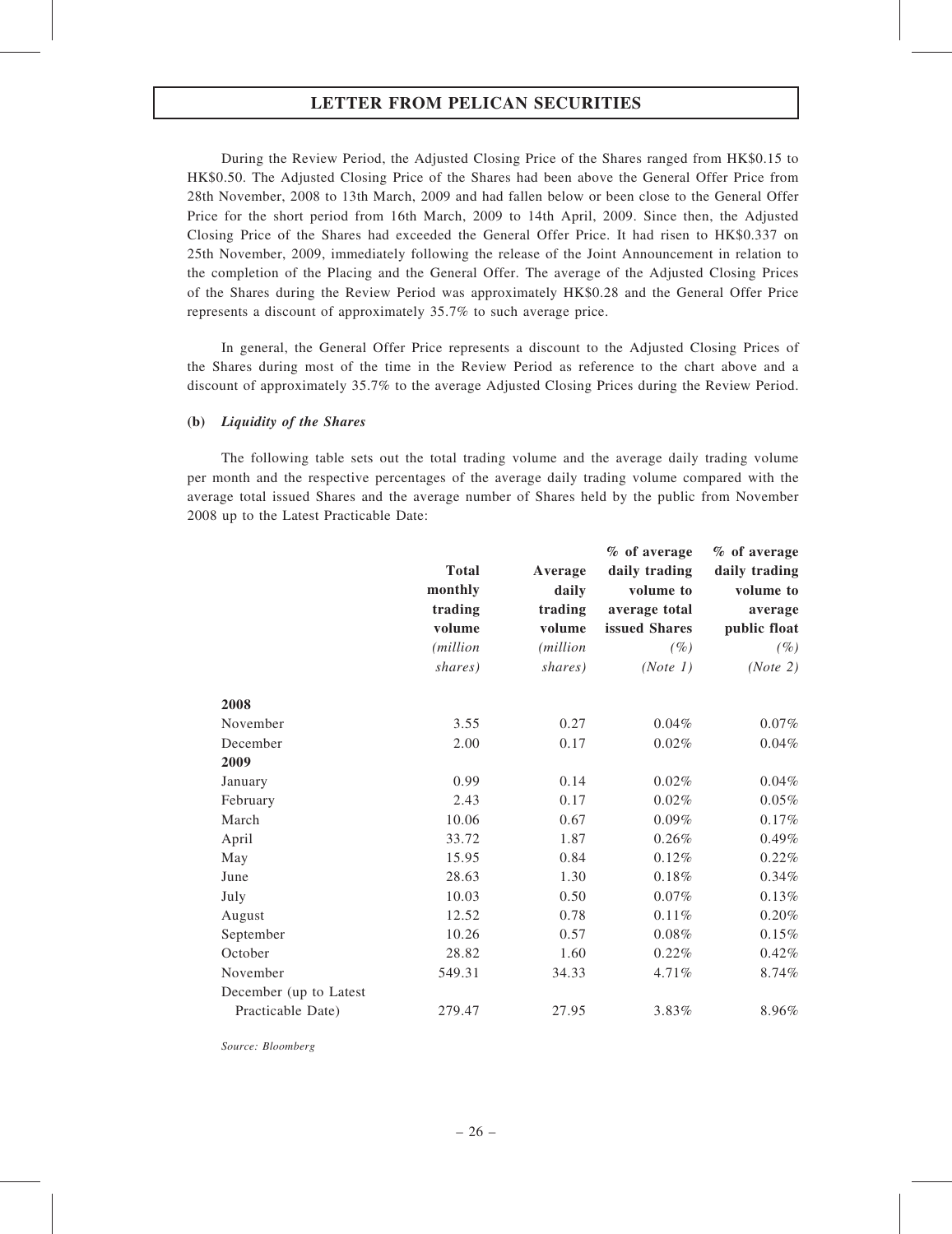Notes:

- 1. Calculated based on the average of the number of issued Shares in each month during the Review Period obtained from Bloomberg.
- 2. Calculated based on the average of the number of Shares held by the public in each month during the Review Period obtained from Bloomberg.

As illustrated above, during the period from November 2008 to October 2009, the average daily trading volume of the Shares as a percentage of the average total issued Shares ranged from 0.02% to 0.26%; while the average daily trading volume of the Shares as a percentage of the average total number of Shares held by the public ranged from 0.04% to 0.49%. With the Joint Announcement dated 25th November, 2009 in relation to the Completion of the Placing and the General Offer, the average daily trading volume of the Shares as a percentage of the average total issued Shares and a percentage of the average total number of Shares held by the public increased to 4.71% and 8.74% respectively in the month of November 2009.

We are of the view that the liquidity of the Shares during the past 12-month period, excluding the recent months of November and December 2009, was relatively low and there may not be sufficient liquidity in the Shares for the Shareholders to dispose of their Shares in the open market within a short period of time if the same trading pattern of the Shares persists. Given the low liquidity of the Shares, we consider that the General Offer provides an opportunity for Independent Shareholders who are not optimistic about the future business prospects of the Group and wish to realize their investments in the Company within a short period of time. However, Independent Shareholders who are optimistic about the future business prospects of the Group should not accept the General Offer since the General Offer Price represents a discount to the Adjusted Closing Prices of the Shares during most of the time in the past 12 months.

#### (c) Comparison of the General Offer Price with the market price and NAV per Share

The General Offer Price of HK\$0.18 represents:

- (i) a discount of approximately 25.93% to the Adjusted Closing Price of HK\$0.243 per Share as quoted on the Stock Exchange on the Last Trading Day;
- (ii) a discount of approximately 37.35% to the average Adjusted Closing Price of HK\$0.287 per Share for the 10 trading days up to and including the Last Trading Day;
- (iii) a discount of approximately 40.46% to the average Adjusted Closing Price of HK\$0.302 per Share for the 30 trading days up to and including the Last Trading Day;
- (iv) a discount of approximately 43.52% to the average Adjusted Closing Price of HK\$0.319 per Share for the 90 trading days up to and including the Last Trading Day;
- (v) a discount of approximately 35.62% to the average Adjusted Closing Price of HK\$0.280 per Share for the 180 trading days up to and including the Last Trading Day;
- (vi) a discount of approximately 61.29% to the Adjusted Closing Price of the Shares of HK\$0.465 each as quoted on the Stock Exchange on the Latest Practicable Date; and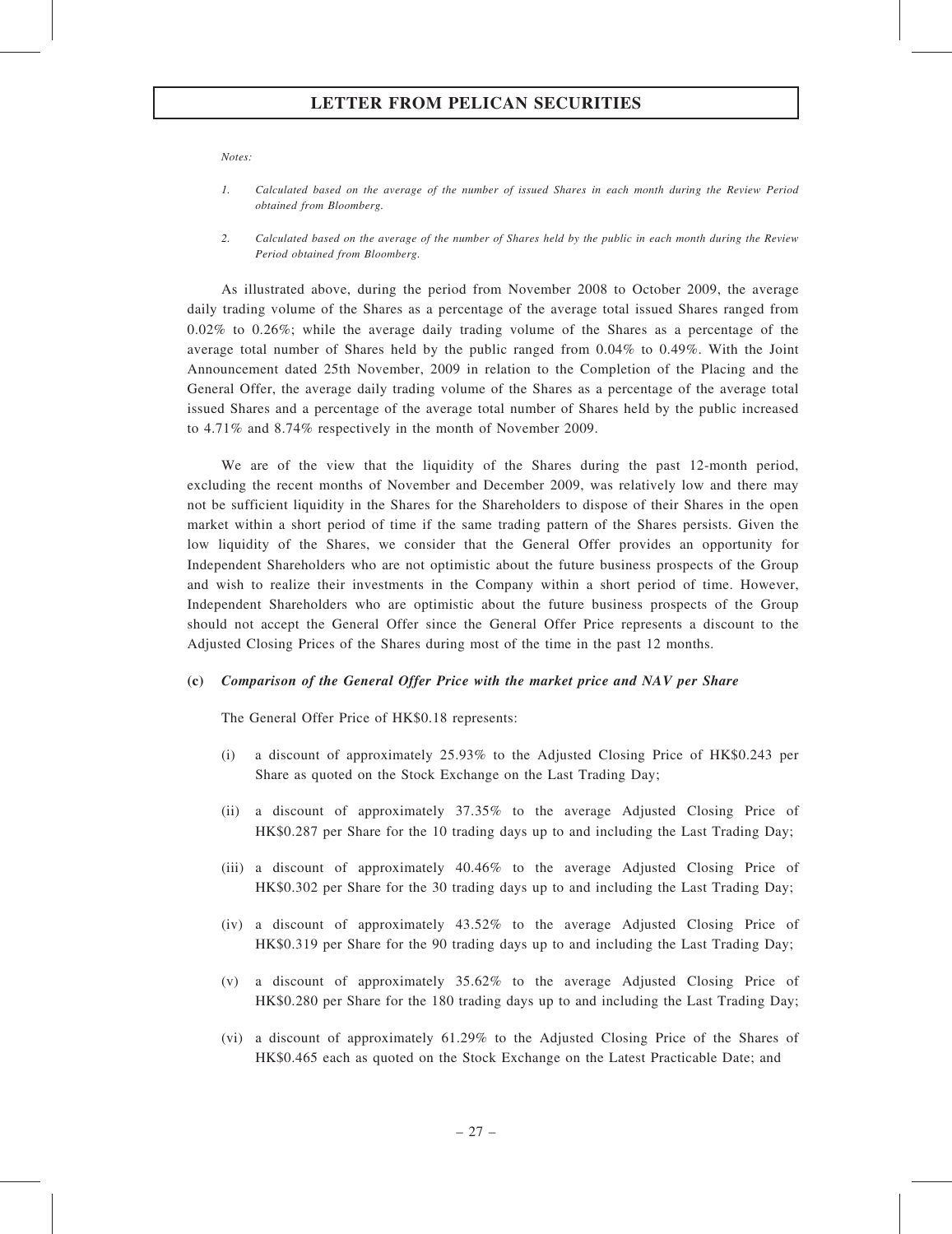(vii) a discount of approximately 86.05% to the audited consolidated net asset value per Share of approximately HK\$1.29 as at 30th June, 2009 calculated based on the net asset value of the Company of RMB634,465,000 (approximately HK\$720,245,000) and 558,965,000 Shares in issue as at the Latest Practicable Date.

## 4. Valuation of the General Offer Price

## (a) Open Offer Price

The Company has despatched the Open Offer Prospectus on 8th December, 2009 to implement the Open Offer on the basis of 1 Open Offer Share for every 2 Shares held by the Qualifying Shareholders on the Record Date at the subscription price of HK\$0.18. The General Offer Price is equivalent to the subscription price of the Open Offer.

### (b) Net asset value

The General Offer Price represents a discount of approximately 86.05% to the audited consolidated net asset value per Share of approximately HK\$1.29 as at 30th June, 2009 calculated based on the net asset value of the Company of RMB634,465,000 (approximately HK\$720,245,000) and 558,965,000 Shares in issue as at the Latest Practicable Date.

#### (c) Comparison with mandatory cash offers

In forming our opinion on the General Offer Price, we have considered the commonly adopted comparable approaches, namely price-to-earnings approach, dividends approach and net assets approach. However, given that the Group recorded a loss for the year ended 30th June, 2009 and the Company had not declared any dividend to the Shareholders during the year ended 30th June, 2009, we consider that the price-to-earnings approach and the dividends approach are not applicable for assessing the value of the Group.

In analyzing the fairness and reasonableness of the General Offer Price, we have not identified any company listed on the main board of the Stock Exchange with similar market capitalization and from similar industry as the Company that has made mandatory cash offer in the Review Period and therefore we have reviewed all mandatory cash offers made by companies listed on the main board of the Stock Exchange since 25th November, 2008 (approximately 12 months prior to the date of the Joint Announcement) up to the date of the Joint Announcement (the ''Comparable Offers''). However, as we note that the companies from the Comparable Offers are in different industries, we are of the opinion that the comparison to the Comparable Offers is limited and will not be taken into consideration in the assessment of the General Offer Price.

#### 5. Information of the Offeror and its intention on the Group

As mentioned in the letter from Yu Ming in the Composite Document (''Letter from Yu Ming''), the Offeror is a company incorporated in the British Virgin Islands with limited liability on 9th January, 2008. The Offeror is wholly and beneficially owned by Mr. Sze Ming Yee. The Offeror has not carried out any business other than the acquisition of the Sale Shares.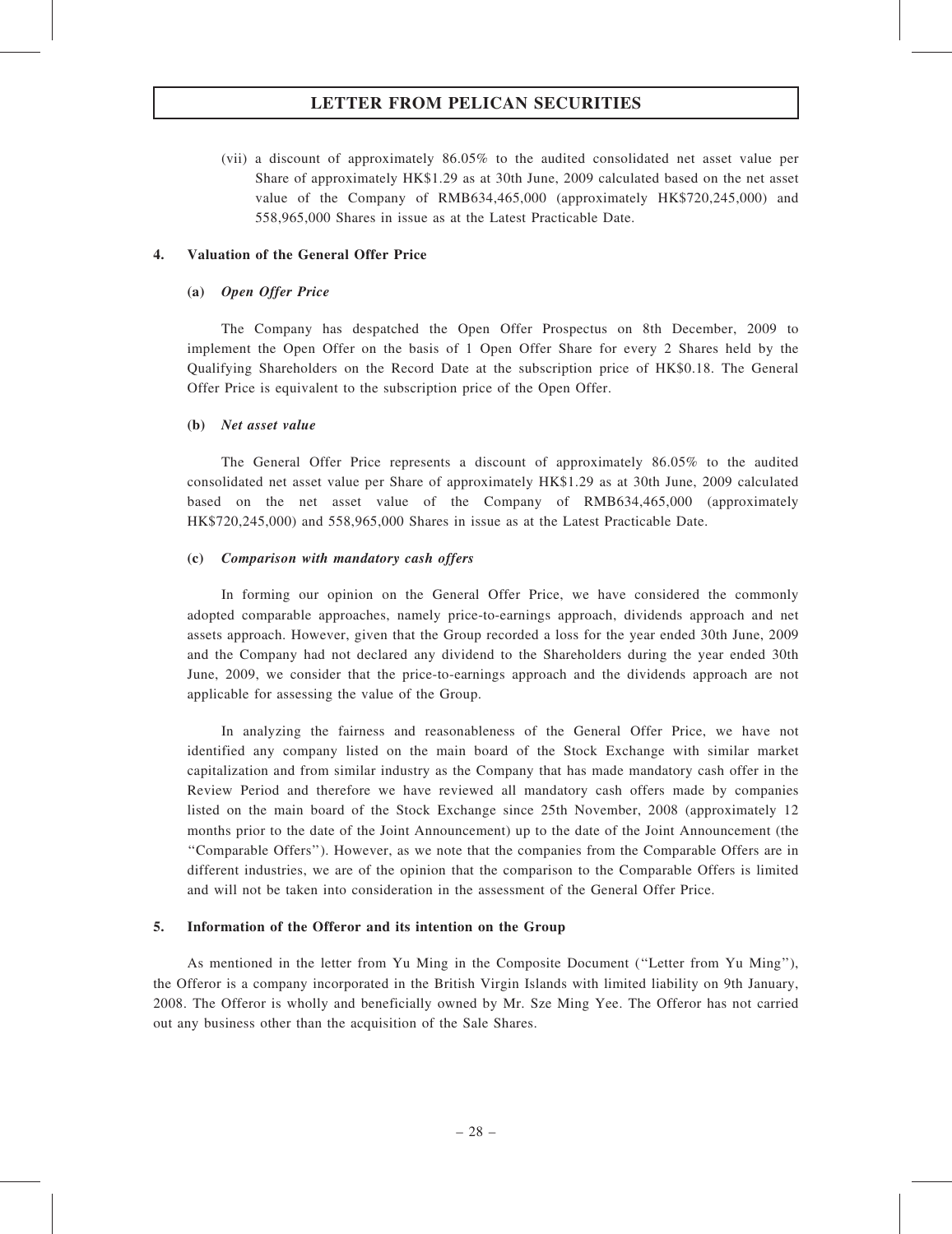As mentioned in the Letter from Yu Ming, the Offeror intends that the Group will continue its existing principal activities after the close of the General Offer. Given the competitive environment in the electronic manufacturing services sector, and the loss of the Group in the year ended 30th June, 2009, the Offeror's initial review suggests the need of cost cutting, increase in expenditure in new product development, and investment in efficiency improvement amongst the manufacturing facilities. Upon completion of the General Offer, the Offeror will conduct a detailed review of the Group's business operation for future long-term development and commercial justification.

The Board currently comprises eight Directors. As mentioned in the Letter from Yu Ming, Mr. Lin Wan Xin has offered to resign as chairman of the Company upon close of the General Offer, but will remain as an executive director of the Company. In addition, the Offeror intends to appoint two executive Directors to the Board upon close of the General Offer.

Save for the above, the Offeror has no intention to introduce significant change to the existing management and directorship of the Company (including the continued employment of employees and any redeployment of the fixed assets of the Group).

#### 6. Maintaining the listing status of the Company

As mentioned in the Letter of Yu Ming, the Offeror intends to maintain the listing status of the Shares on the Stock Exchange. The director of the Offeror and the new directors to be appointed to the Board will jointly and severally undertake to the Stock Exchange to take appropriate steps to restore the public float in the Shares if the public float requirement is not met.

Although it is the intention of the Offeror to maintain the listing status of the Shares on the Stock Exchange, Independent Shareholders should note that there are certain requirements on the minimum public float of the Shares under the Listing Rules. Failure to maintain a sufficient level of public float upon completion of the General Offer may result in suspension in dealings in the Shares even if the condition of the General Offer as stated in the Letter from Yu Ming is fulfilled.

#### RECOMMENDATIONS

Having considered the principal factors discussed above and, in particular the following,

- (i) despite the loss reported in the 2009 Annual Report due to the global financial crisis, there have been signs of economic recovery and the Directors advise that the Group will continue to implement cost control measures and to improve operational efficiency and is endeavored to explore opportunities that could maximise returns for its Shareholders in the future;
- (ii) the General Offer Price represents a discount to the Adjusted Closing Prices of the Shares during most of the time in the past 12 months and a discount of approximately 35.7% to the average Adjusted Closing Prices during the Review Period; and
- (iii) the General Offer Price represents a considerable discount of approximately 86.05% to the NAV per Share,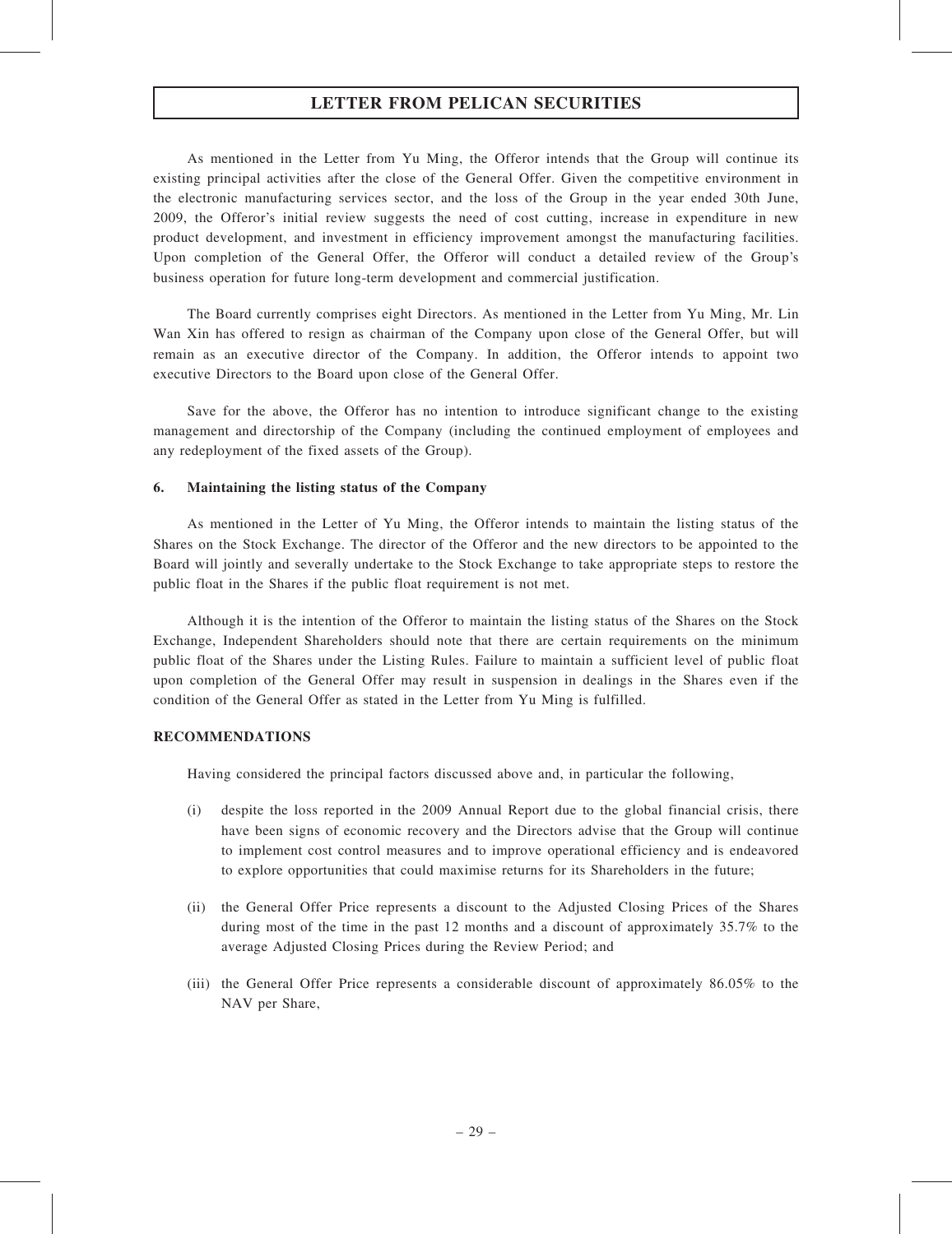on balance, we consider the General Offer Price is not attractive and therefore the terms of the General Offer are not fair and reasonable. Accordingly, we recommend the Independent Board Committee to advise the Independent Shareholders not to accept the General Offer.

However, given the relatively low trading volume of the Shares prior to the Joint Announcement, the Independent Shareholders who hold a large block of Shares may not be able to realise their Shares in full without creating pressure on the market price of the Shares. Independent Shareholders, in particular for those Independent Shareholders who hold a large block of the Shares, may consider to take advantage of this opportunity to realise all or part of their Shares at the General Offer Price.

The Independent Shareholders are also be reminded that in the event that there is less than 25% of the Shares are held by the public (within the meaning of the Listing Rules) upon the close of the General Offer, the insufficient public float may result in temporary suspension in the trading of the Shares on the Stock Exchange.

> Yours faithfully, For and on behalf of Pelican Securities Limited Charles Li Director and CEO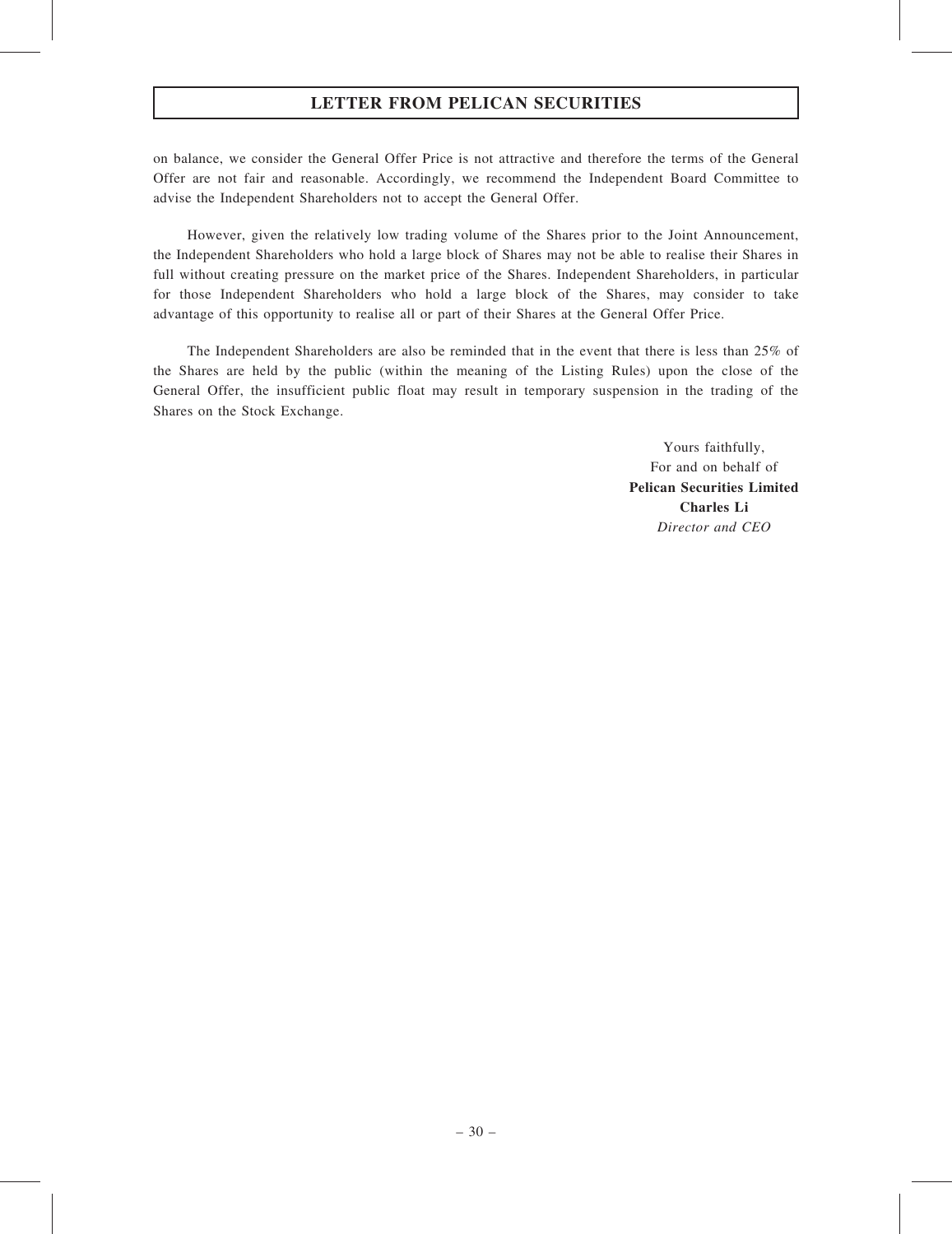## PROCEDURES FOR ACCEPTANCE OF THE GENERAL OFFER

## (A) General Offer

- (a) If the Title Document(s) in respect of your Share(s) is/are in your name, and you wish to accept the General Offer whether in full or in respect of part of your holding(s) of your Shares, you must send the accompanying Form of Acceptance duly completed together with the relevant Title Document(s) to the Registrar no later than 4:00 p.m. on Wednesday, 6th January, 2010.
- (b) If the Title Document(s) in respect of your Shares is/are in the name of a nominee company or a name other than your own, and you wish to accept the General Offer in respect of your Shares, whether in full or in part, you must either:
	- (i) lodge your Title Document(s) with the nominee company, or other nominees, with instructions authorising it to accept the General Offer on your behalf and requesting it to deliver the duly completed Form of Acceptance, together with the relevant Title Document(s) to the Registrar; or
	- (ii) arrange for the Shares to be registered in your name by the Company through the Registrar, and deliver the duly completed Form of Acceptance, together with the relevant Title Document(s) to the Registrar; or
	- (iii) if your Shares are lodged with your licensed securities dealer/custodian bank through CCASS, instruct your licensed securities dealer/custodian bank to authorize HKSCC Nominees Limited to accept the General Offer on your behalf on or before the deadline set by HKSCC Nominees Limited. In order to meet the deadline set by HKSCC Nominees Limited, you should check with your licensed securities dealer/custodian bank for the timing on processing of your instruction, and submit your instruction to your licensed securities dealer/custodian bank as required by them; or
	- (iv) if your Shares are lodged with your investor participant's account with CCASS, provide your instruction via the CCASS Phone System or CCASS Internet System on or before the deadline set by HKSCC Nominees Limited.
- (c) If the Title Document(s) in respect of your Shares is/are not readily available and/or is/are lost (as the case may be) and you wish to accept the General Offer in respect of your Shares, the accompanying Form of Acceptance should nevertheless be completed and delivered to the Registrar together with a letter stating that you have lost one or more of your Title Document(s) or that it is/they are not readily available. If you find such document(s) or if it/ they become(s) available, the relevant Title Document(s) should be forwarded to the Registrar as soon as possible thereafter. If you have lost your Share certificate, you should also write to the Registrar to request for a form of letter of indemnity which, when completed in accordance with the instructions given therein, should be returned to the Registrar.
- (d) If you have lodged transfer(s) of any of your Shares for registration in your name and have not yet received your Share certificate, and you wish to accept the General Offer in respect of your Shares, you should nevertheless complete the accompanying Form of Acceptance and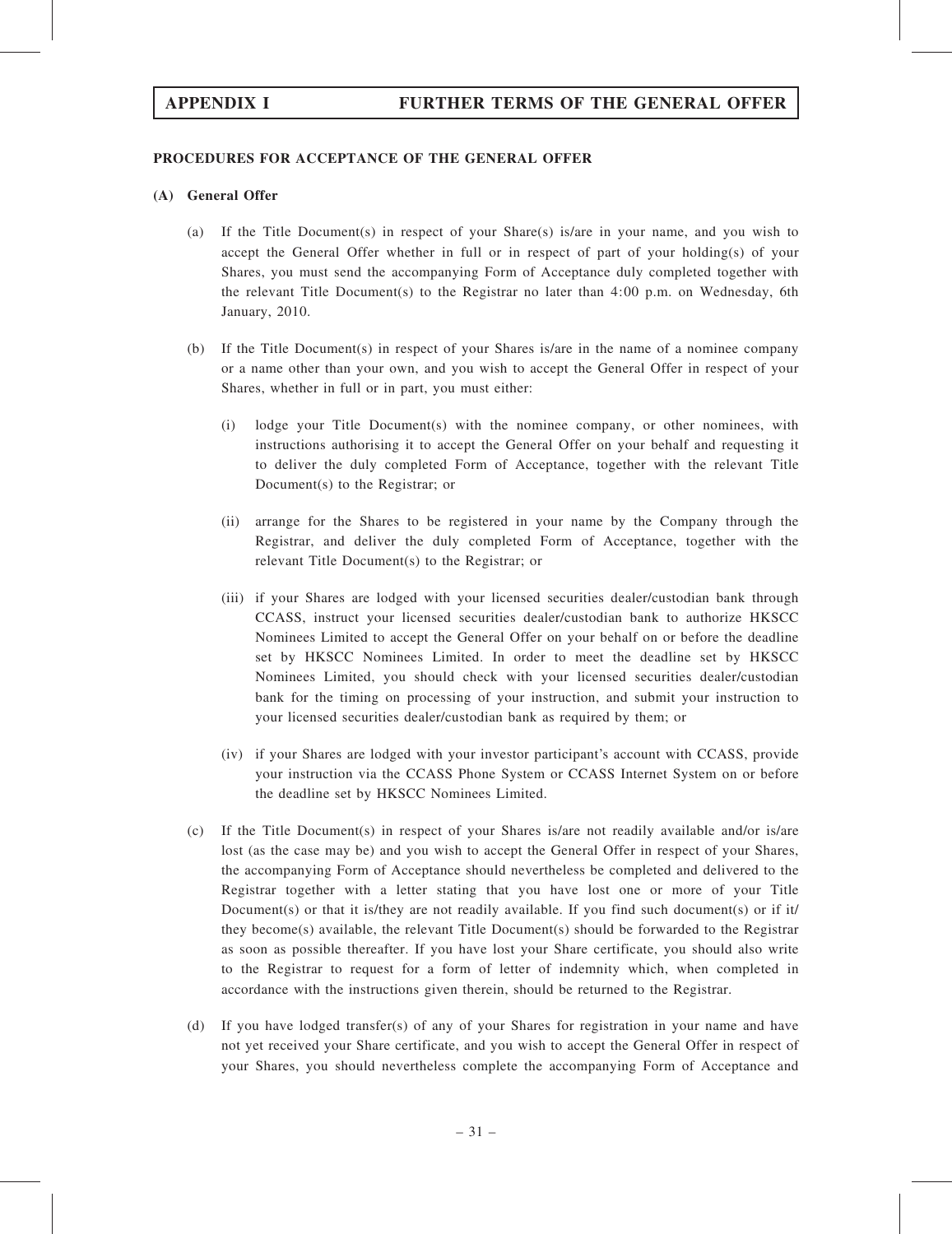deliver it to the Registrar together with the transfer receipt(s) duly signed by yourself. Such action will be deemed to be an irrevocable authority to Yu Ming and/or the Offeror or their respective agent(s) to collect from the Company or the Registrar on your behalf the relevant Share certificate when issued and to deliver such Share certificate to the Registrar and to authorize and instruct the Registrar to hold such Share certificate, subject to the terms and conditions of the General Offer, as if it was/they were delivered to the Registrar with the accompanying Form of Acceptance.

- (e) An acceptance may not be counted as valid unless:
	- (i) the accompanying Form of Acceptance, together with the relevant Title Document(s), have been received by the Registrar on or before 4:00 p.m. on Wednesday, 6th January, 2010 (or such later time and/or date as the Offeror may determine and announce in accordance with the Takeovers Code) and the Registrar has recorded that the Form of Acceptance and any relevant documents required below have been so received; and
	- (ii) the accompanying Form of Acceptance is duly completed and is:
		- 1. accompanied by the relevant Title Document(s) and, if the Share certificate is/are not in your name, such other documents (e.g. a duly stamped transfer of the relevant Share(s) in blank or in your favour executed by the registered holder) in order to establish your right to become the registered holder of the relevant Share(s); or
		- 2. from a registered Shareholder or his personal representatives (but only up to the amount of the registered holding and only to the extent that the acceptance relating to the Share(s) which is/are not taken into account under any other subparagraph of this paragraph (ii); or
		- 3. certified by the Registrar or the Stock Exchange.

If the Form of Acceptance is executed by a person other than the registered Shareholder, appropriate documentary evidence of authority (e.g. grant of probate or certified copy of a power of attorney) to the satisfaction of the Registrar must be produced.

- (f) No acknowledgment of receipt of any Form of Acceptance or Title Document(s) will be given.
- (g) If the General Offer is withdrawn or lapses, the Offeror shall, as soon as possible but in any event within 10 days thereof, return by ordinary post, at the risk of the accepting Independent Shareholder(s), the Share certificate(s) lodged with the Form of Acceptance to the relevant accepting Independent Shareholder(s).
- (h) The address of the Registrar, Hong Kong Registrars Limited, is at Shops 1712–1716, 17/F, Hopewell Centre, 183 Queen's Road East, Wan Chai, Hong Kong.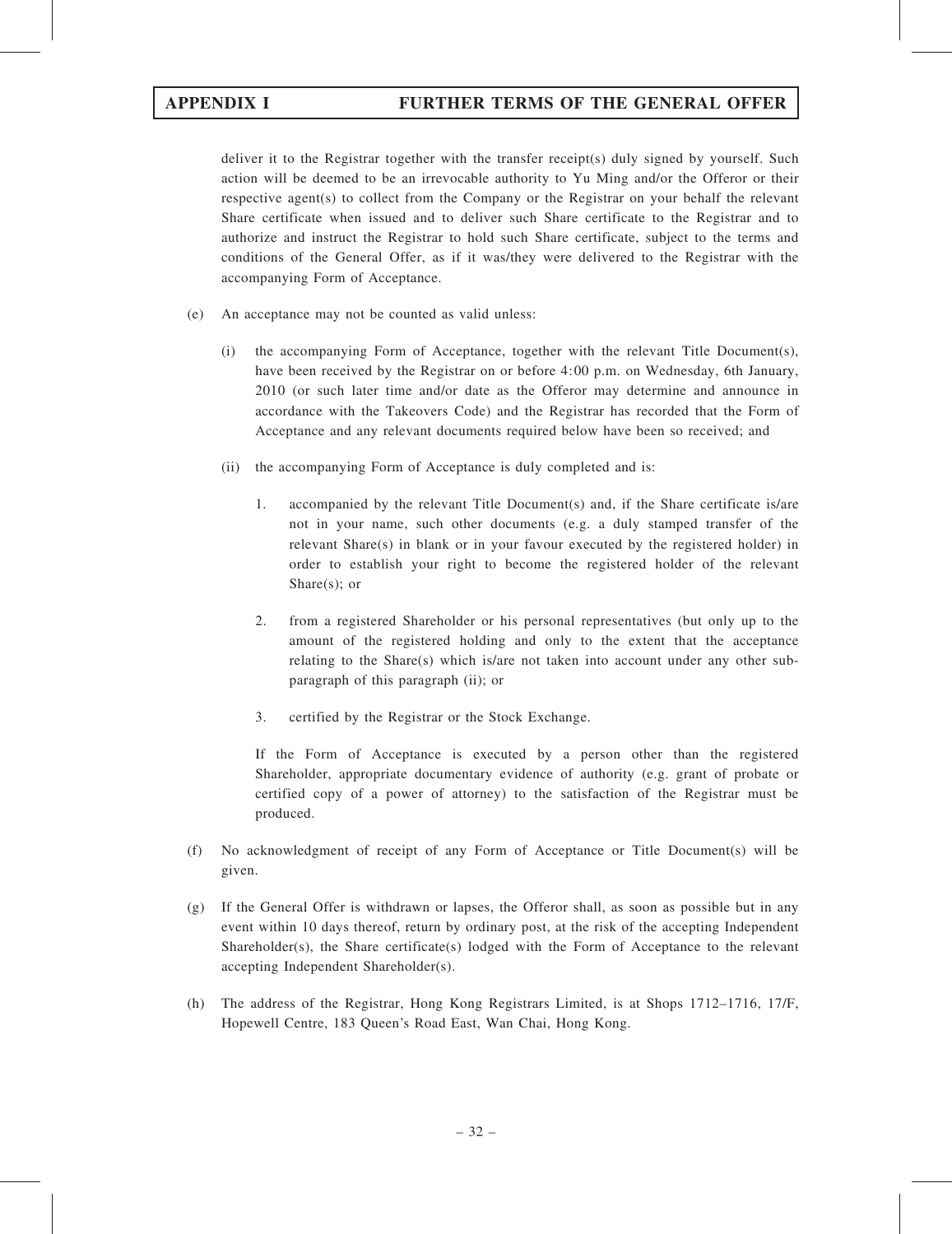## ACCEPTANCE PERIOD AND REVISIONS

- (a) Unless the General Offer has previously been revised or extended or have previously become or been declared unconditional, all acceptances of the General Offer must be received by the Registrar by no later than 4:00 p.m. on Wednesday, 6th January, 2010, being the First Closing Date. In accordance with Rule 15.3 of the Takeovers Code, where the General Offer becomes or is declared unconditional, it should remain open for acceptance for not less than 14 days thereafter. If the next closing date is not stated in the announcement announcing that the General Offer has become unconditional, at least 14 days' notice in writing must be given before the General Offer is closed to those Independent Shareholders who have not accepted the General Offer. The Offeror will make an announcement as and when the General Offer becomes or is declared unconditional.
- (b) If the General Offer is extended or revised, the announcement of such extension or revision will state the next closing date and the General Offer will remain open for acceptance for a period of not less than 14 days from the posting of the written notification of the extension or revision to the Independent Shareholders and, unless previously extended or revised, shall be closed on the subsequent closing date. If the Offeror revises the terms of the General Offer, all Independent Shareholders, whether or not they have already accepted the General Offer, will be entitled to accept the revised General Offer under the revised terms. The benefit of any revision of the General Offer will be available to any Independent Shareholder who has/have previously accepted the General Offer. The execution by or on behalf of any Independent Shareholder who has previously accepted the General Offer of any Form of Acceptance shall be deemed to constitute acceptance of the revised General Offer unless such holder becomes entitled to withdraw his acceptance and duly does so.
- (c) The Offeror may introduce new conditions to be attached to any revision to the terms of the General Offer, or any subsequent revision thereof but only to the extent necessary to implement the revised General Offer and subject to the consent of the Executive.
- (d) In order to be valid, acceptances must be received by the Registrar in accordance with the instructions printed on the relevant Form of Acceptance by no later than 4:00 p.m. on the First Closing Date, unless the General Offer is extended or revised.
- (e) If the closing date of the General Offer is extended, any reference in this Composite Document and in the Form of Acceptance to the closing date shall, except where the context otherwise requires, be deemed to refer to the closing date of the General Offer as so extended.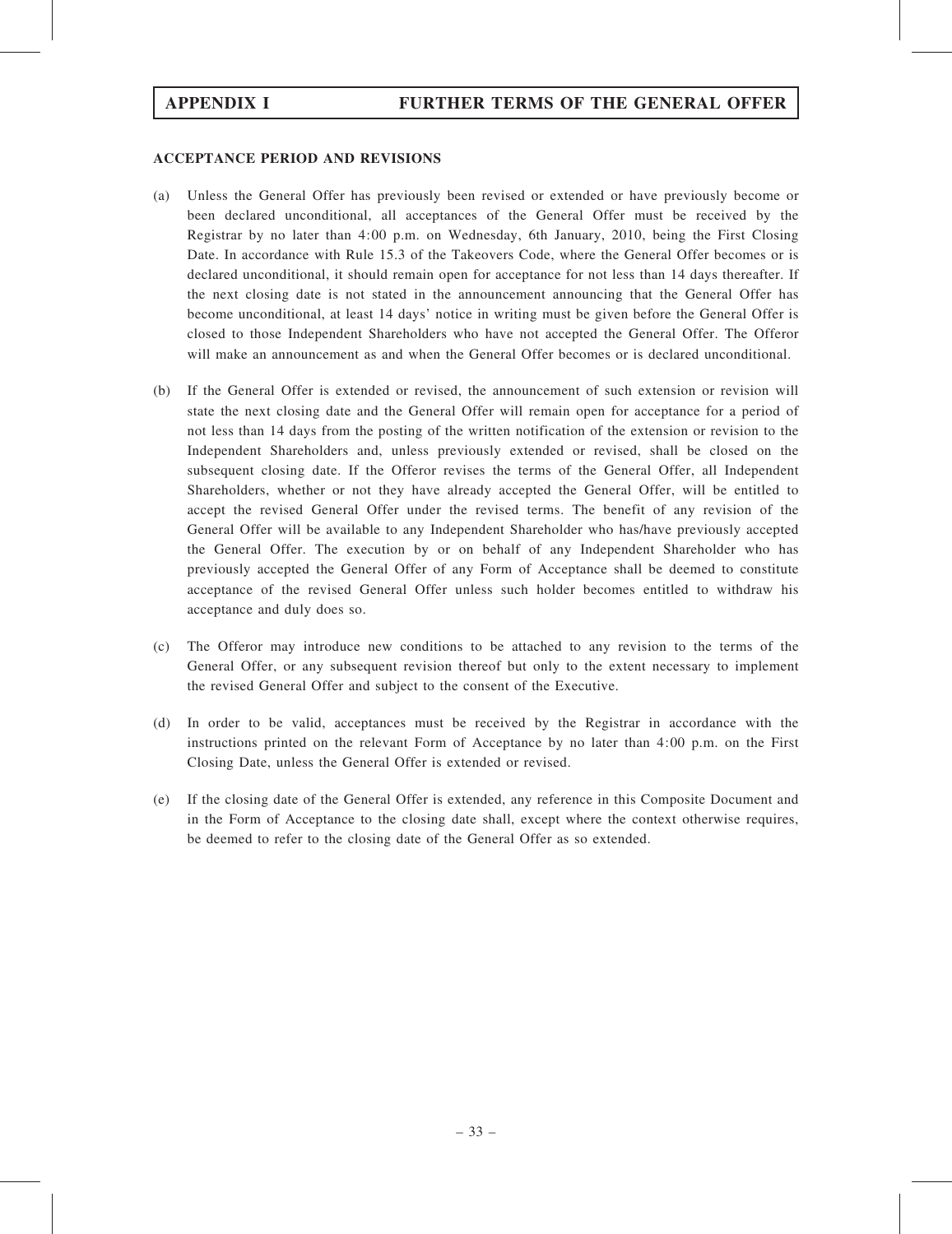# ANNOUNCEMENTS

- (a) By 6:00 p.m. on Wednesday, 6th January, 2010, which is the First Closing Date (or such later time and/or date as the Executive may in exceptional circumstances permit), the Offeror must inform the Executive and the Stock Exchange of its intention in relation to the revision, extension, expiry or unconditionality of the General Offer. The Offeror shall publish an announcement on the Stock Exchange's website by 7:00 p.m. on the First Closing Date stating the results of the General Offer and whether the General Offer has been revised, extended, has expired or has become or been declared unconditional. The announcement must state the following:
	- (i) the total number of Shares and rights over Shares for which acceptances of the General Offer have been received;
	- (ii) the total number of Shares and rights over Shares held, controlled or directed by the Offeror, its ultimate beneficial owner and parties acting in concert with any of them before the General Offer period; and
	- (iii) the total number of Shares and rights over Shares acquired or agreed to be acquired during the General Offer period by the Offeror, its ultimate beneficial owner and parties acting in concert with any of them.

The announcement must include details of any relevant securities (as defined under Note 4 to Rule 22 of the Takeovers Code) in the Company which the Offeror or any person acting in concert with it has borrowed or lent, save for any borrowed Shares which have been either on-lent or sold. The announcement must also specify the percentages of the issued share capital of the Company and the percentages of the voting rights of the Company represented by these numbers of the Shares.

(b) As required under the Takeovers Code, any announcement in relation to the General Offer, in respect of which the Executive has confirmed that it has no further comments thereon, will be made in accordance with the requirements of the Listing Rules.

# RIGHT OF WITHDRAWAL

Acceptances of the General Offer tendered by the Independent Shareholders shall be irrevocable and cannot be withdrawn except (i) in circumstances set out in Rule 19.2 of the Takeovers Code, which provides that if the Offeror is unable to comply with any of the requirements of Rule 19 of the Takeovers Code, the Executive may require that the Independent Shareholders be granted a right of withdrawal, on terms acceptable to the Executive, until such requirements can be met; and (ii) in compliance with Rule 17 of the Takeovers Code which provides that an acceptor shall be entitled to withdraw his acceptance within 21 days from the First Closing Date, if the General Offer has not by then become unconditional as to acceptances.

# SETTLEMENT

Provided that the Form of Acceptance and relevant Title Document(s) are in complete and good order and have been received by the Registrar by not later than 4:00 p.m. on the First Closing Date or such later time and/or date as the Offeror may determine and announce in accordance with the Takeovers Code, a cheque for the amount due to each of the Independent Shareholders in respect of the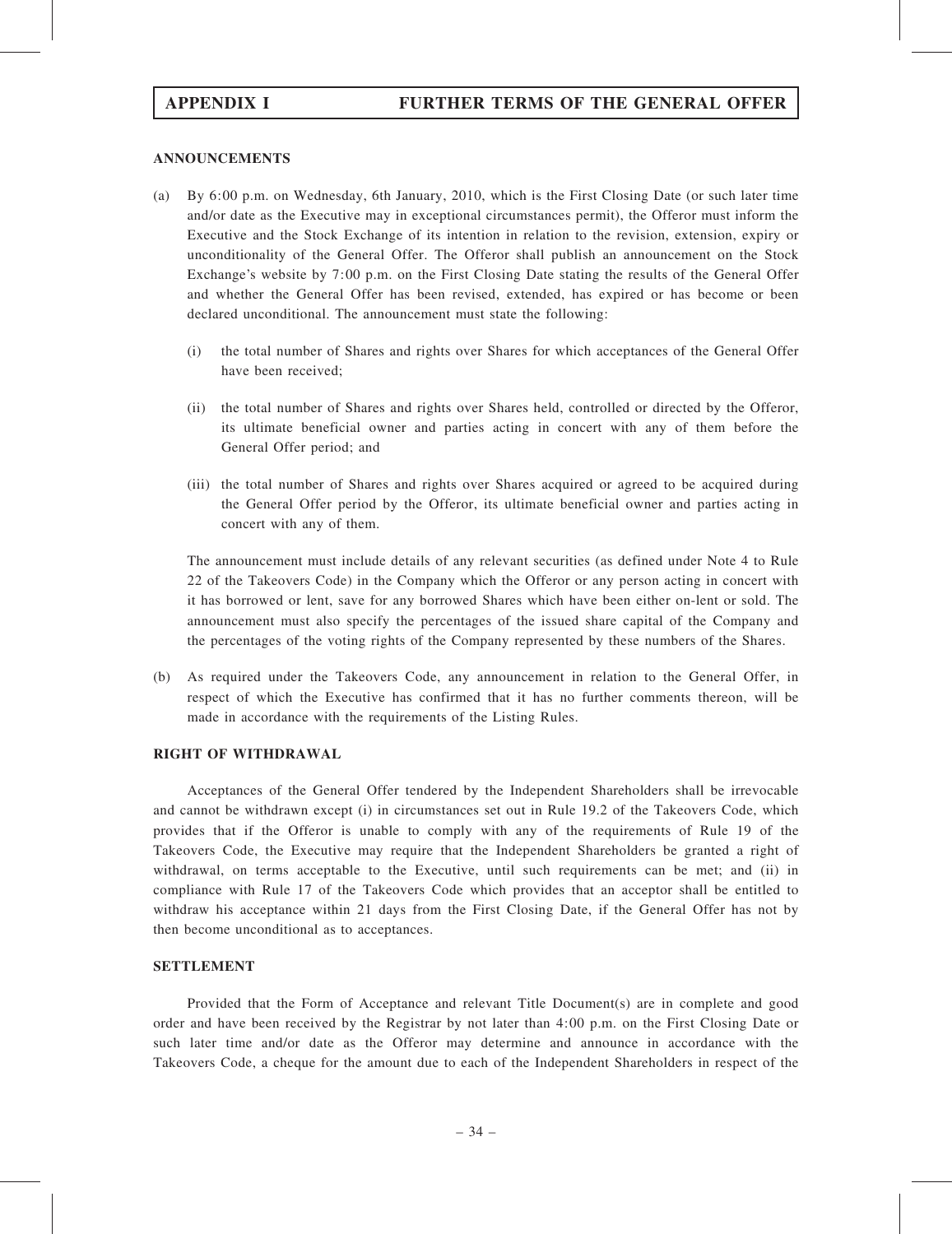# APPENDIX I FURTHER TERMS OF THE GENERAL OFFER

Shares tendered by them under the General Offer less the related seller's ad valorem stamp duty will be despatched to each of them to their addresses specified on the Form of Acceptance by ordinary post and/ or by hand (as the case may be) at their own risk as soon as possible but in any event within 10 days of the date on which all the requisite documents as referred to in the above paragraph headed ''Procedures for Acceptance of the General Offer'' in this appendix are received by the Registrar to render such acceptance complete and valid, or the date when the General Offer becomes or is declared unconditional, whichever is the later.

Settlement of the consideration to which any accepting Independent Shareholder is entitled under the General Offer will be implemented in full in accordance with the terms of the General Offer (save with respect to payment of ad valorem stamp duty) without regard to any lien, right of set-off, counterclaim, or other analogous right to which the Offeror may otherwise be, or claim to be, entitled against such Independent Shareholder.

# OVERSEAS SHAREHOLDERS

The making of the General Offer to Overseas Shareholders may be prohibited or affected according to the laws of the relevant jurisdictions. Overseas Shareholders should inform themselves about and observe any applicable legal requirements. It is the responsibility of any Overseas Shareholder wishing to accept the General Offer to satisfy himself or herself or itself as to the full observance of the laws and regulatory requirements of the relevant jurisdiction in connection therewith, including the obtaining of any governmental, exchange control or other consents which may be required and the compliance with other necessary formalities or legal requirements. Acceptances of the General Offer by any such person will constitute a warranty by such person that such person is permitted under all applicable laws to accept the General Offer and any revision thereof, and such acceptance shall be valid and binding in accordance with all applicable laws. Such Overseas Shareholders should consult their professional advisers as to whether they require any governmental, exchange control or other consents or need to comply with any other applicable legal requirements to enable them to accept the General Offer.

## STAMP DUTY

Seller's ad valorem stamp duty arising in connection with acceptances of the General Offer amounting to HK\$1.00 for every HK\$1,000 or part thereof of the greater of (i) the consideration payable by the Offeror in respect of the relevant acceptance; and (ii) the market value of the Shares, whichever is higher, will be payable by the Independent Shareholders who accept the General Offer and will be deducted from the consideration payable to such Independent Shareholders upon the General Offer becoming unconditional. The Offeror will pay the buyer's ad valorem duty on its own behalf and the seller's ad valorem stamp duty on behalf of the accepting Independent Shareholders in respect of the Shares accepted under the General Offer.

# TAXATION

Independent Shareholders are recommended to consult their own professional advisers if they are in any doubt as to the taxation implications of their acceptance of the General Offer. It is emphasized that none of the Company, the Offeror, its ultimate beneficial owner and parties acting in concert with any of them, Yu Ming, Pelican Securities, the Registrar or any of their respective directors or any persons involved in the General Offer accepts responsibility for any taxation effects on, or liabilities of, any person or persons as a result of their acceptance of the General Offer.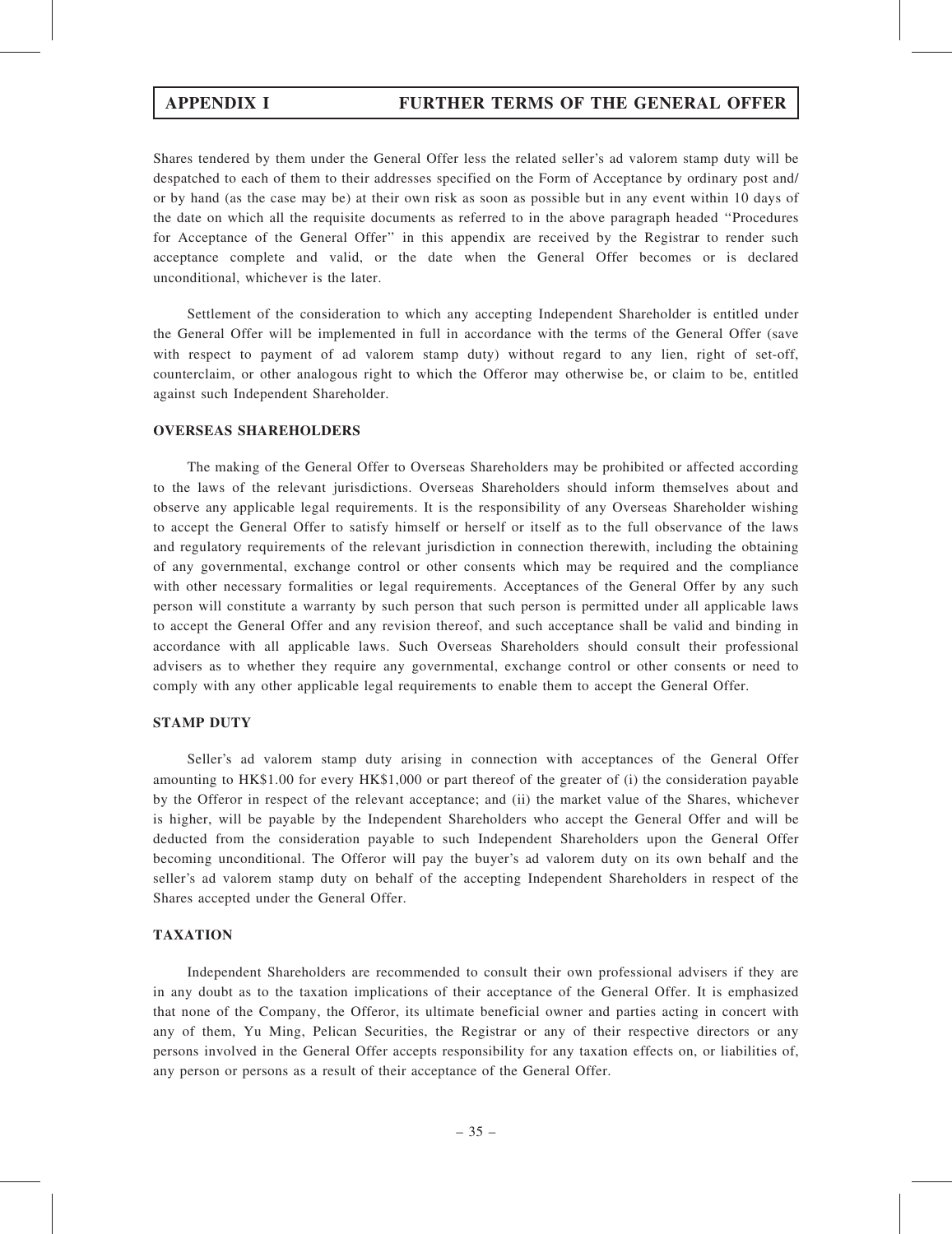# GENERAL

- (a) Acceptance of the General Offer by any person or persons will be deemed to constitute a warranty by such person or persons to the Offeror and Yu Ming that the Shares acquired under the General Offer are sold by any such person or persons free from all liens, charges, options, claims, equities, adverse interests, third party rights or encumbrances whatsoever and together with all rights attaching thereto, including, without limitation the rights to receive dividends and distributions declared, if any, on or after the Announcement Date.
- (b) All communications, notices, Form of Acceptance, Title Document(s) and remittances to be delivered by or sent to or from the Independent Shareholders will be delivered by or sent to or from them, or their respective agents, through ordinary post at their own risk, and none of the Company, the Offeror, Yu Ming, Pelican Securities, the Registrar nor other parties involved in the General Offer or any of their respective agents, accepts any liability for any loss in postage or any other liabilities that may arise as a result thereof.
- (c) The provisions set out in the Form of Acceptance form part of the terms of the General Offer.
- (d) The accidental omission to despatch this document and/or the Form of Acceptance or any of them to any person to whom the General Offer is made will not invalidate the General Offer in any way.
- (e) The General Offer and all acceptances will be governed by and construed in accordance with the laws of Hong Kong. The General Offer is made in accordance with the Takeovers Code.
- (f) Due execution of the Form of Acceptance will constitute an authority to the Offeror, Yu Ming or such person or persons as the Offeror may direct, to complete and execute any document on behalf of the person or persons accepting the General Offer and to do any other act that may be necessary or expedient for the purposes of vesting in the Offeror, or such person or persons as they may direct the Shares in respect of which such person or persons has/have accepted the General Offer.
- (g) References to the General Offer in this Composite Document and in the Form of Acceptance shall include any extension and/or revision thereof.
- (h) The English text of this Composite Document and the accompanying Form of Acceptance shall prevail over their respective Chinese text in case of inconsistency.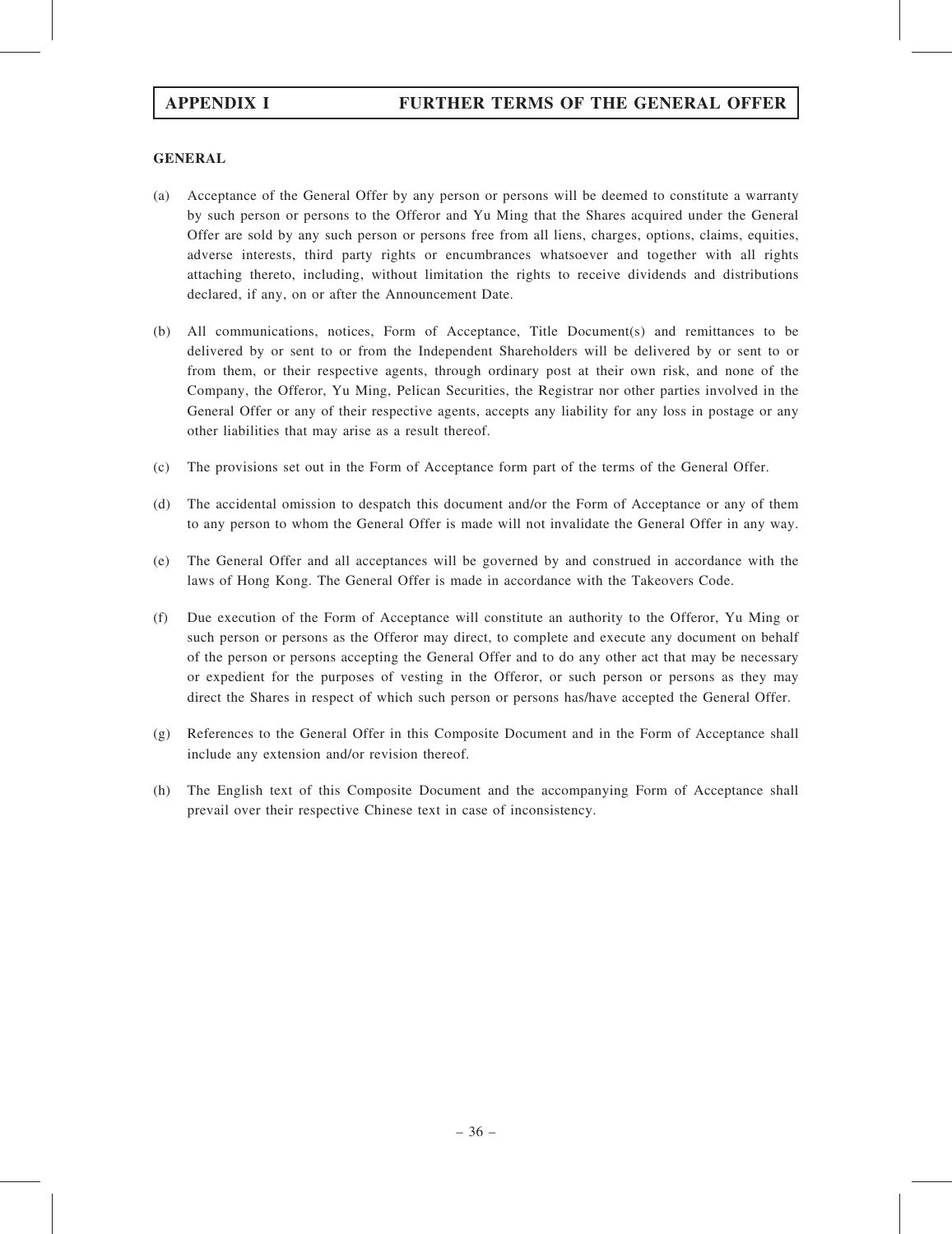# 1. SUMMARY OF FINANCIAL INFORMATION

The following summary of the financial information (the ''Financial Information'') has been extracted from the audited consolidated financial statements of the Group for each of the three years ended 30th June, 2009, 2008 and 2007 in the respective annual reports of the Company. The auditors of the Company expressed unqualified opinions on those financial statements in their reports for each of the three years ended 30th June, 2009, 2008 and 2007 respectively. There were no extraordinary/ exceptional items for the 3 years ended 30th June, 2009, 2008 and 2007 respectively.

# Consolidated Income Statement

|                                    | 2009           | 2008           | 2007       |
|------------------------------------|----------------|----------------|------------|
|                                    | <b>RMB'000</b> | <b>RMB'000</b> | RMB'000    |
| <b>Turnover</b>                    | 316,940        | 564,317        | 695,936    |
| Cost of sales                      | (270, 693)     | (392, 348)     | (476, 892) |
| Gross profit                       | 46,247         | 171,969        | 219,044    |
| Other revenue                      | 5,002          | 8,991          | 8,061      |
| Other net (loss)/income            | (95, 248)      | (8, 124)       | 8,623      |
| Distribution costs                 | (16, 278)      | (7,051)        | (7, 827)   |
| Administrative expenses            | (30, 500)      | (41, 882)      | (34, 102)  |
| Repair and maintenance costs       | (9,720)        |                |            |
| Other operating expenses           | (820)          | (6,300)        | (1,882)    |
| Impairment of non-current assets   | (282, 338)     |                |            |
| (Loss)/profit from operations      | (383, 655)     | 117,603        | 191,917    |
| Finance costs                      | (19, 866)      | (81, 833)      | (49, 962)  |
| (Loss)/profit before taxation      | (403, 521)     | 35,770         | 141,955    |
| Income tax                         | 43,319         | (24, 591)      | (23, 695)  |
| (Loss)/profit for the year         | (360, 202)     | 11,179         | 118,260    |
| Attributable to:                   |                |                |            |
| Equity shareholders of the Company | (360, 202)     | 11,179         | 115,085    |
| Minority interests                 |                |                | 3,175      |
| (Loss)/profit for the year         | (360, 202)     | 11,179         | 118,260    |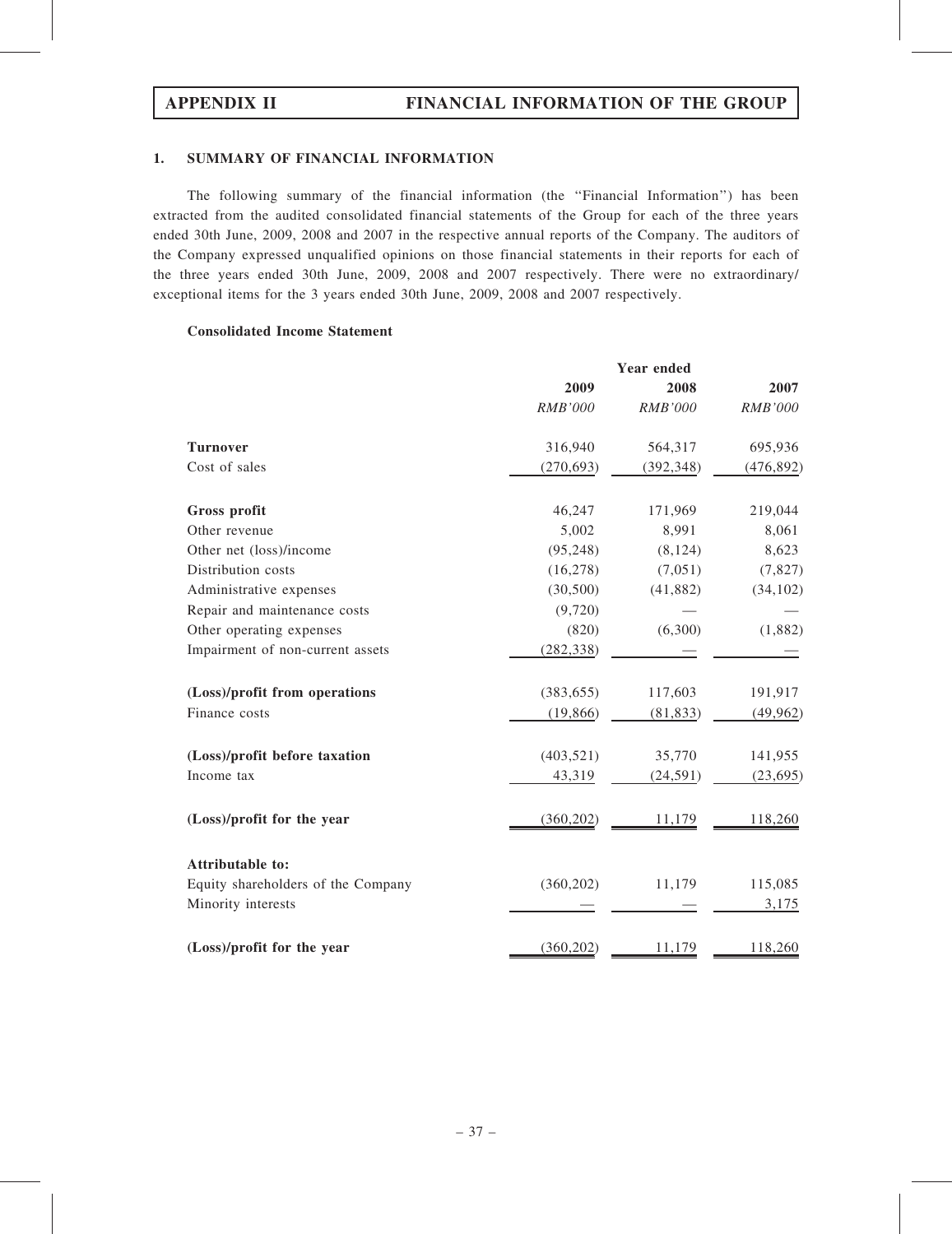# APPENDIX II FINANCIAL INFORMATION OF THE GROUP

|                                                                                         | <b>Year ended</b> |                |                |
|-----------------------------------------------------------------------------------------|-------------------|----------------|----------------|
|                                                                                         | 2009              | 2008           | 2007           |
|                                                                                         | <b>RMB'000</b>    | <i>RMB'000</i> | <i>RMB'000</i> |
| Dividends payable to equity<br>shareholders of the Company<br>attributable to the year: |                   |                |                |
| Final dividend proposed after the balance<br>sheet date                                 |                   | 1,977          | 18,838         |
| (Loss)/earnings per share<br><b>Basic</b>                                               | $(64)$ cents      | 2 cents        | 21 cents       |
| Diluted                                                                                 | $(64)$ cents      | 2 cents        | 20 cents       |
| Dividends per share                                                                     |                   | HK\$0.004      | HK\$0.035      |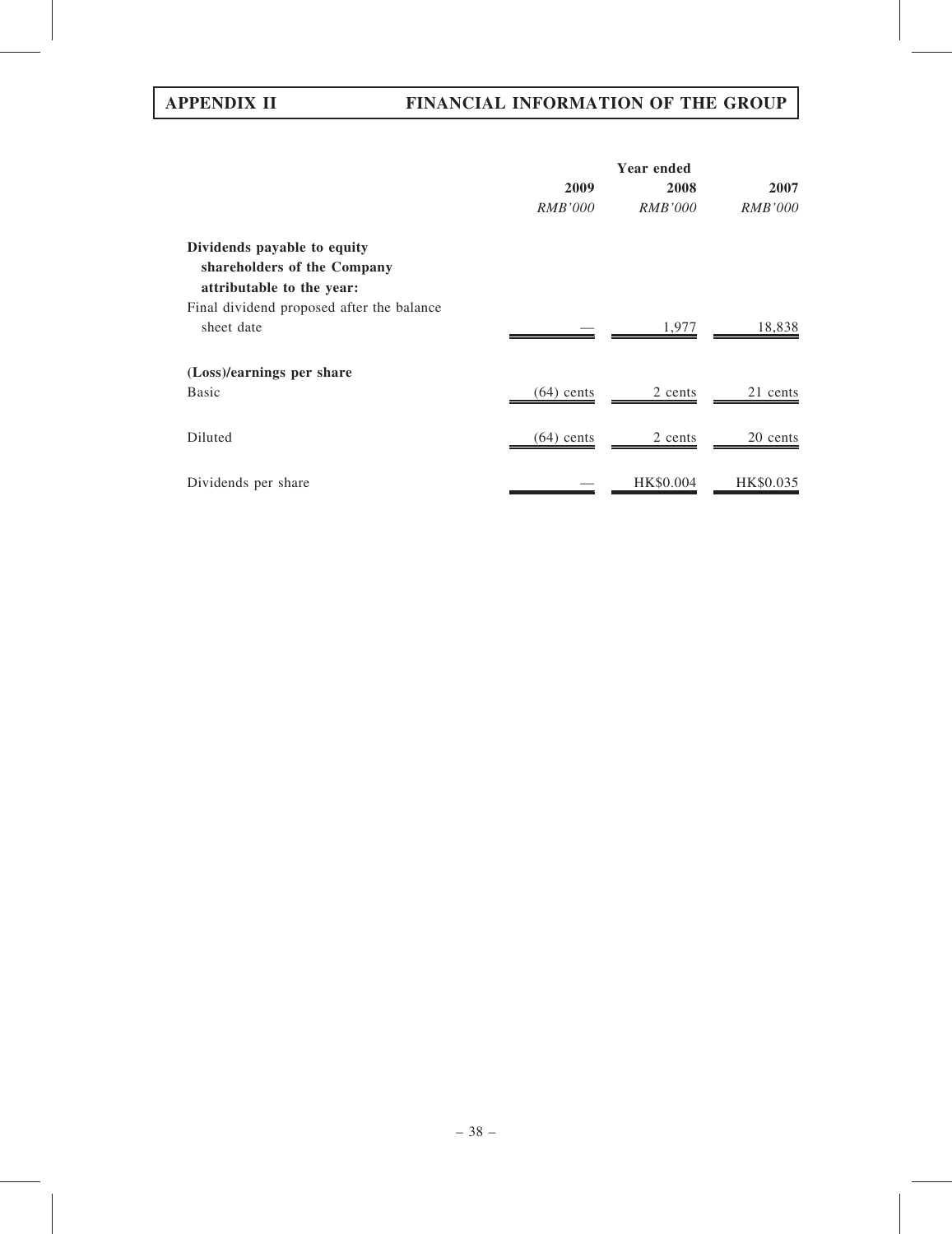# Consolidated Balance Sheet

|                                          | 30th June,<br>2009 | 30th June,<br>2008 | 30th June,<br>2007 |
|------------------------------------------|--------------------|--------------------|--------------------|
|                                          | <b>RMB'000</b>     | <b>RMB'000</b>     | <b>RMB'000</b>     |
| Non-current assets                       |                    |                    |                    |
| Property, plant and equipment            | 290,472            | 390,299            | 358,242            |
| Interests in leasehold land held for own |                    |                    |                    |
| use under operating lease                | 18,143             | 18,643             | 17,159             |
| Purchase deposits of property, plant and |                    |                    |                    |
| equipment                                | 9,580              | 25,321             | 11,557             |
| Purchase deposits of leasehold land      |                    |                    | 1,916              |
| Deferred tax assets                      | 57,750             | 2,147              | 2,056              |
|                                          | 375,945            | 436,410            | 390,930            |
| <b>Current assets</b>                    |                    |                    |                    |
| Trading securities                       | 1,570              |                    |                    |
| Inventories                              | 25,997             | 45,459             | 36,100             |
| Trade and other receivables              | 94,068             | 201,776            | 262,691            |
| Amount due from the controlling          |                    |                    |                    |
| shareholder                              | 61,975             |                    |                    |
| Fixed deposits                           |                    |                    | 75,660             |
| Pledged deposits                         | 8,662              | 4,307              |                    |
| Cash and cash equivalents                | 648,450            | 880,366            | 728,432            |
|                                          | 840,722            | 1,131,908          | 1,102,883          |
| <b>Current liabilities</b>               |                    |                    |                    |
| Trade and other payables                 | 143,926            | 162,810            | 159,815            |
| Bank loans                               | 250,972            | 253,822            | 146,498            |
| Obligations under finance leases         |                    | 2,591              | 3,059              |
| Taxation                                 |                    | 4,729              | 6,416              |
| Derivative financial instruments         |                    | 165,067            | 151,280            |
| Other financial liabilities              | 164,443            |                    |                    |
|                                          | 559,341            | 589,019            | 467,068            |
| Net current assets                       | 281,381            | 542,889            | 635,815            |
| Total assets less current liabilities    | 657,326            | 979,299            | 1,026,745          |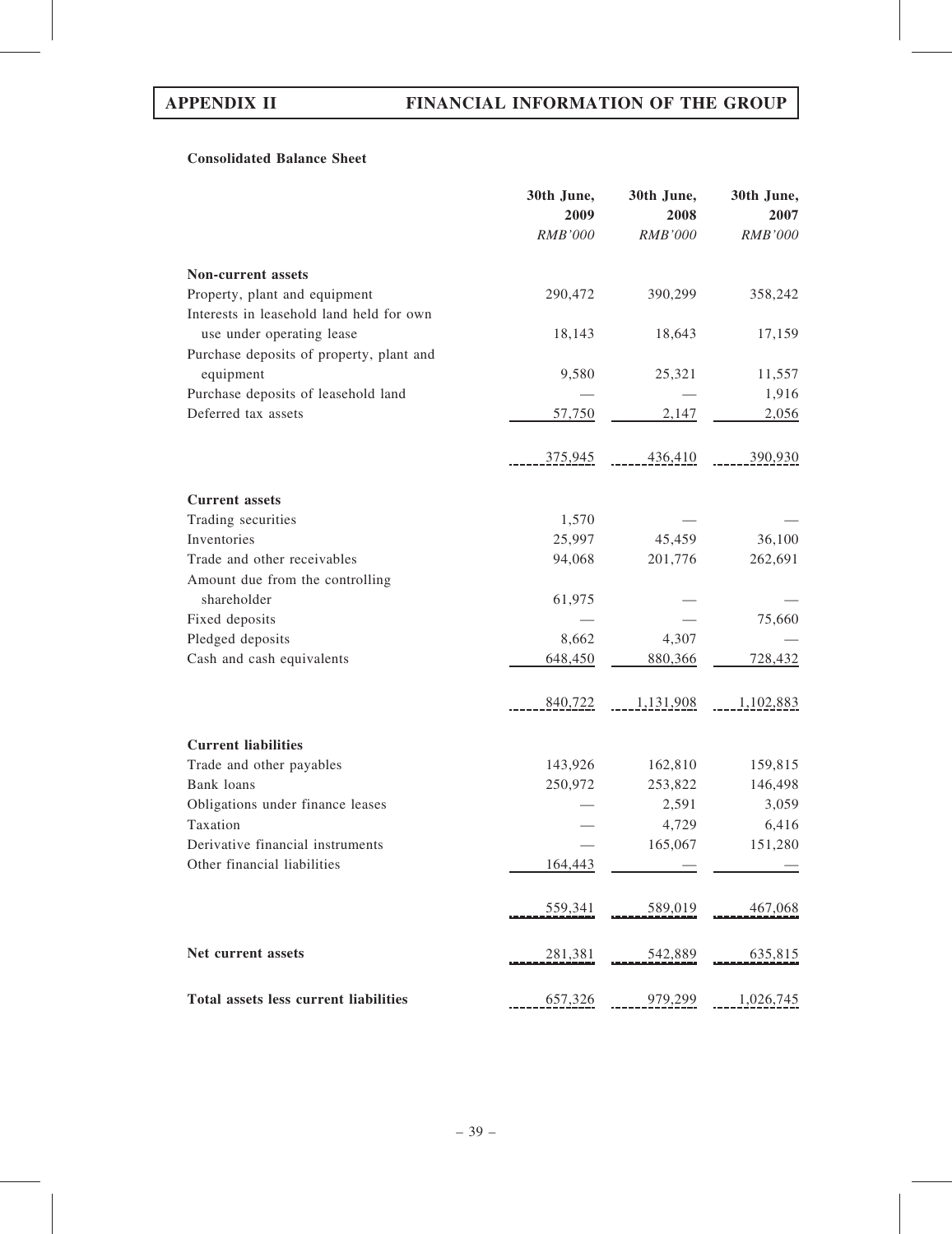# APPENDIX II FINANCIAL INFORMATION OF THE GROUP

|                                  | 30th June,     | 30th June,     | 30th June,     |
|----------------------------------|----------------|----------------|----------------|
|                                  | 2009           | 2008           | 2007           |
|                                  | <b>RMB'000</b> | <b>RMB'000</b> | <b>RMB'000</b> |
| <b>Non-current liabilities</b>   |                |                |                |
| Bank loans                       | 16,000         | 30,000         | 136,539        |
| Obligations under finance leases |                | 510            | 3,419          |
| Other long term payable          |                | 16,089         |                |
| Deferred tax liabilities         | 6,861          | 6,567          |                |
|                                  | 22,861         | 53,166         | 139,958        |
| <b>NET ASSETS</b>                | 634,465        | 926,133        | 886,787        |
| <b>Capital and reserves</b>      |                |                |                |
| Share capital                    | 58,661         | 58,661         | 58,123         |
| Reserves                         | 575,804        | 867,472        | 828,664        |
| <b>TOTAL EQUITY</b>              | 634,465        | 926,133        | 886,787        |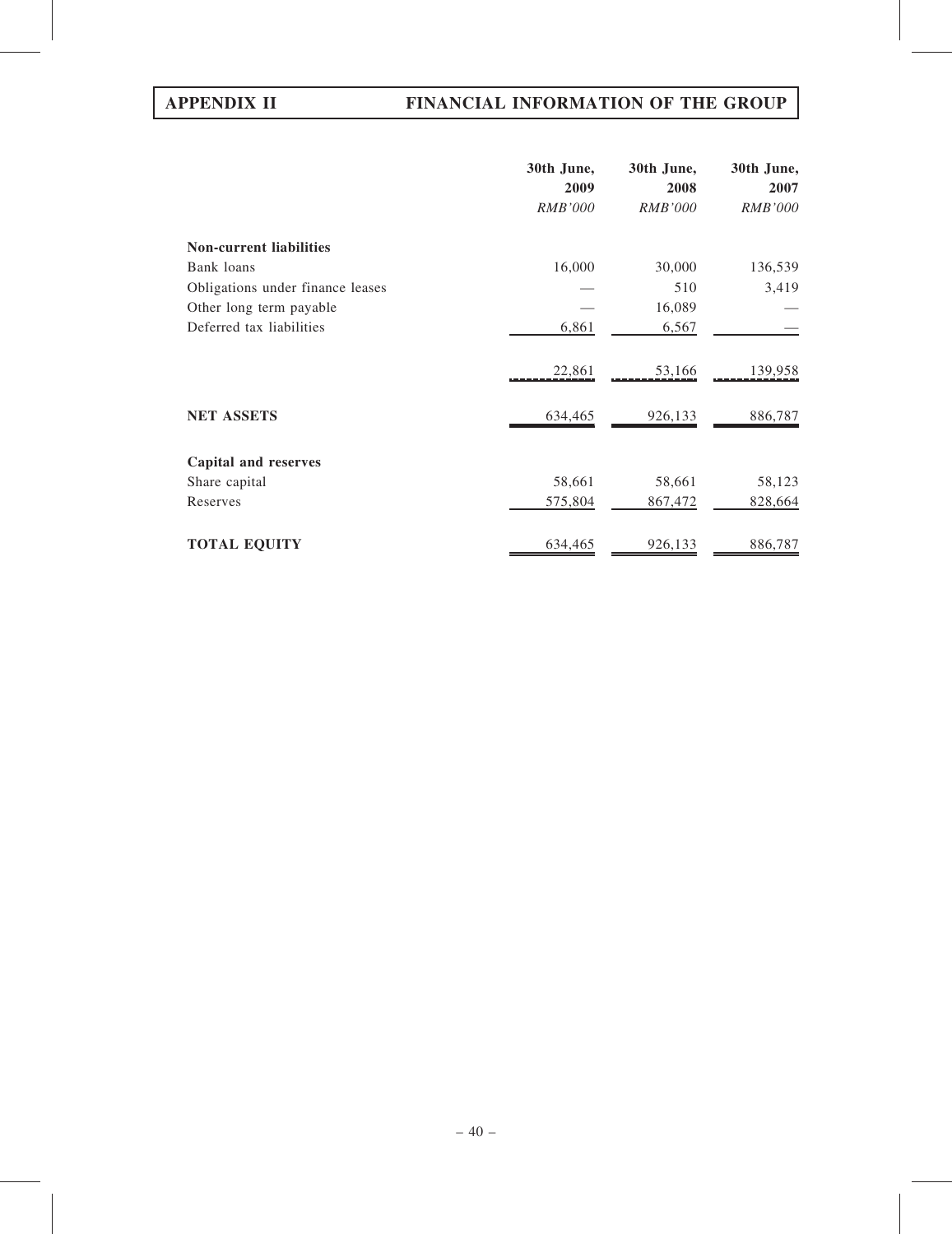# 2. AUDITED CONSOLIDATED FINANCIAL STATEMENTS OF THE GROUP FOR THE YEAR ENDED 30TH JUNE, 2009

Set out below is the audited consolidated income statement, consolidated balance sheet, consolidated cash flow statement and consolidated statement of changes in equity of the Group, and the balance sheet of the Company together with the notes to the financial statements of the Group as extracted from pages 32 to 97 of the annual report of the Company for the year ended 30th June, 2009.

# Consolidated Income Statement

for the year ended 30th June, 2009 (Expressed in Renminbi)

|                                                                                      |                | 2009           | 2008           |
|--------------------------------------------------------------------------------------|----------------|----------------|----------------|
|                                                                                      | <b>Note</b>    | <b>RMB'000</b> | <b>RMB'000</b> |
| <b>Turnover</b>                                                                      | $\mathfrak{Z}$ | 316,940        | 564,317        |
| Cost of sales                                                                        |                | (270, 693)     | (392, 348)     |
| Gross profit                                                                         |                | 46,247         | 171,969        |
| Other revenue                                                                        | $\overline{4}$ | 5,002          | 8,991          |
| Other net loss                                                                       | $\overline{4}$ | (95, 248)      | (8, 124)       |
| Distribution costs                                                                   |                | (16, 278)      | (7,051)        |
| Administrative expenses                                                              |                | (30, 500)      | (41,882)       |
| Repair and maintenance costs                                                         | 5(d)           | (9,720)        |                |
| Other operating expenses                                                             |                | (820)          | (6,300)        |
| Impairment of non-current assets                                                     | 13(a)          | (282, 338)     |                |
| (Loss)/profit from operations                                                        |                | (383, 655)     | 117,603        |
| Finance costs                                                                        | 5(a)           | (19, 866)      | (81, 833)      |
| (Loss)/profit before taxation                                                        | 5              | (403, 521)     | 35,770         |
| Income tax                                                                           | 6(a)           | 43,319         | (24, 591)      |
| (Loss)/profit for the year attributable to equity<br>shareholders of the Company     |                | (360, 202)     | 11,179         |
| Dividends payable to equity shareholders of the<br>Company attributable to the year: | 10             |                |                |
| Final dividend proposed after the balance sheet date                                 |                |                | 1,977          |
| (Loss)/earnings per share                                                            | 11             |                |                |
| <b>Basic</b>                                                                         |                | $(64)$ cents   | 2 cents        |
| Diluted                                                                              |                | $(64)$ cents   | 2_cents        |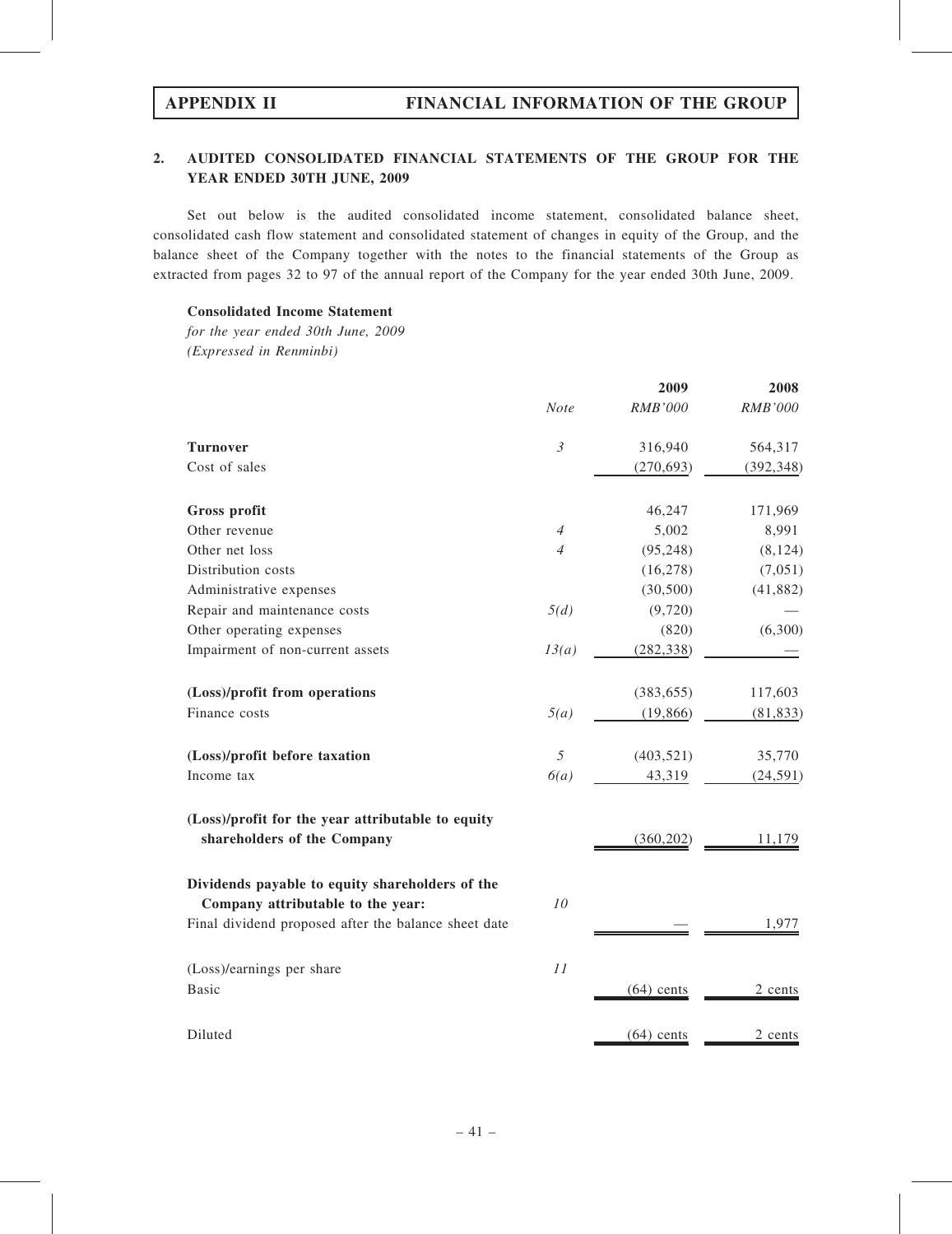# Consolidated Balance Sheet

at 30th June, 2009 (Expressed in Renminbi)

|                                                  |             | 2009           | 2008           |
|--------------------------------------------------|-------------|----------------|----------------|
|                                                  | <b>Note</b> | <b>RMB'000</b> | <b>RMB'000</b> |
| <b>Non-current assets</b>                        |             |                |                |
| Property, plant and equipment                    | 13(a)       | 290,472        | 390,299        |
| Interests in leasehold land held for own use     |             |                |                |
| under operating lease                            | 14          | 18,143         | 18,643         |
| Deposits for the purchase of property, plant and |             |                |                |
| equipment                                        |             | 9,580          | 25,321         |
| Deferred tax assets                              | 24(b)       | 57,750         | 2,147          |
|                                                  |             | 375,945        | 436,410        |
| <b>Current assets</b>                            |             |                |                |
| Trading securities                               | 16          | 1,570          |                |
| Inventories                                      | 17          | 25,997         | 45,459         |
| Trade and other receivables                      | 18          | 94,068         | 201,776        |
| Amount due from the controlling shareholder      |             |                |                |
| (the "CS")                                       | 27          | 61,975         |                |
| Pledged deposits                                 | 20          | 8,662          | 4,307          |
| Cash and cash equivalents                        | 20          | 648,450        | 880,366        |
|                                                  |             | 840,722        | 1,131,908      |
| <b>Current liabilities</b>                       |             |                |                |
| Trade and other payables                         | 21          | 143,926        | 162,810        |
| Bank loans                                       | 22          | 250,972        | 253,822        |
| Obligations under finance leases                 | 23          |                | 2,591          |
| Taxation                                         | 24(a)       |                | 4,729          |
| Derivative financial instruments                 | 25          |                | 165,067        |
| Other financial liabilities                      | 26          | 164,443        |                |
|                                                  |             | 559,341        | 589,019        |
| Net current assets                               |             | 281,381        | 542,889        |
| Total assets less current liabilities            |             | 657,326        | 979,299        |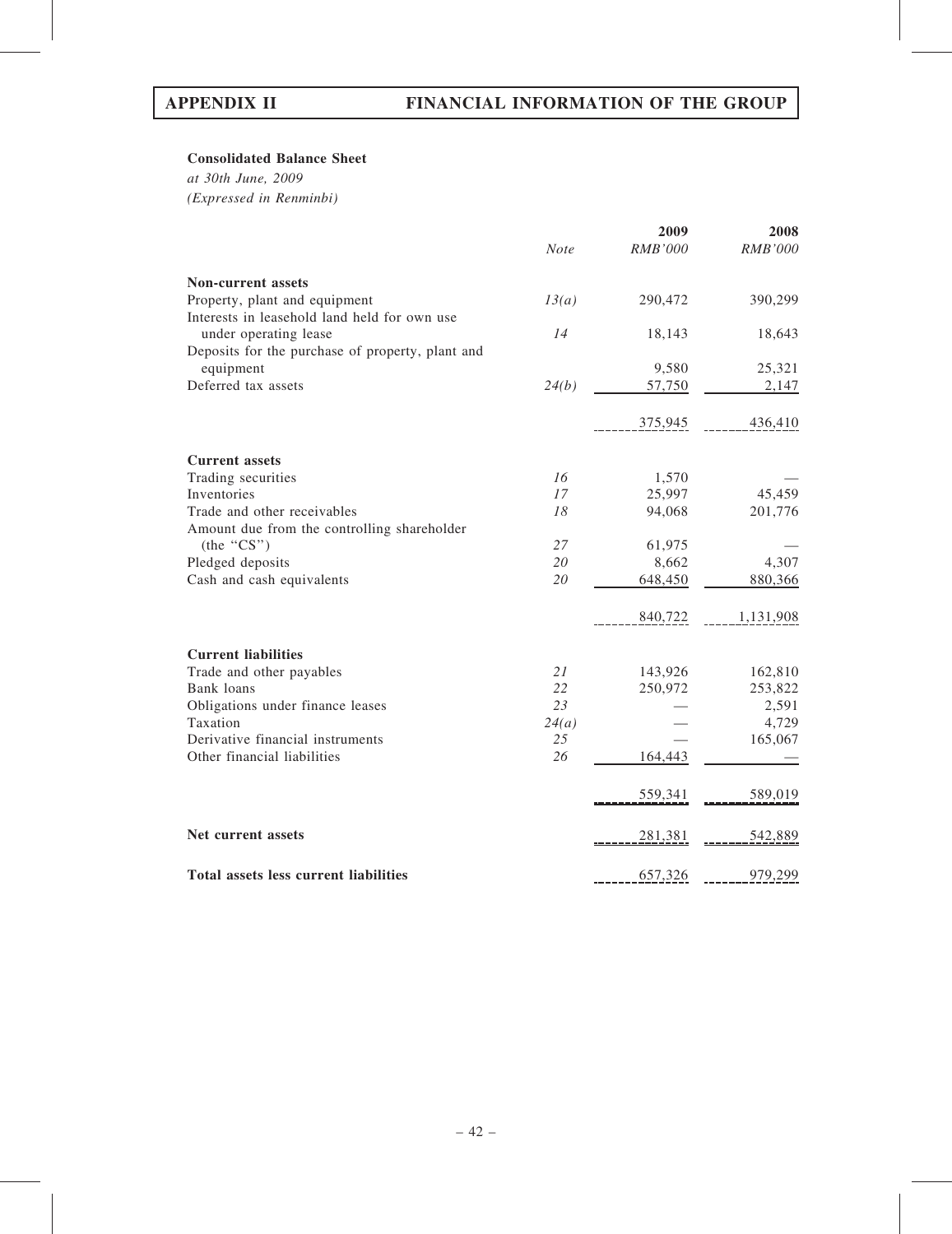# APPENDIX II FINANCIAL INFORMATION OF THE GROUP

|                                  |             | 2009           | 2008           |
|----------------------------------|-------------|----------------|----------------|
|                                  | <b>Note</b> | <i>RMB'000</i> | <b>RMB'000</b> |
| <b>Non-current liabilities</b>   |             |                |                |
| Bank loans                       | 22          | 16,000         | 30,000         |
| Obligations under finance leases | 23          |                | 510            |
| Amount due to the CS             | 27          |                | 16,089         |
| Deferred tax liabilities         | 24(b)       | 6,861          | 6,567          |
|                                  |             | 22,861         | 53,166         |
| <b>NET ASSETS</b>                |             | 634,465        | 926,133        |
| Capital and reserves             | 28(a)       |                |                |
| Share capital                    |             | 58,661         | 58,661         |
| Reserves                         |             | 575,804        | 867,472        |
| <b>TOTAL EQUITY</b>              |             | 634,465        | 926,133        |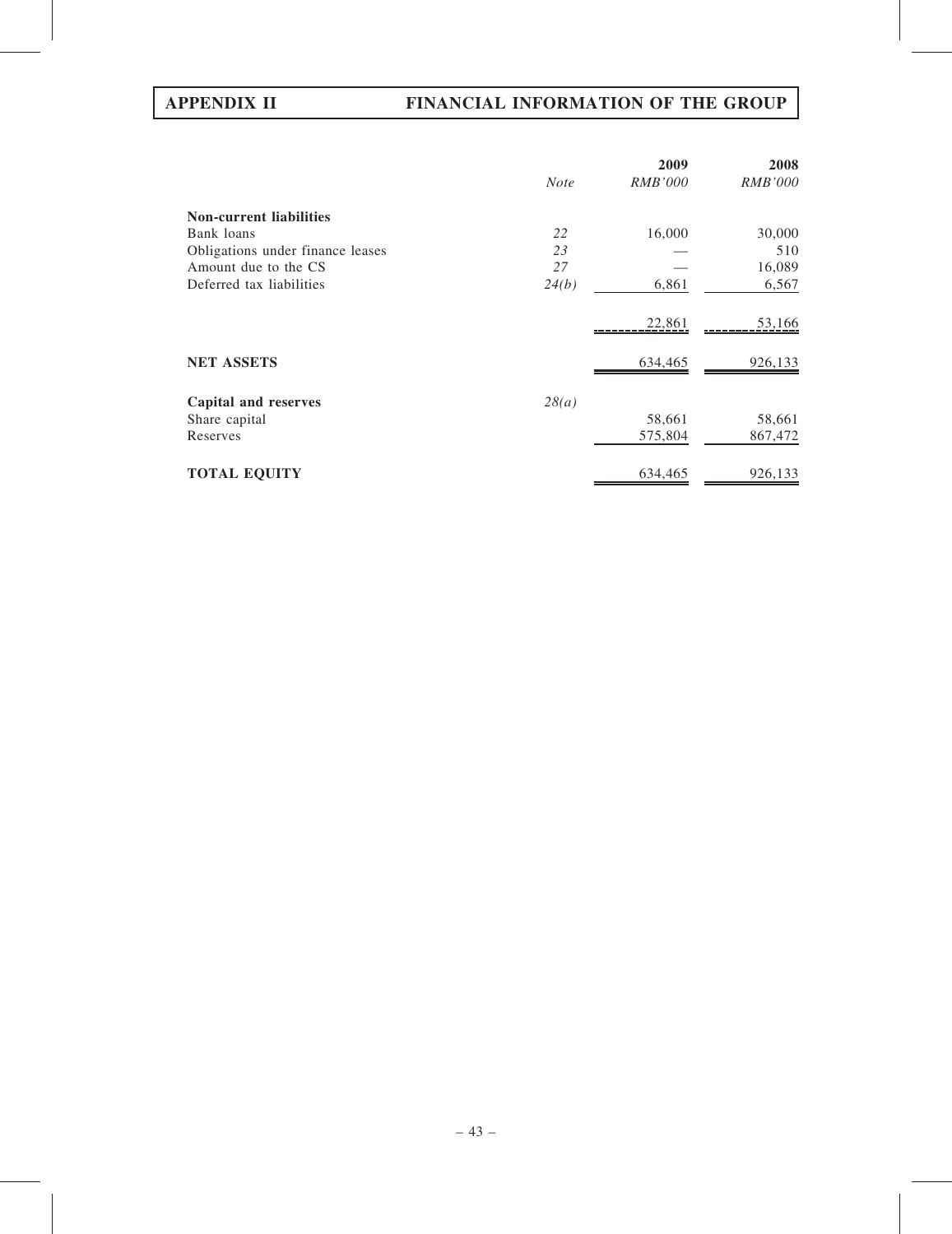# Balance Sheet

at 30th June, 2009 (Expressed in Renminbi)

|                                       |             | 2009    | 2008           |
|---------------------------------------|-------------|---------|----------------|
|                                       | <b>Note</b> | RMB'000 | <b>RMB'000</b> |
| Non-current assets                    |             |         |                |
| Property, plant and equipment         | 13(b)       | 13      | 13             |
| Investments in subsidiaries           | 15          | 93,975  | 93,975         |
|                                       |             | 93,988  | 93,988         |
| <b>Current assets</b>                 |             |         |                |
| Other receivables                     | 18          | 206,930 | 427,231        |
| Amount due from the CS                | 27          | 61,975  |                |
| Cash and cash equivalents             | 20          | 1,175   | 8,475          |
|                                       |             | 270,080 | 435,706        |
| <b>Current liabilities</b>            |             |         |                |
| Other payables                        | 21          | 78,735  | 14,337         |
| Bank loans                            | 22          | 26,388  | 99,022         |
| Derivative financial instruments      | 25          |         | 165,067        |
| Other financial liabilities           | 26          | 164,443 |                |
|                                       |             | 269,566 | 278,426        |
| Net current assets                    |             | 514     | 157,280        |
| Total assets less current liabilities |             | 94,502  | 251,268        |
| <b>Non-current liabilities</b>        |             |         |                |
| Amount due to the CS                  | 27          |         | 16,089         |
| <b>NET ASSETS</b>                     |             | 94,502  | 235,179        |
| <b>Capital and reserves</b>           | 28(b)       |         |                |
| Share capital                         |             | 58,661  | 58,661         |
| Reserves                              |             | 35,841  | 176,518        |
| <b>TOTAL EQUITY</b>                   |             | 94,502  | 235,179        |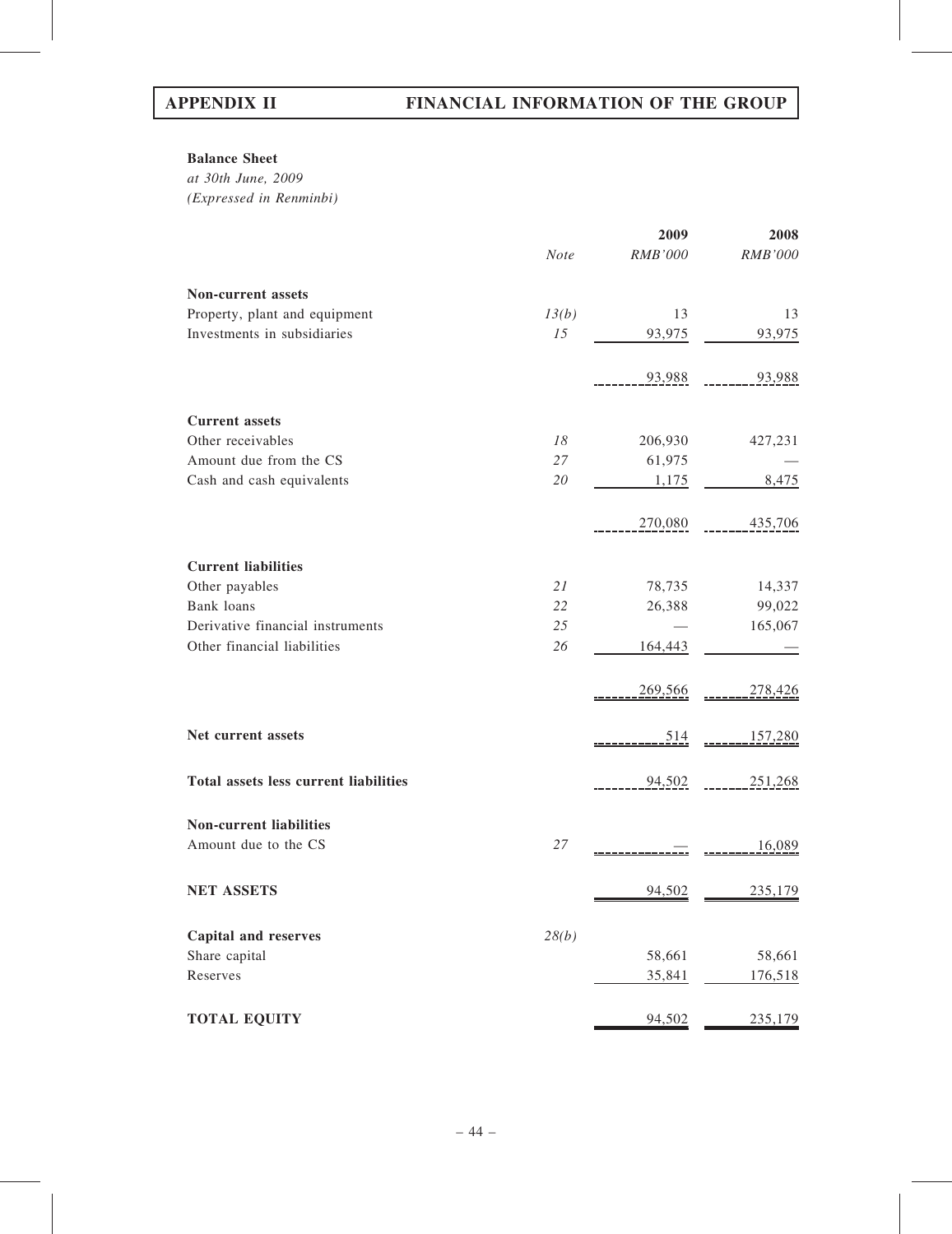# Consolidated Statement of Changes in Equity

for the year ended 30th June, 2009 (Expressed in Renminbi)

|                                                                                                   |             | 2009       | 2008                 |
|---------------------------------------------------------------------------------------------------|-------------|------------|----------------------|
|                                                                                                   | <b>Note</b> | RMB'000    | $RMB'000$            |
| Total equity at 1st July, 2008/2007                                                               |             | 926,133    | 886,787              |
| Net (loss)/income for the year recognised directly                                                |             |            |                      |
| in equity:                                                                                        |             |            |                      |
| Exchange differences on translation of financial<br>statements of operations outside the People's |             |            |                      |
| Republic of China (the "PRC")                                                                     | 28(a)       | (689)      | 26,611               |
| Surplus on revaluation of buildings held for own use,                                             |             |            |                      |
| net of deferred tax                                                                               | 28(a)       |            | 10,397               |
| Impairment of buildings held for own use,<br>net of deferred tax                                  | 28(a)       | (10, 536)  |                      |
|                                                                                                   |             | (11,225)   | 37,008               |
|                                                                                                   |             |            |                      |
| Net (loss)/profit for the year                                                                    |             | (360, 202) | 11,179               |
| Total recognised income and expense for the year                                                  |             | (371, 427) | 48,187               |
| Movements in equity arising from capital                                                          |             |            |                      |
| transactions:                                                                                     |             |            |                      |
| Issue of shares upon exercise of subscription rights                                              |             |            |                      |
| attached to convertible bonds                                                                     | 28(a)       |            | 1,841                |
| Issue of shares under share option scheme                                                         | 28(a)       |            | 4,352                |
| Shares repurchased and cancelled                                                                  |             |            |                      |
| - par value                                                                                       | 28(a)       |            | (19)                 |
| - premium paid                                                                                    | 28(a)       |            | (123)                |
| Fair value adjustment of amount due to the CS<br>Contributions by the CS upon termination of      | 28(a)       | 561        | 3,272                |
| derivative financial instruments                                                                  | 28(a)       | 81,167     |                      |
|                                                                                                   |             |            |                      |
|                                                                                                   |             |            |                      |
| Dividends declared or approved during the year                                                    | 28(a)       |            | $(1,969)$ $(18,164)$ |
|                                                                                                   |             |            |                      |
| Total equity at 30th June, 2009/2008                                                              |             |            | 634,465 926,133      |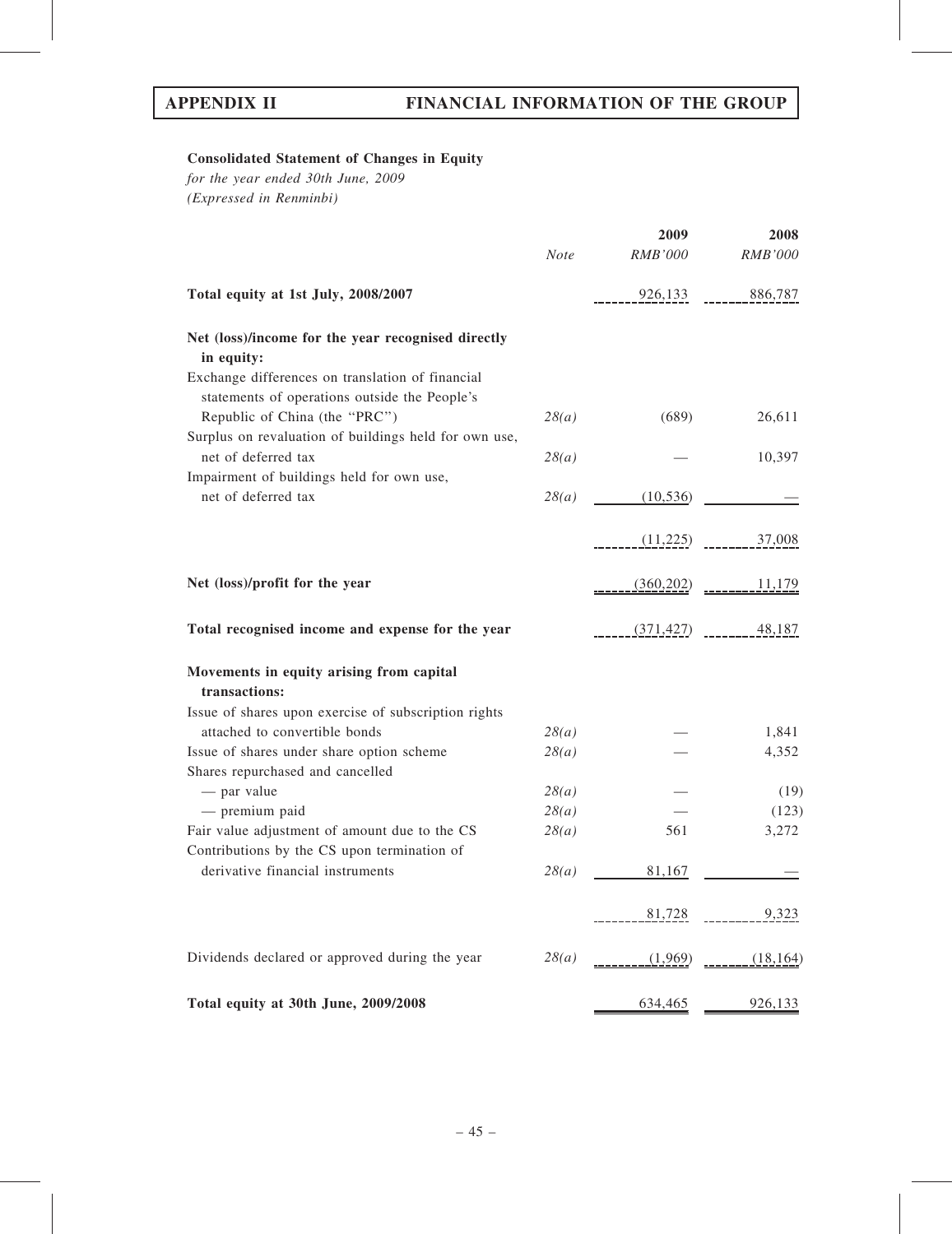# Consolidated Cash Flow Statement

for the year ended 30th June, 2009 (Expressed in Renminbi)

|                                                    |             | 2009           | 2008           |
|----------------------------------------------------|-------------|----------------|----------------|
|                                                    | <b>Note</b> | <b>RMB'000</b> | <i>RMB'000</i> |
| <b>Operating activities</b>                        |             |                |                |
| (Loss)/profit before taxation                      |             | (403, 521)     | 35,770         |
| Adjustments for:                                   |             |                |                |
| - Loss/(gain) on disposal of property,             |             |                |                |
| plant and equipment                                |             | 31,940         | (17)           |
| $-$ Depreciation                                   |             | 36,431         | 24,435         |
| - Amortisation of interest in leasehold land held  |             |                |                |
| for own use under operating leases                 |             | 500            | 479            |
| - Interest on bank borrowings                      |             | 16,902         | 20,997         |
| - Interest on other financial liabilities          |             | 1,351          |                |
| — Interest on amount due to the CS                 |             | 288            | 175            |
| - Interest element of finance leases               |             | 86             | 327            |
| — Interest income                                  |             | (4,782)        | (8,608)        |
| - Impairment of trade and other receivables        |             | 68,162         | 3,339          |
| - Impairment of non-current assets                 |             | 282,338        |                |
| - Reversal of impairment of trade and other        |             |                |                |
| receivables                                        |             | (5,258)        | (330)          |
| - Fair value adjustments on derivative             |             |                |                |
| financial instruments                              |             |                | 60,334         |
| - Loss on termination of derivative                |             |                |                |
| financial instruments                              |             | 1,087          |                |
| - Deficit on revaluation of buildings held for     |             |                |                |
| own use                                            |             |                | 4,533          |
| - Net realised and unrealised gains on             |             |                |                |
| trading securities                                 |             | (70)           |                |
| - Foreign exchange loss                            |             | 681            | 3,801          |
| Operating profit before changes in working capital |             | 26,135         | 145,235        |
| Decrease/(increase) in inventories                 |             | 19,462         | (9,359)        |
| Decrease in trade and other receivables            |             | 43,962         | 57,820         |
| (Decrease)/increase in trade and other payables    |             | (15,896)       | 1,656          |
| Cash generated from operations<br>Tax paid         |             | 73,663         | 195,352        |
| - PRC enterprise income tax paid                   |             | (13,515)       | (23, 054)      |
| Net cash generated from operating activities       |             | 60,148         | 172,298        |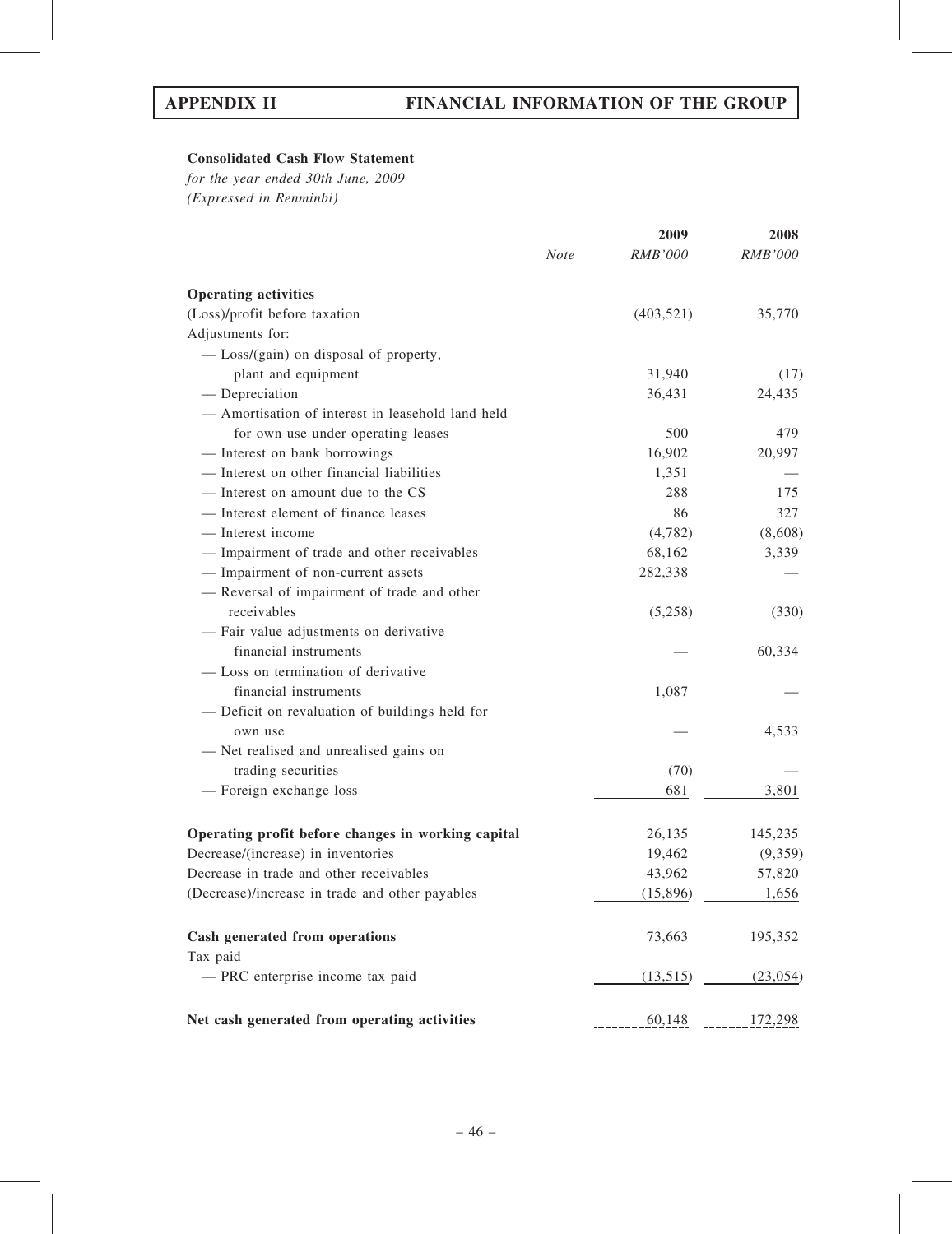# APPENDIX II FINANCIAL INFORMATION OF THE GROUP

|                                                              | <b>Note</b> | 2009<br><b>RMB'000</b> | 2008<br><i>RMB'000</i> |
|--------------------------------------------------------------|-------------|------------------------|------------------------|
| <b>Investing activities</b>                                  |             |                        |                        |
| Increase in deposits for the purchase of property, plant     |             |                        |                        |
| and equipment                                                |             | (21, 557)              | (13,764)               |
| Payments for the purchase of property, plant and             |             |                        |                        |
| equipment                                                    |             | (227, 401)             | (45, 972)              |
| Proceeds from disposal of property, plant and                |             |                        |                        |
| equipment                                                    |             |                        | 76                     |
| Payment for the purchase of trading securities               |             | (1,500)                |                        |
| Interest received                                            |             | 4,782                  | 8,608                  |
| Decrease in fixed deposits with maturity over three          |             |                        |                        |
| months at acquisition                                        |             |                        | 72,392                 |
| Net cash (used in)/generated from investing                  |             |                        |                        |
| activities                                                   |             | (245,676)              | 21,340                 |
| <b>Financing activities</b>                                  |             |                        |                        |
| Proceeds from new bank loans                                 |             | 215,585                | 164,800                |
| Repayment for bank loans                                     |             | (232, 568)             | (152, 983)             |
| Increase in pledged deposits                                 |             | (4,355)                | (4,307)                |
| Payment for derivative financial instruments                 |             | (3, 434)               | (30, 931)              |
| Capital element of finance lease rentals paid                |             | (3,104)                | (2,927)                |
| Interest element of finance lease rentals paid               |             | (86)                   | (327)                  |
| (Decrease)/increase in amount due to a director              |             | (2,298)                | 795                    |
| Financial assistance from the CS                             |             | 3,434                  | 20,072                 |
| Proceeds from shares issued under the share option<br>scheme |             |                        | 4,352                  |
| Proceeds from shares issued upon exercise of                 |             |                        |                        |
| subscription rights attached to the convertible bonds        |             |                        | 1,841                  |
| Payment for repurchase of shares                             |             |                        | (142)                  |
| Interest paid                                                |             | (17,580)               | (20, 997)              |
| Dividends paid                                               |             | (1,969)                | (18, 164)              |
|                                                              |             |                        |                        |
| Net cash used in financing activities                        |             | (46,375)               | <u>. (38,918)</u>      |
| Net (decrease)/increase in cash and cash equivalents         |             | (231,903)              | 154,720                |
| Cash and cash equivalents at 1st July, 2008/2007             |             | 880,366                | 728,432                |
| Effect of foreign exchange rate changes                      |             | (13)                   | (2,786)                |
| Cash and cash equivalents at 30th June, 2009/2008            | 20          | 648,450                | 880,366                |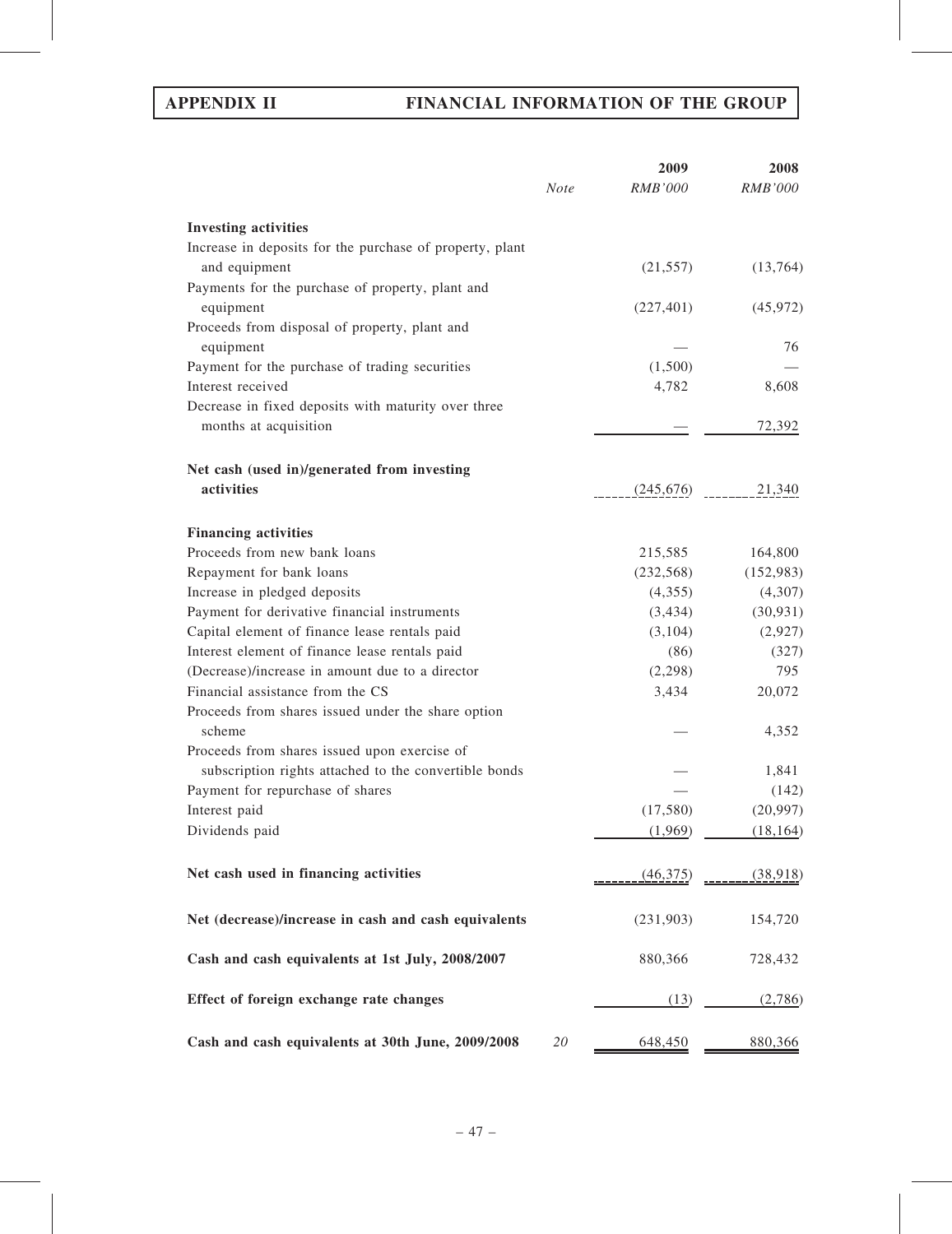# NOTES TO THE FINANCIAL STATEMENTS

(Expressed in Renminbi unless otherwise indicated)

## 1. SIGNIFICANT ACCOUNTING POLICIES

### (a) Statement of compliance

These financial statements have been prepared in accordance with all applicable Hong Kong Financial Reporting Standards (''HKFRSs''), which collective term includes all applicable individual Hong Kong Financial Reporting Standards, Hong Kong Accounting Standards (''HKASs'') and Interpretations issued by the Hong Kong Institute of Certified Public Accountants (''HKICPA''), accounting principles generally accepted in Hong Kong and the disclosure requirements of the Hong Kong Companies Ordinance. These financial statements also comply with the applicable disclosure provisions of the Rules Governing the Listing of Securities on the Stock Exchange of Hong Kong Limited (the ''Listing Rules''). A summary of the significant accounting policies adopted by the Company and its subsidiaries (together referred to as the ''Group'') is set out below.

### (b) Basis of preparation of the financial statements

The consolidated financial statements of the Company for the year ended 30th June, 2009 comprise the Company and its subsidiaries.

The functional currencies of the Company and its subsidiaries in the PRC are Hong Kong dollars and Renminbi (''RMB'') respectively. For the purpose of presenting the consolidated financial statements, the Group has adopted RMB as its presentation currency. The measurement basis used in the preparation of the financial statements is the historical cost basis except as set out in the accounting policies below.

The preparation of financial statements in conformity with HKFRSs requires management to make judgements, estimates and assumptions that affect the application of policies and reported amounts of assets, liabilities, income and expenses. The estimates and associated assumptions are based on historical experience and various other factors that are believed to be reasonable under the circumstances, the results of which form the basis of making the judgements about carrying values of assets and liabilities that are not readily apparent from other sources. Actual results may differ from these estimates.

The estimates and underlying assumptions are reviewed on an ongoing basis. Revisions to accounting estimates are recognised in the period in which the estimate is revised if the revision affects only that period, or in the period of the revision and future periods if the revision affects both current and future periods.

Judgements made by management in the application of HKFRSs that have significant effect on the financial statements and estimates with a significant risk of material adjustment in the next year are discussed in note 34.

### (c) Subsidiaries

Subsidiaries are entities controlled by the Group. Control exists when the Group has the power to govern the financial and operating policies of an entity so as to obtain benefits from its activities. In assessing control, potential voting rights that presently are exercisable are taken into account.

An investment in a subsidiary is consolidated into the consolidated financial statements from the date that control commences until the date that control ceases. Intra-group balances and transactions and any unrealised profits arising from intra-group transactions are eliminated in full in preparing the consolidated financial statements. Unrealised losses resulting from intra-group transactions are eliminated in the same way as unrealised gains but only to the extent that there is no evidence of impairment.

In the Company's balance sheet, an investment in a subsidiary is stated at cost less impairment losses (see note 1(i)).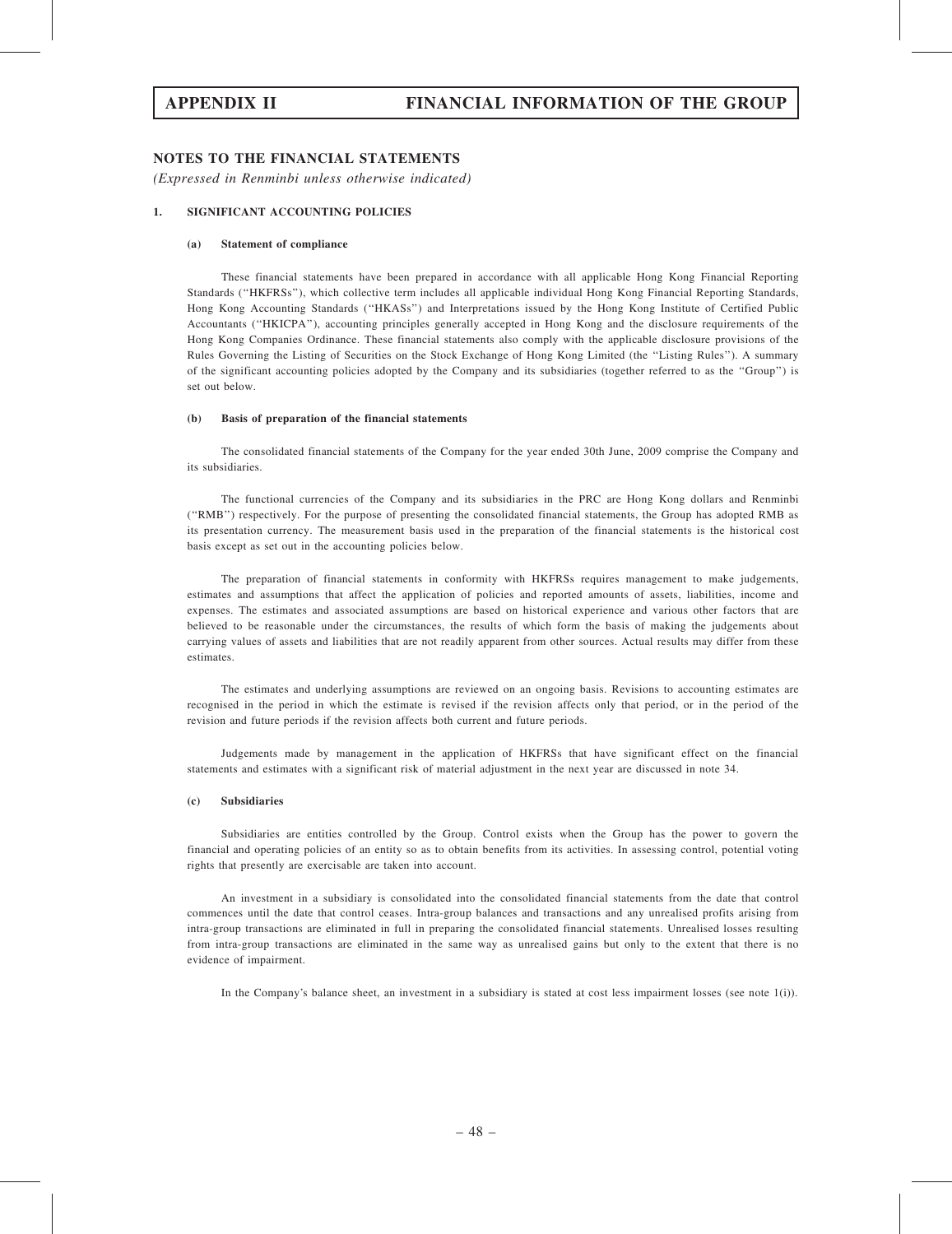### (d) Trading securities

Investments in equity securities are initially stated at fair value, which is their transaction price unless fair value can be more reliably estimated using valuation techniques whose variables include only data from observable markets. Cost includes attributable transaction costs.

Investments in securities held for trading are classified as current assets. Any attributable transaction costs are recognised in profit or loss as incurred. At each balance sheet date the fair value is remeasured, with any resultant gain or loss being recognised in profit or loss. The net gain or loss recognised in profit or loss does not include any dividends or interest earned on these investments as these are recognised in accordance with the policies set out in notes  $1(r)(iii)$  and (iv).

#### (e) Derivative financial instruments

Derivative financial instruments are recognised initially at fair value. At each balance sheet date the fair value is remeasured. The gain or loss on remeasurement to fair value is charged immediately to profit or loss.

#### (f) Property, plant and equipment

- (i) Property, plant and equipment is carried in the balance sheet on the following bases:
	- buildings held for own use are stated in the balance sheet at revalued amount less accumulated depreciation (see note  $1(h)$ ) and impairment losses (see note  $1(i)$ ). The cost of self-constructed buildings includes the cost of materials, direct labour, the initial estimates, where relevant, of the cost of dismantling and removing the items and restoring the site on which they are located, and an appropriate proportion of production overheads and borrowing costs (see note  $1(t)$ );
	- other items of plant and equipment are stated in the balance sheets at cost less accumulated depreciation (see note  $1(h)$ ) and impairment losses (see note  $1(i)$ ); and
	- construction-in-progress represents buildings under construction and machinery pending installation and is stated at cost, which includes construction expenditure incurred, cost of machinery and other direct costs capitalised during the construction and installation period.
- (ii) Revaluations of buildings held for own use are performed with sufficient regularity to ensure that the carrying amount of these assets does not differ materially from that which would be determined using fair values at the balance sheet date.
- (iii) Changes arising on the revaluation of buildings held for own use are generally dealt with in reserves. The only exceptions are as follows:
	- when a deficit arises on revaluation, it will be charged to profit or loss to the extent that it exceeds the amount held in the reserve in respect of that same asset immediately prior to the revaluation; and
	- when a surplus arises on revaluation, it will be credited to profit or loss to the extent that a deficit on revaluation in respect of that same asset had previously been charged to profit or loss.
- (iv) Gains or losses arising from the retirement or disposal of an item of property, plant and equipment are determined as the difference between the net disposal proceeds and the carrying amount of the item and are recognised in profit or loss on the date of retirement or disposal. Any related revaluation surplus is transferred from the revaluation reserve to retained profits.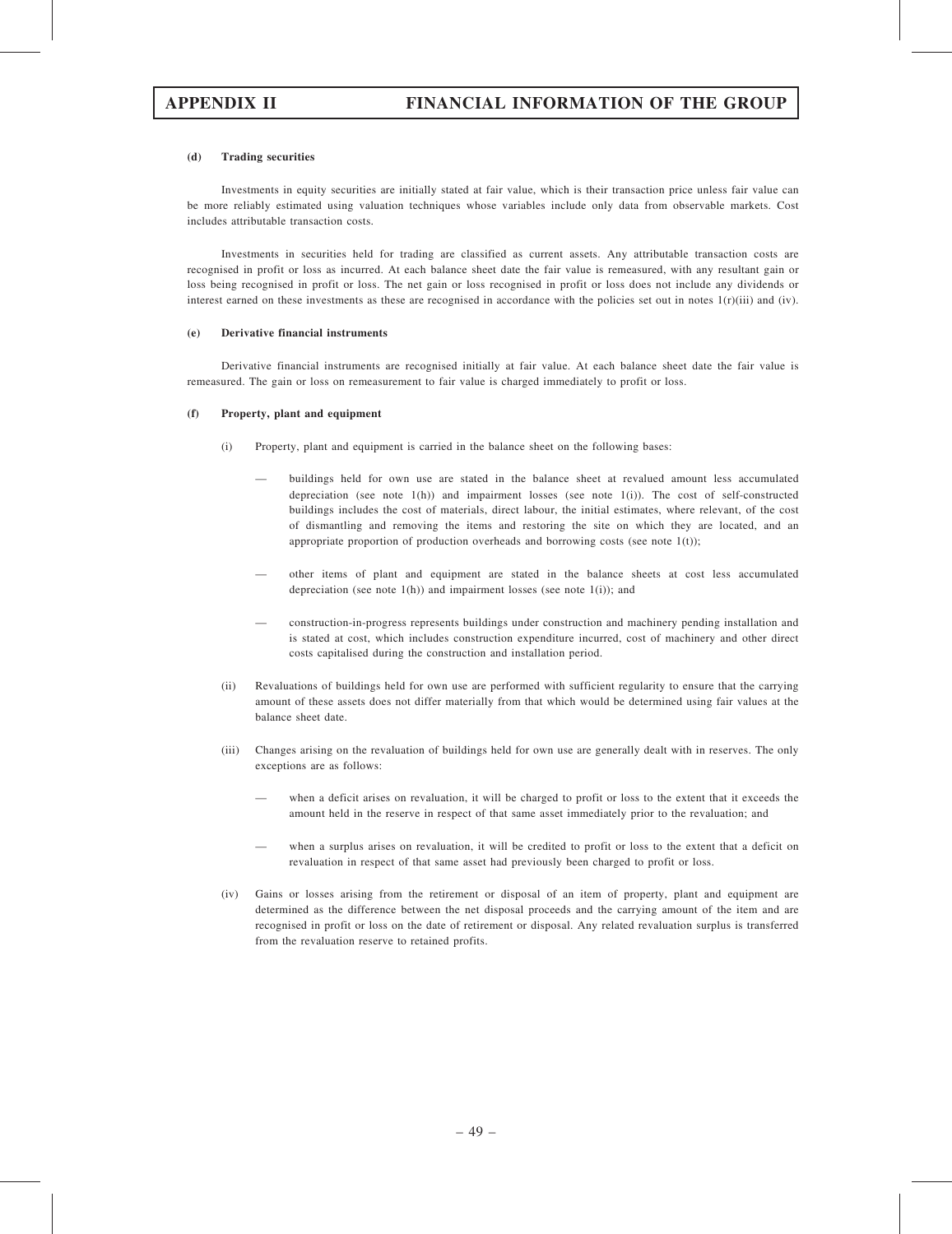#### (g) Leased assets

An arrangement, comprising a transaction or a series of transactions, is or contains a lease if the Group determines that the arrangement conveys a right to use a specific asset or assets for an agreed period of time in return for a payment or a series of payments. Such a determination is made based on an evaluation of the substance of the arrangement and is regardless of whether the arrangement takes the legal form of a lease.

#### (i) Classification of assets leased to the Group

Assets that are held by the Group under leases which transfer to the Group substantially all the risks and rewards of ownership are classified as being held under finance leases. Leases which do not transfer substantially all the risks and rewards of ownership to the Group are classified as operating leases, except that land held for own use under an operating lease, the fair value of which cannot be measured separately from the fair value of a building situated thereon at the inception of the lease, is accounted for as being held under a finance lease, unless the building is also clearly held under an operating lease. For these purposes, the inception of the lease is the time that the lease was first entered into by the Group, or taken over from the previous lessee.

#### (ii) Assets acquired under finance leases

Where the Group acquires the use of assets under finance leases, the amounts representing the fair value of the leased asset, or, if lower, the present value of the minimum lease payments, of such assets are included in property, plant and equipment and the corresponding liabilities, net of finance charges, are recorded as obligations under finance leases. Depreciation is provided at rates which write off the cost or valuation of the assets over the term of the relevant lease or, where it is likely the Group will obtain ownership of the asset, the life of the asset, as set out in note 1(h). Impairment losses are accounted for in accordance with the accounting policy as set out in note 1(i). Finance charges implicit in the lease payments are charged to profit or loss over the period of the leases so as to produce an approximately constant periodic rate of charge on the remaining balance of the obligations for each accounting period. Contingent rentals are charged to profit or loss in the accounting period in which they are incurred.

### (iii) Operating lease charges

Where the Group has the use of assets held under operating leases, payments made under the leases are charged to profit or loss in equal instalments over the accounting periods covered by the lease term, except where an alternative basis is more representative of the pattern of benefits to be derived from the leased asset. Lease incentives received are recognised in profit or loss as an integral part of the aggregate net lease payments made. Contingent rentals are charged to profit or loss in the accounting period in which they are incurred.

The cost of acquiring land held under an operating lease is amortised on a straight-line basis over the period of the lease term.

### (h) Depreciation

- (i) No depreciation is provided on construction-in-progress until it is available for use.
- (ii) Depreciation is calculated to write off the cost or valuation of items of property, plant and equipment, less their estimated residual value, if any, using the straight-line method over their estimated useful lives as follows:
	- buildings held for own use situated on leasehold land are depreciated over the shorter of the unexpired term of lease and their estimated useful lives, being 25 years from the date of completion.

|                          | Machinery                        | 10 years |
|--------------------------|----------------------------------|----------|
|                          | Fixture, furniture and equipment | 5 years  |
| $\overline{\phantom{0}}$ | Motor vehicles                   | 5 years  |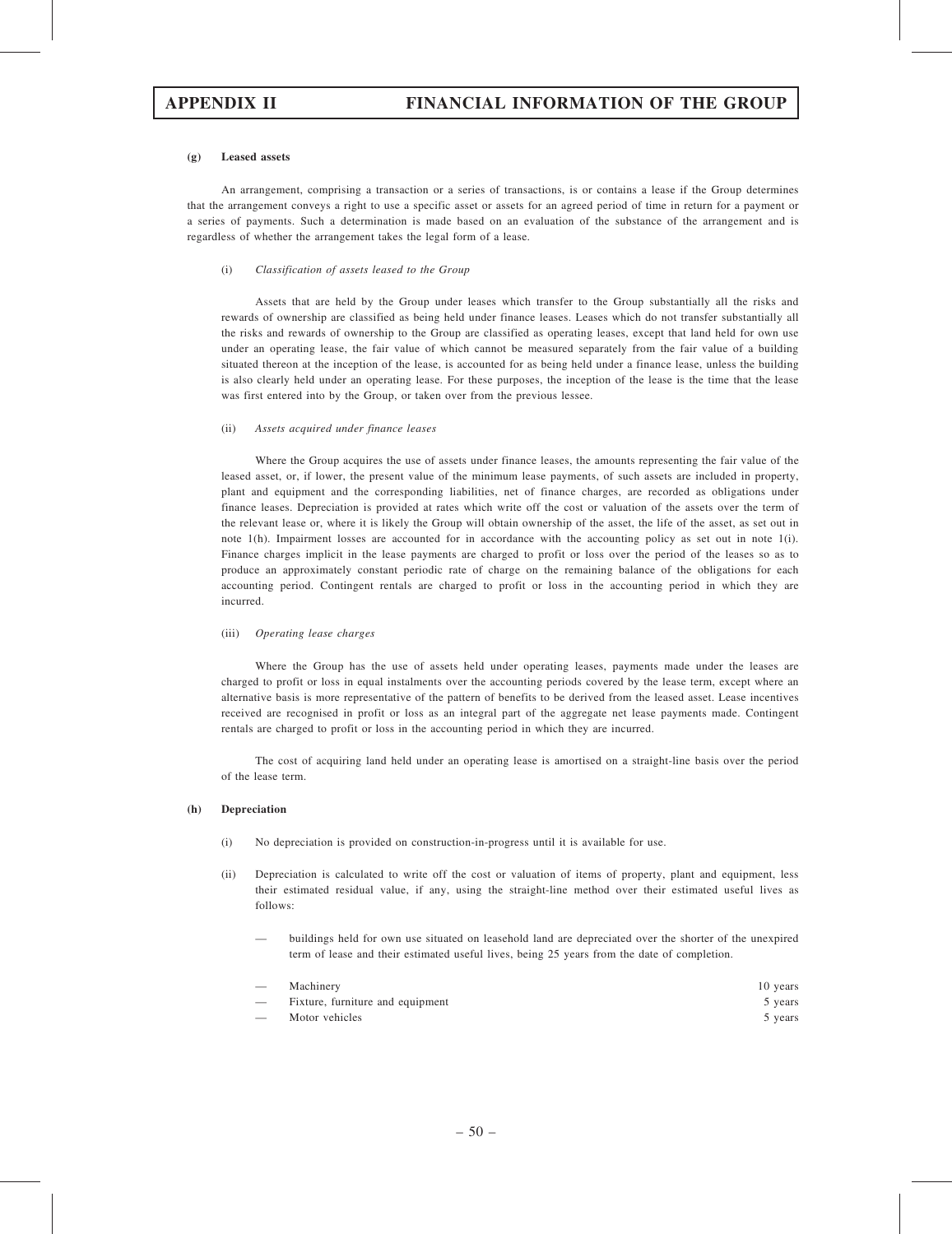# APPENDIX II FINANCIAL INFORMATION OF THE GROUP

Where parts of an item of property, plant and equipment have different useful lives, the cost or valuation of the item is allocated on a reasonable basis between the parts and each part is depreciated separately. Both the useful life of an asset and its residual value, if any, are reviewed annually.

### (i) Impairment of assets

### (i) Impairment of trade and other receivables

Trade and other current receivables that are stated at cost or amortised cost are reviewed at each balance sheet date to determine whether there is objective evidence of impairment. Objective evidence of impairment includes observable data that comes to the attention of the Group about one or more of the following loss events:

- significant financial difficulty of the debtor;
- a breach of contract, such as a default or delinquency in interest or principal payments;
- it becoming probable that the debtor will enter bankruptcy or other financial reorganisation; and
- significant changes in the technological, market, economic or legal environment that have an adverse effect on the debtor.

If any such evidence exists, the impairment loss is determined and recognised as follows:

— For trade and other current receivables and other financial assets carried at amortised cost, the impairment loss is measured as the difference between the asset's carrying amount and the present value of estimated future cash flows, discounted at the financial asset's original effective interest rate (i.e. the effective interest rate computed at initial recognition of these assets), where the effect of discounting is material. This assessment is made collectively where financial assets carried at amortised cost share similar risk characteristics, such as similar past due status, and have not been individually assessed as impaired. Future cash flows for financial assets which are assessed for impairment collectively are based on historical loss experience for assets with credit risk characteristics similar to the collective group.

If in a subsequent period the amount of an impairment loss decreases and the decrease can be linked objectively to an event occurring after the impairment loss was recognised, the impairment loss is reversed through profit or loss. A reversal of an impairment loss shall not result in the asset's carrying amount exceeding that which would have been determined had no impairment loss been recognised in prior years.

— For other current receivables and other financial assets carried at cost, the impairment loss is measured as the difference between the carrying amount of the financial asset and the estimated recoverable amount.

Impairment losses are written off against the corresponding assets directly, except for impairment losses recognised in respect of trade receivables and bills receivable included within trade and other receivables, whose recovery is considered doubtful but not remote. In this case, the impairment losses for doubtful debts are recorded using an allowance account. When the Group is satisfied that recovery is remote, the amount considered irrecoverable is written off against trade receivables and bills receivable directly and any amounts held in the allowance account relating to that debt are reversed. Subsequent recoveries of amounts previously charged to the allowance account are reversed against the allowance account. Other changes in the allowance account and subsequent recoveries of amounts previously written off directly are recognised in profit or loss.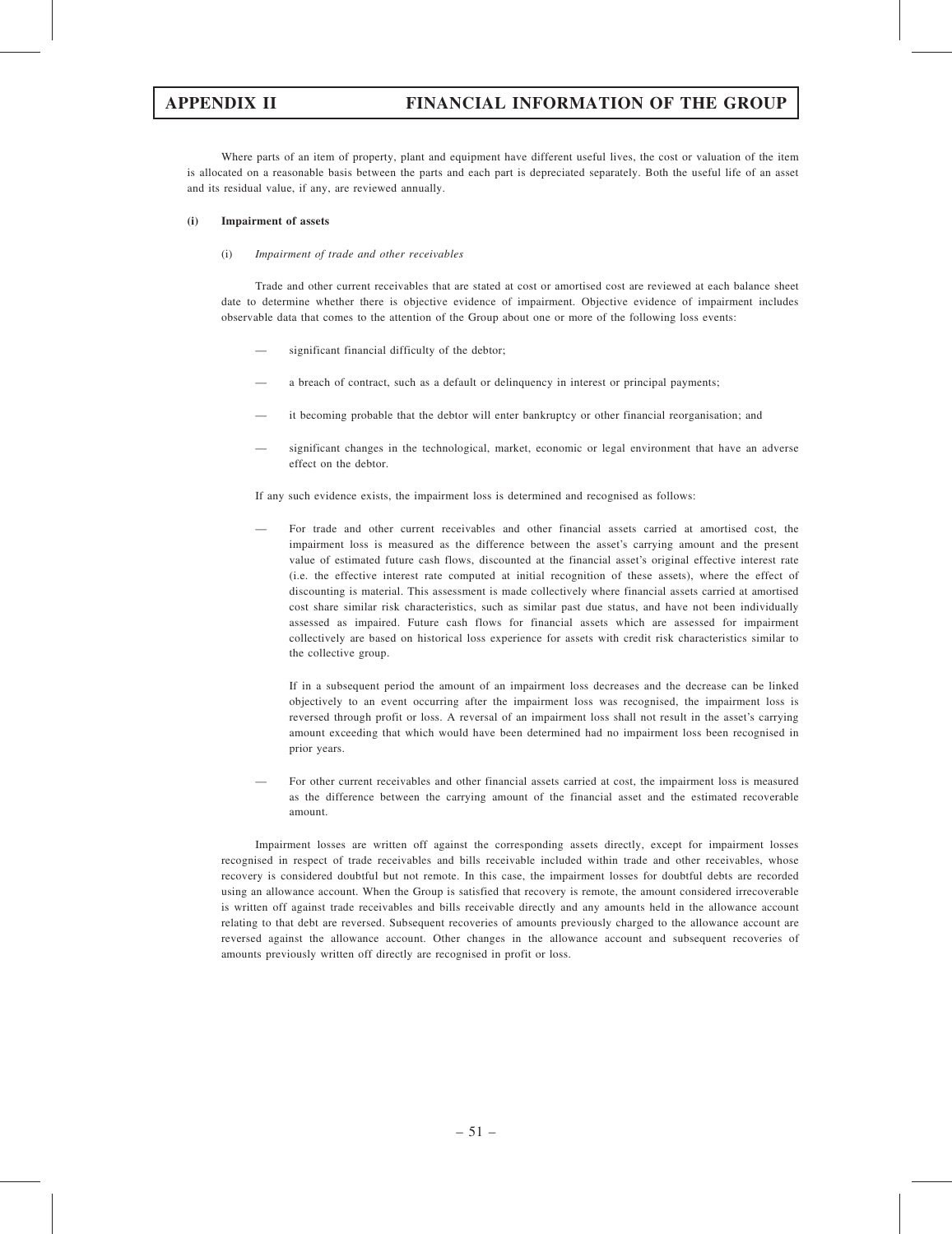#### (ii) Impairment of other assets

Internal and external sources of information are reviewed at each balance sheet date to identify indications that the following assets may be impaired or an impairment loss previously recognised no longer exists or may have decreased:

- property, plant and equipment;
- interests in leasehold land classified as being held under operating lease; and
- investments in subsidiaries.

If any such indication exists, the asset's recoverable amount is estimated.

— Calculation of recoverable amount

The recoverable amount of an asset is the greater of its net selling price and value in use. In assessing value in use, the estimated future cash flows are discounted to their present value using a pre-tax discount rate that reflects current market assessments of time value of money and the risks specific to the asset. Where an asset does not generate cash inflows largely independent of those from other assets, the recoverable amount is determined for the smallest group of assets that generates cash inflows independently (i.e. a cash-generating unit).

— Recognition of impairment losses

An impairment loss is recognised in profit or loss whenever the carrying amount of an asset, or the cash-generating unit to which it belongs, exceeds its recoverable amount. Impairment losses recognised in respect of cash-generating units are allocated to reduce the carrying amount of the assets in the unit (or group of units) on a pro rata basis.

— Reversals of impairment losses

An impairment loss is reversed if there has been a favourable change in the estimates used to determine the recoverable amount.

A reversal of an impairment loss is limited to the asset's carrying amount that would have been determined had no impairment loss been recognised in prior years. Reversals of impairment losses are credited to profit or loss in the year in which the reversals are recognised.

#### (iii) Interim financial reporting and impairment

Under the Listing Rules, the Group is required to prepare an interim financial report in compliance with HKAS 34, Interim financial reporting, in respect of the first six months of the financial year. At the end of the interim period, the Group applies the same impairment testing, recognition, and reversal criteria as it would at the end of the financial year (see notes 1(i)(i) and (ii)).

### (j) Inventories

Inventories are carried at the lower of cost and net realisable value.

Cost is calculated using the weighted average cost formula and comprises all costs of purchase, costs of conversion and other costs incurred in bringing the inventories to their present location and condition.

Net realisable value is the estimated selling price in the ordinary course of business less the estimated costs of completion and the estimated costs necessary to make the sale.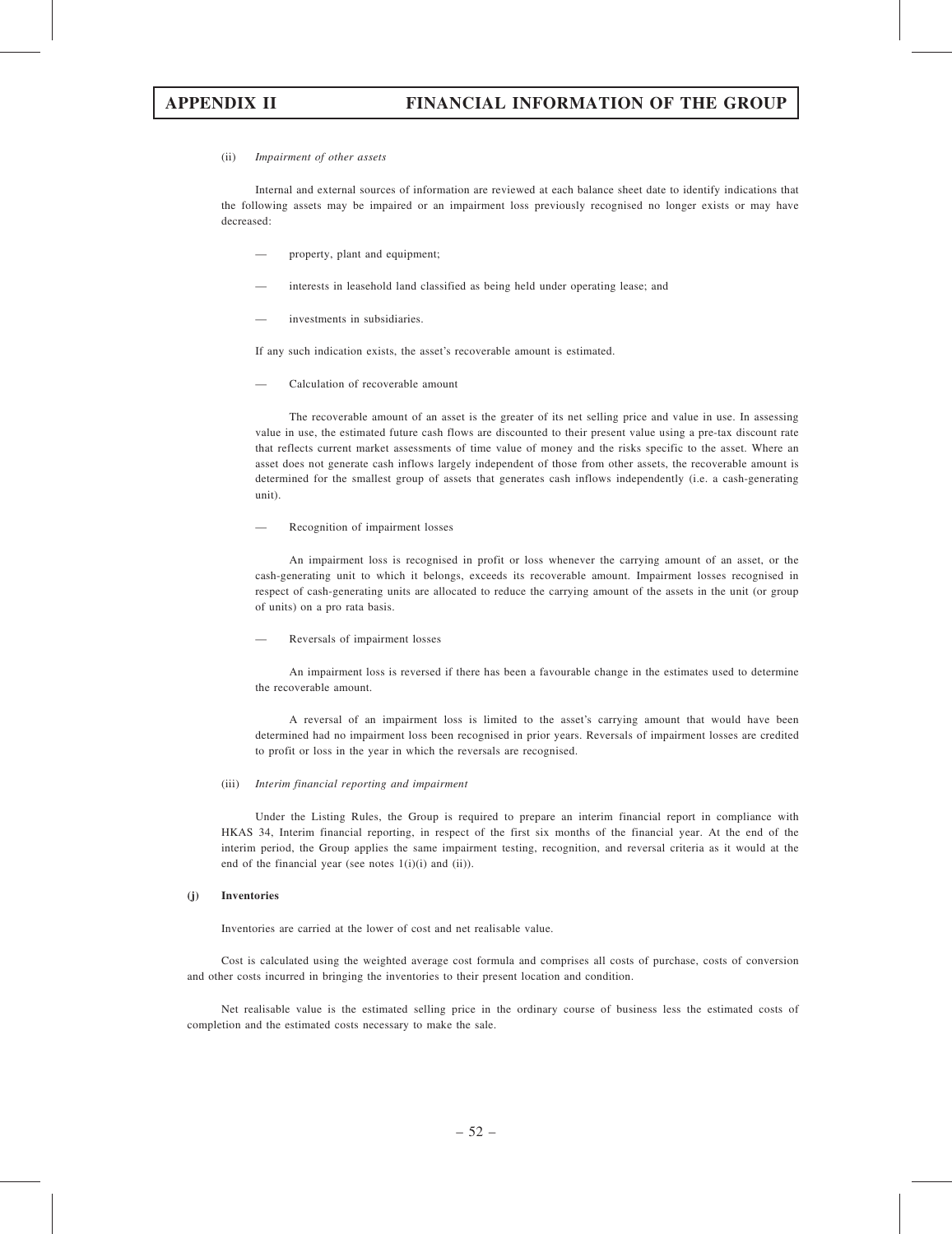When inventories are sold, the carrying amount of those inventories is recognised as an expense in the period in which the related revenue is recognised. The amount of any write-down of inventories to net realisable value and all losses of inventories are recognised as an expense in the period the write-down or loss occurs. The amount of any reversal of any write-down of inventories is recognised as a reduction in the amount of inventories recognised as an expense in the period in which the reversal occurs.

### (k) Trade and other receivables

Trade and other receivables are initially recognised at fair value and thereafter stated at amortised cost less allowance for impairment of doubtful debts (see note 1(i)), except where the receivables are interest-free loans made to related parties without any fixed repayment terms or the effect of discounting would be immaterial. In such cases, the receivables are stated at cost less allowance for impairment of doubtful debts.

### (l) Cash and cash equivalents

Cash and cash equivalents comprise cash at bank and on hand, demand deposits with banks and other financial institutions, and short-term, highly liquid investments that are readily convertible into known amounts of cash and which are subject to an insignificant risk of changes in value, having been within three months of maturity at acquisition. Bank overdrafts that are repayable on demand and form an integral part of the Group's cash management are also included as a component of cash and cash equivalents for the purpose of the consolidated cash flow statement.

### (m) Interest-bearing borrowings

Interest-bearing borrowings are recognised initially at fair value less attributable transaction costs. Subsequent to initial recognition, interest-bearing borrowings are stated at amortised cost with any difference between the amount initially recognised and redemption value being recognised in profit or loss over the period of the borrowings, together with any interest and fees payable, using the effective interest method.

### (n) Trade and other payables

Trade and other payables are initially recognised at fair value. Except for financial guarantee liabilities measured in accordance with note 1(q)(i), trade and other payables are subsequently stated at amortised cost unless the effect of discounting would be immaterial, in which case they are stated at cost.

### (o) Employee benefits

(i) Short term employee benefits and contributions to defined contribution retirement plans

Salaries, annual bonuses, paid annual leave, contributions to defined contribution retirement plans and the cost of non-monetary benefits are accrued in the year in which the associated services are rendered by employees. Where payment or settlement is deferred and the effect would be material, these amounts are stated at their present values.

(ii) Share-based payments

The fair value of share options granted to employees is recognised as an employee cost with a corresponding increase in a capital reserve within equity. The fair value is measured at the grant date using the Black-Scholes-Merton Option Pricing Model, taking into account the terms and conditions upon which the options were granted. Where the employees have to meet vesting conditions before becoming unconditionally entitled to the share options, the total estimated fair value of the share options is spread over the vesting period, taking into account the probability that the options will vest.

During the vesting period, the number of share options that is expected to vest is reviewed. Any adjustment to the cumulative fair value recognised in prior years is charged/credited to the profit or loss for the year of the review, unless the original employee expenses qualify for recognition as an asset, with a corresponding adjustment to the capital reserve. On vesting date, the amount recognised as an expense is adjusted to reflect the actual number of options that vest (with a corresponding adjustment to the capital reserve) except where forfeiture is only due to not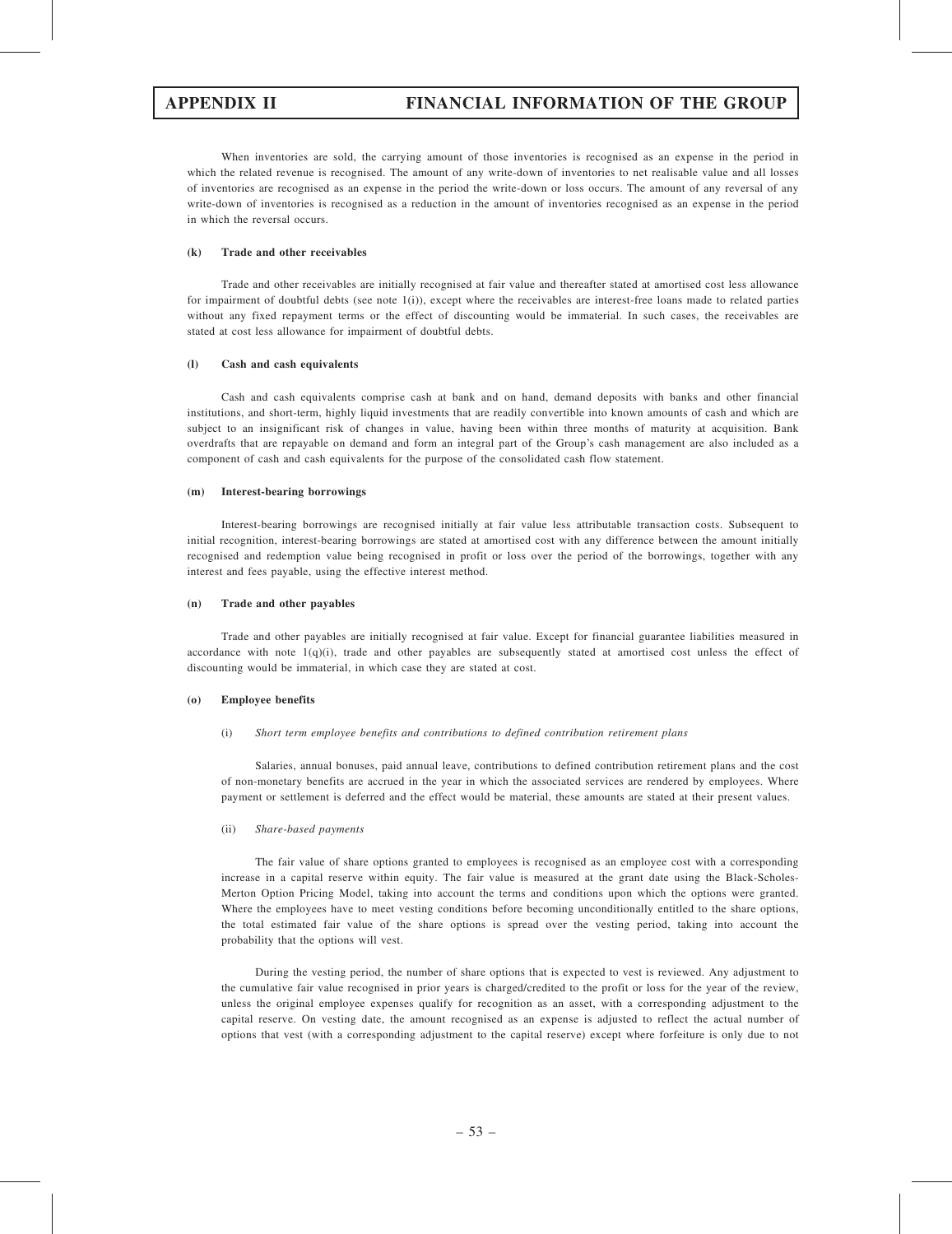achieving vesting conditions that relate to the market price of the Company's shares. The equity amount is recognised in the capital reserve until either the option is exercised (when it is transferred to the share premium account) or the option expires (when it is released directly to retained profits).

#### (p) Income tax

Income tax for the year comprises current tax and movements in deferred tax assets and liabilities. Current tax and movements in deferred tax assets and liabilities are recognised in profit or loss except to the extent that they relate to items recognised directly in equity, in which case they are recognised in equity.

Current tax is the expected tax payable on the taxable income for the year, using tax rates enacted or substantively enacted at the balance sheet date, and any adjustment to tax payable in respect of previous years.

Deferred tax assets and liabilities arise from deductible and taxable temporary differences respectively, being the differences between the carrying amounts of assets and liabilities for financial reporting purposes and their tax bases. Deferred tax assets also arise from unused tax losses and unused tax credits.

Apart from certain limited exceptions, all deferred tax liabilities and all deferred tax assets, to the extent that it is probable that future taxable profits will be available against which the asset can be utilised, are recognised. Future taxable profits that may support the recognition of deferred tax assets arising from deductible temporary differences include those that will arise from the reversal of existing taxable temporary differences, provided those differences relate to the same taxation authority and the same taxable entity, and are expected to reverse either in the same period as the expected reversal of the deductible temporary difference or in periods into which a tax loss arising from the deferred tax asset can be carried back or forward. The same criteria are adopted when determining whether existing taxable temporary differences support the recognition of deferred tax assets arising from unused tax losses and credits, that is, those differences are taken into account if they relate to the same taxation authority and the same taxable entity, and are expected to reverse in a period, or periods, in which the tax loss or credit can be utilised.

The limited exceptions to recognition of deferred tax assets and liabilities are those temporary differences arising from the initial recognition of assets or liabilities that affect neither accounting nor taxable profit (provided they are not part of a business combination), and temporary differences relating to investments in subsidiaries to the extent that, in the case of taxable differences, the Group controls the timing of the reversal and it is probable that the differences will not reverse in the foreseeable future, or in the case of deductible differences, unless it is probable that they will reverse in the future.

The amount of deferred tax recognised is measured based on the expected manner of realisation or settlement of the carrying amount of the assets and liabilities, using tax rates enacted or substantively enacted at the balance sheet date. Deferred tax assets and liabilities are not discounted.

The carrying amount of a deferred tax asset is reviewed at each balance sheet date and is reduced to the extent that it is no longer probable that sufficient taxable profits will be available to allow the related tax benefit to be utilised. Any such reduction is reversed to the extent that it becomes probable that sufficient taxable profits will be available.

Additional income taxes that arise from the distribution of dividends are recognised when the liability to pay the related dividends is recognised.

Current tax balances and deferred tax balances, and movements therein, are presented separately from each other and are not offset. Current tax assets are offset against current tax liabilities, and deferred tax assets against deferred tax liabilities if the Company or the Group has the legally enforceable right to set off current tax assets against current tax liabilities and the following additional conditions are met:

- in the case of current tax assets and liabilities, the Company or the Group intends either to settle on a net basis, or to realise the asset and settle the liability simultaneously; or
- in the case of deferred tax assets and liabilities, if they relate to income taxes levied by the same taxation authority on either:
	- the same taxable entity; or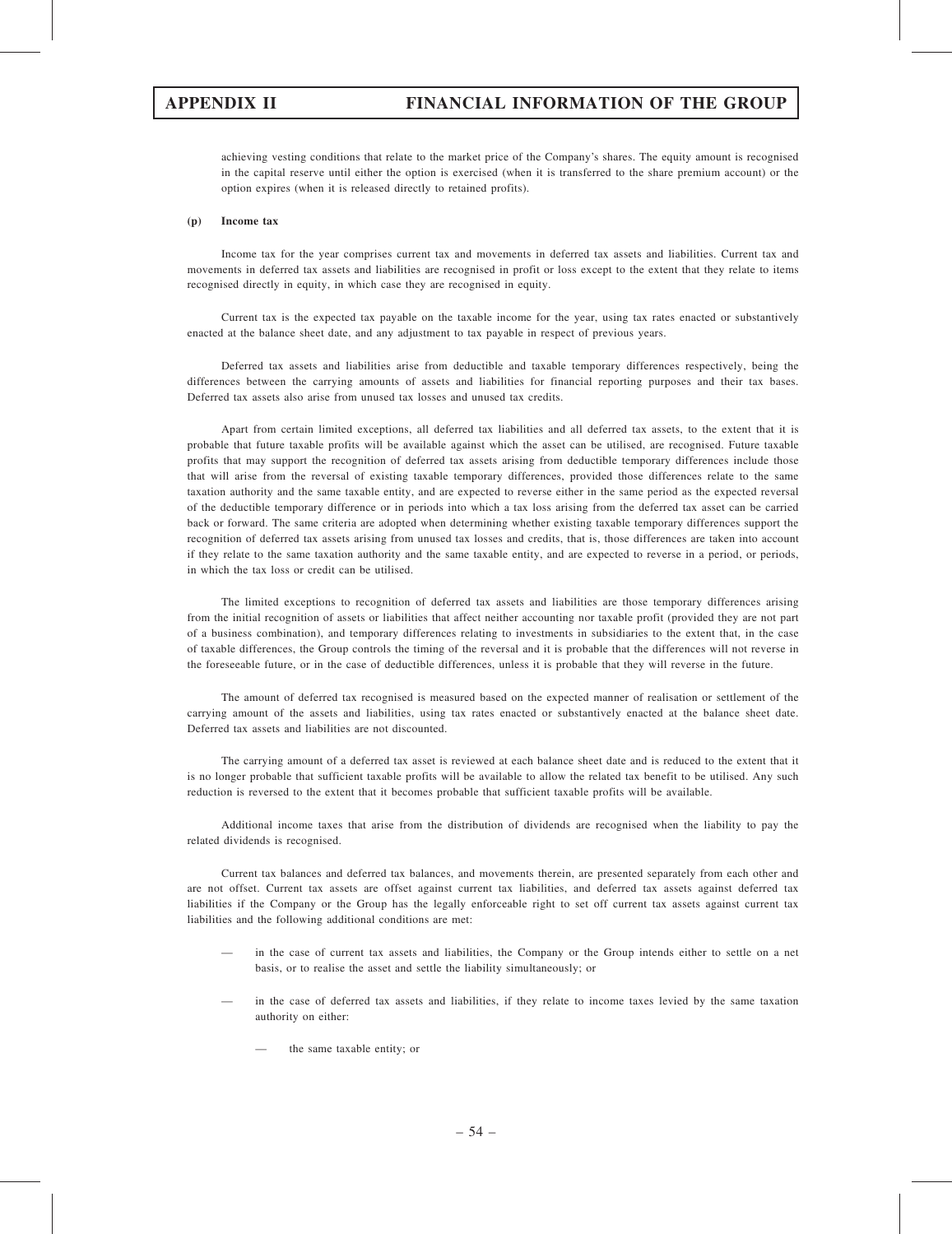— different taxable entities, which, in each future period in which significant amounts of deferred tax liabilities or assets are expected to be settled or recovered, intend to realise the current tax assets and settle the current tax liabilities on a net basis or realise and settle simultaneously.

#### (q) Financial guarantees issued, provisions and contingent liabilities

#### (i) Financial guarantees issued

Financial guarantees are contracts that require the issuer (i.e. the guarantor) to make specified payments to reimburse the beneficiary of the guarantee (the ''holder'') for a loss the holder incurs because a specified debtor fails to make payment when due in accordance with the terms of a debt instrument.

Where the Group issues a financial guarantee, the fair value of the guarantee (being the transaction price, unless the fair value can otherwise be reliably estimated) is initially recognised as deferred income within trade and other payables. Where consideration is received or receivable for the issuance of the guarantee, the consideration is recognised in accordance with the Group's policies applicable to that category of asset. Where no such consideration is received or receivable, an immediate expense is recognised in profit or loss on initial recognition of any deferred income.

The amount of the guarantee initially recognised as deferred income is amortised in profit or loss over the term of the guarantee as income from financial guarantees issued. In addition, provisions are recognised in accordance with note  $1(q)(ii)$  if and when (i) it becomes probable that the holder of the guarantee will call upon the Group under the guarantee, and (ii) the amount of that claim on the Group is expected to exceed the amount currently carried in trade and other payables in respect of that guarantee i.e. the amount initially recognised, less accumulated amortisation.

### (ii) Other provisions and contingent liabilities

Provisions are recognised for other liabilities of uncertain timing or amount when the Group or the Company has a legal or constructive obligation arising as a result of a past event, it is probable that an outflow of economic benefits will be required to settle the obligation and a reliable estimate can be made. Where the time value of money is material, provisions are stated at the present value of the expenditure expected to settle the obligation.

Where it is not probable that an outflow of economic benefits will be required, or the amount cannot be estimated reliably, the obligation is disclosed as a contingent liability, unless the probability of outflow of economic benefits is remote. Possible obligations, whose existence will only be confirmed by the occurrence or non-occurrence of one or more future events are also disclosed as contingent liabilities unless the probability of outflow of economic benefits is remote.

### (r) Revenue recognition

Revenue is measured at the fair value of the consideration received or receivable. Provided it is probable that the economic benefits will flow to the Group and the revenue and costs, if applicable, can be measured reliably, revenue is recognised in profit or loss as follows:

#### (i) Sale of goods

Revenue arising from the sale of goods is recognised when the customer has accepted the goods and the related risks and rewards of ownership, recovery of the consideration is probable, the associated costs and possible return of goods can be estimated reliably and there is no continuing management involvement with the goods. Revenue excludes value-added tax or other sales taxes and is stated after deduction of any trade discounts.

### (ii) Processing service income

Processing service income is recognised when services are rendered.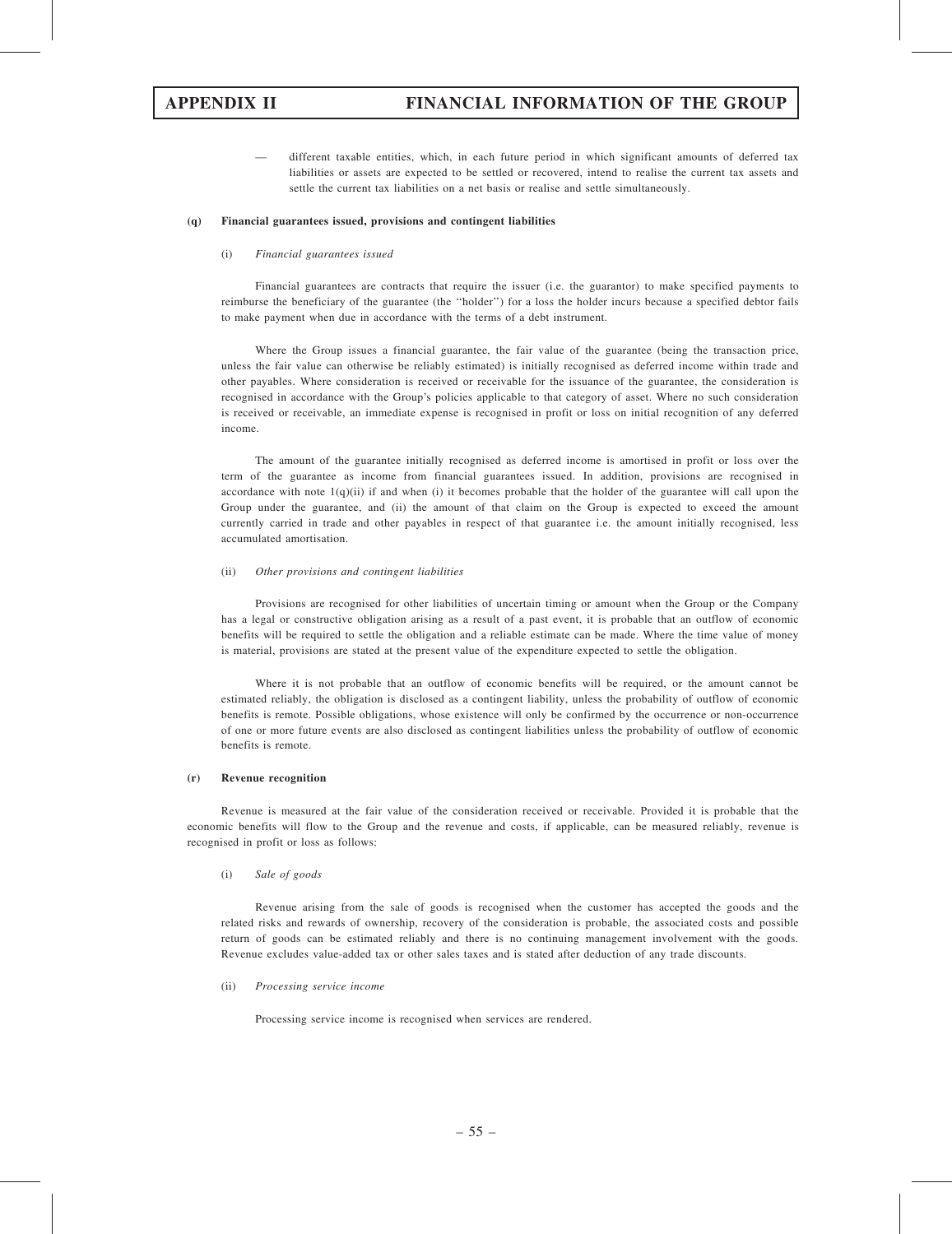#### (iii) Interest income

Interest income is recognised as it accrues using the effective interest method.

(iv) Dividend income

Dividend income is recognised when the shareholder's right to receive payment is established.

#### (s) Translation of foreign currencies

Foreign currency transactions during the year are translated at the foreign exchange rates ruling at the transaction dates. Monetary assets and liabilities denominated in foreign currencies are translated at the foreign exchange rates ruling at the balance sheet date. Exchange gains and losses are recognised in profit or loss.

Non-monetary assets and liabilities that are measured in terms of historical cost in a foreign currency are translated using the foreign exchange rates ruling at the transaction dates. Non-monetary assets and liabilities denominated in foreign currencies that are stated at fair value are translated using the foreign exchange rates ruling at the dates the fair value was determined.

The results of operations outside the PRC are translated into Renminbi at the exchange rates approximating the foreign exchange rates ruling at the dates of transactions. Balance sheet items are translated into Renminbi at the foreign exchange rates ruling at the balance sheet date. The resulting exchange differences are recognised directly in a separate component of equity.

On disposal of an operation outside the PRC, the cumulative amount of the exchange differences recognised in equity which relate to that foreign operation is included in the calculation of the profit or loss on disposal.

#### (t) Borrowing costs

Borrowing costs are expensed in profit or loss in the period in which they are incurred, except to the extent that they are capitalised as being directly attributable to the acquisition, construction or production of an asset which necessarily takes a substantial period of time to get ready for its intended use or sale.

The capitalisation of borrowing costs as part of the cost of a qualifying asset commences when expenditure for the asset is being incurred, borrowing costs are being incurred and activities that are necessary to prepare the asset for its intended use or sale are in progress. Capitalisation of borrowing costs is suspended or ceases when substantially all the activities necessary to prepare the qualifying asset for its intended use or sale are interrupted or complete.

#### (u) Dividends

Dividends are recognised as a liability in the period in which they are declared.

#### (v) Contributions by shareholders

Contributions made by shareholders of the Company to the Group which the Group has no obligation to repay are recognised directly in the capital contribution reserve within equity.

#### (w) Related parties

For the purposes of these financial statements, a party is considered to be related to the Group if:

- (i) the party has the ability, directly or indirectly through one or more intermediaries, to control the Group or exercise significant influence over the Group in making financial and operating policy decisions, or has joint control over the Group;
- (ii) the Group and the party are subject to common control;
- (iii) the party is an associate of the Group or a joint venture in which the Group is a venturer;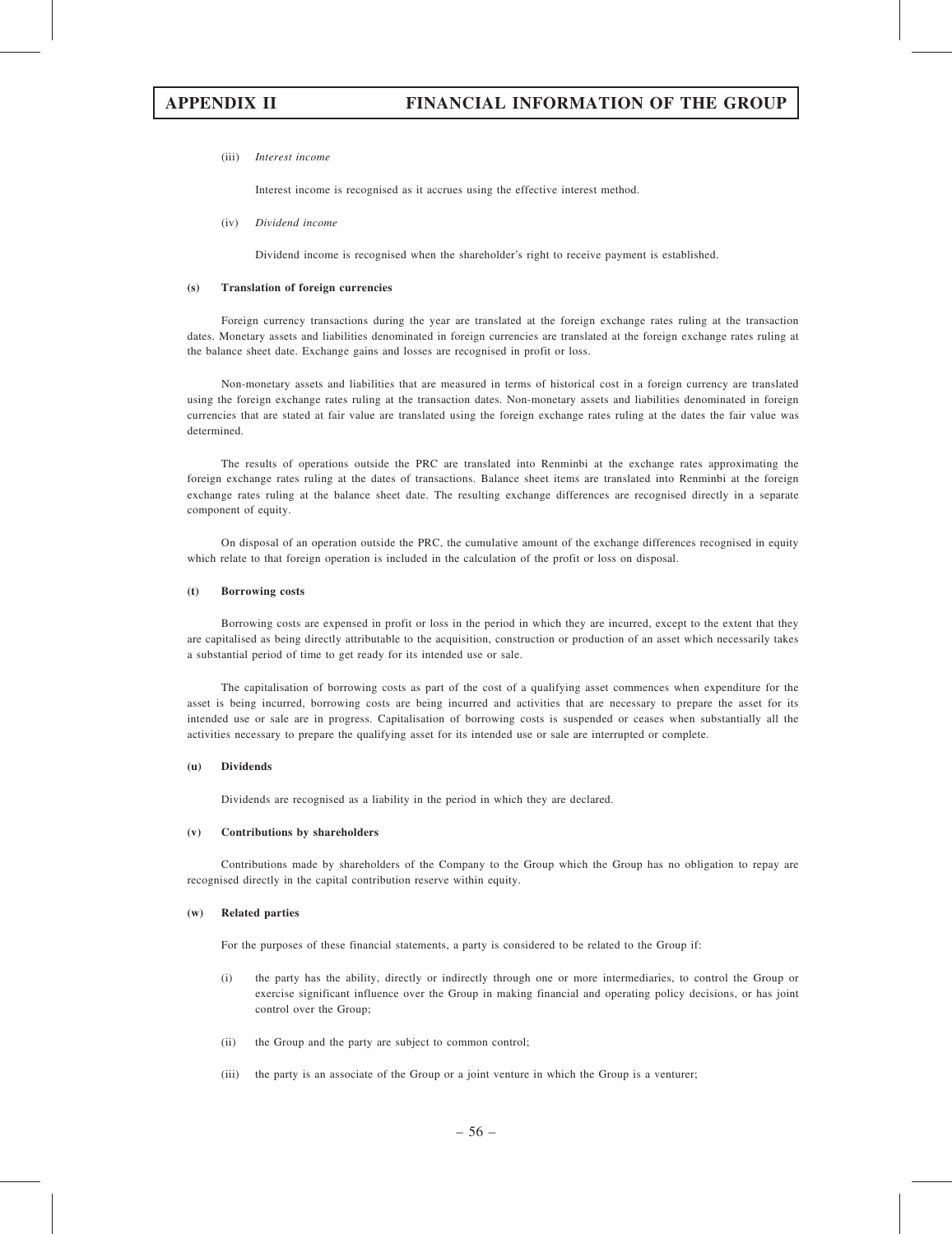- (iv) the party is a member of key management personnel of the Group or the Group's parent, or a close family member of such an individual, or is an entity under the control, joint control or significant influence of such individuals;
- (v) the party is a close family member of a party referred to in (i) or is an entity under the control, joint control or significant influence of such individuals; or
- (vi) the party is a post-employment benefit plan which is for the benefit of employees of the Group or of any entity that is a related party of the Group.

Close family members of an individual are those family members who may be expected to influence, or be influenced by, that individual in their dealings with the entity.

### (x) Segment reporting

A segment is a distinguishable component of the Group that is engaged either in providing products or services (business segment), or in providing products or services within a particular economic environment (geographical segment), which is subject to risks and rewards that are different from those of other segments.

In accordance with the Group's internal financial reporting system, the Group has chosen business segment information as the primary reporting format and geographic segment information as the secondary reporting format for the purposes of these financial statements.

Segment revenue, expenses, results, assets and liabilities include items directly attributable to a segment as well as those that can be allocated on a reasonable basis to that segment. For example, segment assets may include inventories, trade receivables and property, plant and equipment. Segment revenue, expenses, assets, and liabilities are determined before intra-group balances and intra-group transactions are eliminated as part of the consolidation process, except to the extent that such intra-group balances and transactions are between group enterprises within a single segment. Inter-segment pricing is based on similar terms as those available to other external parties.

Segment capital expenditure is the total cost incurred during the period to acquire segment assets (both tangible and intangible) that are expected to be used for more than one period.

Unallocated items mainly comprise financial and corporate assets, derivative financial instruments, interest-bearing loans, borrowings, tax balances, corporate and financing expenses.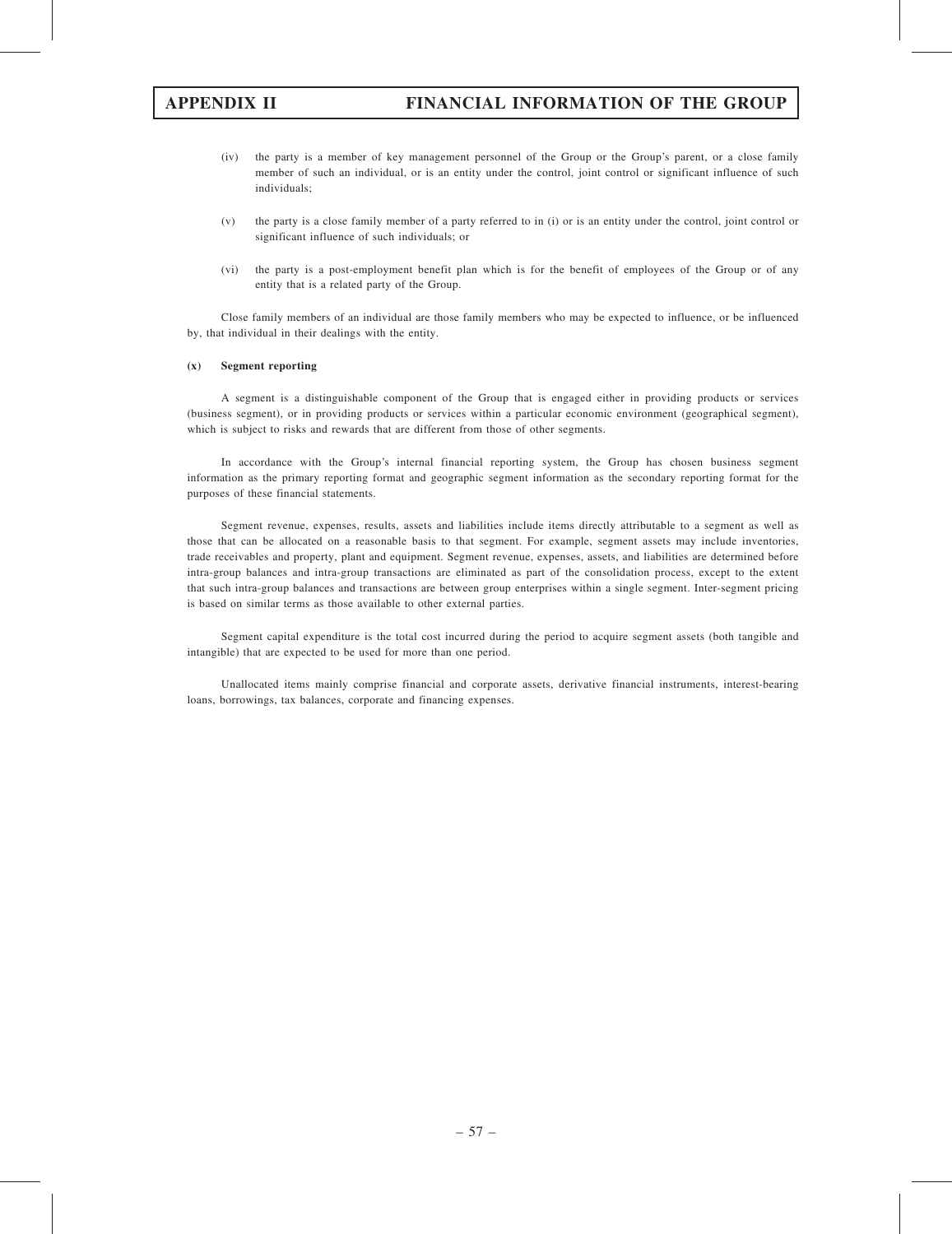# 2. NEW AND REVISED HKFRSS EFFECTIVE FOR ACCOUNTING PERIODS BEGINNING ON OR AFTER 1ST JULY, 2008

The HKICPA has issued a number of new Interpretations and an amendment to HKFRSs that are first effective for the current accounting period of the Group and the Company. However, none of these developments are relevant to the Group's or the Company's operations.

The Group has not applied any new standard or interpretation that is not yet effective for the current accounting period (see note 37).

# 3. TURNOVER

The Company acts as an investment holding company and the Group is principally engaged in the manufacture and sale of printed circuit boards ("PCBs") and PCBs assembling products and the provision for surface mount technology ("SMT") processing services.

Turnover represents the sales value of goods supplied to customers, which excludes value-added tax and is stated after deduction of all goods returns and trade discounts, and service income from SMT processing services. The amount of each significant category of revenue recognised in turnover during the year is as follows:

|                                   | 2009           | 2008           |
|-----------------------------------|----------------|----------------|
|                                   | <b>RMB'000</b> | <b>RMB'000</b> |
| Sales of PCBs                     | 303,113        | 484,123        |
| Sales of PCBs assembling products | 4,953          | 59,481         |
| SMT processing service income     | 8,874          | 20,713         |
|                                   | 316,940        | 564,317        |

# 4. OTHER REVENUE AND OTHER NET LOSS

|                                                          | 2009           | 2008           |
|----------------------------------------------------------|----------------|----------------|
|                                                          | <b>RMB'000</b> | <i>RMB'000</i> |
| Other revenue                                            |                |                |
| Interest income                                          | 4,782          | 8,608          |
| Sundry income                                            | 220            | 383            |
|                                                          | 5,002          | 8,991          |
| Other net loss                                           |                |                |
| Reversal of impairment of trade and other receivables    | 5,258          | 330            |
| Impairment of trade and other receivables                | (68, 162)      | (3,339)        |
| (Loss)/gain on disposal of property, plant and equipment | (31,940)       | 17             |
| Exchange loss                                            | (465)          | (5,081)        |
| Net realised and unrealised gains on trading securities  | 70             |                |
| Others                                                   | (9)            | (51)           |
|                                                          | (95, 248)      | (8, 124)       |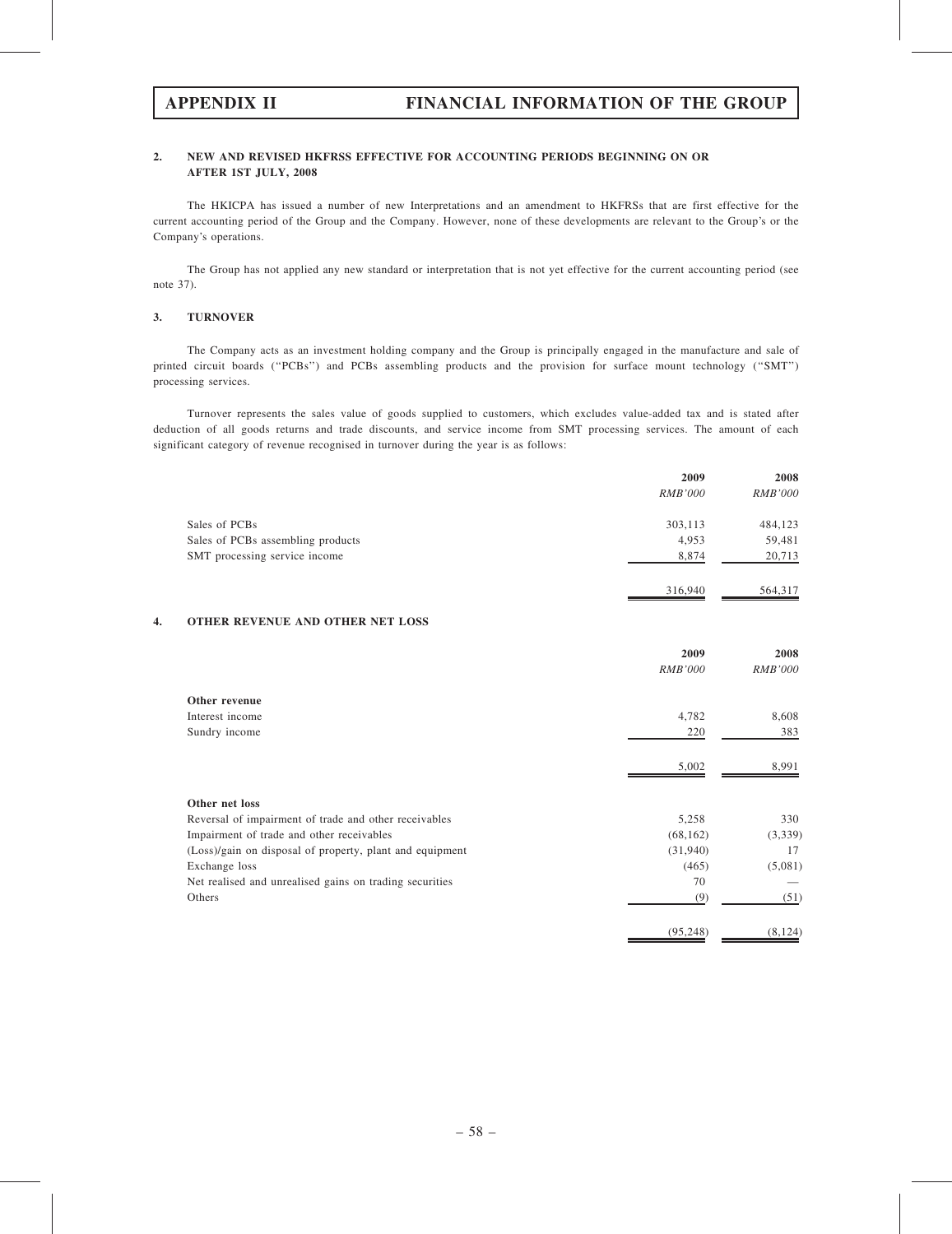# 5. (LOSS)/PROFIT BEFORE TAXATION

(Loss)/profit before taxation is arrived at after charging/(crediting):

|     |                                                                                       | 2009           | 2008           |
|-----|---------------------------------------------------------------------------------------|----------------|----------------|
|     |                                                                                       | <b>RMB'000</b> | <b>RMB'000</b> |
| (a) | <b>Finance costs:</b>                                                                 |                |                |
|     | Interest on bank loans wholly repayable within five years                             | 17,580         | 22,729         |
|     | Finance charges on obligations under finance leases                                   | 86             | 327            |
|     | Interest on other financial liabilities                                               | 1,351          |                |
|     | Interest on amount due to the CS                                                      | 288            | 175            |
|     | Fair value adjustments on derivative financial instruments                            |                | 60,334         |
|     | Loss on termination of derivative financial instruments                               | 1,087          |                |
|     | Other borrowing costs                                                                 | 152            |                |
|     | Total borrowing costs                                                                 | 20,544         | 83,565         |
|     | Less: Borrowing costs capitalised into construction-in-progress*                      | (678)          | (1,732)        |
|     |                                                                                       | 19,866         | 81,833         |
| (b) | Staff costs:#                                                                         |                |                |
|     | Salaries, wages and other benefits                                                    | 31,307         | 36,664         |
|     | Contributions to defined contribution retirement plans                                | 11,452         | 12,972         |
|     |                                                                                       | 42,759         | 49,636         |
| (c) | Other items:                                                                          |                |                |
|     | Cost of inventories <sup>#</sup>                                                      | 270,693        | 392,348        |
|     | Amortisation of interest in leasehold land held for own use under<br>operating lease# | 500            | 479            |
|     | Depreciation <sup>#</sup>                                                             |                |                |
|     | — owned fixed assets                                                                  | 35,696         | 20,766         |
|     | - assets held for use under finance leases                                            | 735            | 3,669          |
|     | Operating lease rentals for premises <sup>#</sup>                                     | 1,462          | 1,772          |
|     | Auditors' remuneration                                                                | 2,639          | 2,832          |
|     | Deficit on revaluation of buildings held for own use                                  |                | 4,533          |

\* The borrowing costs have been capitalised at rates of 6.05%–7.65% (2008: 6.01%–6.10%) per annum.

# Cost of inventories includes RMB67,231,000 (2008: RMB57,369,000) relating to staff costs, depreciation expenses, operating lease charges and amortisation of interest in leasehold land held for own use under operating lease, which amount is also included in the respective total amounts disclosed separately above or in note 5(b) for each of these types of expenses.

## (d) Repair and maintenance costs

During the year ended 30th June, 2009, the building and underground infrastructure of one of the company's subsidiaries, Shuangxiang (Fujian) Electronics Limited (''Shuangxiang''), located in the coastal area of Mawei, Fuzhou City of Fujian Province in the PRC, were damaged by land subsidence and repair and maintenance costs totalling RMB9,720,000 were incurred to restore the building and underground infrastructure to their original condition.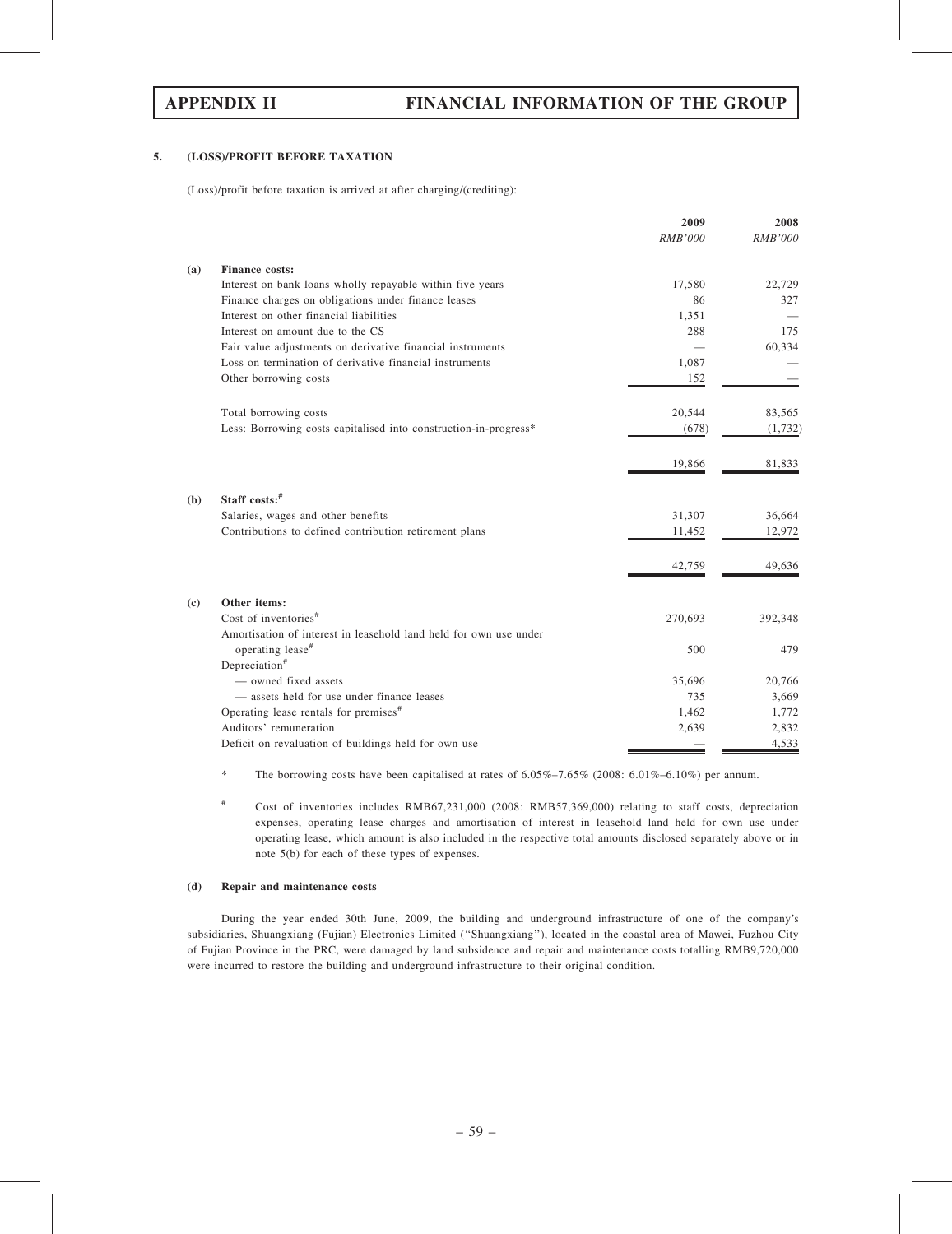### 6. INCOME TAX IN THE CONSOLIDATED INCOME STATEMENT

(a) Taxation in the consolidated income statement represents:

|                                                                                                              | 2009<br><i>RMB'000</i> | 2008<br><i>RMB'000</i> |
|--------------------------------------------------------------------------------------------------------------|------------------------|------------------------|
| Current tax<br>Provision for PRC enterprise income tax                                                       | 8,786                  | 21,367                 |
| Deferred tax<br>Origination and reversal of temporary differences<br>Effect of change in tax rate in the PRC | (52, 105)              | 2,908<br>316           |
|                                                                                                              | (52, 105)              | 3,224                  |
|                                                                                                              | (43,319)               | 24,591                 |

#### Notes:

#### (i) Overseas income tax

The Company is incorporated in the Cayman Islands and is exempted from taxation in the Cayman Islands until 2019. The Company's subsidiaries in the British Virgin Islands (''BVI'') are incorporated under the International Business Companies Acts of the British Virgin Islands and, accordingly, are exempt from British Virgin Islands income taxes.

### (ii) Hong Kong profits tax

No provision for Hong Kong profits tax has been made as the Group did not generate any income subject to Hong Kong profits tax during the years presented.

#### (iii) PRC enterprise income tax

The Company's subsidiaries in the PRC are subject to PRC enterprise income tax. Pursuant to the income tax rules and regulations of the PRC, the provision for PRC enterprise income tax of the Group is calculated based on the following rates:

|                                                              | <b>Note</b>   | 2009 | 2008  |
|--------------------------------------------------------------|---------------|------|-------|
| Fujian Fugiang Delicate Circuit Plate Co., Ltd. ("Fugiang")  | $\mathcal{L}$ | 20%  | 18%   |
| Gemini Electronics (Huizhou) Co., Ltd ("Gemini")             | (2)           | 10%  | $9\%$ |
| Shuangxiang                                                  | (2)           | 10%  | $9\%$ |
| Fuging Haichuang Electron Technology Co., Ltd. ("Haichuang") | (3)           | N/A  | N/A   |

#### Notes:

- (1) As Fuqiang is located in an economic and technological development zone, it is entitled to enjoy a reduced tax rate of 20% (2008: 18%) in 2009. The details are explained below.
- (2) In 2009, Gemini and Shuangxiang are subject to PRC enterprise income tax at a reduced rate of 10% (2008: 9%). The details are explained below.
- (3) Pursuant to the income tax rules and regulations in the PRC, Haichuang is not subject to PRC enterprise income tax as it did not commence business during the years presented.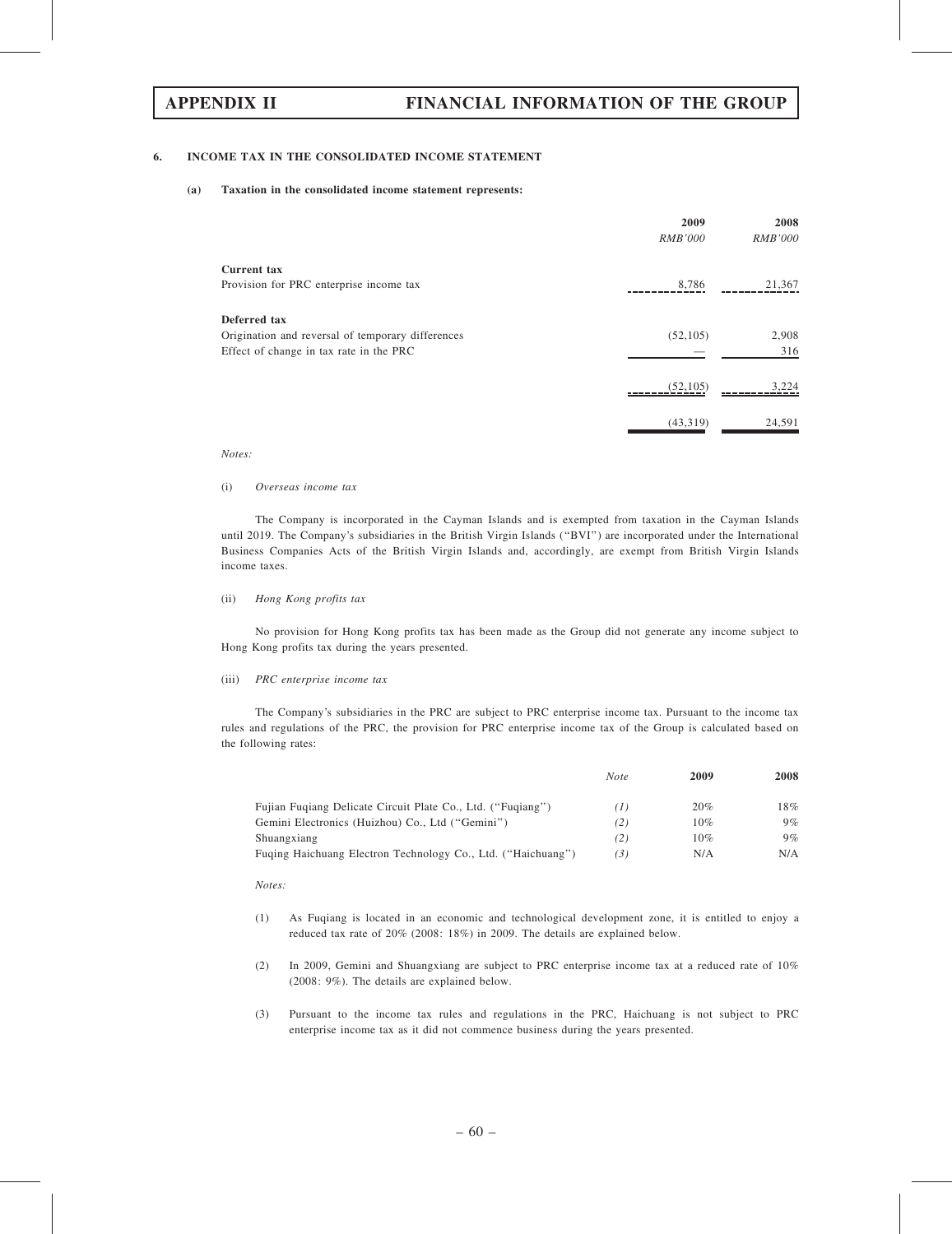On 16th March, 2007, the Fifth Plenary Session of the Tenth National People's Congress promulgated the Corporate Income Tax Law of the PRC (the ''New Tax Law''), which became effective on 1st January, 2008. Further, the State Council released the Implementation Rules to the Corporate Income Tax Law (the ''Implementation Rules'') on 6th December, 2007, and Notice on the Implementation Rules of the Grandfathering Relief under the Corporate Income Tax Law (Guo Fa 2007 No. 39) (''Notice 39'') on 26th December, 2007.

According to the New Tax Law, effective on 1st January, 2008, the standard income tax rate for PRC enterprises is reduced from 33% to 25%. Further, according to the Notice 39, for enterprises located in economic and technological development zones which had previously enjoyed a reduced tax rate of 15%, the tax rate will gradually increase to 25% during a 5-year transition period according to the following schedule: 18% in 2008, 20% in 2009, 22% in 2010, 24% in 2011 and 25% in 2012 (the ''five-year transition rate'').

Furthermore, as production-oriented foreign investment enterprises (''FIEs''), Gemini and Shuangxiang had kick started their Tax Holiday (''Tax Holiday'') under the old PRC Foreign Enterprise Income Tax (''FEIT'') regime in 2006. As such, the companies were exempted from FEIT in 2006 and 2007. According to Notice 39, the unexpired Tax Holiday enjoyed by FIEs established before 16th March, 2007 is allowed to continue after implementation of New Tax Law on 1st January, 2008 until expiry of the Tax Holiday. As such, the applicable enterprise income tax rate of Gemini and Shuangxiang is 9% (50% of 18%) in year 2008; 10% (50% of 20%) in year 2009; 11% (50% of 22%) in year 2010; 24% (Tax Holiday will expire) in year 2011 and 25% thereafter.

The deferred tax assets/liabilities of subsidiaries in the PRC are measured using enacted tax rates expected to apply to taxable income in the years in which those temporary differences are expected to be recovered or settled.

Under the New Tax Law and Implementation Rules starting from 1st January, 2008, dividends distributed by the PRC subsidiaries to their foreign holding investors are subject to withholding income tax at 10%, subject to reduction under double-taxation arrangements (''DTA''). Since the holding companies of the PRC subsidiaries are incorporated in the BVI, which currently has not entered into a DTA with China, dividends distributed by the PRC subsidiaries would be subject to withholding tax at 10%. Dividends receivable by the Group from subsidiaries in the PRC in respect of their undistributed profits accumulated up to 31st December, 2007 are exempted from withholding tax.

## (b) Reconciliation between tax (benefit)/expense and accounting (loss)/profit at applicable tax rates:

|                                                                                   | 2009<br><i>RMB'000</i> | 2008<br><i>RMB'000</i> |
|-----------------------------------------------------------------------------------|------------------------|------------------------|
| (Loss)/profit before taxation                                                     | (403, 521)             | 35,770                 |
| Notional tax on (loss)/profit before taxation, calculated at the rates applicable |                        |                        |
| to profits in the jurisdictions concerned                                         | (79,368)               | 10,579                 |
| Tax effect of non-deductible expenses                                             | 4.417                  | 15,214                 |
| Tax effect of non-taxable income                                                  | (422)                  | (218)                  |
| Tax effect of differential tax rates                                              | (9, 142)               | (1,300)                |
| Tax effect of temporary differences and tax losses not recognised                 | 41,196                 |                        |
| Effect of change in tax rate on the deferred tax balances                         |                        | 316                    |
| Actual tax (benefit)/expense                                                      | (43,319)               | 24,591                 |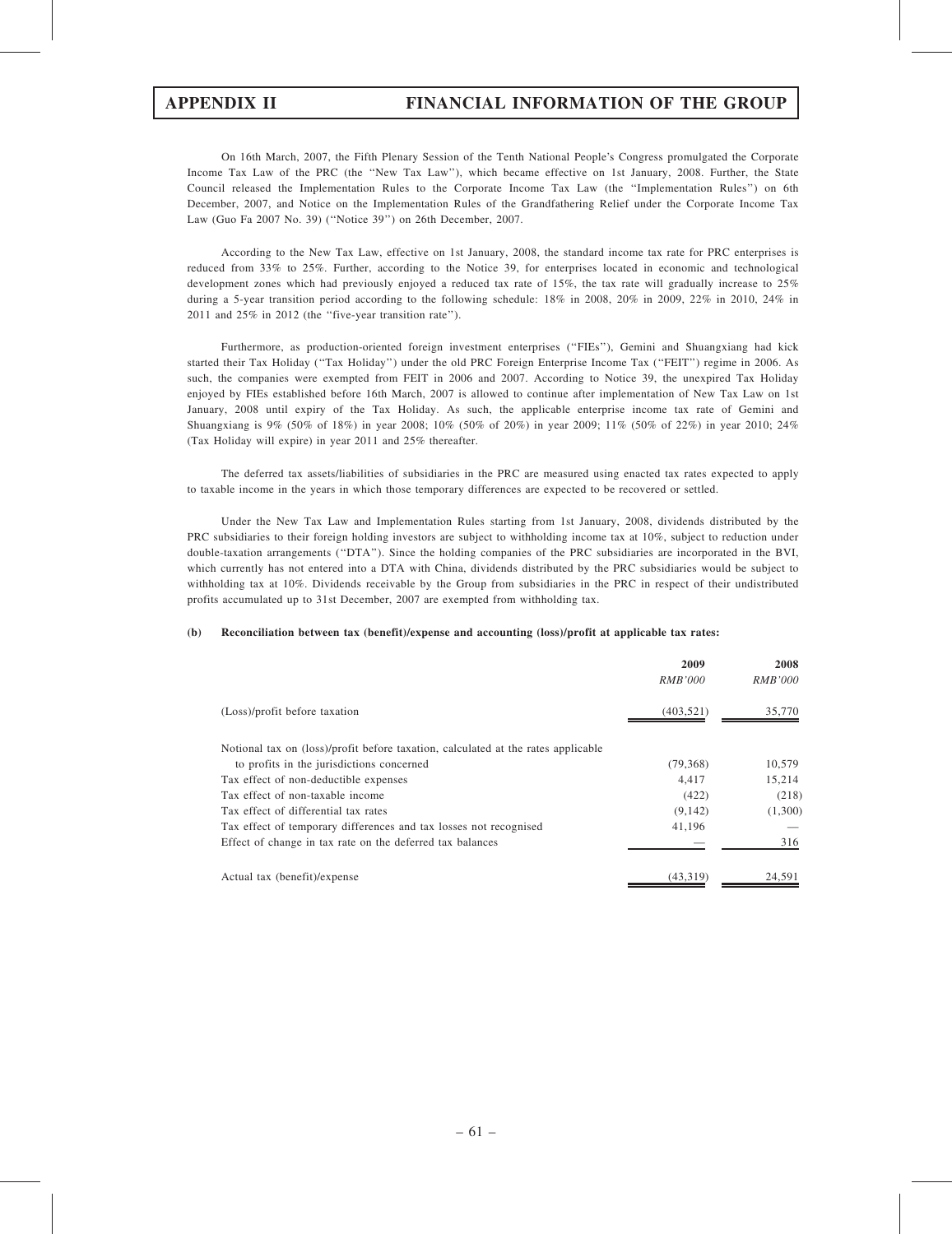## 7. DIRECTORS' REMUNERATION

Directors' remuneration disclosed pursuant to the Listing Rules is as follows:

|                             |                 |                | Salaries and other |         | <b>Retirement scheme</b> |                |                |                |
|-----------------------------|-----------------|----------------|--------------------|---------|--------------------------|----------------|----------------|----------------|
|                             | Directors' fees |                | emoluments         |         | contributions            |                | <b>Total</b>   |                |
|                             | 2009            | 2008           | 2009               | 2008    | 2009                     | 2008           | 2009           | 2008           |
|                             | <b>RMB'000</b>  | <b>RMB'000</b> | RMB'000            | RMB'000 | RMB'000                  | <b>RMB'000</b> | <b>RMB'000</b> | <b>RMB'000</b> |
| <b>Executive directors:</b> |                 |                |                    |         |                          |                |                |                |
| Lin Wan Qaing               |                 |                | 424                | 760     | 12                       | 13             | 436            | 773            |
| Lin Wan Xin                 |                 |                | 316                | 297     |                          |                | 316            | 297            |
| Xiang Song                  |                 |                | 317                | 346     |                          |                | 317            | 346            |
| Hu Zhao Rui                 |                 |                | 236                | 361     |                          |                | 236            | 361            |
| Tong Yiu On (resigned on    |                 |                |                    |         |                          |                |                |                |
| 7th November, 2008)         |                 |                | 216                | 557     | $\overline{4}$           | 11             | 220            | 568            |
| Liu Zhao Cai (resigned on   |                 |                |                    |         |                          |                |                |                |
| 7th February, 2009)         |                 |                | 236                | 458     |                          |                | 236            | 458            |
| Independent non-            |                 |                |                    |         |                          |                |                |                |
| executive directors:        |                 |                |                    |         |                          |                |                |                |
| Pan Chang Chi               | 106             | 60             |                    |         |                          |                | 106            | 60             |
| Cai Xun Shan                | 106             | 60             |                    |         |                          |                | 106            | 60             |
| Cheung Chuen                | 106             | 87             |                    |         |                          |                | 106            | 87             |
|                             | 318             | 207            | 1,745              | 2,779   | 16                       | 24             | 2,079          | 3,010          |

# 8. INDIVIDUALS WITH HIGHEST EMOLUMENTS

Of the five individuals with the highest emoluments, four (2008: five) are directors whose emoluments are disclosed in note 7. The aggregate of the emoluments in respect of the other one (2008: Nil) individual are as follows:

|                                 | 2009           | 2008           |
|---------------------------------|----------------|----------------|
|                                 | <i>RMB'000</i> | <i>RMB'000</i> |
| Salaries and other emoluments   | 289            |                |
| Retirement scheme contributions | o              |                |
|                                 | 296            |                |

The emoluments of the one (2008: Nil) individual with the highest emoluments are within the following band:

| individuals     | 2009<br>Number of | 2008<br>Number of<br>individuals |
|-----------------|-------------------|----------------------------------|
| RMB Nil–500,000 |                   | $\overline{\phantom{a}}$         |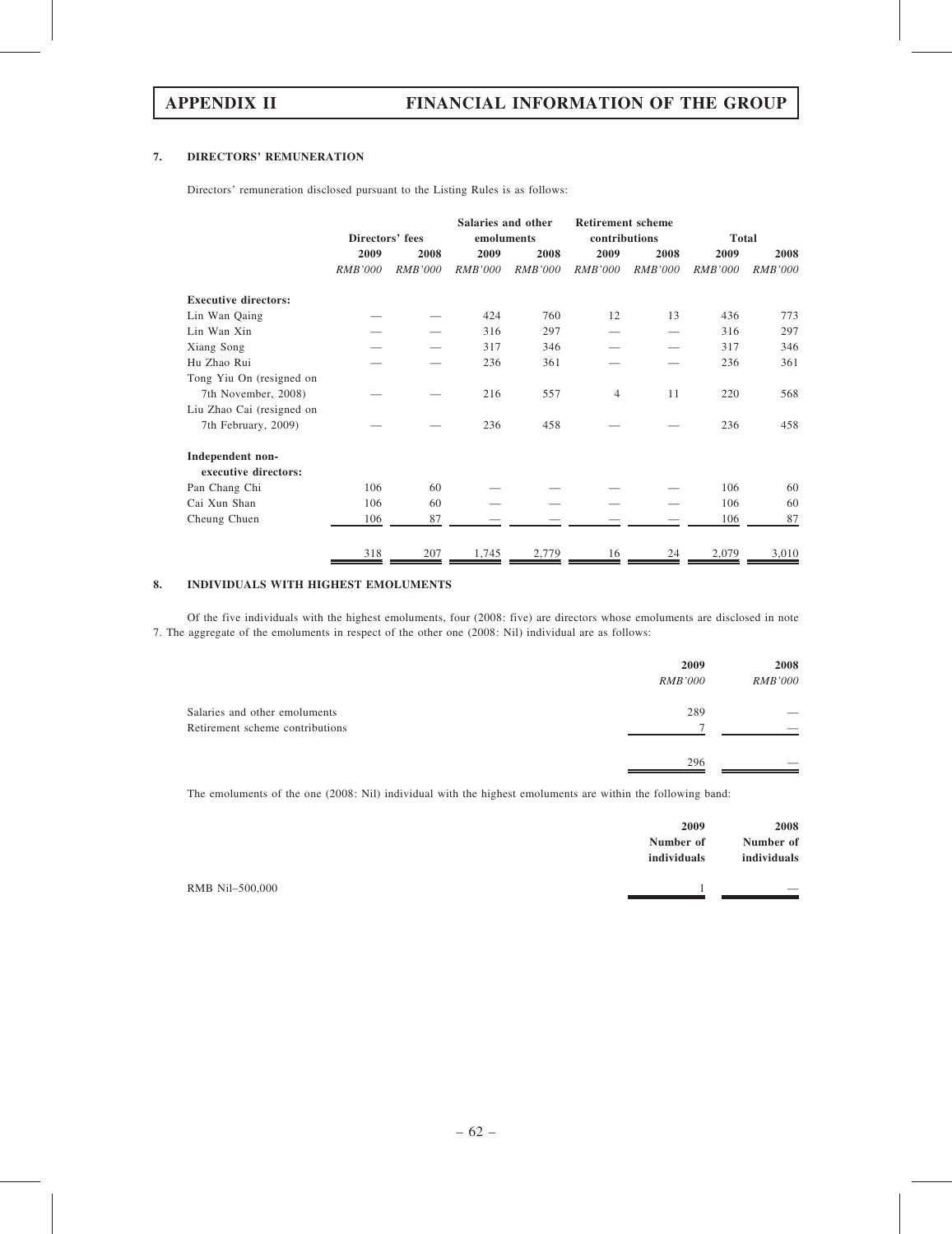## 9. LOSS ATTRIBUTABLE TO EQUITY SHAREHOLDERS OF THE COMPANY

The consolidated (loss)/profit attributable to equity shareholders of the Company includes a loss of approximately RMB16,844,000 (2008: RMB79,445,000) which has been dealt with in the financial statements of the Company.

Reconciliation of the above amount to the Company's loss for the year:

|                                                                  | 2009           | 2008           |
|------------------------------------------------------------------|----------------|----------------|
|                                                                  | <i>RMB'000</i> | <i>RMB'000</i> |
| Amount of loss attributable to equity shareholders dealt with    |                |                |
| in the Company's financial statements                            | (16, 844)      | (79, 445)      |
| Final dividends from subsidiaries attributable to the profits of |                |                |
| the previous financial year, approved and paid during the year   |                | 27,843         |
| Impairment loss on amounts due from subsidiaries                 | (203, 137)     |                |
| Company's loss for the year <i>(note</i> $28(b)$ )               | (219, 981)     | (51,602)       |

## 10. DIVIDENDS

## (a) Dividends payable to equity shareholders of the Company attributable to the year

|                                                                                 | 2009           | 2008           |  |
|---------------------------------------------------------------------------------|----------------|----------------|--|
|                                                                                 | <i>RMB'000</i> | <i>RMB'000</i> |  |
| Final dividend proposed after the balance sheet date of HK\$ nil (equivalent to |                |                |  |
| RMB nil) per ordinary share (2008: HK\$0.004 (equivalent to approximately       |                |                |  |
| RMB0.003536) per ordinary share)                                                |                | 1.977          |  |

The final dividend proposed after the balance sheet date of 2008 was not recognised as a liability at 30th June, 2008.

## (b) Dividends payable to equity shareholders of the Company attributable to the previous financial year, approved and paid during the year

|                                                                             | 2009           | 2008           |
|-----------------------------------------------------------------------------|----------------|----------------|
|                                                                             | <i>RMB'000</i> | <i>RMB'000</i> |
| Final dividend of HK\$0.004 (equivalent to approximately RMB0.003) per      |                |                |
| ordinary share (2008: HK\$0.035 (equivalent to approximately RMB0.0325)     |                |                |
| per ordinary share) in respect of the previous financial year, approved and |                |                |
| paid during the year                                                        | 1.969          | 18.164         |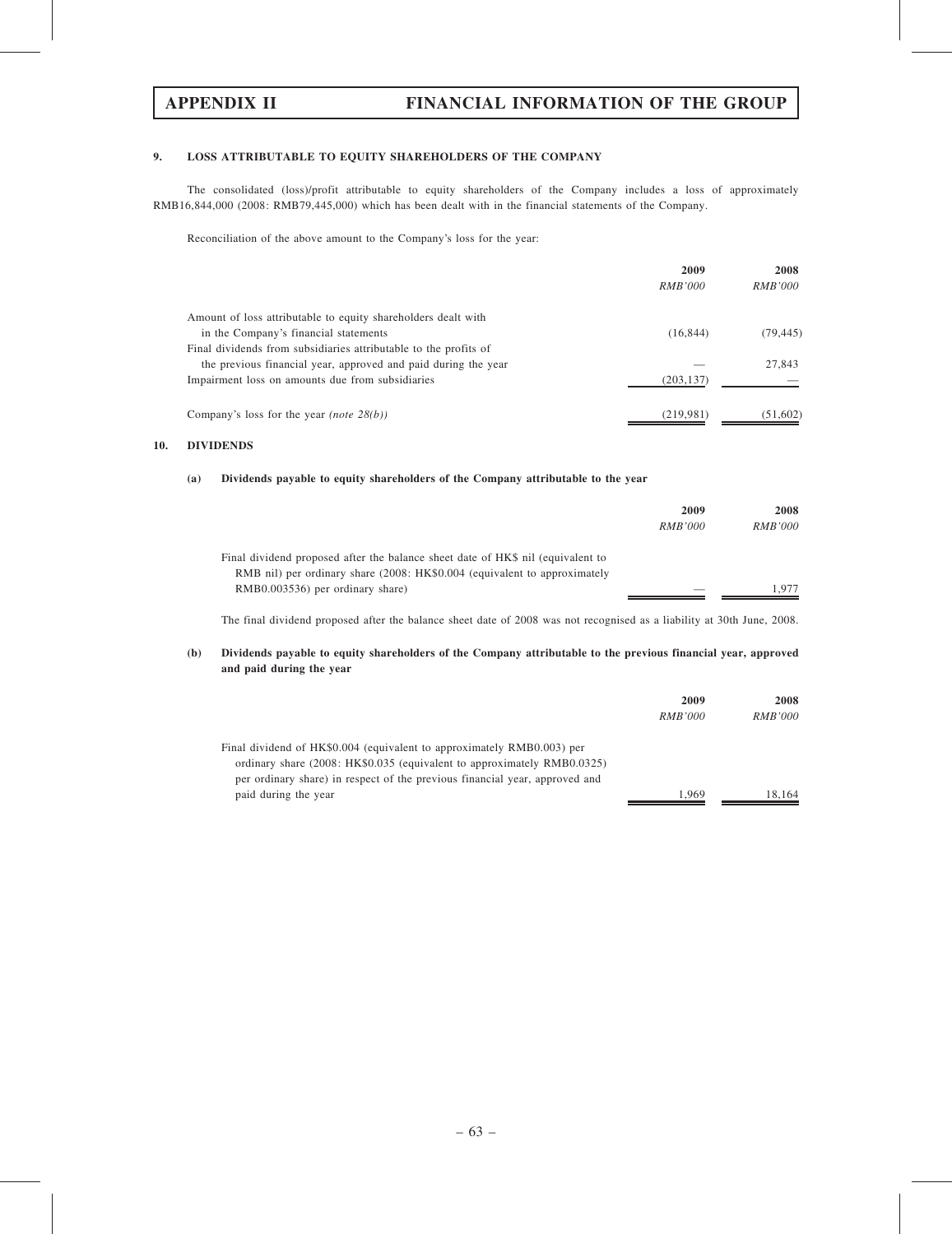### 11. (LOSS)/EARNINGS PER SHARE

### (a) Basic (loss)/earnings per share

The calculation of basic (loss)/earnings per share is based on the loss attributable to equity shareholders of the Company of RMB360,202,000 (2008: profit of RMB11,179,000) and the weighted average number of 558,965,000 (2008: 558,332,000) ordinary shares in issue during the year, calculated as follows:

Weighted average number of ordinary shares

|                                                                         | 2009<br>'000' | 2008<br>000' |
|-------------------------------------------------------------------------|---------------|--------------|
|                                                                         |               |              |
| Issued ordinary shares at 1st July, 2008/2007                           | 558,965       | 553,169      |
| Effect of share options exercised                                       |               | 3,789        |
| Effect of exercise of subscription rights attached to convertible bonds |               | 1,408        |
| Effect of shares repurchased                                            |               | (34)         |
| Weighted average number of ordinary shares at 30th June, 2009/2008      | 558,965       | 558,332      |

## (b) Diluted (loss)/earnings per share

The diluted loss per share for the year ended 30th June, 2009 is the same as the basic loss per share as the potential ordinary shares are anti-dilutive.

The calculation of diluted earnings per share for the year ended 30th June, 2008 was based on the profit attributable to equity shareholders of the Company of RMB11,179,000 and the weighted average number of 560,339,000 ordinary shares in issue during the year after adjusting for the effect of all dilutive potential shares, calculated as follows:

Weighted average number of ordinary shares (diluted)

|                                                                                                                                       | 2009<br>'000' | 2008<br>'000 |
|---------------------------------------------------------------------------------------------------------------------------------------|---------------|--------------|
| Weighted average number of ordinary shares at 30th June<br>Effect of deemed issue of ordinary shares under the Company's share option | 558,965       | 558,332      |
| scheme for nil consideration per share <i>(note 30)</i>                                                                               |               | 2,007        |
| Weighted average number of ordinary shares (diluted) at 30th June                                                                     | 558,965       | 560,339      |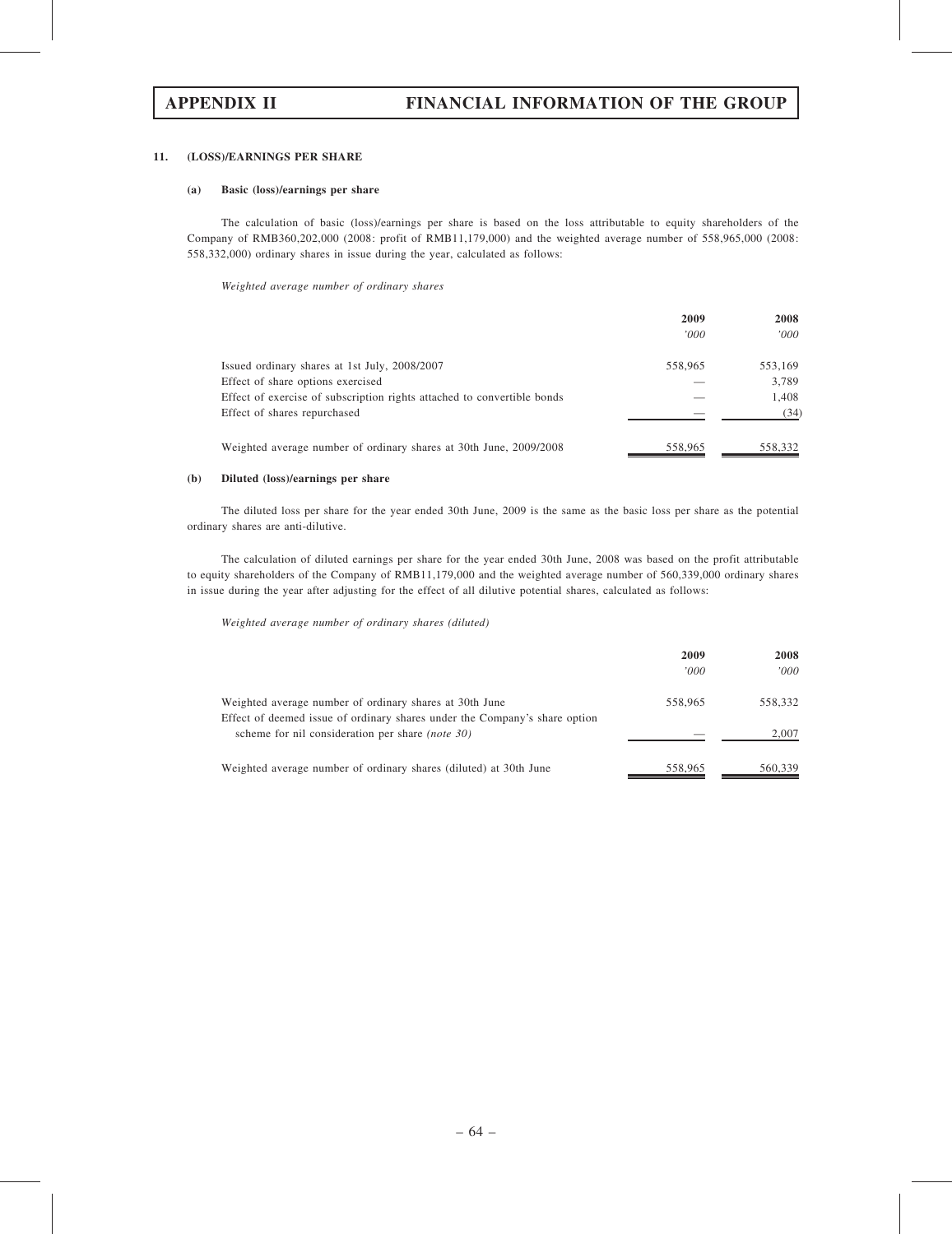## 12. SEGMENT REPORTING

Segment information is presented in respect of the Group's business and geographical segments. Business segment information is chosen as the primary reporting format because this is more relevant to the Group's internal financial reporting.

## (a) Business segments

The Group comprises the following main business segments:

| <b>PCBs</b>    | : the manufacture and sale of PCBs                                              |
|----------------|---------------------------------------------------------------------------------|
|                | PCBs assembling products : the manufacture and sale of PCBs assembling products |
| SMT processing | : the provision for service mount technology processing services                |

|                                                             |                |                     | <b>PCBs</b> assembling<br><b>PCBs</b><br>products<br><b>SMT</b> processing |                | Inter-segment<br>elimination |                |                | <b>Unallocated</b><br>Consolidated |                |         |                                   |                                   |
|-------------------------------------------------------------|----------------|---------------------|----------------------------------------------------------------------------|----------------|------------------------------|----------------|----------------|------------------------------------|----------------|---------|-----------------------------------|-----------------------------------|
|                                                             | 2009           | 2008                | 2009                                                                       | 2008           | 2009                         | 2008           | 2009           | 2008                               | 2009           | 2008    | 2009                              | 2008                              |
|                                                             | <i>RMB'000</i> | <i>RMB'000</i>      | <i>RMB'000</i>                                                             | <b>RMB'000</b> | <b>RMB'000</b>               | <b>RMB'000</b> | <i>RMB'000</i> | <b>RMB'000</b>                     | <i>RMB'000</i> | RMB'000 | RMB'000 RMB'000                   |                                   |
| Revenue from external<br>customers<br>Inter-segment revenue | 303,113        | 484,123             | 4,953                                                                      | 59,481         | 8,874                        | 20,713         |                |                                    |                |         | 316,940                           | 564,317                           |
| Total                                                       | 303,113        | 484,123             | 4,953                                                                      | 59,481         | 8,874                        | 20,713         |                |                                    |                |         | 316,940                           | 564,317                           |
| Segment result<br>Unallocated operating income              | (244, 458)     | 133,508             | (45, 221)                                                                  | (1, 542)       | (81, 023)                    | (537)          |                |                                    |                |         | (370, 702)                        | 131,429                           |
| and expenses                                                |                |                     |                                                                            |                |                              |                |                |                                    |                |         | (12, 953)                         | (13,826)                          |
| (Loss)/profit from operations<br>Finance costs<br>Taxation  |                |                     |                                                                            |                |                              |                |                |                                    |                |         | (383, 655)<br>(19, 866)<br>43,319 | 117,603<br>(81, 833)<br>(24, 591) |
| (Loss)/profit after taxation                                |                |                     |                                                                            |                |                              |                |                |                                    |                |         | (360, 202)                        | 11.179                            |
| Depreciation and amortisation<br>for the year               | 27,259         | 19,060              | 3,461                                                                      | 4,336          | 6,200                        | 1,510          |                |                                    | 11             | 8       | 36,931                            | 24,914                            |
| Impairment of non-current<br>assets                         | 190,157        |                     | 37,941                                                                     |                | 67,980                       |                |                |                                    |                |         | 296,078                           |                                   |
| Segment assets                                              |                | 1,087,864 1,310,894 | 60,678                                                                     | 226,868        | 108,716                      | 79,003         | (162, 640)     | (60, 248)                          | 122,049        |         | 11,801 1,216,667 1,568,318        |                                   |
| Segment liabilities                                         | 262,773        | 143,612             | 12,697                                                                     | 51,600         | 22,749                       | 17,969         | (162, 640)     | (60, 248)                          | 446,623        | 489,252 | 582,202                           | 642,185                           |
| Capital expenditure incurred<br>during the year             | 209,627        | 35,409              | 6,323                                                                      | 10.366         | 11.328                       | 3,610          |                |                                    | 46             | 21      | 227,324                           | 49,406                            |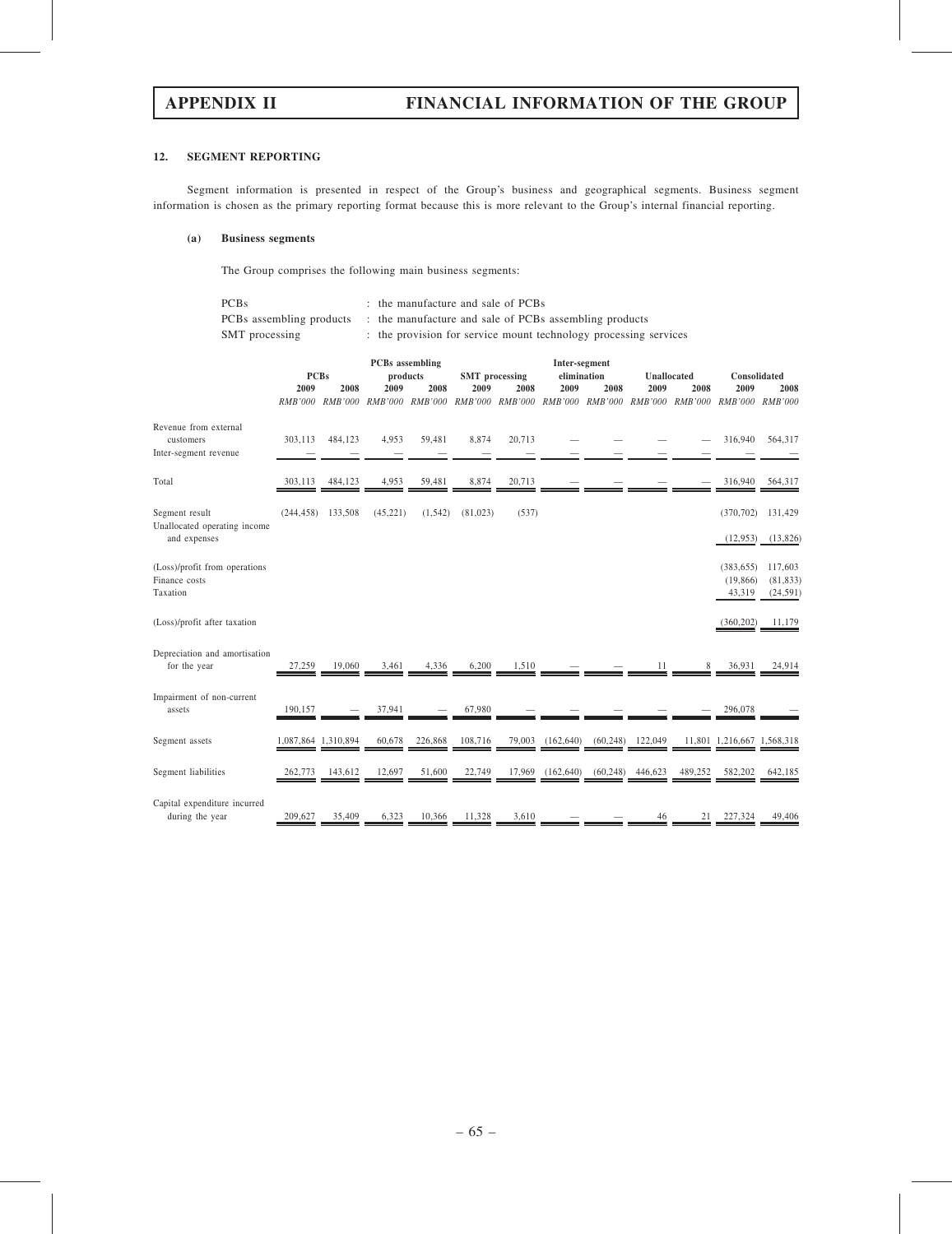### (b) Geographical segments

In presenting information on the basis of geographical segments, segment revenue is based on geographical location of customers. Segment assets and capital expenditure are based on the geographical location of the assets.

The Group's business is principally managed in the PRC, and the Group's customers are mainly located in the PRC (excluding Hong Kong and Taiwan), Australia and Germany.

|                          |                                       | The Group      |                |  |
|--------------------------|---------------------------------------|----------------|----------------|--|
|                          |                                       | 2009           | 2008           |  |
|                          |                                       | <i>RMB'000</i> | <b>RMB'000</b> |  |
|                          | Segment revenue                       |                |                |  |
| $\overline{\phantom{m}}$ | PRC, excluding Hong Kong and Taiwan   | 225,210        | 444,687        |  |
|                          | Hong Kong                             | 40,457         | 40,064         |  |
|                          | Australia                             | 29,048         | 37,131         |  |
|                          | Germany                               | 5,619          | 7,595          |  |
|                          | Malaysia                              | 2,308          | 3,154          |  |
|                          | <b>USA</b>                            | 1,013          | 1,186          |  |
|                          | Others                                | 13,285         | 30,500         |  |
|                          | Total revenue from external customers | 316,940        | 564,317        |  |

All segment assets and related capital expenditure incurred during the year are located in the PRC (excluding Hong Kong and Taiwan) as at 30th June, 2009 and 2008.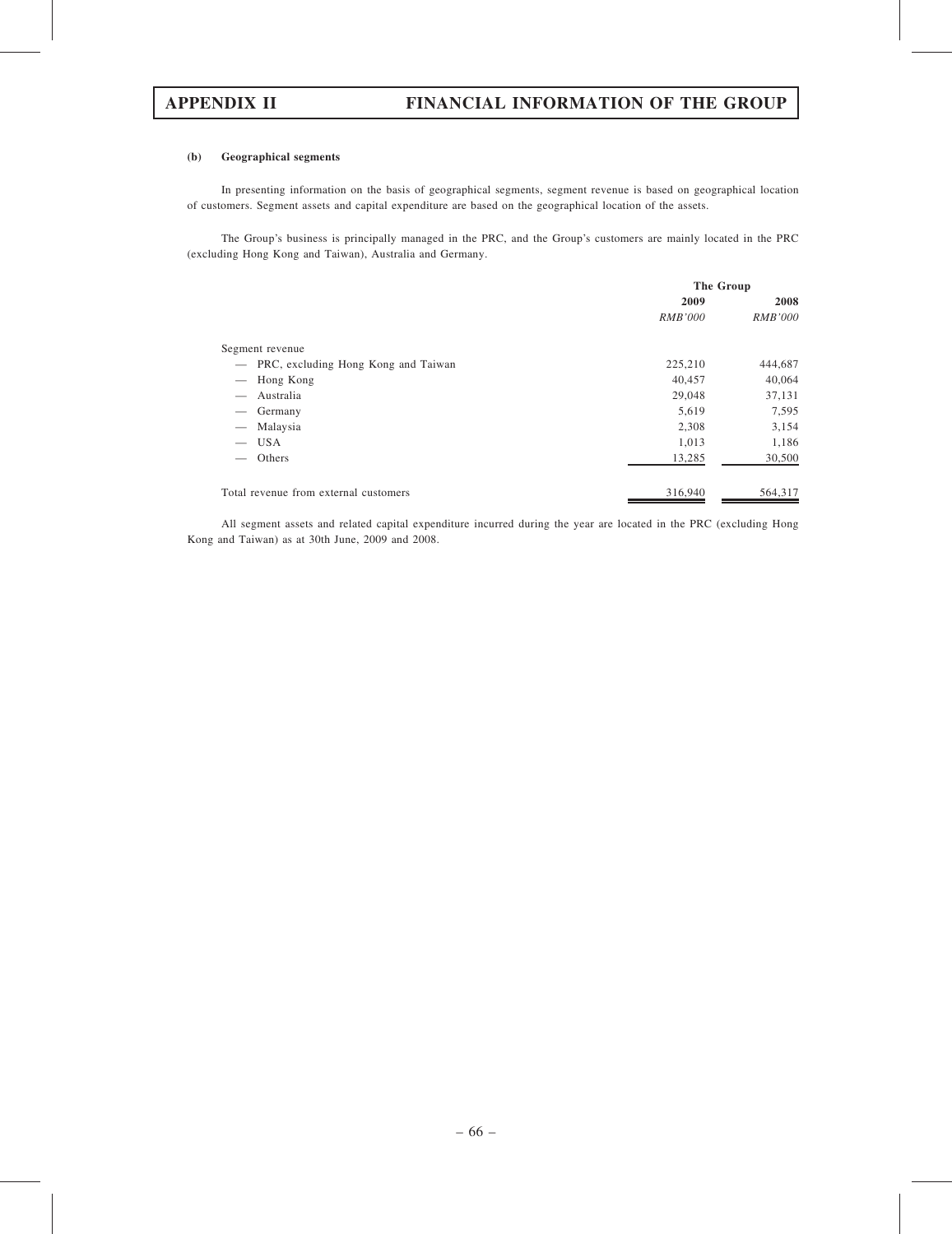# 13. PROPERTY, PLANT AND EQUIPMENT

# (a) The Group

Year 2007/2008

|                                  | <b>Buildings</b><br>held for<br>own use | Machinery      | Fixture,<br>furniture and<br>equipment | Motor<br>vehicles | Construction-<br>in-progress | <b>Total</b>   |
|----------------------------------|-----------------------------------------|----------------|----------------------------------------|-------------------|------------------------------|----------------|
|                                  | <b>RMB'000</b>                          | <b>RMB'000</b> | <b>RMB'000</b>                         | <b>RMB'000</b>    | <b>RMB'000</b>               | <b>RMB'000</b> |
| Cost or valuation:               |                                         |                |                                        |                   |                              |                |
| At 1st July, 2007                | 136,830                                 | 184,807        | 8,101                                  | 4,665             | 106,201                      | 440,604        |
| <b>Additions</b>                 | 6,293                                   | 20,768         | 1,623                                  | 2,118             | 16,639                       | 47,441         |
| Disposals                        |                                         | (15)           | (11)                                   | (418)             |                              | (444)          |
| Transfer to fixed assets         | 106,201                                 |                |                                        |                   | (106, 201)                   |                |
| Fair value adjustment            |                                         |                |                                        |                   |                              |                |
| $-$ Surplus                      | 13,648                                  |                |                                        |                   |                              | 13,648         |
| $-$ Deficit                      | (4,533)                                 |                |                                        |                   |                              | (4, 533)       |
| Less: Elimination of accumulated |                                         |                |                                        |                   |                              |                |
| depreciation                     | (9,299)                                 |                |                                        |                   |                              | (9,299)        |
| Exchange adjustments             |                                         |                | (40)                                   |                   |                              | (40)           |
| At 30th June, 2008               | 249,140                                 | 205,560        | 9,673                                  | 6,365             | 16,639                       | 487,377        |
| <b>Representing:</b>             |                                         |                |                                        |                   |                              |                |
| Cost                             |                                         | 205,560        | 9,673                                  | 6,365             | 16,639                       | 238,237        |
| Valuation                        | 249,140                                 |                |                                        |                   |                              | 249,140        |
|                                  | 249,140                                 | 205,560        | 9,673                                  | 6,365             | 16,639                       | 487,377        |
|                                  |                                         |                |                                        |                   |                              |                |
| <b>Accumulated depreciation:</b> |                                         |                |                                        |                   |                              |                |
| At 1st July, 2007                |                                         | 74,660         | 4,254                                  | 3,448             |                              | 82,362         |
| Depreciation charge for the year | 9,299                                   | 13,664         | 1,122                                  | 350               |                              | 24,435         |
| Written back on disposals        |                                         | (6)            | (2)                                    | (377)             |                              | (385)          |
| Elimination on revaluation       | (9,299)                                 |                | $\overline{\phantom{0}}$               |                   |                              | (9,299)        |
| Exchange adjustments             |                                         |                | (35)                                   |                   |                              | (35)           |
| At 30th June, 2008               |                                         | 88,318         | 5,339                                  | 3,421             |                              | 97,078         |
| Net book value:                  |                                         |                |                                        |                   |                              |                |
| At 30th June, 2008               | 249,140                                 | 117,242        | 4,334                                  | 2,944             | 16,639                       | 390,299        |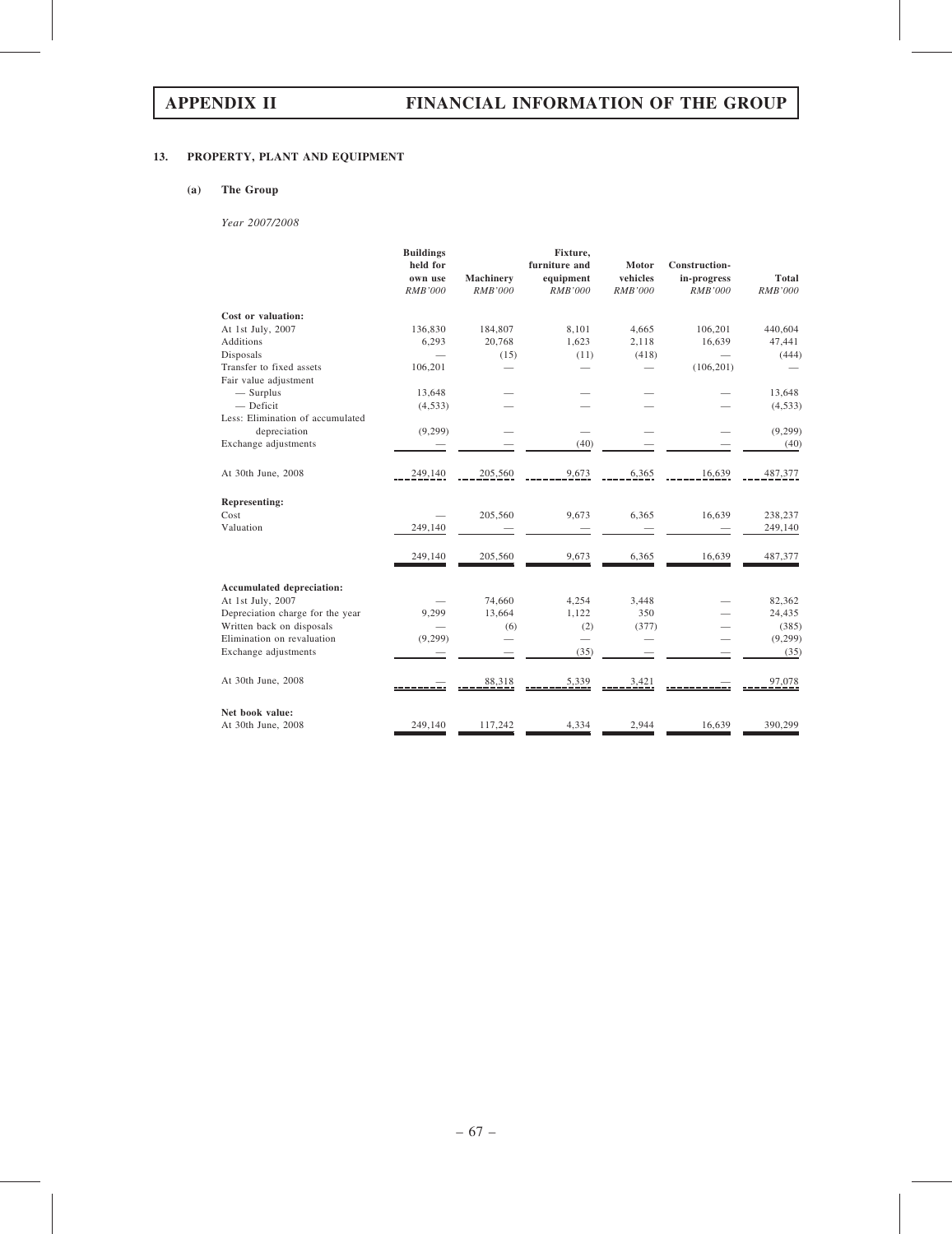Year 2008/2009

|                                                           | <b>Buildings</b><br>held for |                | Fixture,<br>furniture and | Motor          | Construction-  |                |
|-----------------------------------------------------------|------------------------------|----------------|---------------------------|----------------|----------------|----------------|
|                                                           | own use                      | Machinery      | equipment                 | vehicles       | in-progress    | <b>Total</b>   |
|                                                           | <b>RMB'000</b>               | <b>RMB'000</b> | <b>RMB'000</b>            | <b>RMB'000</b> | <b>RMB'000</b> | <b>RMB'000</b> |
| Cost or valuation:                                        |                              |                |                           |                |                |                |
| At 1st July, 2008                                         | 249,140                      | 205,560        | 9,673                     | 6,365          | 16,639         | 487,377        |
| <b>Additions</b>                                          |                              | 54,592         | 294                       | 173            | 172,265        | 227,324        |
| Disposals                                                 | (30, 501)                    | (14, 613)      | (405)                     |                | (299)          | (45, 818)      |
| Transfer to fixed assets                                  | 20,501                       |                | 95,787                    |                | (116, 288)     |                |
| Exchange adjustments                                      |                              |                | 1                         |                |                | 1              |
| At 30th June, 2009                                        | 239,140                      | 245,539        | 105,350                   | 6,538          | 72,317         | 668,884        |
| <b>Representing:</b>                                      |                              |                |                           |                |                |                |
| Cost                                                      |                              | 245,539        | 105,350                   | 6,538          | 72,317         | 429,744        |
| Valuation                                                 | 239,140                      |                |                           |                |                | 239,140        |
|                                                           | 239,140                      | 245,539        | 105,350                   | 6,538          | 72,317         | 668,884        |
| <b>Accumulated depreciation</b><br>and impairment losses: |                              |                |                           |                |                |                |
| At 1st July, 2008                                         |                              | 88,318         | 5,339                     | 3,421          |                | 97,078         |
| Depreciation charge for the year                          | 11,904                       | 16,100         | 7,811                     | 616            |                | 36,431         |
| Impairment losses                                         | 111,156                      | 56,180         | 32,229                    | 1,792          | 57,423         | 258,780        |
| Written back on disposals                                 | (1,305)                      | (12, 213)      | (360)                     |                |                | (13, 878)      |
| Exchange adjustments                                      |                              |                | 1                         |                |                | 1              |
| At 30th June, 2009                                        | 121,755                      | 148,385        | 45,020                    | 5,829          | 57,423         | 378,412        |
| Net book value:                                           |                              |                |                           |                |                |                |
| At 30th June, 2009                                        | 117,385                      | 97,154         | 60,330                    | 709            | 14,894         | 290,472        |

The construction-in-progress at 30th June, 2009 primarily relates to the additional production premises and facilities of subsidiaries in the PRC.

### Impairment loss

During the year, the Group experienced a significant drop in demand for its PCBs and related products under the prevailing market environment and consequently recorded operating losses. The directors considered that the existence of the above conditions indicated that non-current assets of the Group's operating subsidiaries in the PRC may be impaired. In view of this, the directors prepared a cash flow projection to estimate the recoverable amount of these assets.

The estimates of recoverable amount were determined based on a value in use calculation using cash flow projections based on the five-year financial forecast approved by the directors, and a pre-tax discount rate.

Cash flows beyond the five-year period had been extrapolated using a zero growth rate to cover the remaining useful lives of related non-current assets.

Key assumptions used for the value in use calculation:

| Sales volume growth rate | $9\% - 37\%$        |
|--------------------------|---------------------|
| Gross contribution rate  | $7\% - 37\%$        |
| Pre-tax discount rate    | $13.87\% - 15.05\%$ |

The directors determined the growth rate and gross contribution rate based on the expectation for market development.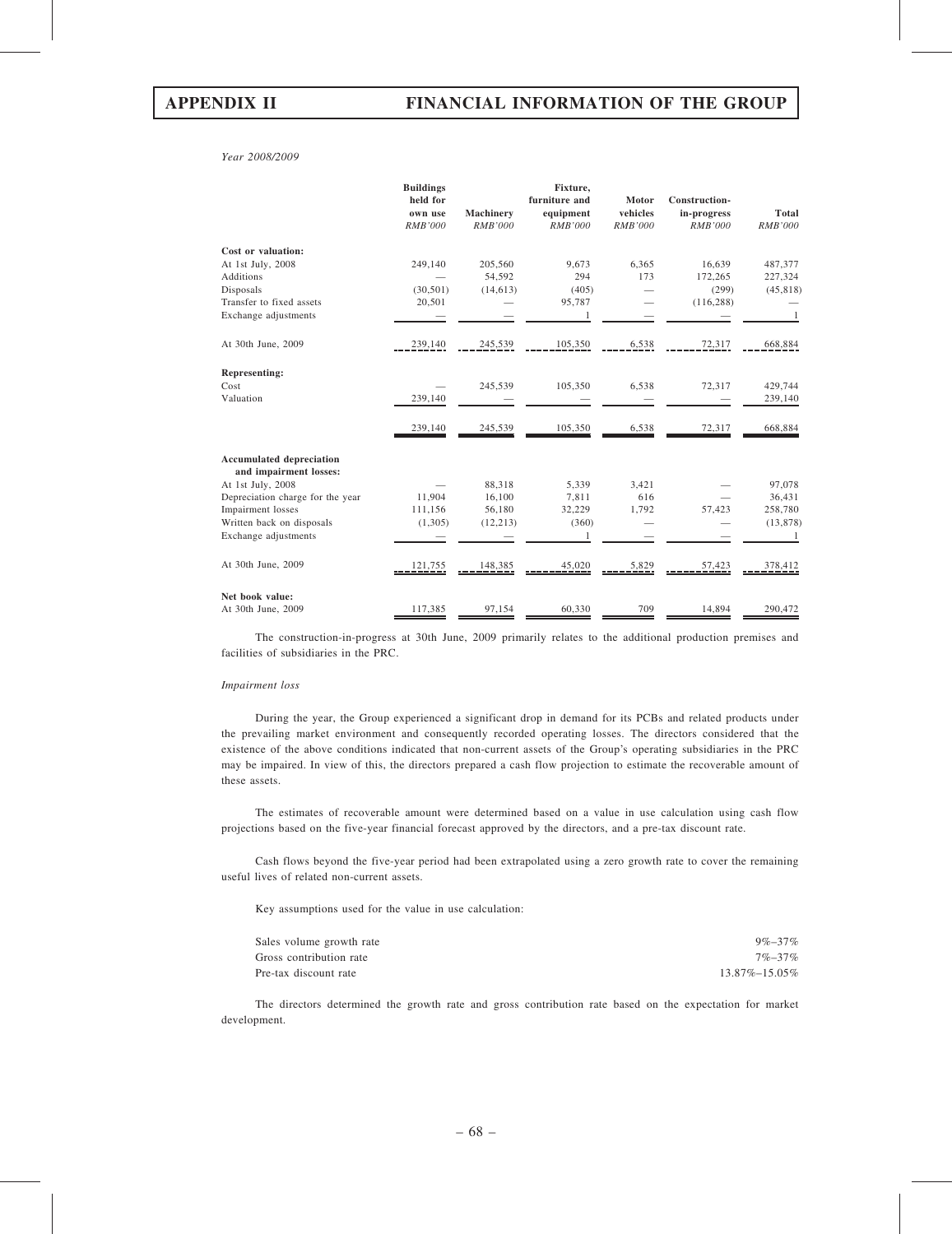The directors concluded that it is appropriate to recognise an impairment losses of RMB296,078,000 against these non-current assets, details of which are as follows:

|                                                                                             |             | The Group<br>2009 |
|---------------------------------------------------------------------------------------------|-------------|-------------------|
|                                                                                             | <b>Note</b> | <i>RMB'000</i>    |
| Property, plant and equipment<br>Deposits for the purchase of property, plant and equipment | 13(a)       | 258,780<br>37,298 |
|                                                                                             |             | 296,078           |
| Charged to profit or loss<br>Charged to building valuation reserve                          |             | 282,338<br>13,740 |
|                                                                                             |             | 296,078           |

### (b) The Company

|                                                 | <b>Fixture, furniture</b><br>and equipment |                        |  |
|-------------------------------------------------|--------------------------------------------|------------------------|--|
|                                                 | 2009<br><i>RMB'000</i>                     | 2008<br><i>RMB'000</i> |  |
| Cost:                                           |                                            |                        |  |
| At 1st July, 2008/2007 and 30th June, 2009/2008 | 125                                        | 125                    |  |
| Accumulated depreciation:                       |                                            |                        |  |
| At 1st July, 2008/2007                          | 112                                        | 112                    |  |
| Depreciation charge for the year                |                                            |                        |  |
| At 30th June, 2009/2008                         | 112                                        | 112                    |  |
| Net book value:                                 |                                            |                        |  |
| At 30th June, 2009/2008                         | 13                                         | 13                     |  |

- (c) All the Group's buildings are located in the PRC. At 30th June, 2008, the Group's buildings were revalued by an independent firm of surveyors, Ample Appraisal Limited who has among their staff Professional Member of Hong Kong Institute of Surveyors and Professional Member of Royal Institution of Chartered Surveyors, with recent experience in the location and category of property being valued, on a depreciated replacement cost basis.
- (d) The Group leased certain machinery under finance leases for two to four years. At the end of the lease term the Group had the option to purchase the machineries at a price deemed to be a bargain purchase option. None of the leases included contingent rentals. The Group did not have any assets held under finance lease as at 30th June, 2009.

At 30th June, 2008, the net book value of machinery of the Group held under finance leases was RMB28,028,000.

(e) Had the buildings held for own use of the Group been carried at cost less accumulated depreciation, the carrying amount would have been RMB218,747,000 (2008: RMB240,359,000).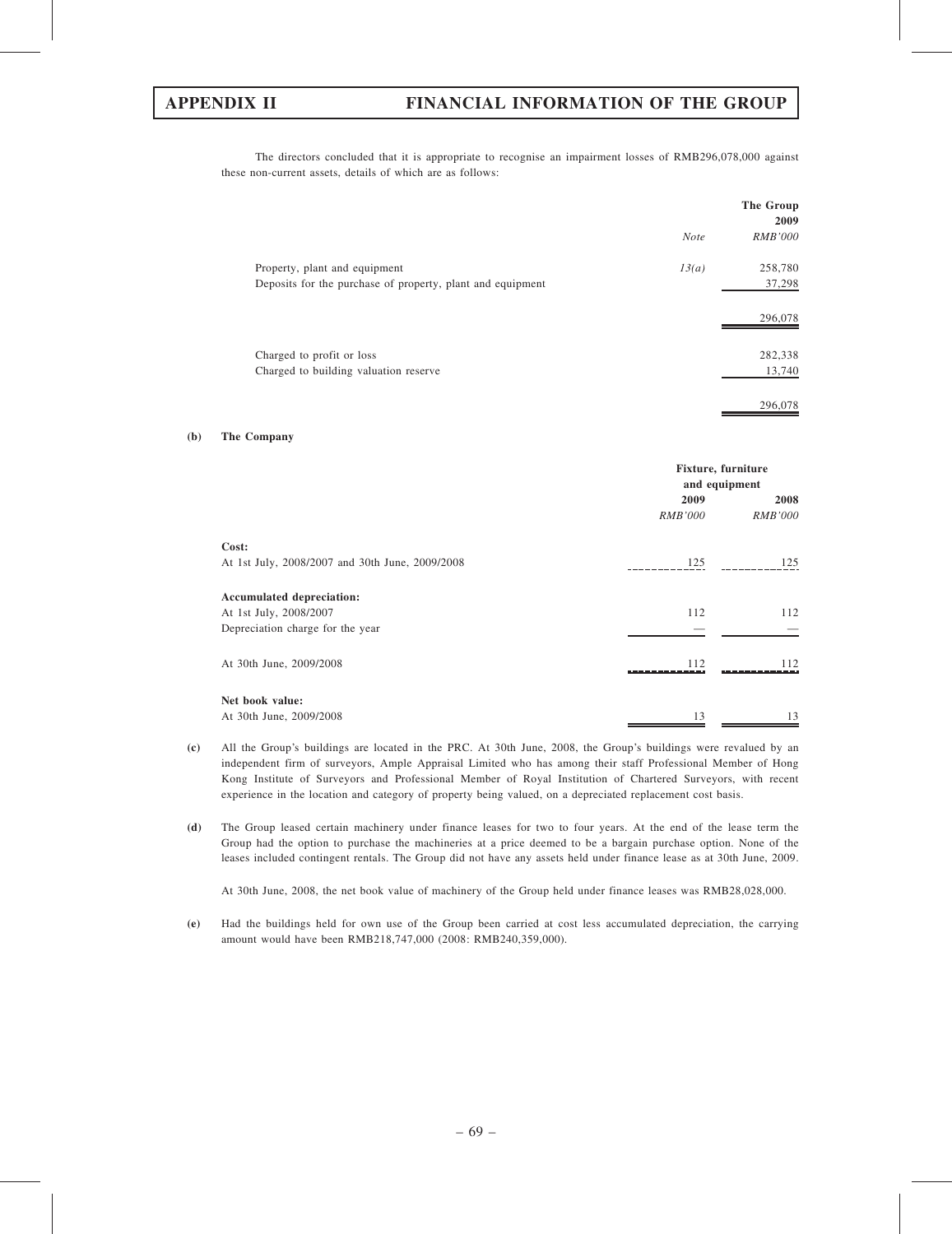## 14. INTERESTS IN LEASEHOLD LAND HELD FOR OWN USE UNDER OPERATING LEASE

The analysis of the net book value of leasehold land held for own use under operating leases is as follows:

|     |                                        |                | The Group      |  |
|-----|----------------------------------------|----------------|----------------|--|
|     |                                        | 2009           | 2008           |  |
|     |                                        | <i>RMB'000</i> | <i>RMB'000</i> |  |
|     | Outside Hong Kong — medium-term leases | 18,143         | 18,643         |  |
| 15. | <b>INVESTMENTS IN SUBSIDIARIES</b>     |                |                |  |

|                          |                | The Company    |
|--------------------------|----------------|----------------|
|                          | 2009           | 2008           |
|                          | <i>RMB'000</i> | <b>RMB'000</b> |
| Unlisted shares, at cost | 93,975         | 93,975         |

Details of the subsidiaries as at 30th June, 2009 were as follows:

|                                              |                                                |                                                       |                                  | Proportion of ownership interest |                          |                                                                                                                |
|----------------------------------------------|------------------------------------------------|-------------------------------------------------------|----------------------------------|----------------------------------|--------------------------|----------------------------------------------------------------------------------------------------------------|
| Name of company                              | Place of<br>incorporation and/<br>or operation | Particulars of<br>issued and fully<br>paid up capital | Group's<br>effective<br>interest | Held<br>by the<br>Company        | Held by a                | subsidiary Principal activities                                                                                |
| Superford Holding Limited<br>("Superford")   | <b>BVI/Hong Kong</b>                           | $10,001$ shares of<br>US\$1 each                      | 100%                             | 100%                             |                          | - Investment holding                                                                                           |
| Artic Hong Kong Limited                      | Hong Kong                                      | 2 shares of<br>HK\$1 each                             | 100%                             | 100%                             |                          | - Provision of<br>administrative<br>services to the<br>Group                                                   |
| Dynamic Fortune Technology<br>Limited        | <b>BVI/Hong Kong</b>                           | 100 shares of<br>US\$1 each                           | 100%                             | 100%                             | $\qquad \qquad -$        | Investment holding                                                                                             |
| China Electronic Holdings<br>Limited         | Hong Kong                                      | 2 shares of<br>HK\$1 each                             | 100%                             | 100%                             |                          | Not yet commenced<br><b>business</b>                                                                           |
| Tempest Trading Limited<br>("Tempest")       | <b>BVI/Hong Kong</b>                           | 1 share of<br>US\$1 each                              | 100%                             | 100%                             |                          | Investment holding                                                                                             |
| Winrise International Limited<br>("Winrise") | <b>BVI/Hong Kong</b>                           | 100 shares of<br>US\$1 each                           | 100%                             | 100%                             | $\overline{\phantom{a}}$ | Investment holding                                                                                             |
| Herowin Limited ("Herowin")                  | BVI/ Hong Kong                                 | 100 shares of<br>US\$1 each                           | 100%                             | 100%                             |                          | - Investment holding                                                                                           |
| Fuqiang*                                     | PRC                                            | RMB109,652,300                                        | 100%                             |                                  |                          | 100% Manufacturing and<br>trading of PCBs                                                                      |
| Gemini*                                      | <b>PRC</b>                                     | US\$10,760,000                                        | 100%                             | $\overline{\phantom{a}}$         |                          | 100% Manufacturing and<br>trading of PCBs                                                                      |
| Shuangxiang*                                 | PRC                                            | US\$14,201,738                                        | 100%                             |                                  | $100\%$                  | Manufacturing and<br>trading of PCBs<br>assembling products<br>and provision for<br>SMT processing<br>services |
| Haichuang*                                   | <b>PRC</b>                                     | US\$8,951,100                                         | 100%                             |                                  | $100\%$                  | Not yet commenced<br>business                                                                                  |

\* Registered under the laws of the PRC as a foreign investment enterprise.

The shares of certain subsidiaries were pledged as part of the security against financing facilities granted to the Company. The total net asset value of these subsidiaries as at 30th June, 2009 is disclosed in note 22(ii).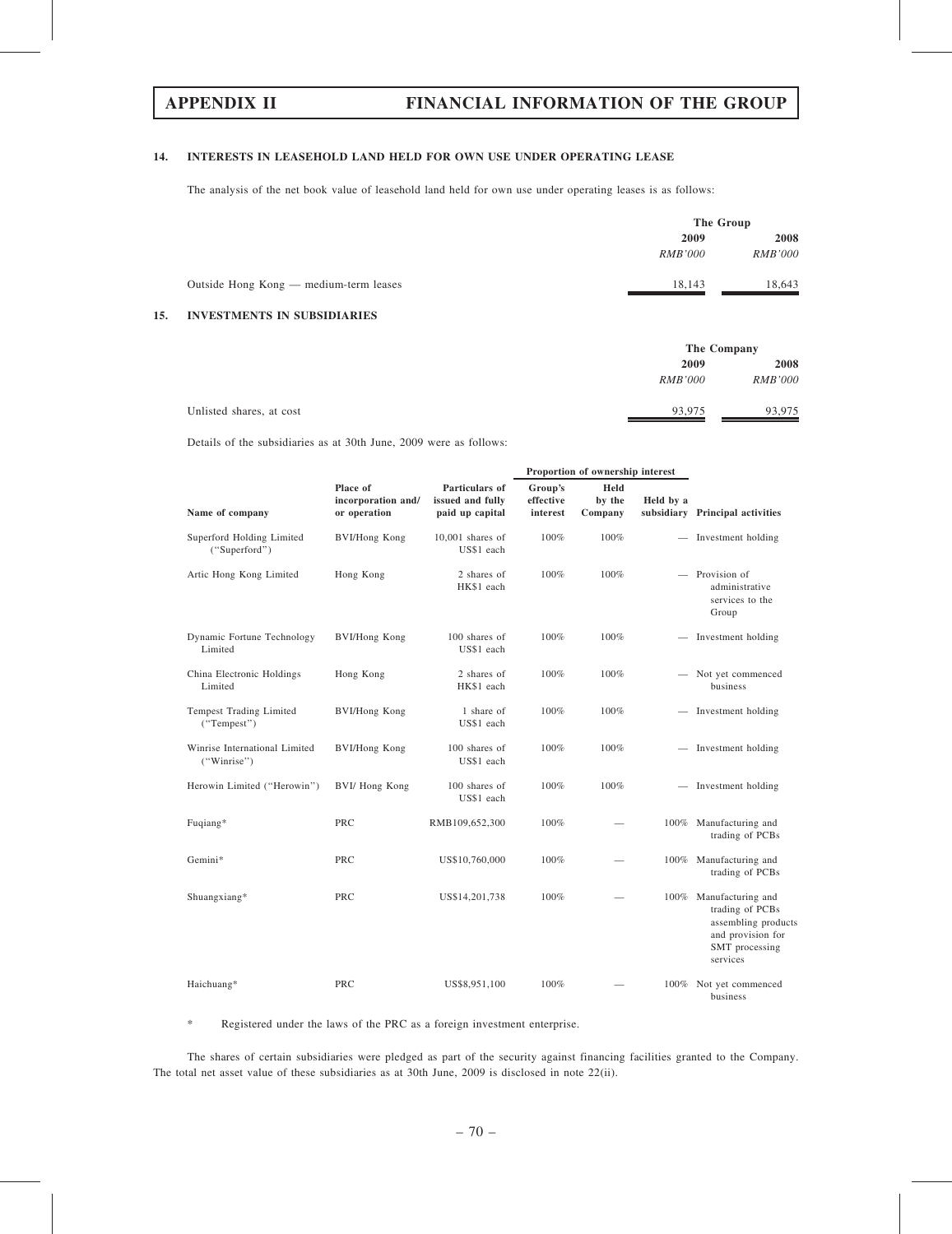# APPENDIX II FINANCIAL INFORMATION OF THE GROUP

## 16. TRADING SECURITIES

|                                                           |                | The Group      |
|-----------------------------------------------------------|----------------|----------------|
|                                                           | 2009           | 2008           |
|                                                           | <i>RMB'000</i> | <b>RMB'000</b> |
| Equity securities listed outside Hong Kong, at fair value | 1,570          |                |

## 17. INVENTORIES

|                  | The Group      |                |
|------------------|----------------|----------------|
|                  | 2009           | 2008           |
|                  | <i>RMB'000</i> | <b>RMB'000</b> |
| Raw materials    | 16,131         | 23,659         |
| Work-in-progress | 5,046          | 7,094          |
| Finished goods   | 4,820          | 14,706         |
|                  | 25,997         | 45,459         |

The analysis of the amount of inventories recognised as an expense is as follows:

|                                       |                | The Group      |  |
|---------------------------------------|----------------|----------------|--|
|                                       | 2009           | 2008           |  |
|                                       | <i>RMB'000</i> | <b>RMB'000</b> |  |
| Carrying amount of inventories sold   | 275,866        | 384,428        |  |
| Write down of inventories             | 1,327          | 8,000          |  |
| Reversal of write-down of inventories | (6,500)        | (80)           |  |
|                                       | 270,693        | 392.348        |  |

## 18. TRADE AND OTHER RECEIVABLES

|                                    | The Group      |                | The Company    |                |
|------------------------------------|----------------|----------------|----------------|----------------|
|                                    | 2009           | 2008           | 2009           | 2008           |
|                                    | <i>RMB'000</i> | <b>RMB'000</b> | <b>RMB'000</b> | <i>RMB'000</i> |
| Bills receivable                   | 13,810         | 644            |                |                |
| Trade receivables                  | 143,508        | 203,686        |                |                |
| Less: allowance for doubtful debts | (69, 895)      | (11,206)       |                |                |
|                                    | 87,423         | 193,124        |                |                |
| Amounts due from subsidiaries      |                |                | 410,067        | 427,231        |
| Rental and other deposits          | 436            | 511            |                |                |
| Advances to directors (note 19)    | 381            | 161            |                |                |
| Advances to employees              | 808            | 854            |                |                |
| Prepayments                        | 2,478          | 2,657          |                |                |
| Others                             | 2,542          | 4,469          |                |                |
| Less: impairment losses            |                |                | (203, 137)     |                |
|                                    | 94,068         | 201,776        | 206,930        | 427,231        |

The amounts due from subsidiaries are unsecured, interest-free and repayable on demand.

All of the trade and other receivables, apart from rental and other deposits, are expected to be recovered within one year.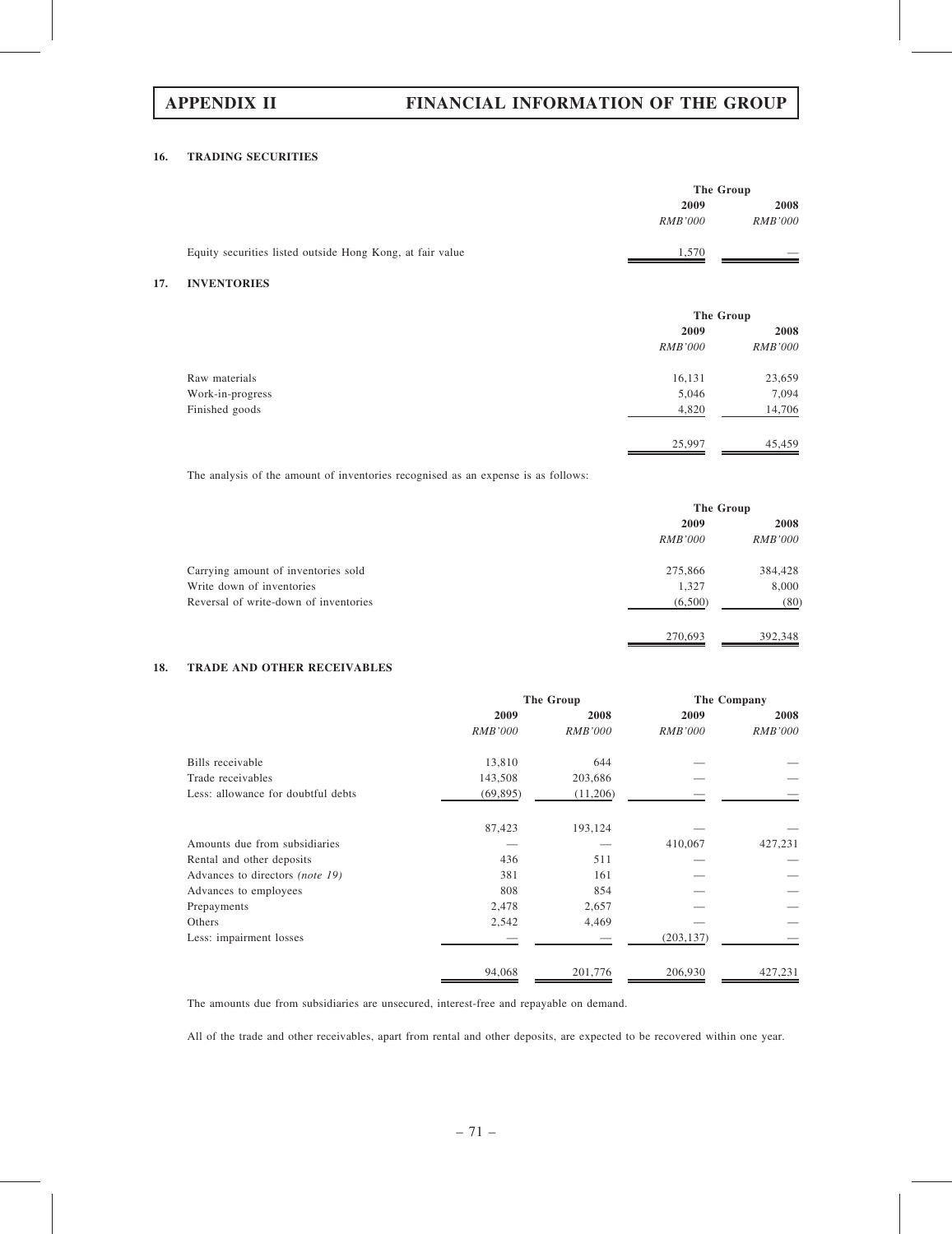## (a) Ageing analysis

Included in trade and other receivables are trade receivables and bills receivable (net of allowance for doubtful debts) with the following ageing analysis as of the balance sheet date:

|                                                     | The Group      |                |
|-----------------------------------------------------|----------------|----------------|
|                                                     | 2009           | 2008           |
|                                                     | <i>RMB'000</i> | <i>RMB'000</i> |
| Current                                             | 76,229         | 157,862        |
| Less than 1 month past due                          | 2,543          | 24,065         |
| 1 to 3 months past due                              | 1,583          | 7,678          |
| More than 3 months but less than 12 months past due | 6,948          | 3,519          |
| More than 12 months but less than 2 years past due  | 120            |                |
| Amount past due                                     | 11.194         | 35,262         |
|                                                     | 87,423         | 193.124        |

The Group's credit policy is set out in note 31(a).

### (b) Impairment of trade receivables and bills receivable

Impairment losses in respect of trade receivables and bills receivable are recorded using an allowance account unless the Group is satisfied that recovery of the amount is remote, in which case the impairment loss is written off against trade receivables and bills receivable directly (see note 1(i)(i)).

The movement in the allowance for doubtful debts during the year is as follows:

|                                   |                | The Group      |  |  |
|-----------------------------------|----------------|----------------|--|--|
|                                   | 2009           | 2008           |  |  |
|                                   | <i>RMB'000</i> | <i>RMB'000</i> |  |  |
| At 1st July, 2008/2007            | 11,206         | 7,878          |  |  |
| Impairment loss recognised        | 68,021         | 3,328          |  |  |
| Write-back of impairment losses   | (5,258)        |                |  |  |
| Uncollectible amounts written off | (4,074)        |                |  |  |
| At 30th June, 2009/2008           | 69.895         | 11,206         |  |  |

At 30th June, 2009, the Group's trade receivables and bills receivable of RMB70,484,000 (2008: RMB13,594,000) were individually determined to be impaired. The individually impaired receivables related to customers that were in financial difficulties and management assessed that only a portion of the receivables is expected to be recovered. Consequently, specific allowances for doubtful debts of RMB69,895,000 (2008: RMB11,206,000) were recognised. The Group does not hold any collateral over these balances.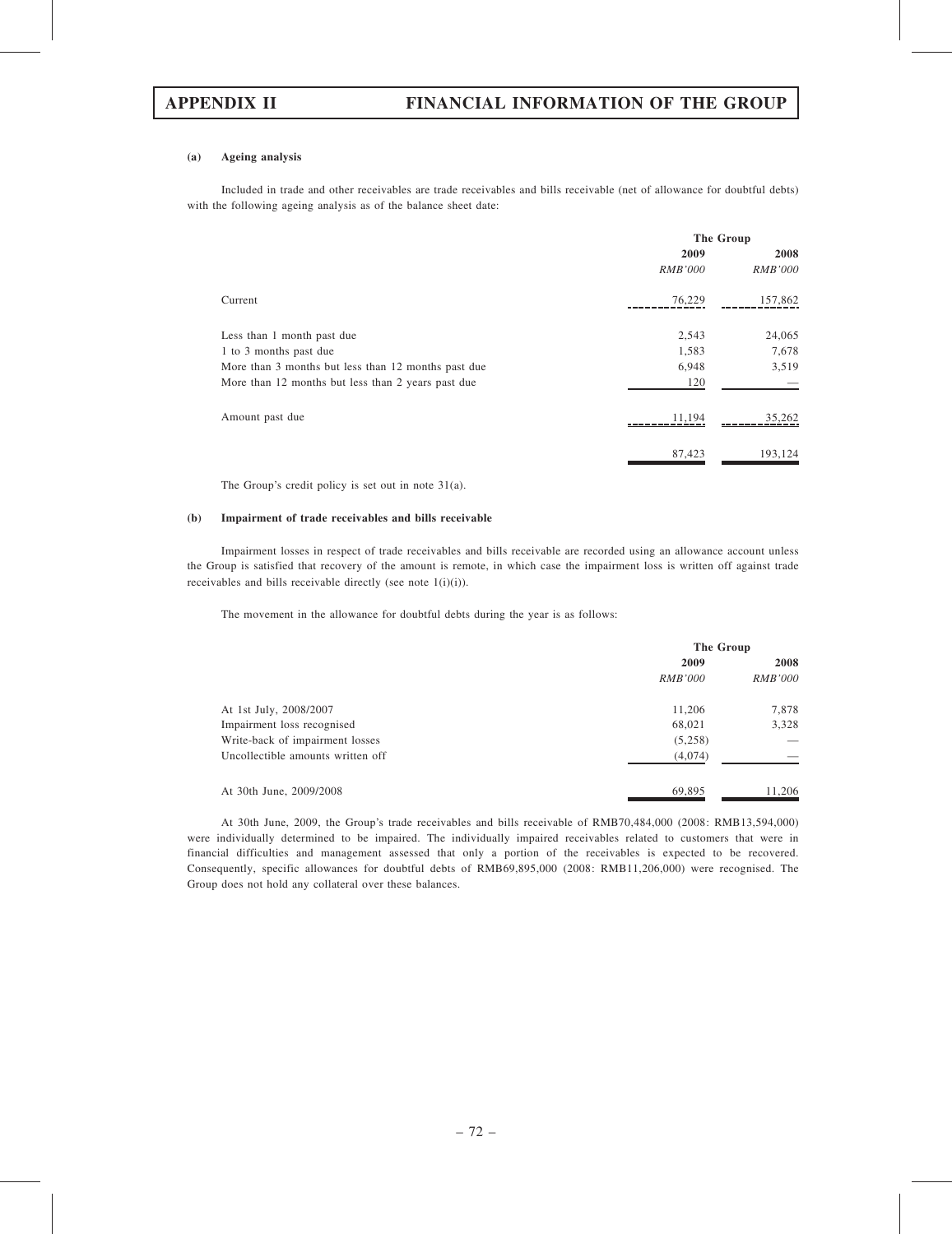### (c) Trade receivables and bills receivable that are not impaired

The ageing analysis of trade receivables and bills receivable that are neither individually nor collectively considered to be impaired are as follows:

|                                                     | The Group      |                |  |
|-----------------------------------------------------|----------------|----------------|--|
|                                                     | 2009           | 2008           |  |
|                                                     | <i>RMB'000</i> | <b>RMB'000</b> |  |
| Neither past due nor impaired                       | 76,145         | 156,909        |  |
| Less than 1 month past due                          | 2,544          | 24,004         |  |
| 1 to 3 months past due                              | 1,409          | 7,665          |  |
| More than 3 months but less than 12 months past due | 6,736          | 2,158          |  |
|                                                     | 10,689         | 33,827         |  |
|                                                     | 86,834         | 190,736        |  |

Receivables that were neither past due nor impaired relate to a wide range of customers for whom there was no recent history of default.

Receivables that were past due but not impaired relate to a number of independent customers that have a good track record with the Group. Based on past experience, management believes that no impairment allowance is necessary in respect of these balances as there has not been a significant change in credit quality and the balances are still considered fully recoverable. The Group does not hold any collateral over these balances.

## 19. ADVANCE TO DIRECTORS

Advances to directors of the Company disclosed pursuant to section 161B of the Hong Kong Companies Ordinance are as follows:

| Name of borrower                          | Mr Lin Wan Xin      | Mr Hu Zhao Rui      | Mr Lin Wan Qaing    |
|-------------------------------------------|---------------------|---------------------|---------------------|
| <b>Position</b>                           | Chairman            | Director            | Director            |
| Terms of the loan                         |                     |                     |                     |
| — duration and repayment terms            | Repayable on demand | Repayable on demand | Repayable on demand |
| — interest rate                           | Interest free       | Interest free       | Interest free       |
| — security                                | None                | None                | None                |
| Balance of the loan                       |                     |                     |                     |
| $-$ at 1st July, 2007                     | RMB158,790          | RMB2,000            |                     |
| $-$ at 30th June, 2008 and 1st July, 2008 | RMB58,790           | RMB102,000          |                     |
| $-$ at 30th June, 2009                    | RMB278,790          | RMB102,000          |                     |
| Maximum balance outstanding               |                     |                     |                     |
| — during $2008/09$                        | RMB278,790          | RMB102,000          | RMB4,277,879        |
| — during $2007/08$                        | RMB158,790          | RMB102,000          |                     |

There was no amount due but unpaid, nor any provision made against the principal amount of these loans at 30th June, 2008 and 2009.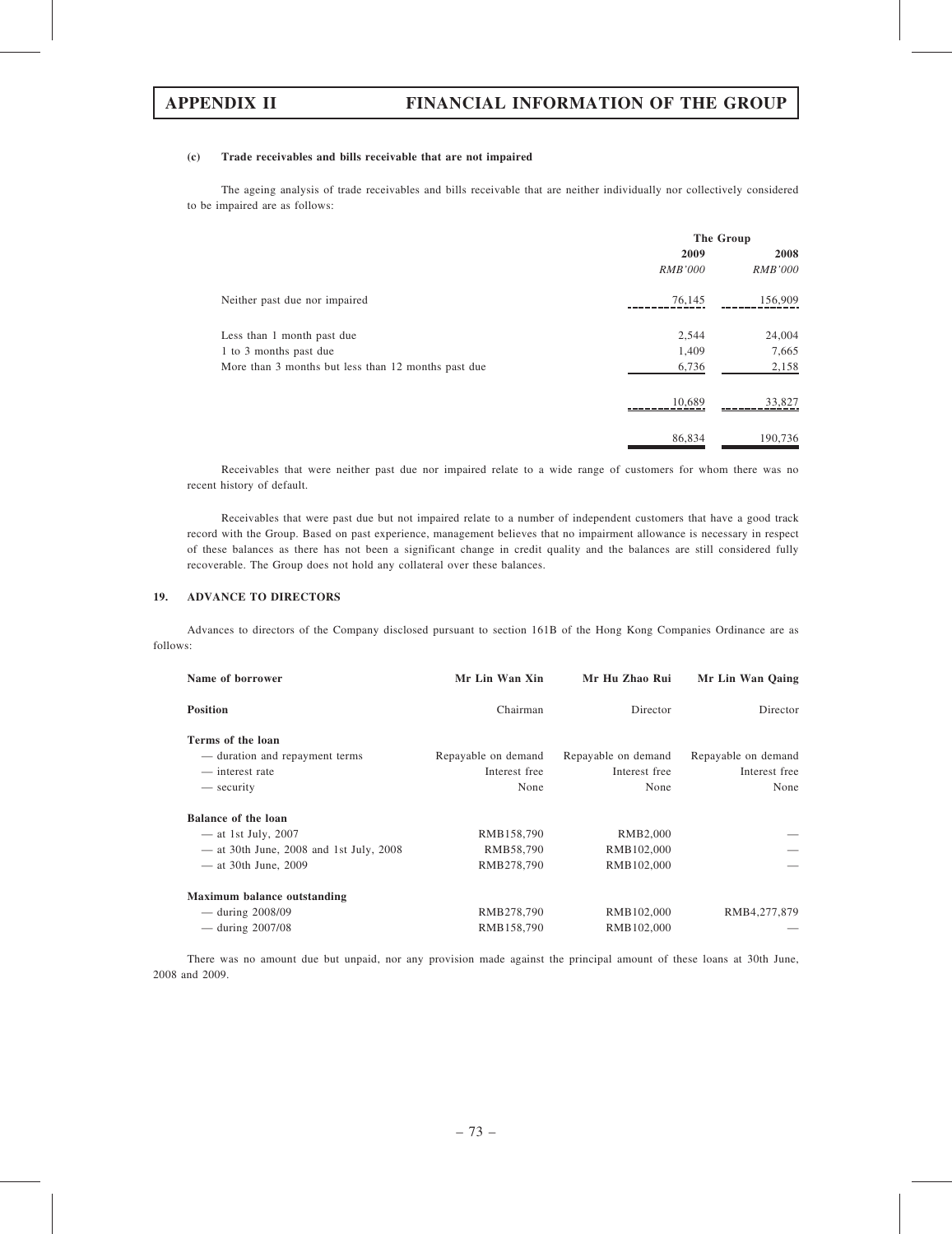## 20. CASH AND CASH EQUIVALENTS

|                          | The Group      |                | The Company    |                |
|--------------------------|----------------|----------------|----------------|----------------|
|                          | 2009           | 2008           | 2009           | 2008           |
|                          | <i>RMB'000</i> | <i>RMB'000</i> | <i>RMB'000</i> | <i>RMB'000</i> |
| Deposits with banks      | 8,662          | 5,324          |                | 1,017          |
| Cash at bank and in hand | 648,450        | 879,349        | 1,175          | 7,458          |
|                          | 657,112        | 884,673        | 1,175          | 8,475          |
| Less: Pledged deposits   | (8,662)        | (4,307)        |                |                |
|                          | 648,450        | 880,366        | 1,175          | 8,475          |

Pledged deposits mainly represent the amounts pledged to the banks to secure bills payable of the Group.

At 30th June, 2009, cash and cash equivalents of RMB655,202,000 (2008: RMB875,458,000) of the Group were subject to exchange controls in the PRC.

## 21. TRADE AND OTHER PAYABLES

|                                                  |                | The Group      |                | The Company    |  |
|--------------------------------------------------|----------------|----------------|----------------|----------------|--|
|                                                  | 2009           | 2008           | 2009           | 2008           |  |
|                                                  | <i>RMB'000</i> | <i>RMB'000</i> | <i>RMB'000</i> | <i>RMB'000</i> |  |
| Trade payables                                   | 58,875         | 87,490         |                |                |  |
| Bills payable                                    | 17,323         | 14,351         |                |                |  |
| Other payables and accruals                      | 14,591         | 14,839         | 2,744          | 4,493          |  |
| Other tax payable                                | 3,692          | 4,942          |                |                |  |
| Payables for the purchase of property, plant and |                |                |                |                |  |
| equipment                                        | 5,739          | 4,511          |                |                |  |
| Staff welfare payable                            | 38,482         | 29,175         |                |                |  |
| Utilities and rentals payable                    | 2,802          | 2,795          |                |                |  |
| Amounts due to subsidiaries                      |                |                | 71,057         | 5,097          |  |
| Amount due to a director                         | 2,422          | 4,707          | 4,934          | 4,747          |  |
|                                                  | 143,926        | 162,810        | 78,735         | 14,337         |  |

Amount due to a director is unsecured, non-interest bearing and has no fixed terms of repayment.

Included in trade and other payables are trade payables and bills payable with the following ageing analysis as of the balance sheet date:

|                                  |                | The Group      |  |
|----------------------------------|----------------|----------------|--|
|                                  | 2009           | 2008           |  |
|                                  | <i>RMB'000</i> | <i>RMB'000</i> |  |
| Due within 6 months or on demand | 76,198         | 101.841        |  |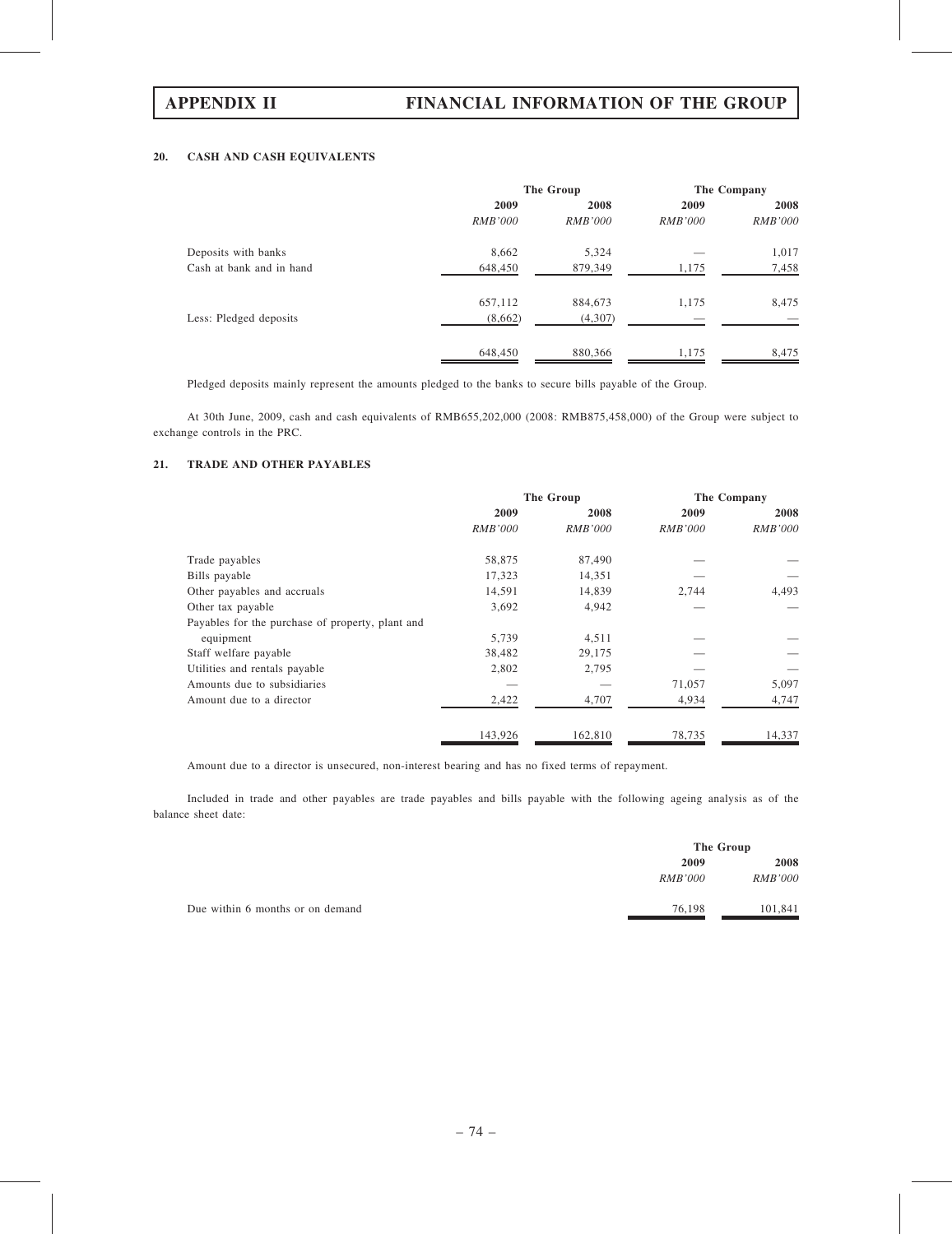### 22. BANK LOANS

At 30th June, 2009, the bank loans were repayable as follows:

|                                  | The Group      |                | The Company    |                |
|----------------------------------|----------------|----------------|----------------|----------------|
|                                  | 2009           | 2008<br>2009   | 2008           |                |
|                                  | <i>RMB'000</i> | <i>RMB'000</i> | <i>RMB'000</i> | <i>RMB'000</i> |
| Within 1 year or on demand       | 250,972        | 253,822        | 26.388         | 99,022         |
| After 1 year but within 2 years  | 4,000          | 30,000         |                |                |
| After 2 years but within 5 years | 12,000         |                |                |                |
|                                  | 266,972        | 283,822        | 26,388         | 99,022         |

At 30th June, 2009, the bank loans were secured as follows:

|                                                 | The Group      |                | The Company    |                |  |
|-------------------------------------------------|----------------|----------------|----------------|----------------|--|
|                                                 | 2009           | 2008           | 2009           | 2008           |  |
|                                                 | <i>RMB'000</i> | <i>RMB'000</i> | <i>RMB'000</i> | <i>RMB'000</i> |  |
| Secured by leasehold land and buildings held    |                |                |                |                |  |
| for own use <i>(note (i))</i>                   | 78,000         | 77,000         |                |                |  |
| Secured by shares <i>(note (ii))</i>            | 26,388         | 99,022         | 26.388         | 99,022         |  |
| Secured by bills receivable <i>(note (iii))</i> | 10.785         |                |                |                |  |
| Secured by land and buildings of a third party  |                |                |                |                |  |
| (note (iv))                                     | 54,000         |                |                |                |  |
| Unsecured <i>(note (vii)</i> )                  | 97,799         | 107,800        |                |                |  |
|                                                 | 266,972        | 283,822        | 26.388         | 99,022         |  |

Notes:

- (i) At 30th June, 2009, certain interest in leasehold land held for own use under operating lease and buildings held for own use of RMB132,271,000 (2008: RMB169,907,000) were pledged to banks for bank loans totalling RMB78,000,000 (2008: RMB77,000,000) granted to the Group.
- (ii) As at 30th June, 2009, a bank loan with outstanding principal amount of US\$4,000,000 (equivalent to RMB27,509,000) (2008: US\$15,000,000 (equivalent to RMB102,852,000)) granted to the Company was secured by the entire equity interest in Superford, Tempest, Winrise and Herowin (the ''BVI subsidiaries''). The BVI subsidiaries are the immediate holding companies of Fuqiang, Gemini, Shuangxiang and Haichuang, respectively (the ''PRC subsidiaries''). The PRC subsidiaries are the operating subsidiaries of the Group. Total net asset value of the BVI and PRC subsidiaries as at 30th June, 2009 was approximately RMB474,166,000 (2008: RMB822,590,000).
- (iii) The Group's discounted bills with recourse have been accounted for as collateralised bank advances. The discounted bills receivable and the related proceeds received from discounting banks are included in the Group's ''Bills receivable'' and ''Bank loans'' as at the balance sheet date.
- (iv) As at 30th June, 2009, bank loans totalling RMB54,000,000 (2008: RMB Nil) granted to the Group were secured by land and buildings of an unrelated individual, Zhou Hong Mei. The directors have confirmed that this individual is not related to the Group.
- (v) At 30th June, 2009, the Group did not have any undrawn committed borrowing facilities (2008: RMB Nil).
- (vi) At 30th June, 2008, the Company had breached one of the covenants of a bank loan amounting to RMB99,022,000, which required the Group to maintain its consolidated profits before interest expenses, tax on income and profits, tax credits, depreciation, amortisation, exceptional items and any extraordinary items (''EBITDA'') at not less than seven times the Group's interest expenses. Included in the amount utilised was RMB60,254,000 which, in accordance with the terms of the banking facility, was scheduled to be repaid after one year from the balance sheet date, but was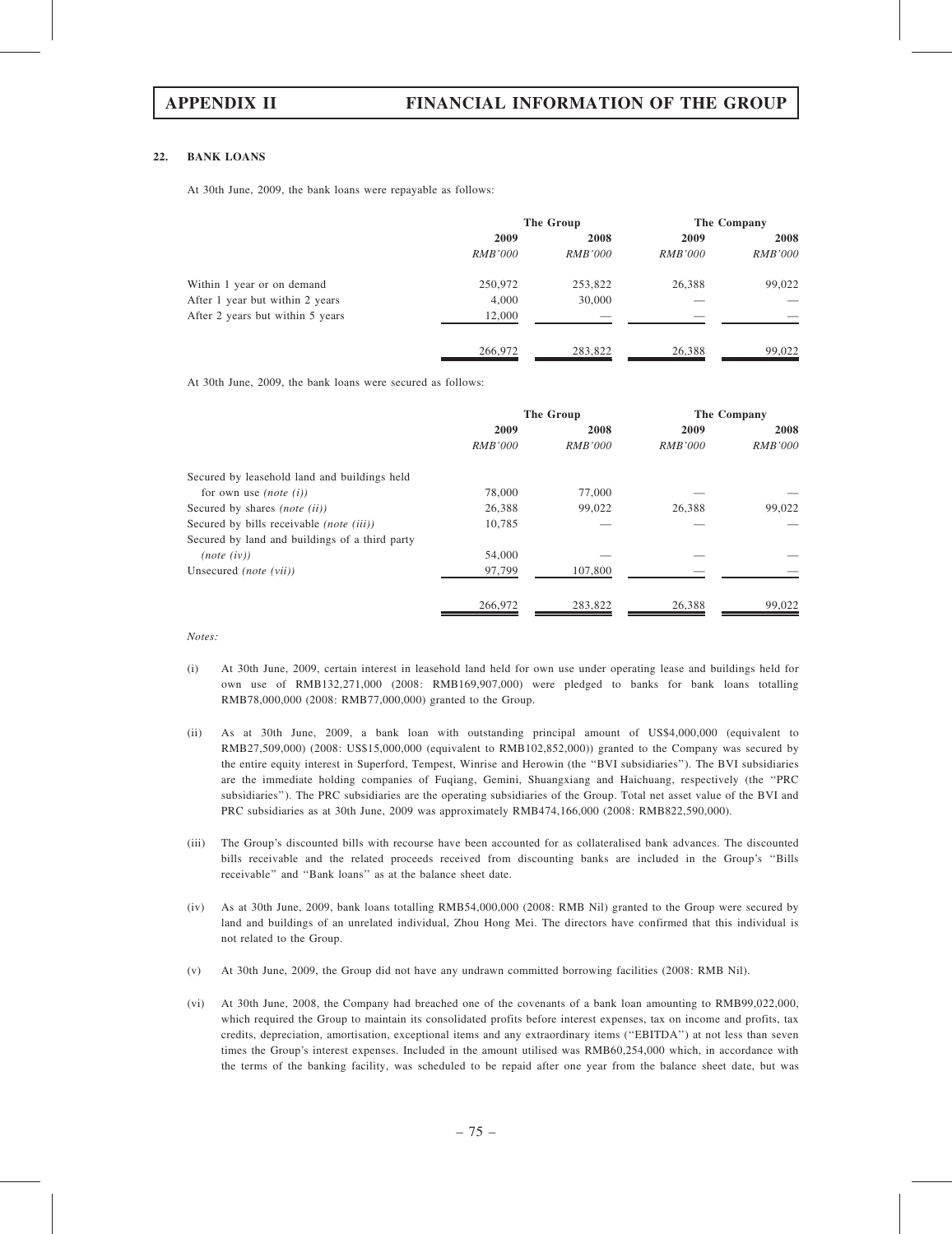classified as current liabilities in the consolidated and company balance sheets as at 30th June, 2008 as the Company did not have an unconditional right at the balance sheet date to defer settlement for at least the next twelve months as a result of the breach of that covenant.

The Company signed a Waiver Agreement with the bank in December 2008 (the ''Waiver Agreement''), allowing the Company to repay the loan under a revised schedule and settle the outstanding amount in terms of instalments from January 2009 to October 2009. However, at 30th June, 2009, the Company breached one of the conditions imposed under the Waiver Agreement that restricted the Group's capital expenditure at a ceiling of US\$1,000,000 (equivalent to approximately RMB6,877,000). At 30th June, 2009, the outstanding principal amount of the bank loan was US\$4,000,000 (equivalent to approximately RMB27,509,000). Subsequent to the balance sheet date, the Company defaulted on payment of the monthly instalment of US\$1,000,000 (equivalent to approximately RMB6,877,000) due in August 2009. After discussion with the bank, the Company settled US\$700,000 (equivalent to approximately RMB4,814,000) in September 2009. The directors are currently in discussion with the bank for a revised repayment schedule to have the remaining balance of the bank loan fully settled by 31st December, 2009.

Other than the above, none of the covenants relating to drawn down facilities had been breached as at 30th June, 2009 (2008: RMB Nil). Further details of the Group's management of liquidity risk are set out in note 31(b).

(vii) A corporate guarantee has been issued by the Company in respect of bank loans of RMB83,800,000 (2008: RMB83,800,000) granted to subsidiaries. As at the balance sheet date, the directors do not consider it probable that a claim will be made against the Company under the guarantee. The maximum liability of the Company at the balance sheet date under the guarantee issued amounted to RMB83,800,000 (2008: RMB83,800,000). The Company has not recognised any deferred income in respect of the guarantee as the fair value of such guarantee cannot be reliably measured and the transaction price was nil.

## 23. OBLIGATIONS UNDER FINANCE LEASES

At 30th June, 2009, the obligations under finance leases were repayable as follows:

|                                 | The Group                                                                        |                                                                                  |                                                                |                                                                           |                                                                                  |                                                                |
|---------------------------------|----------------------------------------------------------------------------------|----------------------------------------------------------------------------------|----------------------------------------------------------------|---------------------------------------------------------------------------|----------------------------------------------------------------------------------|----------------------------------------------------------------|
|                                 |                                                                                  | 2009                                                                             |                                                                |                                                                           | 2008                                                                             |                                                                |
|                                 | <b>Present</b><br>value of the<br>minimum<br>lease<br>payments<br><b>RMB'000</b> | <b>Interest</b><br>expense<br>relating to<br>future<br>periods<br><b>RMB'000</b> | <b>Total</b><br>minimum<br>lease<br>payments<br><b>RMB'000</b> | Present<br>value of the<br>minimum<br>lease<br>payments<br><b>RMB'000</b> | <b>Interest</b><br>expense<br>relating to<br>future<br>periods<br><b>RMB'000</b> | <b>Total</b><br>minimum<br>lease<br>payments<br><b>RMB'000</b> |
| Within 1 year                   |                                                                                  |                                                                                  |                                                                | 2,591                                                                     | 150                                                                              | 2,741                                                          |
| After 1 year but within 2 years |                                                                                  |                                                                                  |                                                                | 510                                                                       | $\mathbf Q$                                                                      | 519                                                            |
|                                 |                                                                                  |                                                                                  |                                                                | 3.101                                                                     | 159                                                                              | 3,260                                                          |

## 24. INCOME TAX IN THE BALANCE SHEET

### (a) Current taxation in the balance sheet represents:

|                                                             | The Group      |                |
|-------------------------------------------------------------|----------------|----------------|
|                                                             | 2009           | 2008           |
|                                                             | <i>RMB'000</i> | <i>RMB'000</i> |
| Provision for PRC enterprise income tax for the year        | 8.786          | 21,367         |
| PRC enterprise income tax paid relating to the current year | (8,786)        | (16, 638)      |
|                                                             |                | 4.729          |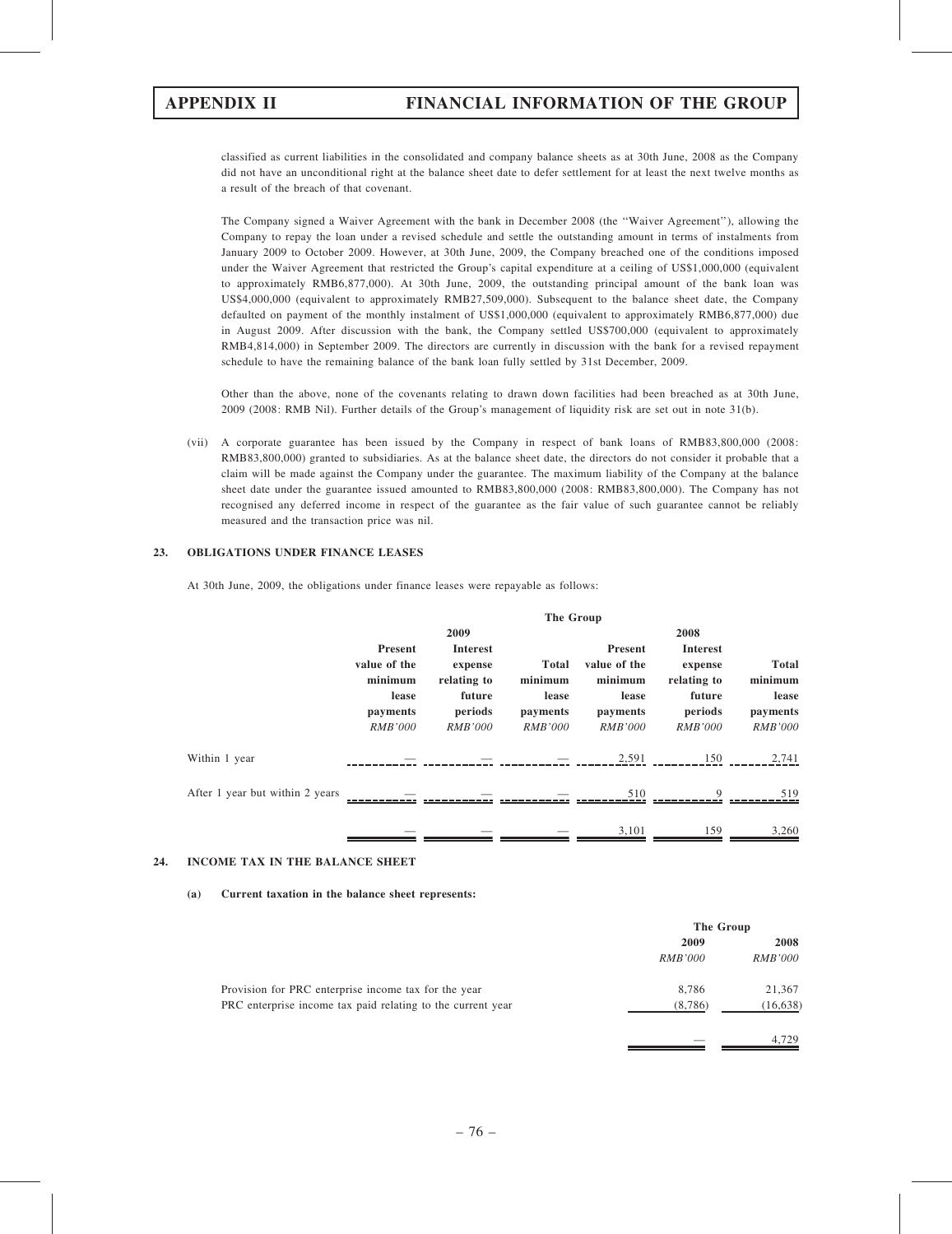(50,889) 4,420

### (b) Deferred tax (assets)/liabilities recognised:

The components of deferred tax (assets)/liabilities recognised in the consolidated balance sheet and the movements during the year are as follows:

|                                                              |                                        | <b>The Group</b>                                                                           |                                 |                                |  |
|--------------------------------------------------------------|----------------------------------------|--------------------------------------------------------------------------------------------|---------------------------------|--------------------------------|--|
|                                                              | General<br>provision<br><b>RMB'000</b> | Withholding<br>tax on<br>undistributed<br>profits of PRC<br>subsidiaries<br><b>RMB'000</b> | <b>Others</b><br><b>RMB'000</b> | <b>Total</b><br><b>RMB'000</b> |  |
| Deferred tax arising from:                                   |                                        |                                                                                            |                                 |                                |  |
| At 1st July, 2007                                            | (1,716)                                |                                                                                            | (340)                           | (2,056)                        |  |
| (Credited)/charged to profit or loss                         | (676)                                  | 5,280                                                                                      | (1,380)                         | 3,224                          |  |
| Charged to reserves                                          |                                        |                                                                                            | 3,252                           | 3,252                          |  |
| At 30th June, 2008                                           | (2, 392)                               | 5,280                                                                                      | 1,532                           | 4,420                          |  |
| At 1st July, 2008                                            | (2,392)                                | 5,280                                                                                      | 1,532                           | 4,420                          |  |
| Charged/(credited) to profit or loss                         | 2,392                                  | 1,581                                                                                      | (56,078)                        | (52, 105)                      |  |
| Credited to reserves                                         |                                        |                                                                                            | (3,204)                         | (3,204)                        |  |
| At 30th June, 2009                                           |                                        | 6,861                                                                                      | (57,750)                        | (50, 889)                      |  |
|                                                              |                                        |                                                                                            | <b>The Group</b>                |                                |  |
|                                                              |                                        |                                                                                            | 2009                            | 2008                           |  |
|                                                              |                                        |                                                                                            | <b>RMB'000</b>                  | <b>RMB'000</b>                 |  |
| Net deferred tax assets recognised on the balance sheet      |                                        |                                                                                            | (57,750)                        | (2,147)                        |  |
| Net deferred tax liabilities recognised on the balance sheet |                                        |                                                                                            | 6,861                           | 6,567                          |  |

### (c) Deferred tax assets not recognised:

At 30th June, 2009, the Group had not recognised deferred tax assets in respect of tax losses and other deductible temporary differences of approximately RMB15,168,000 (2008: RMB52,000) and RMB196,784,000 (2008: RMB Nil) respectively as it was not probable that future taxable profits against which the losses could be utilised would be available in the relevant tax jurisdiction and entity. The tax losses will expire within five years.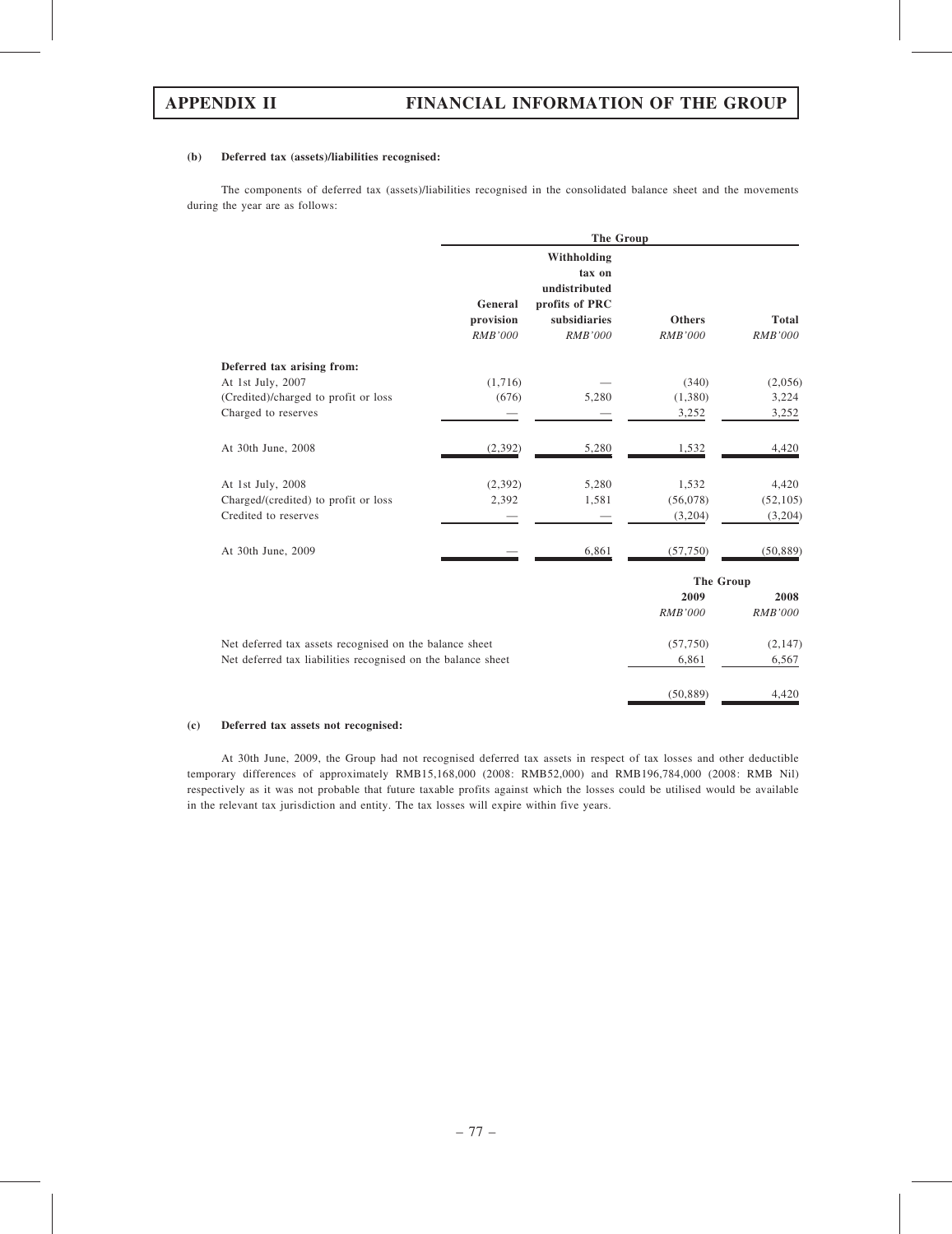### 25. DERIVATIVE FINANCIAL INSTRUMENTS

|                                                           | The Group and<br>the Company |                |
|-----------------------------------------------------------|------------------------------|----------------|
|                                                           | 2009                         | 2008           |
|                                                           | <i>RMB'000</i>               | <i>RMB'000</i> |
| As at 1st July, 2008/2007                                 | 165,067                      | 151,280        |
| Payments made during the year                             | (3, 434)                     | (30, 931)      |
| Change in fair value                                      |                              | 60,334         |
| Loss on termination                                       | 1,087                        |                |
| Exchange adjustments                                      | 372                          | (15,616)       |
| Derecognition upon termination (note 26)                  | (163,092)                    |                |
| Structured interest rate swaps as at 30th June, 2009/2008 |                              | 165,067        |

During the year ended 30th June, 2007, the Company entered into two structured interest rate swaps (the ''Swaps'') with maturity in 2012 with a commercial bank (the ''Bank''), under which total upfront payments (the ''Upfront Payments'') of approximately RMB113,490,000 were received at the inception of the Swap Agreements and were initially recognised as derivative financial liabilities in the balance sheet. The Swap Agreements were remeasured at fair value as provided and estimated by Deutsche Bank AG using a valuation technique based on certain assumptions at each balance sheet date.

The Swap Agreements are structured and packaged utilising a combination of different financial instruments. These may include but were not limited to cash instruments, futures and forward instruments, options instruments and other types of derivatives. The fair value of the Swap Agreements at each balance sheet date, besides taking into account the expected cashflows of the Swap Agreements, also took into consideration the aggregate market value of the different underlying financial instruments on that particular valuation date. In addition, factors such as the forward interest rates, interest rate volatility, the yield curve, the shape of the yield curve, the level of an index published on Bloomberg and other market data which Deutsche Bank AG believed to be appropriate at the time of calculating the fair value, affected the final valuation of the Swap Agreements. During the year ended 30th June, 2008, a loss on change in fair value of RMB60,334,000 was recognised in profit or loss.

Key terms of the interest rate swaps are summarised as follows:

|                          | Swap 1                      | Swap 2                                        |
|--------------------------|-----------------------------|-----------------------------------------------|
| Notional amounts:        | HK\$390,000,000             | US\$100,000,000                               |
| <b>Upfront Payments:</b> | HK\$39,000,000              | US\$10,000,000                                |
| Effective date:          | 14th February, 2007         | 19th April, 2007                              |
| Maturity date:           | 14th February, 2012         | 19th April, 2012                              |
| Bank pays:               |                             | 8% (semi-annually)                            |
| — First six months       | 7% (semi-annually)          |                                               |
| — Thereafter             | $7\%$ * N/D (semi-annually) |                                               |
|                          | (Note (i))                  |                                               |
| The Company pays:        | 9% (semi-annually)          | First six months: 10% (semi-annually)         |
|                          |                             | Thereafter: $10\% - 5*$ (Index YoY Return-1%) |
|                          |                             | Coupon capped at 13% and floored              |
|                          |                             | at $0\%$ (semi-annually) ( <i>Note</i> (ii))  |

Notes:

(i) N equals the number of business days in the Observation Period\* (each such date a ''Reference Date'') for which Reference Rate 1\*\* minus Reference Rate 2\*\*\* is greater than or equal to 0%.

D equals the actual number of business days in such Observation Period.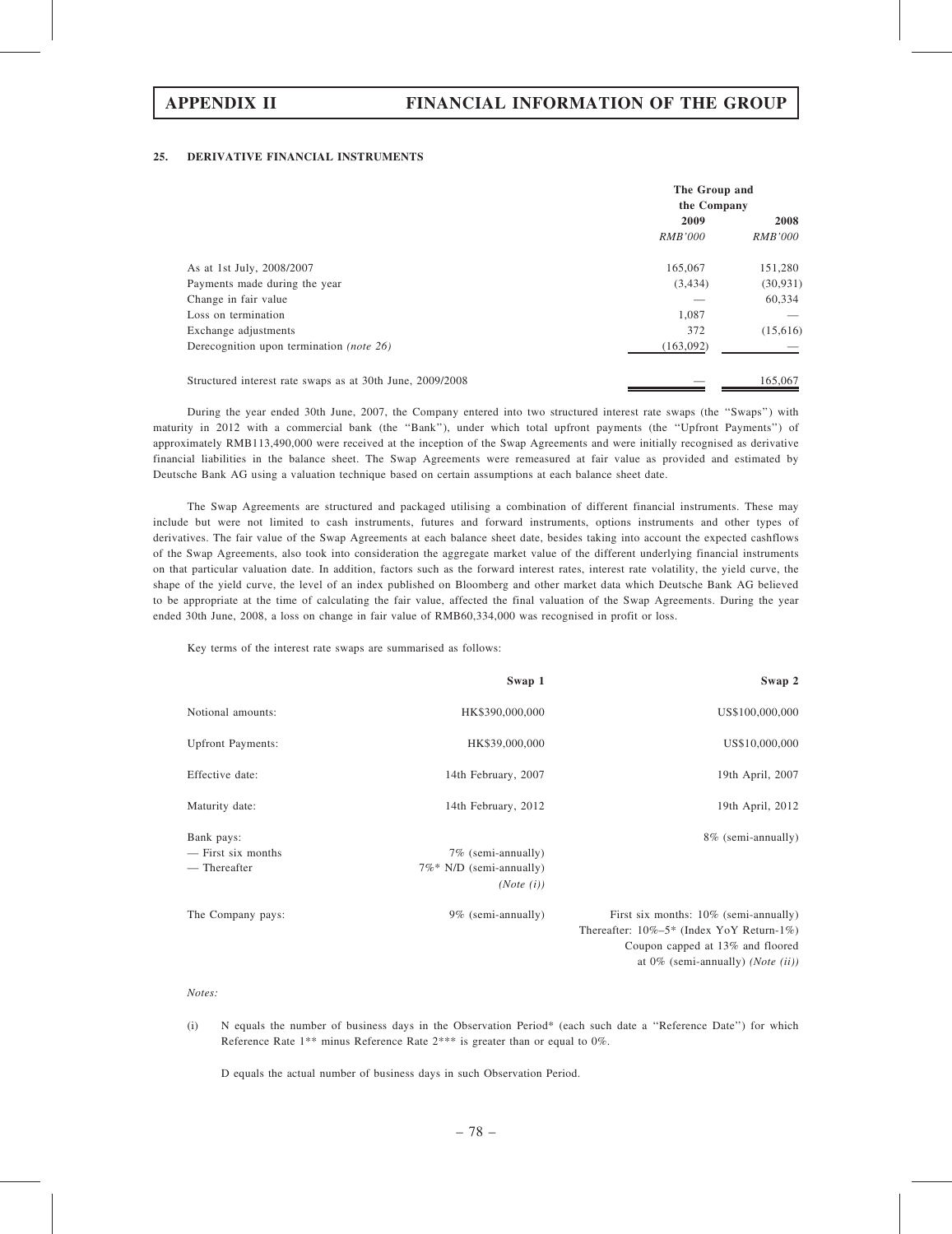For purpose of calculating "N" for each Observation Period, the Reference Rate 1 and Reference Rate 2 shall be observed on each Reference Date during such Observation Period (each such date an ''Observation Date'').

- \* Observation Period means each period beginning from and including the day which is five business days prior to the previous payment date (or the effective date in the case of the first six months), to but excluding the day that is six business days prior to the next following payment date.
- \*\* Reference Rate 1 means the HKD-Swap Rate published by the International Swaps and Derivatives Association, Inc. with a designated maturity of ten years.
- Reference Rate 2 means the HKD-Swap Rate published by the International Swaps and Derivatives Association, Inc. with a designated maturity of two years.
- (ii) Index means the Deutsche Bank Pan-Asian Forward Rate Bias Index (the ''Index'') as published on Bloomberg.

Index YoY Return is the closing level of the Index five business days prior to the end of the relevant coupon payment period/closing level of the Index five business days prior to the coupon payment date which is two coupon payment periods prior to the relevant coupon payment (or effective date in cash of the second coupon payment  $period$ ) — 1.

In accordance with the terms and conditions of the Swap Agreements, the Group was required to settle with Deutsche Bank AG semi-annually on a net basis. During the year ended 30th June, 2009, the Group made payments of approximately RMB3,434,000 (2008: RMB30,931,000) to Deutsche Bank AG, of which RMB3,434,000 (2008: RMB20,072,000) was financed by the controlling shareholder of the Company. The details of the financial assistance from the controlling shareholder are disclosed in note 27.

On 12th November, 2008, the Swap Agreements were early terminated by Deutsche Bank AG as a result of the Company not paying the interest payment under the Swap 2 on the due date in October 2008 and the Company received a statement of demand dated 13th November, 2008 for an early termination amount (the ''Termination Amount'') of US\$23,714,693 (equivalent to approximately RMB163,092,000) and a loss of RMB1,087,000 was recognised upon termination of the Swap Agreements on the same date. Subsequently, Deutsche Bank AG filed a claim at the High Court of Hong Kong against the Company, details of which are set out in note 33. The Termination Amount remained unsettled with Deutsche Bank AG as at 30th June, 2009 and is included under ''Other financial liabilities'' (see note 26) in the balance sheet as at that date.

## 26. OTHER FINANCIAL LIABILITIES

|                                                                  | The Group      |
|------------------------------------------------------------------|----------------|
|                                                                  | and            |
|                                                                  | the Company    |
|                                                                  | 2009           |
|                                                                  | <i>RMB'000</i> |
|                                                                  |                |
| Upon early termination of Swaps on 12th November, 2008 (note(i)) | 163,092        |
| Accrued interest <i>(note(ii))</i>                               | 1,351          |
|                                                                  |                |
| At 30th June, 2009                                               | 164,443        |

Notes:

- (i) The balance represents the Termination Amount demanded by Deutsche Bank AG as a result of the early termination of the Swap Agreements by Deutsche Bank AG (see note 25).
- (ii) Interest is accrued on the Termination Amount for the period from 12th November, 2008 to 30th June, 2009 at a rate per annum equal to the cost to Deutsche Bank AG if it were to fund the relevant amount plus 1% per annum in accordance with the ISDA 2002 Master Agreement of the Swap Agreements. The directors used the overnight USD London Interbank Offered Rates plus 1% per annum to estimate the accrued interest.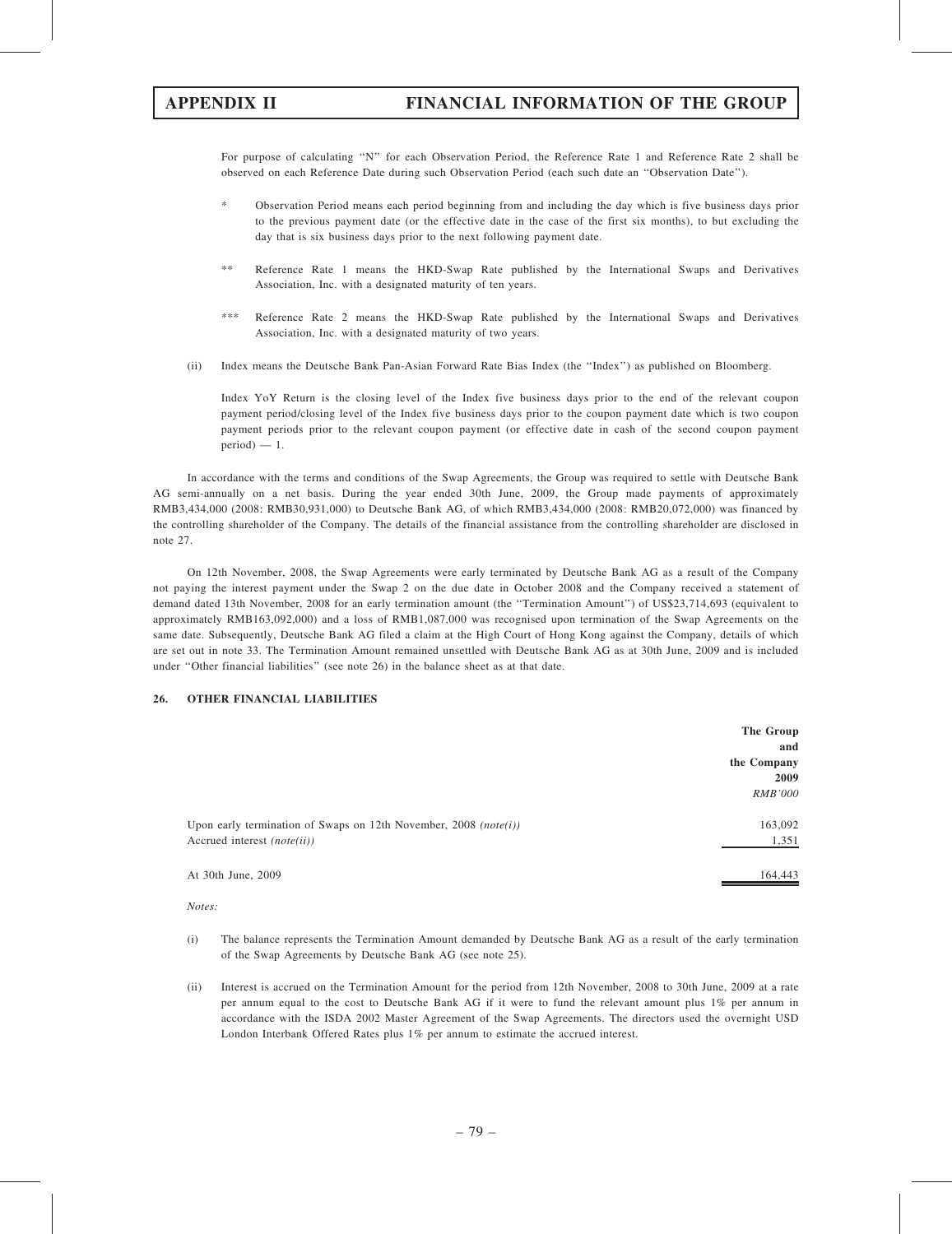# APPENDIX II FINANCIAL INFORMATION OF THE GROUP

### 27. AMOUNT DUE FROM/(TO) THE CS

|                                                | The Group and<br>the Company |                |
|------------------------------------------------|------------------------------|----------------|
|                                                | 2009                         | 2008           |
|                                                | <i>RMB'000</i>               | <i>RMB'000</i> |
| Amount due from the $CS$ — current assets      | 61,975                       |                |
| Amount due to the CS — non-current liabilities |                              | (16,089)       |

In order to minimise speculation on the financial exposure of the Company under the Swap Agreements, on 12th December, 2007, Mr Lin Wan Qaing, the CS and a director of the Company, executed a deed of indemnity (the ''Deed'') providing interestfree and unsecured financial assistance to the Company in respect of its interest payment obligations in connection with the Swap Agreements to the extent as follows:

- in respect of each payment period, payment by the CS will be limited to the amount payable by the Company to Deutsche Bank AG after netting off the amount payable by Deutsche Bank AG to the Company, if any;
- in case the Company receives amount from Deutsche Bank AG after netting off the amount payable by the Company to Deutsche Bank AG and the amount payable by Deutsche Bank AG, the Company will keep such amount received from Deutsche Bank AG; and
- at the maturity date of the Swap Agreements, the Company shall reimburse the CS such amount of sum(s) paid by the CS to the Company under the Deed to the extent of the amount of the Cash Inflow (as defined as the aggregate amount of the payments of approximately RMB113,490,000 received at the inception of the Swap Agreements (''Upfront Payments'') as disclosed in note 25 and the amount received from Deutsche Bank AG), and for the avoidance of doubt, if the Cash Inflow exceeds the aggregate amount of sums actually paid by the CS to the Company under the Deed, the Company will only be required to reimburse the CS such amount equivalent to the sum actually paid by the CS to the Company under the Deed.

In addition, under the Deed, the CS shall indemnify and at all times keep the Company fully indemnified against all liabilities, claims, damages, costs and expenses which the Company may suffer, incur or sustain by reason of the CS's failure in his performance of obligations under the Deed.

As a result of the arrangement under the Deed, given the CS is assuming the obligations of the Company and the Company is required to reimburse the CS to the extent of the Cash Inflow, if the Company is eventually liable to pay more than it receives from Deutsche Bank AG (i.e. the Company makes a loss), the maximum future cash outflows of the Company under the Swap Agreements will be contained at the amount of the Upfront Payments. If however, the aggregate receivables by the Company from Deutsche Bank AG is greater than the payables by the Company to Deutsche Bank AG (i.e. the Company makes a gain), this would mean that the amount actually paid out by the CS is less than the amount received by the Company, the Company will still be entitled to keep the difference (i.e. net amount received) since the Company is only required to reimburse the CS such amount equivalent to the sum actually paid by the CS to the Company under the Deed.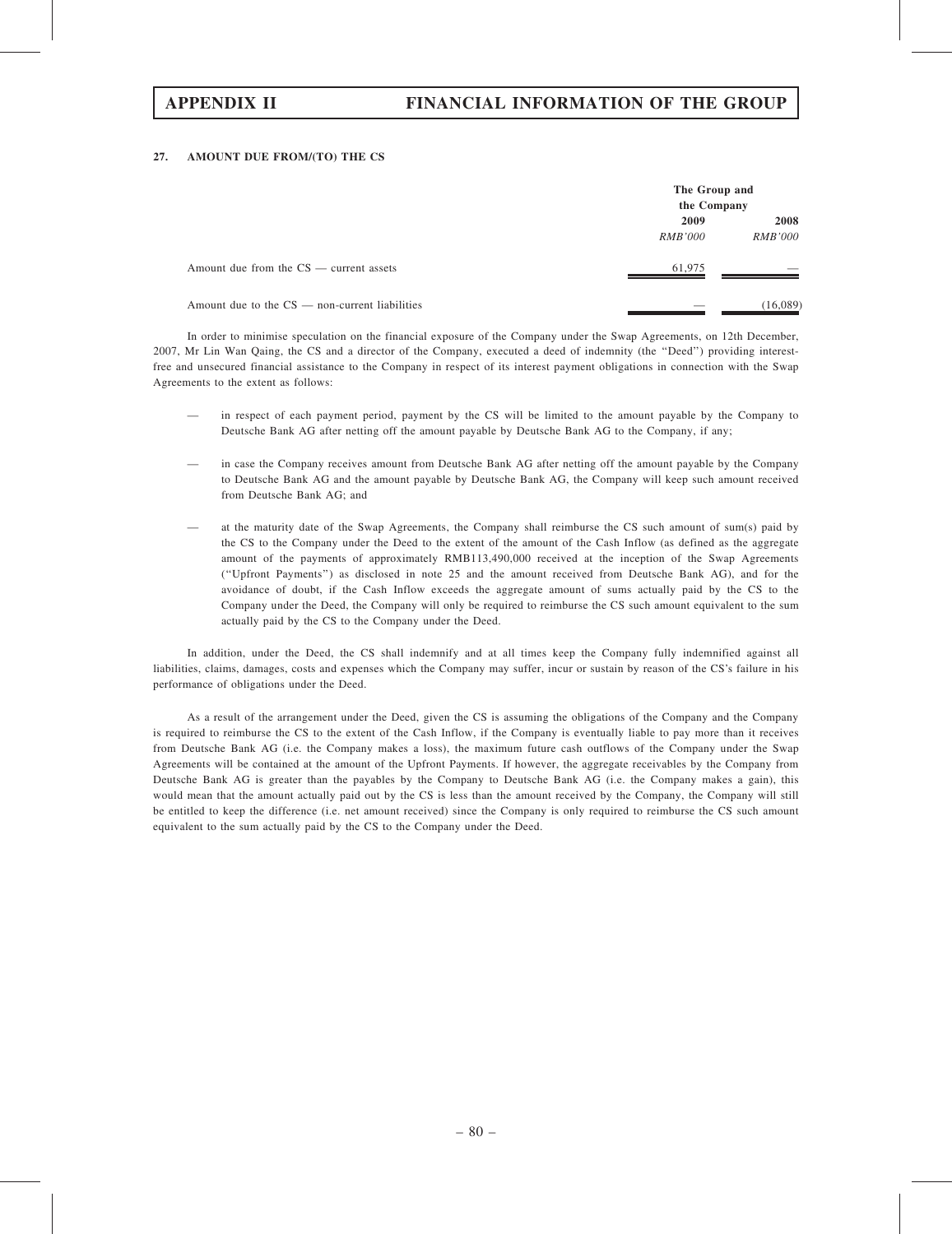The movements during the year are as follows:

|                                                             | The Group and<br>the Company |                |
|-------------------------------------------------------------|------------------------------|----------------|
|                                                             | 2009                         | 2008           |
|                                                             | <i>RMB'000</i>               | <i>RMB'000</i> |
| As at 1st July, 2008/2007                                   | (16,089)                     |                |
| Payments made by the CS to Deutsche Bank AG during the year | (3, 434)                     | (20,072)       |
| Fair value adjustment of amount due to the CS (note $(i)$ ) | 561                          | 3,272          |
| Interest on amount due to the CS (note $(i)$ )              | (288)                        | (175)          |
| Contributions by the CS upon termination <i>(note (ii))</i> | 81,167                       |                |
| Exchange adjustments                                        | 58                           | 886            |
| As at 30th June, 2009/2008                                  | 61,975                       | (16,089)       |

Notes:

- (i) In accordance with the accounting policies set out in notes  $1(m)$  and (v), the amount of financial assistance received is initially recognised at fair value, as the indemnified amounts were expected to be settled upon original maturity dates of the Swap Agreements in 2012. During the year ended 30th June, 2009, a total amount of RMB561,000 (2008: RMB3,272,000), being the difference between the fair value based on expected cash flows and the nominal amount of cash received by the Company was recognised as a capital contribution by the CS in the capital contribution reserve within equity. The financial assistance is subsequently stated at amortised cost and the related interest expense calculated using the effective interest method has been recognised in profit or loss.
- (ii) According to the Deed, the CS is obligated to indemnify the Company the semi-annual interest payments made after the execution of the indemnity, the early termination amount, the interest accrued subsequent to termination and all related costs incurred thereon, while the Company will be required to reimburse the CS such amount equivalent to the sum actually paid by the CS to the Company under the Deed to the extent of the amount of the Company's Cash Inflow from Deutsche Bank AG.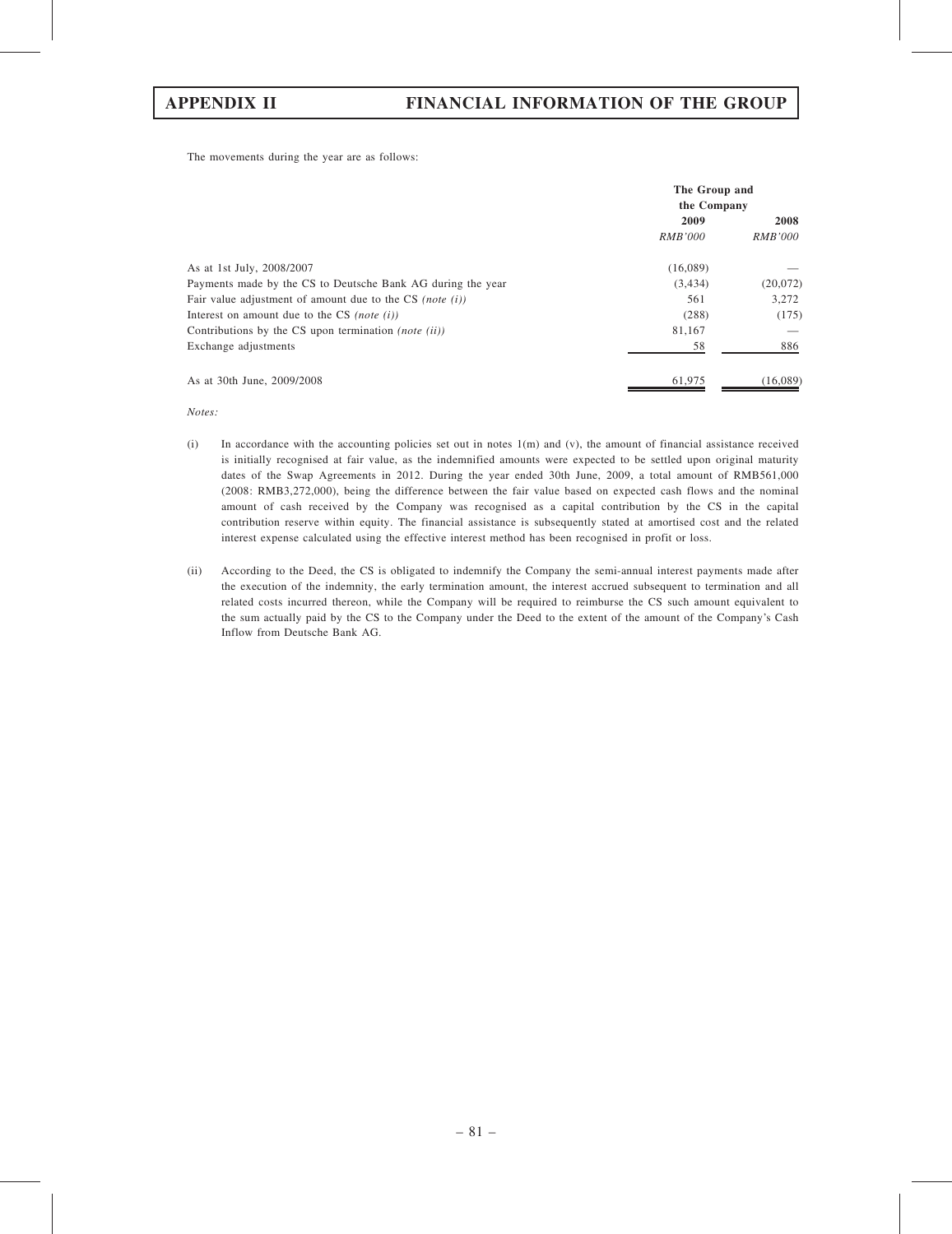# 28. CAPITAL AND RESERVES

## (a) The Group

|                                                                                                                                  | <b>Share</b><br>capital   | premium                                    | Share-based<br>Share compensation<br>reserve | <b>Statutory</b><br>reserve | Capital<br>reserve      | <b>Exchange</b><br>reserve | <b>Building</b><br>valuation<br>reserve | Capital<br>contribution redemption<br>reserve | Capital<br>reserve       | Retained<br>profits | Total<br>equity       |
|----------------------------------------------------------------------------------------------------------------------------------|---------------------------|--------------------------------------------|----------------------------------------------|-----------------------------|-------------------------|----------------------------|-----------------------------------------|-----------------------------------------------|--------------------------|---------------------|-----------------------|
|                                                                                                                                  | RMB'000                   | RMB'000                                    | (note (i))<br>RMB'000                        | (note (ii))<br>RMB'000      | (note (iii))<br>RMB'000 | (note (iv))<br>RMB'000     | (note(v))<br>RMB'000                    | (note (vi))<br>RMB'000                        | (note (viii))<br>RMB'000 | RMB'000             | RMB'000               |
| At 1st July, 2007<br>Exchange difference on<br>translation of financial                                                          | 58,123                    | 244,971                                    | 3,209                                        | 3,440                       | 63,947                  | 2,001                      | 4,030                                   |                                               |                          | 507,066             | 886,787               |
| statements of operations<br>outside PRC<br>Surplus on revaluation of                                                             |                           |                                            |                                              |                             |                         | 26,611                     |                                         |                                               |                          |                     | 26,611                |
| buildings held for own<br>use, net of deferred tax<br>Issue of shares upon<br>exercise of subscription<br>rights attached to the |                           |                                            |                                              |                             |                         |                            | 10,397                                  |                                               |                          |                     | 10,397                |
| convertible bonds<br>Issue of shares under the                                                                                   | 186                       | 1,655                                      |                                              |                             |                         |                            |                                         |                                               |                          |                     | 1,841                 |
| share option scheme<br>Purchase and cancellation<br>of own shares                                                                | 371                       | 4,107                                      | (126)                                        |                             |                         |                            |                                         |                                               |                          |                     | 4,352                 |
| - par value paid<br>- premium paid<br>- transfer between                                                                         | (19)<br>$\qquad \qquad -$ | $\overbrace{\phantom{123221111}}$<br>(123) |                                              |                             |                         |                            |                                         |                                               |                          |                     | (19)<br>(123)         |
| reserves<br>Fair value adjustment of                                                                                             |                           | (19)                                       |                                              |                             |                         |                            |                                         |                                               | 19                       |                     |                       |
| amount due to the CS<br>Dividend approved in                                                                                     |                           |                                            |                                              |                             |                         |                            |                                         | 3,272                                         |                          |                     | 3,272                 |
| respect of the previous<br>year (note $10(b)$ )<br>Profit for the year                                                           |                           | (10, 780)                                  |                                              |                             |                         |                            |                                         |                                               |                          | (7, 384)<br>11,179  | (18, 164)<br>11,179   |
| Appropriations to statutory<br>reserve                                                                                           |                           |                                            |                                              | 10,834                      |                         |                            |                                         |                                               |                          | (10, 834)           |                       |
| At 30th June, 2008                                                                                                               | 58,661                    | 239,811                                    | 3,083                                        | 14,274                      | 63,947                  | 28,612                     | 14,427                                  | 3,272                                         | 19                       | 500,027             | 926,133               |
| At 1st July, 2008<br>Exchange difference on<br>translation of financial<br>statements of operations                              | 58,661                    | 239,811                                    | 3,083                                        | 14,274                      | 63,947                  | 28,612                     | 14,427                                  | 3,272                                         | 19                       | 500,027             | 926,133               |
| outside PRC<br>Realisation of surplus on<br>revaluation of buildings<br>held for own use upon<br>disposal, net of                |                           |                                            |                                              |                             |                         | (689)                      |                                         |                                               |                          |                     | (689)                 |
| deferred tax<br>Impairment of buildings<br>held for own use, net                                                                 |                           |                                            |                                              |                             |                         |                            | (3,891)                                 |                                               |                          | 3,891               |                       |
| of deferred tax                                                                                                                  |                           |                                            |                                              |                             |                         |                            | (10, 536)                               |                                               |                          |                     | (10, 536)             |
| Fair value adjustment of<br>amount due to the CS<br>Contributions by the CS<br>upon termination of<br>derivative financial       |                           |                                            |                                              |                             |                         |                            |                                         | 561                                           |                          |                     | 561                   |
| instruments<br>Dividend approved in                                                                                              |                           |                                            |                                              |                             |                         |                            |                                         | 81,167                                        |                          |                     | 81,167                |
| respect of the previous<br>year (note $10(b)$ )<br>Loss for the year                                                             |                           | (1,969)<br>$\qquad \qquad -$               |                                              |                             |                         |                            |                                         |                                               |                          | (360, 202)          | (1,969)<br>(360, 202) |
| Lapse of share options                                                                                                           |                           |                                            | (337)                                        |                             |                         |                            |                                         |                                               |                          | 337                 |                       |
| At 30th June, 2009                                                                                                               | 58,661                    | 237,842                                    | 2,746                                        | 14,274                      | 63,947                  | 27,923                     |                                         | 85,000                                        | 19                       | 144,053             | 634,465               |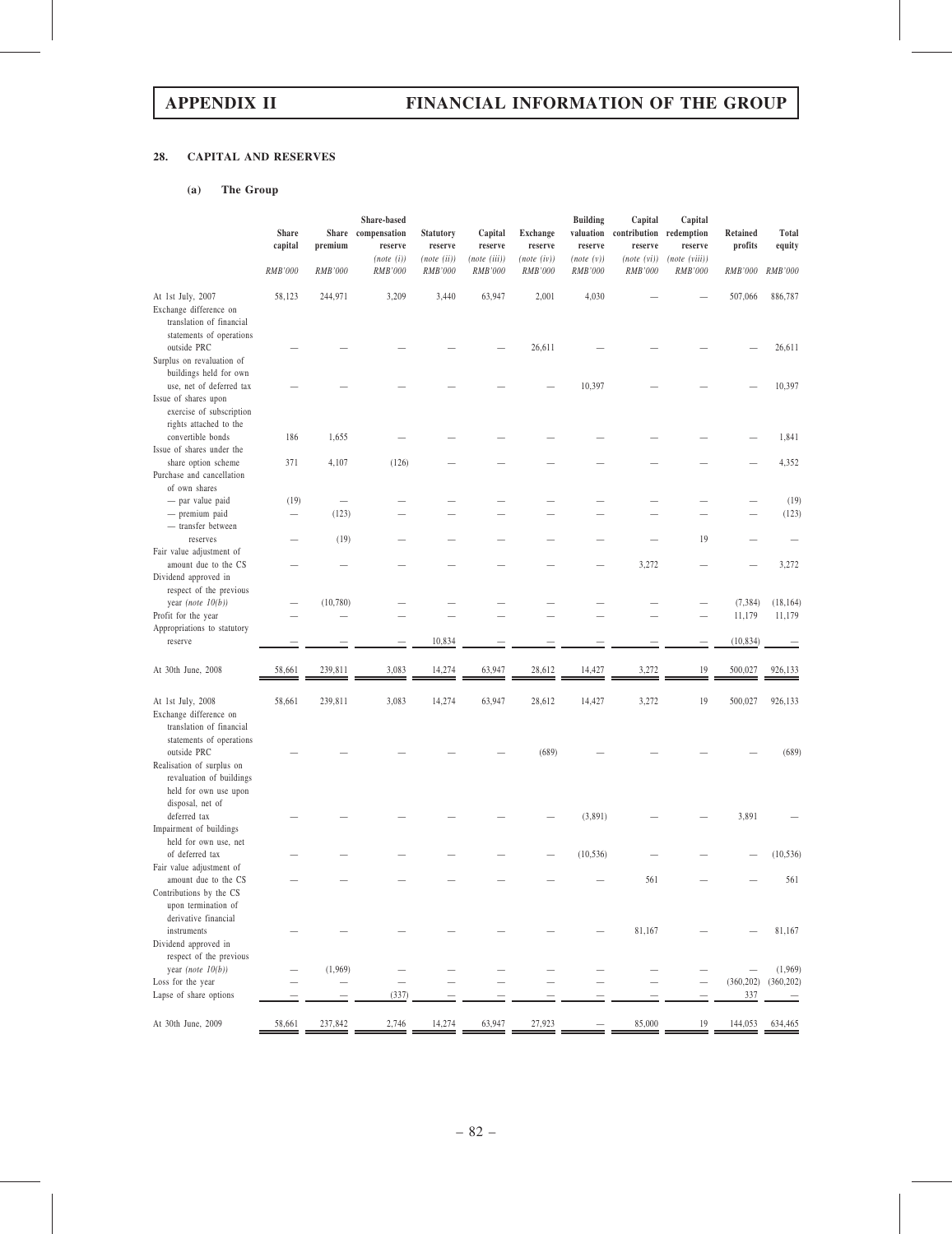### (b) The Company

|                                                                                         | <b>Share</b><br>capital | <b>Share</b><br>premium | Share-based<br>compensation<br>reserve | <b>Exchange</b><br>reserve | Contributed<br>surplus  | Capital<br>contribution<br>reserve | Capital<br>redemption<br>reserve | Accumulated<br>losses    | Total     |
|-----------------------------------------------------------------------------------------|-------------------------|-------------------------|----------------------------------------|----------------------------|-------------------------|------------------------------------|----------------------------------|--------------------------|-----------|
|                                                                                         | RMB'000                 | RMB'000                 | (note (i))<br>$\it{RMB'000}$           | (note (iv))<br>RMB'000     | (note (vii))<br>RMB'000 | (note (vi))<br>RMB'000             | (note (viii))<br>RMB'000         | RMB'000                  | RMB'000   |
| At 1st July, 2007                                                                       | 58,123                  | 244,971                 | 3,209                                  | (3,697)                    | 10,009                  |                                    |                                  | (39, 367)                | 273,248   |
| Exchange difference on translation<br>of financial statements of the                    |                         |                         |                                        |                            |                         |                                    |                                  |                          |           |
| Company into RMB<br>Issue of shares upon exercise of<br>subscription rights attached to |                         |                         |                                        | 24,999                     | (2,625)                 |                                    |                                  |                          | 22,374    |
| the convertible bonds                                                                   | 186                     | 1,655                   |                                        |                            |                         |                                    |                                  |                          | 1,841     |
| Issue of shares under the share                                                         |                         |                         |                                        |                            |                         |                                    |                                  |                          |           |
| option scheme                                                                           | 371                     | 4,107                   | (126)                                  |                            |                         |                                    |                                  |                          | 4,352     |
| Purchase and cancellation of own<br>shares                                              |                         |                         |                                        |                            |                         |                                    |                                  |                          |           |
| - par value paid                                                                        | (19)                    |                         |                                        |                            |                         |                                    |                                  |                          | (19)      |
| - premium paid                                                                          | $\equiv$                | (123)                   |                                        |                            |                         |                                    |                                  |                          | (123)     |
| - transfer between reserves                                                             |                         | (19)                    |                                        |                            |                         |                                    | 19                               |                          |           |
| Fair value adjustment of amount<br>due to the CS                                        |                         |                         |                                        |                            |                         | 3,272                              |                                  |                          | 3,272     |
| Dividend approved in respect of the                                                     |                         |                         |                                        |                            |                         |                                    |                                  |                          |           |
| previous year (note $10(b)$ )                                                           |                         | (10,780)                |                                        |                            | (7, 384)                |                                    |                                  | $\equiv$                 | (18, 164) |
| Loss for the year                                                                       |                         |                         |                                        |                            |                         |                                    |                                  | (51, 602)                | (51,602)  |
| At 30th June, 2008                                                                      | 58,661                  | 239,811                 | 3,083                                  | 21,302                     |                         | 3,272                              | 19                               | (90, 969)                | 235,179   |
| At 1st July, 2008                                                                       | 58,661                  | 239,811                 | 3,083                                  | 21,302                     |                         | 3,272                              | 19                               | (90, 969)                | 235,179   |
| Exchange difference on translation<br>of financial statements of the                    |                         |                         |                                        |                            |                         |                                    |                                  |                          |           |
| Company into RMB                                                                        |                         |                         |                                        | (455)                      |                         |                                    |                                  |                          | (455)     |
| Fair value adjustment of amount<br>due to the CS                                        |                         |                         |                                        |                            |                         | 561                                |                                  |                          | 561       |
| Contributions by the CS upon<br>termination of derivative                               |                         |                         |                                        |                            |                         |                                    |                                  |                          |           |
| financial instruments                                                                   |                         |                         |                                        |                            |                         | 81,167                             |                                  | $\overline{\phantom{0}}$ | 81,167    |
| Lapse of share options                                                                  |                         |                         | (337)                                  |                            |                         |                                    |                                  | 337                      |           |
| Dividend approved in respect of the<br>previous year (note $10(b)$ )                    |                         | (1,969)                 |                                        |                            |                         |                                    |                                  | $\overline{\phantom{0}}$ | (1,969)   |
| Loss for the year                                                                       |                         |                         |                                        |                            |                         |                                    |                                  | (219, 981)               | (219,981) |
| At 30th June, 2009                                                                      | 58,661                  | 237,842                 | 2,746                                  | 20,847                     |                         | 85,000                             | 19                               | (310, 613)               | 94,502    |

Notes:

- (i) Share-based compensation reserve represents the value of share options granted to the option holders which give them the right to subscribe for ordinary shares of the Company (note 30).
- (ii) According to the relevant rules and regulations in the PRC, Gemini, Shuangxiang, Fuqiang and Haichuang are required to appropriate 10% of their after-tax profit (after offsetting prior year losses), based on the PRC statutory financial statements prepared in accordance with the relevant accounting principles and financial regulations applicable to foreign investment enterprises in the PRC, to a general reserve fund until the balance of the reserve reaches 50% of their respective registered capital. Thereafter, any further appropriations can be made at the directors' discretion. The general reserve fund can be utilised to offset losses, or be utilised for issuance of bonus shares on condition that the general reserve fund shall be maintained at a minimum of 25% of the registered capital after such issuance.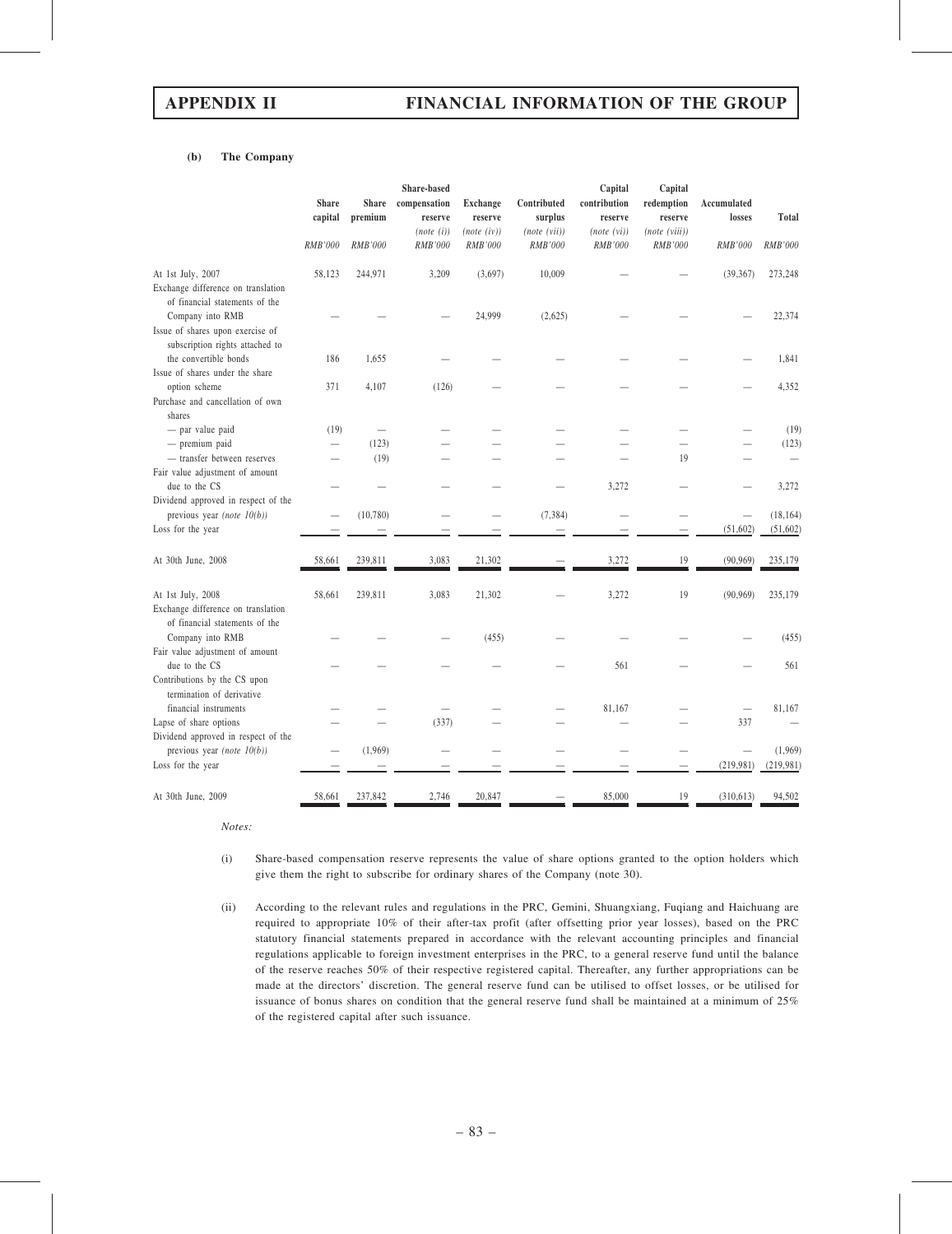- (iii) The capital reserve of the Group represents:
	- (a) capital reserve of a subsidiary;
	- (b) the difference between the nominal value of the ordinary shares issued by the Company and the aggregate of the share capital and share premium of a subsidiary acquired through an exchange of shares pursuant to the Group reorganisation in 2001; and
	- (c) the amount of non-controlling interest as at acquisition date in excess of the fair value of the consideration paid directly recognised in equity.
- (iv) The exchange reserve comprises all foreign exchange differences arising from the translation of the financial statements of operations outside the PRC. The reserve is dealt with in accordance with the accounting policy set out in note 1(s).
- (v) The revaluation reserve has been set up and is dealt with in accordance with the accounting policies adopted for buildings in note  $1(f)(ii)$ .
- (vi) The capital contribution reserve represents the difference between the fair value of the interest-free financial assistance provided by the controlling shareholder of the Company (see note 27) initially recognised in the financial statements and the nominal amount of cash received/receivable by the Group.
- (vii) The contributed surplus of the Company represents the difference between the nominal value of the ordinary shares issued by the Company and the net asset value of subsidiaries acquired through an exchange of shares pursuant to the Group reorganisation in 2001.
- (viii) The capital redemption reserve represents the nominal value of the shares repurchased which has been paid out of the distributable reserves of the Company.

Under the Companies Law (Revised) of the Cayman Islands, share premium and contributed surplus are distributable to shareholders, subject to the condition that the Company cannot declare or pay a dividend, or make a distribution out of share premium and contributed surplus if (i) it is, or would after the payment be, unable to pay its liabilities as they become due, or (ii) the realisable value of its assets would thereby be less than the aggregate of its liabilities and its issued share capital account.

As at 30th June, 2009, the Company's reserves available for distribution to shareholders amounted to RMB Nil (2008: RMB173,227,000) computed in accordance with the Companies Law (Revised) of the Cayman Islands and the Company's articles of association.

### (c) Authorised and issued share capital

|                                               | The Group and the Company |                |           |                |  |  |  |
|-----------------------------------------------|---------------------------|----------------|-----------|----------------|--|--|--|
|                                               | 2009                      |                | 2008      |                |  |  |  |
|                                               | Number of                 |                | Number of |                |  |  |  |
|                                               | shares                    | Amount         | shares    | Amount         |  |  |  |
|                                               | '000                      | <i>RMB'000</i> | '000      | <i>RMB'000</i> |  |  |  |
| Authorised:                                   |                           |                |           |                |  |  |  |
| Ordinary shares of HK\$0.10 each              | 1,000,000                 | 106,000        | 1,000,000 | 106,000        |  |  |  |
| Ordinary shares issued and fully paid:        |                           |                |           |                |  |  |  |
| At 1st July                                   | 558,965                   | 58,661         | 553,169   | 58,123         |  |  |  |
| Issue of shares upon exercise of subscription |                           |                |           |                |  |  |  |
| rights attached to the convertible bonds      |                           |                | 2,000     | 186            |  |  |  |
| Issue of shares under the share option scheme |                           |                | 4.000     | 371            |  |  |  |
| Shares repurchased                            |                           |                | (204)     | (19)           |  |  |  |
| At 30th June                                  | 558,965                   | 58,661         | 558,965   | 58,661         |  |  |  |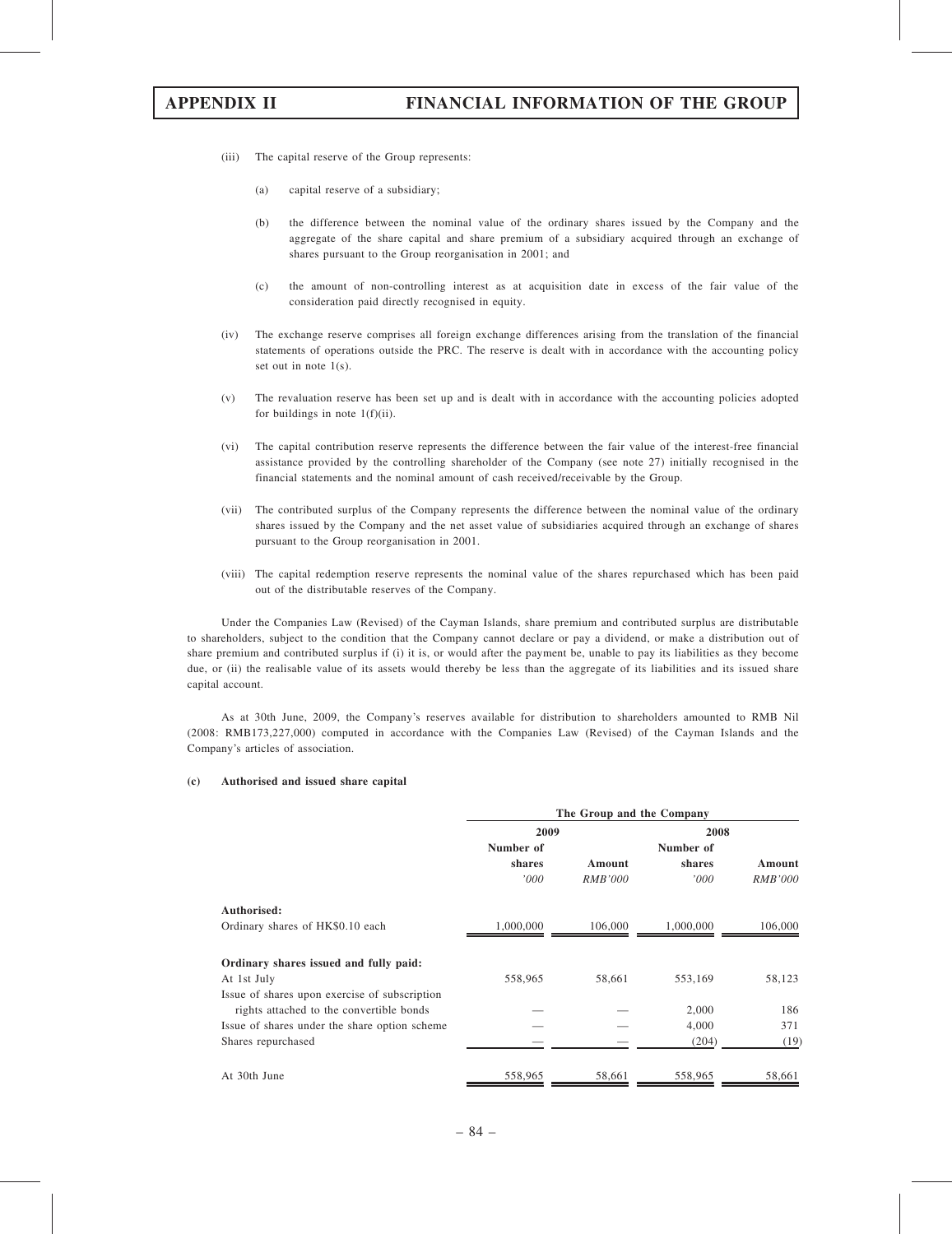The holders of ordinary shares are entitled to receive dividends as declared from time to time and are entitled to one vote per share at meetings of the Company. All ordinary shares rank equally with regard to the Company's residual assets.

(i) Repurchase of own shares

The Company did not repurchase any of its own shares during the year ended 30th June, 2009.

During the year ended 30th June, 2008, the Company repurchased its own ordinary shares on The Stock Exchange of Hong Kong Limited as follows:

|            | Number of<br>shares<br>repurchased | Price paid<br>per share<br>HK\$ | Lowest price<br>paid per<br>share<br>HK\$ | Aggregate<br>price paid<br>RMB'000 |
|------------|------------------------------------|---------------------------------|-------------------------------------------|------------------------------------|
| Month/year |                                    |                                 |                                           |                                    |
| April 2008 | 200,000                            | 0.75                            |                                           | 139                                |
| May 2008   | 4,000                              | 0.74                            |                                           | 3                                  |
|            | 204,000                            |                                 |                                           | 142                                |

The repurchased shares were cancelled and accordingly the issued share capital of the Company was reduced by the nominal value of these shares. Pursuant to section 37(4) of the Companies Law (2007 Revision) of the Cayman Islands, an amount equivalent to the par value of the shares cancelled of RMB19,000 was transferred from the distributable reserves to the capital redemption reserve. The premium paid on the repurchase of the shares of RMB123,000 was charged to share premium.

### (ii) Shares issued under the share option scheme

During the year ended 30th June, 2008, options were exercised to subscribe for 4,000,000 ordinary shares in the Company at a consideration of RMB4,352,000 of which RMB371,000 was credited to share capital and the balance of RMB3,981,000 was credited to the share premium account. RMB126,000 has been transferred from the capital reserve to the share premium account in accordance with policy set out in note  $1(0)(ii)$ .

(iii) Shares issued upon exercise of subscription rights attached to the convertible bonds

As at 30th June, 2008, all subscription rights attached to the convertible bonds had expired.

### (d) Capital management

The Group's primary objectives when managing capital are to safeguard the Group's ability to continue as a going concern, so that it can continue to provide returns for shareholders and benefits for other stakeholders, by pricing products and services commensurately with the level of risk and by securing access to finance at a reasonable cost.

The Group actively and regularly reviews and manages its capital structure to maintain a balance between the higher shareholder returns that might be possible with higher levels of borrowings and the advantages and security afforded by a sound capital position, and makes adjustments to the capital structure in light of changes in economic conditions.

The Group monitors its capital structure on the basis of a net debt-to-capital ratio. For this purpose the Group defines net debt as total debt (which includes bank loans, obligations under finance leases, trade and other payables, derivative financial instruments and other long term payable) less cash and cash equivalents. Capital comprises all components of equity.

It is the Group's strategy to keep the net debt-to-capital ratio at a reasonable level. In order to maintain or adjust the ratio, the Group may adjust the amount of dividends paid to shareholders, issue new shares, return capital to shareholders, raise new debt financing or sell assets to reduce debt.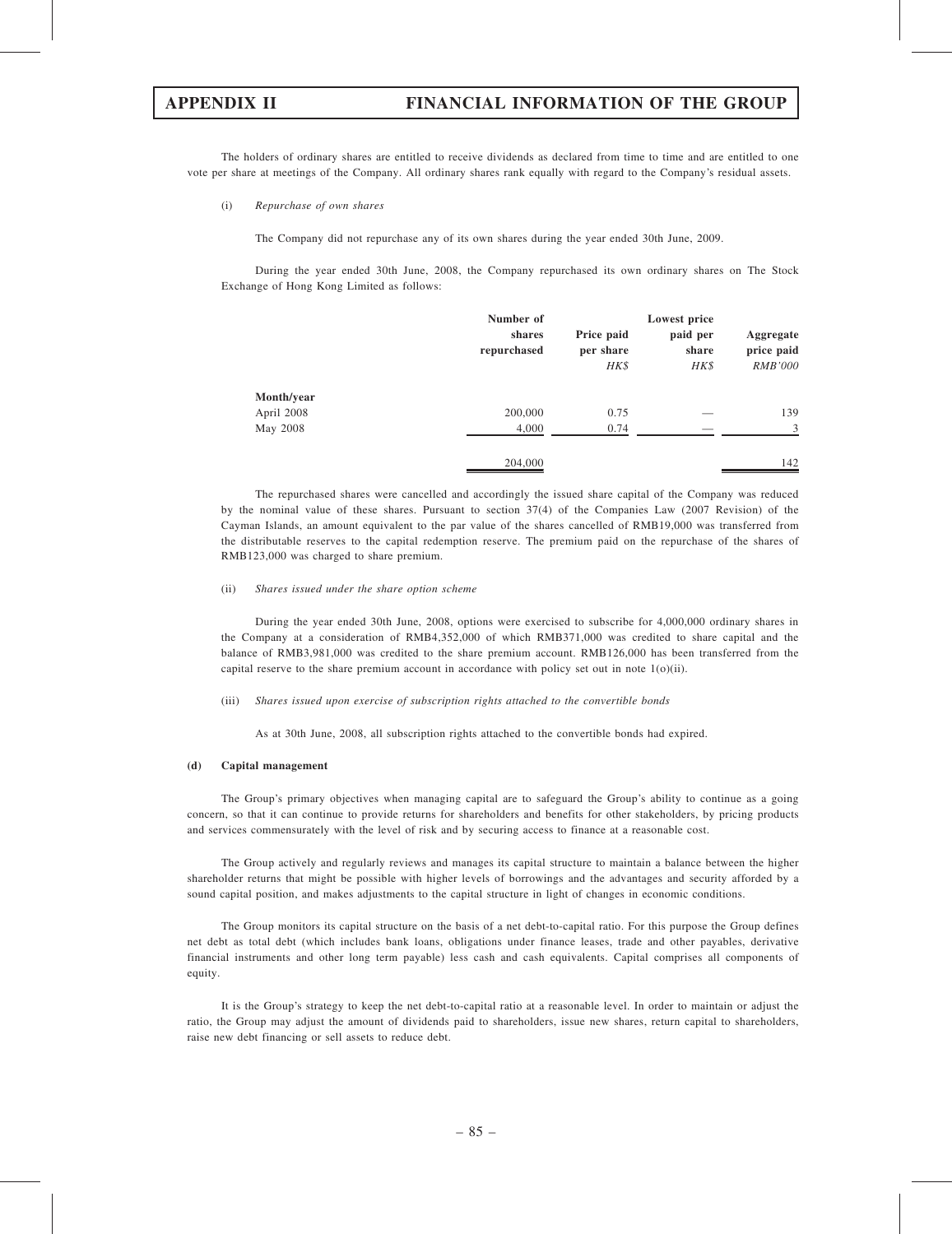The net debt-to-capital ratio at 30th June, 2009 and 2008 was as follows:

|                             |             | The Group      |                | The Company    |                |  |
|-----------------------------|-------------|----------------|----------------|----------------|----------------|--|
|                             |             | 2009           | 2008           | 2009           | 2008           |  |
|                             | <b>Note</b> | <b>RMB'000</b> | <b>RMB'000</b> | <i>RMB'000</i> | <b>RMB'000</b> |  |
| Bank loans                  | 22          | 266,972        | 283,822        | 26,388         | 99,022         |  |
| Obligations under finance   |             |                |                |                |                |  |
| leases                      | 23          |                | 3,101          |                |                |  |
| Trade and other payables    | 21          | 143,926        | 162,810        | 78,735         | 14,337         |  |
| Derivative financial        |             |                |                |                |                |  |
| instruments                 | 25          |                | 165,067        |                | 165,067        |  |
| Amount due to the CS        | 27          |                | 16,089         |                | 16,089         |  |
| Other financial liabilities | 26          | 164,443        |                | 164,443        |                |  |
| Total debt                  |             | 575,341        | 630,889        | 269,566        | 294,515        |  |
| Less: Cash and cash         |             |                |                |                |                |  |
| equivalents                 | 20          | (648, 450)     | (880, 366)     | (1, 175)       | (8, 475)       |  |
| Net (cash)/debt             |             | (73, 109)      | (249, 477)     | 268,391        | 286,040        |  |
| Total equity                | 28          | 634,465        | 926,133        | 94,502         | 235,179        |  |
| Net debt-to-capital ratio   |             | N/A            | N/A            | 284%           | 122%           |  |

As imposed by a bank loan agreement between a bank and the Company, the Group is required to maintain a ratio of ''consolidated gross borrowings'' to ''equity'' not exceeding 100%. For the purpose of this capital requirement, ''consolidated gross borrowings'' is defined as the aggregate of secured and unsecured financial indebtedness of the Group, and ''equity'' is defined as the aggregate of the amount paid up or credited as paid up on the issued share capital (other than any redeemable share capital) of the Company.

Other than the above, neither the Company nor any of its subsidiaries were subject to externally imposed capital requirements in either the current or prior year.

### 29. EMPLOYEE RETIREMENT BENEFITS

### Hong Kong

The Group operates a Mandatory Provident Fund Scheme (the ''MPF Scheme'') under the Hong Kong Mandatory Provident Fund Schemes Ordinance for employees employed under the jurisdiction of the Hong Kong Employment Ordinance. The MPF Scheme is a defined contribution retirement scheme administered by independent trustees. Under the MPF Scheme, the employer and its employees are each required to make contributions to the MPF Scheme at 5% of the employees' relevant income, subject to a cap of monthly relevant income of HK\$20,000. Contributions to the MPF Scheme vest immediately.

### PRC, other than Hong Kong

The PRC subsidiaries of the Group participates in a mandatory central pension scheme organised by the PRC government for certain of its employees, the assets of which are held separately from those of the Group. Contributions made are based on a percentage of the eligible employees' salaries and are charged to profit or loss as they became payable, in accordance with the rules of the scheme. The employers' contributions vest fully once they are made. Under this scheme, retirement benefits of existing and retired employees are payable by the relevant scheme administrators and the Group has no further obligations beyond the annual contributions.

The Group does not have any other pension schemes for its employees in respect of the subsidiaries outside Hong Kong and PRC. In the opinion of the directors of the Company, the Group did not have any significant liabilities beyond the above contributions in respect of the retirement benefits of its employees.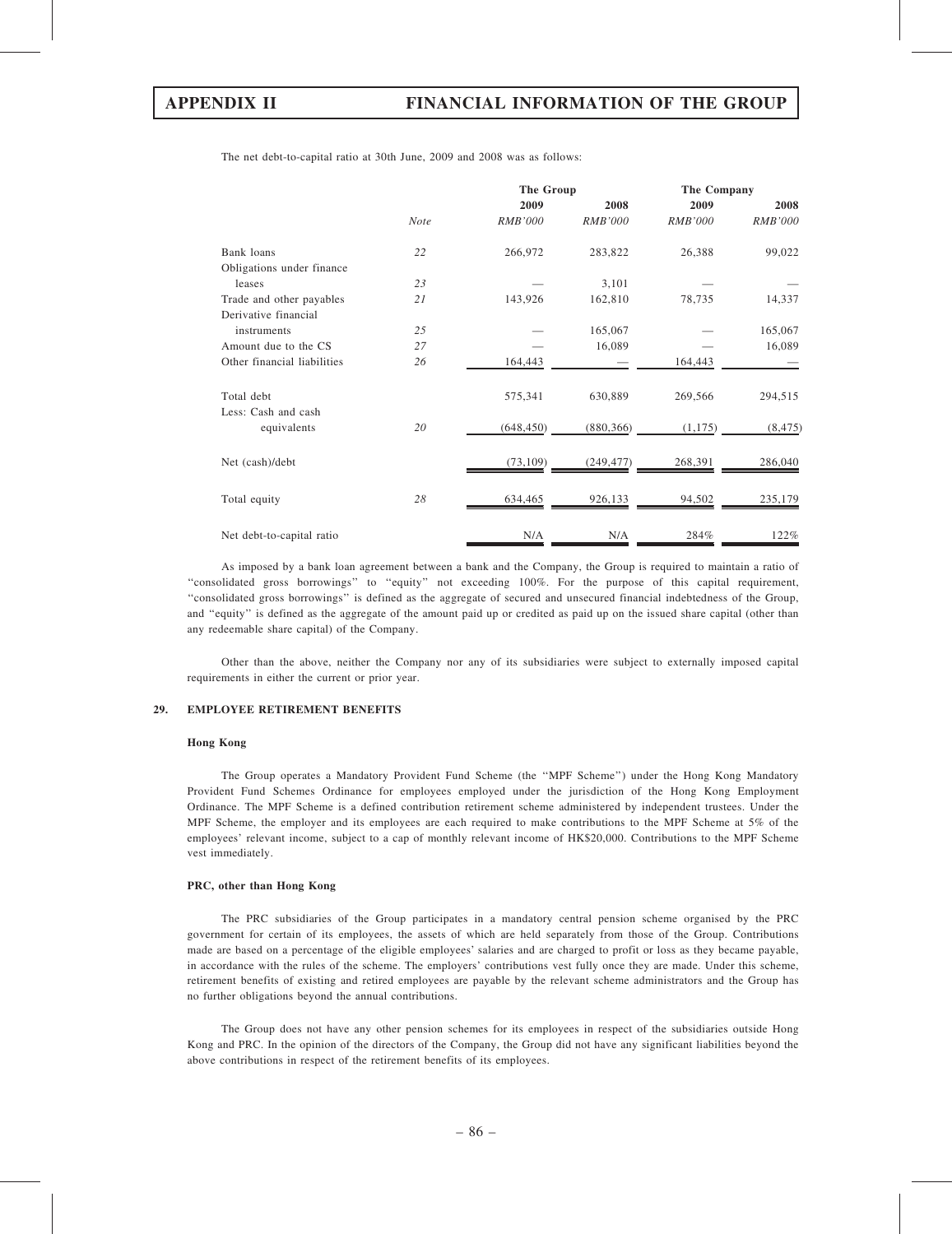### 30. EQUITY SETTLED SHARE-BASED TRANSACTIONS

The Company adopted a share option scheme for a period of 10 years commencing from 9th January, 2003. Under the terms of this scheme, the exercise price of options will be determined by the board of directors of the Company and should not be less than the highest of (i) the nominal value of the Company's ordinary shares, (ii) the closing price of the ordinary shares on the Main Board of the Stock Exchange on the date of grant and (iii) the average closing price of the ordinary shares on the Main Board of the Stock Exchange for the five business days immediately preceding the date of grant. The options vest immediately at the date of grant and are then exercisable within a period of three years. Each option gives the holder the right to subscribe for one ordinary share in the Company.

## (a) The terms and conditions of the grants that existed during the years are as follows, whereby all options are settled by physical delivery of shares:

|                                                             | Number of<br>instruments | <b>Vesting conditions</b>      | Contractual life<br>of options |
|-------------------------------------------------------------|--------------------------|--------------------------------|--------------------------------|
| Options granted to employees:<br>$-$ on 4th September, 2006 | 5,500,000                | Immediate at the date of grant | 3 years                        |
| Options granted to directors:<br>— on 4th September, 2006   | 6,500,000                | Immediate at the date of grant | 3 years                        |
| Total share options                                         | 12,000,000               |                                |                                |

### (b) The number and weighted average exercise prices of share options are as follows:

|                                                                 | 2009                                  |                      | 2008                                  |                           |  |
|-----------------------------------------------------------------|---------------------------------------|----------------------|---------------------------------------|---------------------------|--|
|                                                                 | Weighted<br>average<br>exercise price | Number of<br>options | Weighted<br>average<br>exercise price | Number of<br>options      |  |
| Outstanding at 1st July, 2008/2007<br>Exercised during the year | HK\$1.038                             | 12,000,000           | HK\$1.072<br>HK\$1.172                | 16,000,000<br>(4,000,000) |  |
| Lapsed during the year                                          | HK\$1.038                             | (1,500,000)          |                                       |                           |  |
| Outstanding at 30th June, 2009/2008                             | HK\$1.038                             | 10.500,000           | HK\$1.038                             | 12,000,000                |  |
| Exercisable at 30th June, 2009/2008                             |                                       | 10.500,000           |                                       | 12,000,000                |  |

No share option was exercised during the year. The weighted average share price at the date of exercise for shares options exercised during the year ended 30th June, 2008 was RMB1.604.

The options outstanding at 30th June, 2009 had an exercise price of RMB1.038 (2008: RMB1.038) and a weighted average remaining contractual life of 0.17 years (2008: 1.17 years).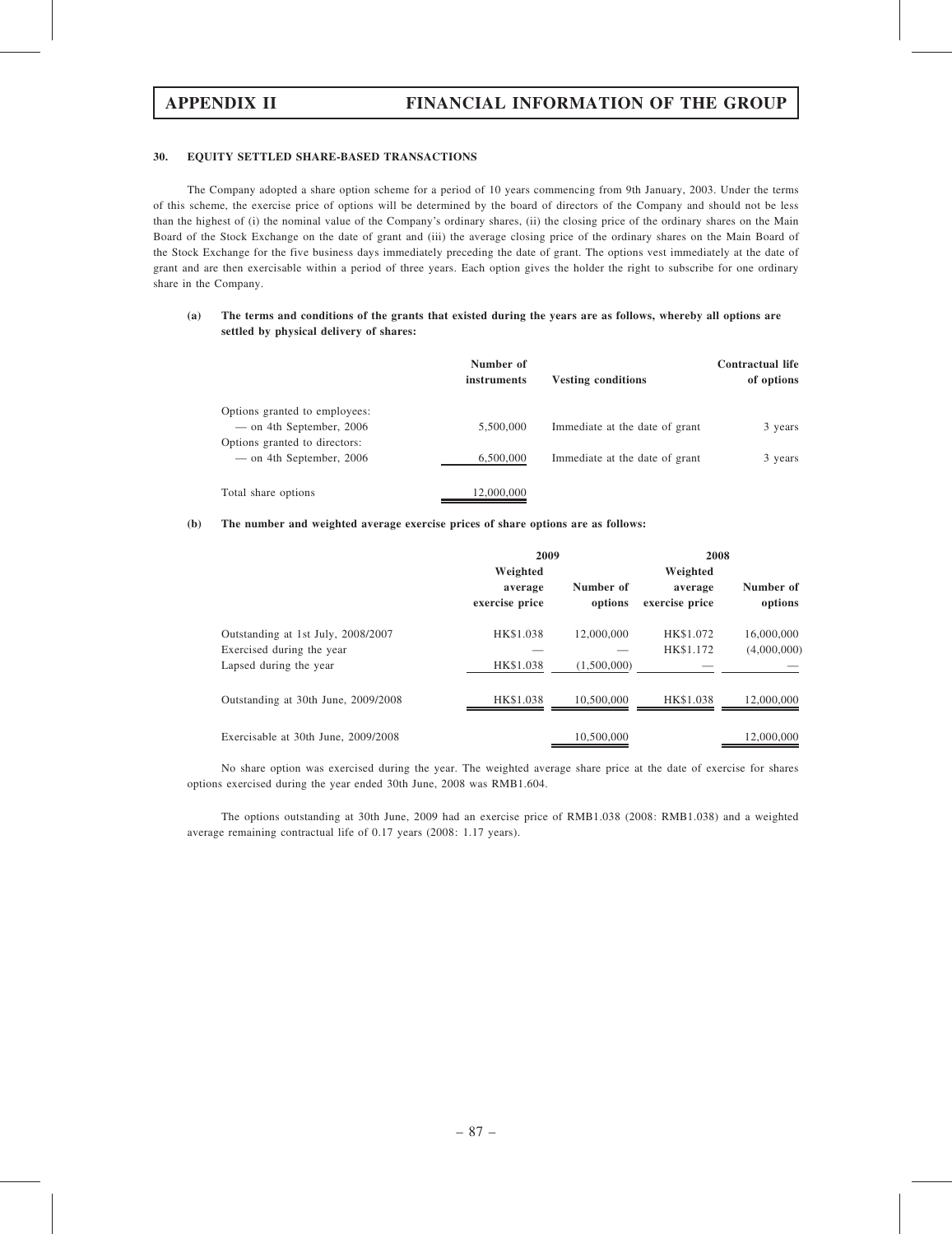### (c) Fair value of share options and assumptions

The fair value of services received in return for share options granted is measured by reference to the fair value of share options granted. The estimate of the fair value of the services received was measured based on Black-Scholes-Merton Option Pricing Model as follows:

|                                | Options granted on<br>4th September, 2006 |
|--------------------------------|-------------------------------------------|
| Fair value at measurement date | HK\$0.2554                                |
| Exercise price                 | HK\$1.038                                 |
| Risk free rate                 | 3.933%                                    |
| Nature of the share options    | Call                                      |
| Expected life                  | 3 years                                   |
| Expected volatility            | 37.659%                                   |
| Expected dividend yield        | 2.590%                                    |

The expected volatility is based on the historical share price of the Company over the 260 trading days immediately before the valuation date. Changes in the subjective input assumptions could materially affect the fair value estimate.

The above calculation is based on the assumption that there is no material difference between the expected volatility over the whole life of the options and the historical volatility of the ordinary shares as set out above.

### 31. FINANCIAL INSTRUMENTS

Exposure to credit, liquidity, interest rate and currency risks arises in the normal course of the Group's business. The Group is also exposed to equity price risk arising from its equity investments in other entities. These risks are limited by the Group's financial management policies and practices described below.

### (a) Credit risk

The Group's credit risk is primarily attributable to deposits with banks and trade and other receivables. Management has a credit policy in place and the exposures to these credit risks are monitored on an ongoing basis.

The major concentration of credit risk arises from exposures to deposits placed in financial institutions operating in one geographical region, the PRC. The Group only places deposits with the major financial institutions in the PRC.

The maximum exposure to credit risk is represented by the carrying amount of each financial asset in the balance sheets.

Except for the financial guarantees given by the Company as set out in note 22(vii), the Company does not provide any other guarantees which would expose the Company to credit risk. The maximum exposure to credit risk in respect of these financial guarantees at the balance sheet date is disclosed in note 22(vii).

For year ended 30th June, 2009, the largest and the five largest customers of the Group in aggregate accounted for approximately 15% (2008: 12%) and 44% (2008: 41%) respectively of the Group's total sales. At 30th June, 2009, approximately 26% (2008: 1%) and 46% (2008: 36%) of trade receivables was due from the largest and the five largest customers. As a result, a termination of the relationship or a reduction in orders from the five largest customers would have a material impact on the Group's results of operations and financial condition. Credit evaluations are performed on all customers requiring credit over a certain amount. Normally, these receivables are due within 90 days to 180 days from the date of billing and the Group does not obtain collateral from customers.

### (b) Liquidity risk

Individual operating entities within the Group are responsible for their own cash management, including the short term investment of surplus cash and the raising of loans to cover expected cash requirements, subject to approval by the Company's board when the borrowings exceed certain predetermined levels of authority. The Group regularly monitors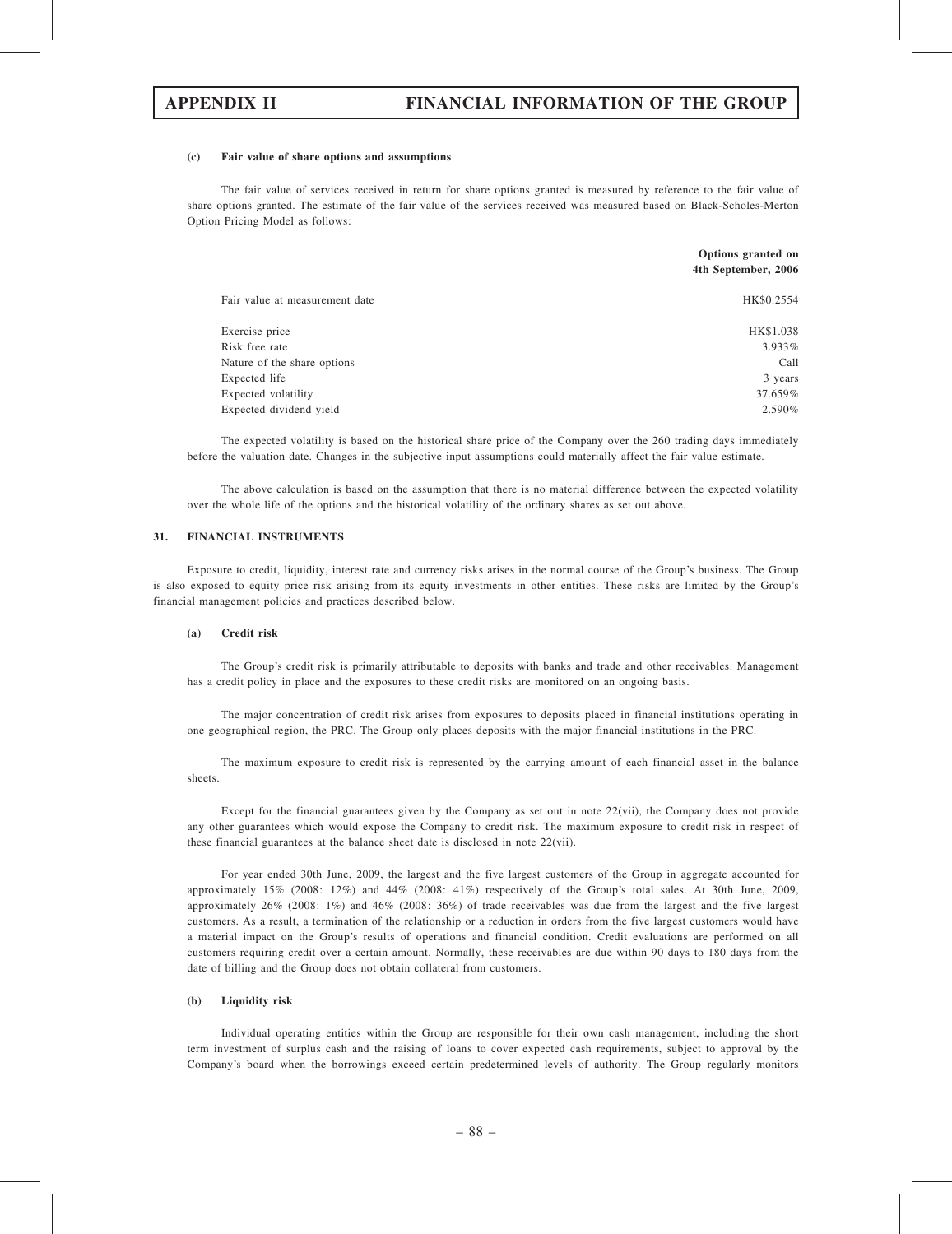current and expected liquidity requirements and its compliance with lending covenants, to ensure that it maintains sufficient reserves of cash and adequate committed lines of funding from major financial institutions to meet its liquidity requirements in the short and longer term.

The following table details the remaining contractual maturities at the balance sheet date of the Group's and the Company's non-derivative financial liabilities, which are based on contractual undiscounted cash flows (including interest payments computed using contractual rates or, if floating, based on rates current at the balance sheet date) and the earliest date the Group and the Company can be required to pay.

### The Group

|                                                         |                                      |                                                                            | 2009                                            |                                                                |                                                                 |
|---------------------------------------------------------|--------------------------------------|----------------------------------------------------------------------------|-------------------------------------------------|----------------------------------------------------------------|-----------------------------------------------------------------|
|                                                         | Carrying<br>amount<br><b>RMB'000</b> | <b>Total</b><br>contractual<br>undiscounted<br>cash flow<br><b>RMB'000</b> | Within 1 year<br>or on demand<br><b>RMB'000</b> | More than 1<br>vear but less<br>than 2 years<br><b>RMB'000</b> | More than 2<br>years but less<br>than 5 years<br><b>RMB'000</b> |
| Bank loans                                              | 266,972                              | 276,202                                                                    | 258,687                                         | 4,937                                                          | 12,578                                                          |
| Trade and other payables<br>Other financial liabilities | 143,926<br>164,443                   | 143,926<br>164,443                                                         | 143,926<br>164,443                              |                                                                |                                                                 |
|                                                         | 575,341                              | 584,571                                                                    | 567,056                                         | 4,937                                                          | 12,578                                                          |
|                                                         |                                      |                                                                            | 2008                                            |                                                                |                                                                 |
|                                                         | Carrying<br>amount                   | <b>Total</b><br>contractual<br>undiscounted<br>cash flow                   | Within 1 year<br>or on demand                   | More than 1<br>year but less<br>than 2 years                   | More than 2<br>years but less<br>than 5 years                   |
|                                                         | <b>RMB'000</b>                       | <b>RMB'000</b>                                                             | <b>RMB'000</b>                                  | <b>RMB'000</b>                                                 | <b>RMB'000</b>                                                  |
| Bank loans<br>Obligations under finance                 | 283,822                              | 295,793                                                                    | 264,757                                         | 31,036                                                         |                                                                 |
| leases                                                  | 3,101                                | 3,260                                                                      | 2,741                                           | 519                                                            |                                                                 |
| Trade and other payables<br>Amount due to the CS        | 162,810<br>16,089                    | 162,810<br>19,361                                                          | 162,810                                         |                                                                | 19,361                                                          |
|                                                         | 465,822                              | 481,224                                                                    | 430,308                                         | 31,555                                                         | 19,361                                                          |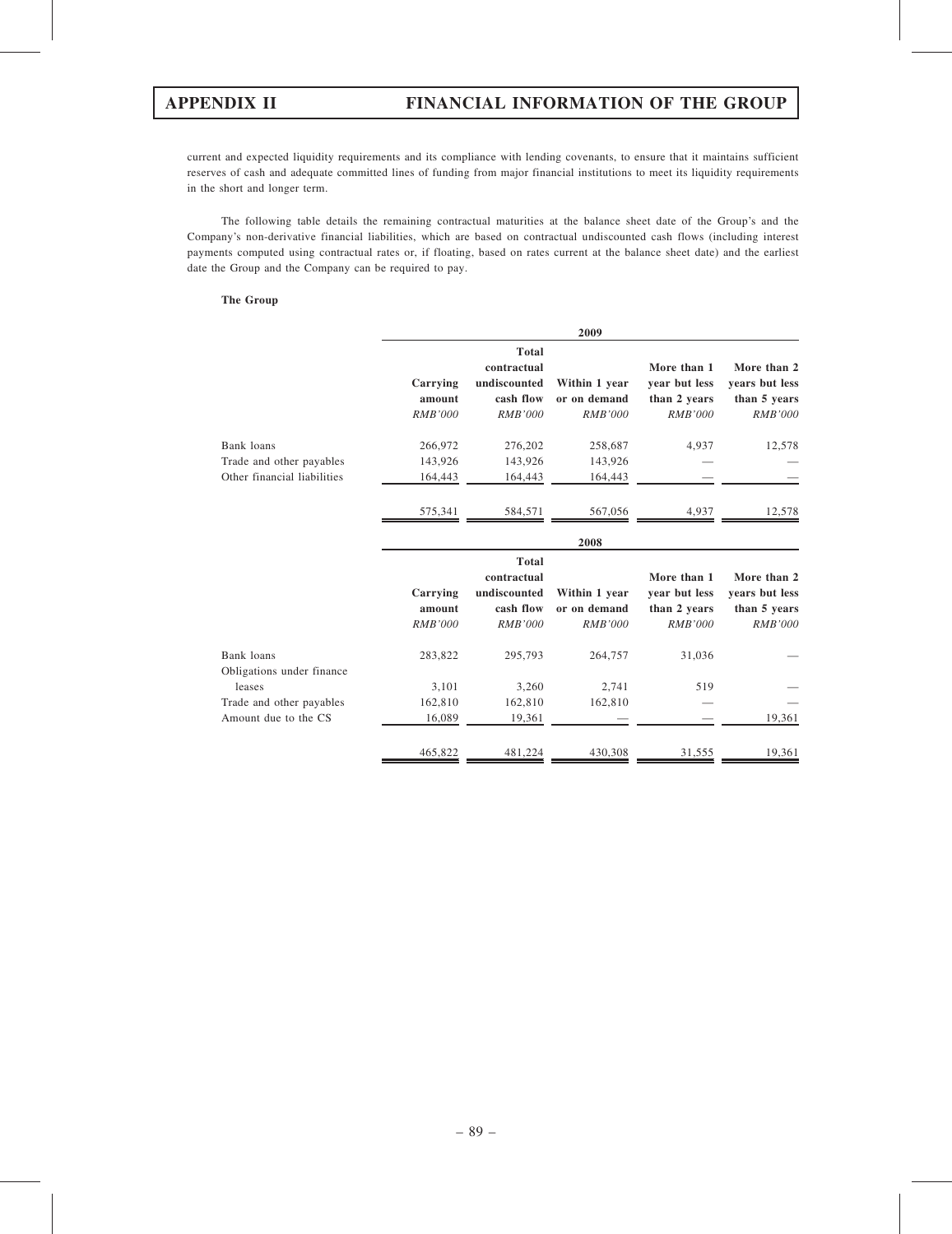## The Company

|                             |                                      |                                                                            | 2009                                            |                                                                |                                                                 |
|-----------------------------|--------------------------------------|----------------------------------------------------------------------------|-------------------------------------------------|----------------------------------------------------------------|-----------------------------------------------------------------|
|                             | Carrying<br>amount<br><b>RMB'000</b> | <b>Total</b><br>contractual<br>undiscounted<br>cash flow<br><b>RMB'000</b> | Within 1 year<br>or on demand<br><i>RMB'000</i> | More than 1<br>year but less<br>than 2 years<br>RMB'000        | More than 2<br>years but less<br>than 5 years<br><i>RMB'000</i> |
| Bank loans                  | 26,388                               | 26,629                                                                     | 26,629                                          |                                                                |                                                                 |
| Other payables              | 78,735                               | 78,735                                                                     | 78,735                                          |                                                                |                                                                 |
| Other financial liabilities | 164,443                              | 164,443                                                                    | 164,443                                         |                                                                |                                                                 |
|                             | 269,566                              | 269,807                                                                    | 269,807                                         |                                                                |                                                                 |
|                             |                                      |                                                                            | 2008                                            |                                                                |                                                                 |
|                             | Carrying<br>amount<br><i>RMB'000</i> | <b>Total</b><br>contractual<br>undiscounted<br>cash flow<br><i>RMB'000</i> | Within 1 year<br>or on demand<br><i>RMB'000</i> | More than 1<br>year but less<br>than 2 years<br><i>RMB'000</i> | More than 2<br>years but less<br>than 5 years<br><b>RMB'000</b> |

 $\frac{129,448}{137,176}$  117,815 — 117,815 19,361 For the years ended 30th June, 2008 and 2009, under the Deed executed by the CS (see note 27), the Group's liquidity risk arising from the Swap Agreements (see note 25) and the early termination of the Swap Agreements (see note 26) was fully covered.

Other payables 14,337 14,337 14,337

Bank loans 69,022 103,478 103,478 — — —

Amount due to the CS 16,089 19,361 — — 19,361 — 19,361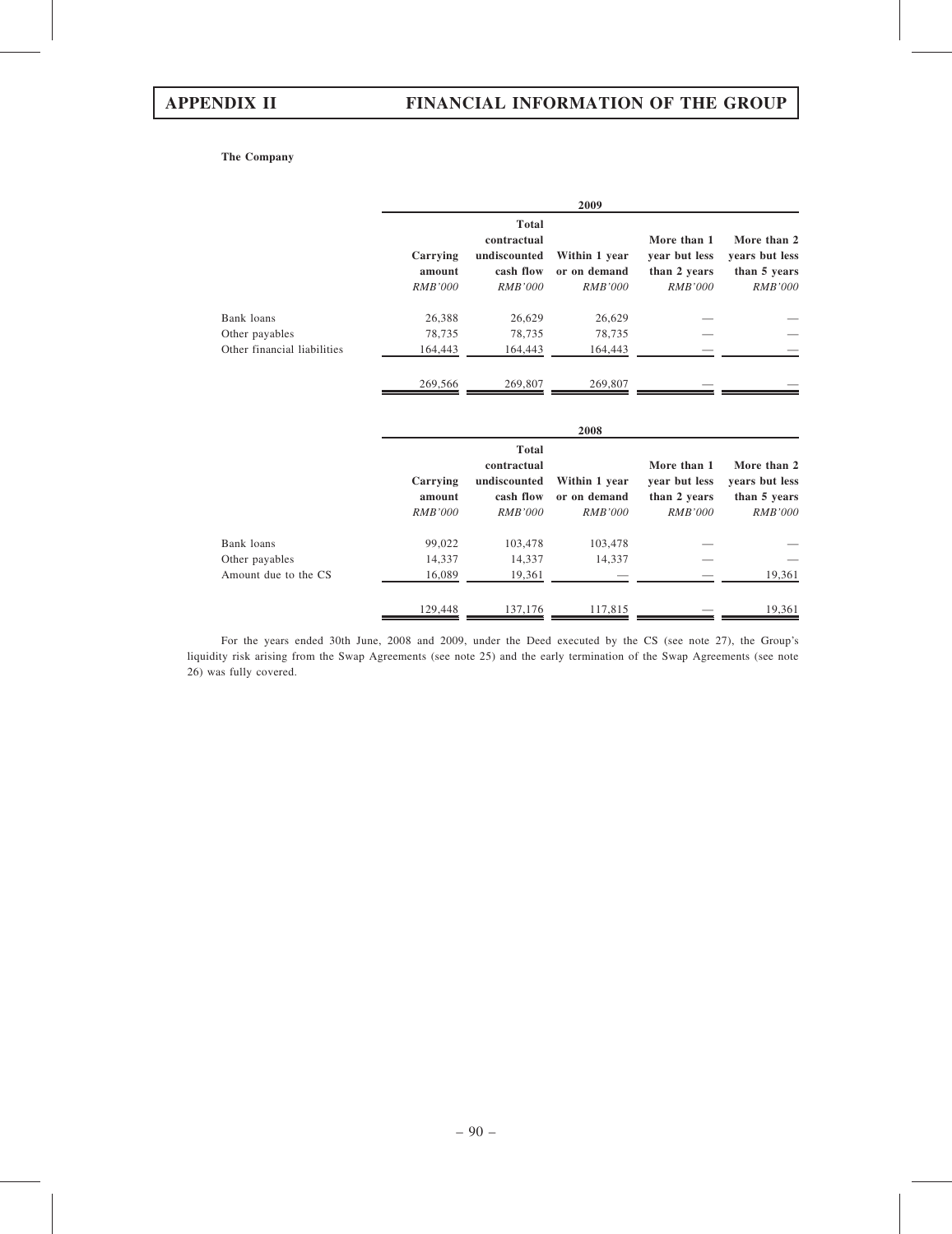### (c) Interest rate risk

The Group's interest rate risk arises primarily from bank loans. Bank loans issued at variable rates and at fixed rates expose the Group to cash flow interest rate risk and fair value interest rate risk respectively. The Group's interest rate profile of the non-derivative financial instruments as monitored by management is set out in (i) below.

## (i) Interest rate profile

The following table details the interest rate profile of the Group's and the Company's net borrowings (being interest-bearing borrowings less cash and cash equivalents and pledged deposits) at the balance sheet date.

|                                                           | The Group                    |                |                              |                | The Company                  |                |                              |                |
|-----------------------------------------------------------|------------------------------|----------------|------------------------------|----------------|------------------------------|----------------|------------------------------|----------------|
|                                                           | 2009                         |                |                              | 2008           |                              | 2009           | 2008                         |                |
|                                                           | <b>Effective</b><br>interest |                | <b>Effective</b><br>interest |                | <b>Effective</b><br>interest |                | <b>Effective</b><br>interest |                |
|                                                           | rate                         |                | rate                         |                | rate                         |                | rate                         |                |
|                                                           | $\%$                         | <b>RMB'000</b> | $\%$                         | <b>RMB'000</b> | $\%$                         | <b>RMB'000</b> | $\%$                         | <b>RMB'000</b> |
| Net fixed rate borrowings:                                |                              |                |                              |                |                              |                |                              |                |
| Bank loans                                                | 5.35                         | 115,584        | 8.19                         | 53,800         |                              |                |                              |                |
| Net variable rate                                         |                              |                |                              |                |                              |                |                              |                |
| borrowings:                                               |                              |                |                              |                |                              |                |                              |                |
| Obligations under finance                                 |                              |                |                              |                |                              |                |                              |                |
| leases                                                    |                              |                | 4.77                         | 3,101          |                              |                |                              |                |
| Bank loans                                                | 5.15                         | 151,388        | 6.15                         | 230,022        | 2.72                         | 26,388         | 4.50                         | 99,022         |
| Other financial liabilities                               | 1.28                         | 164,443        |                              |                | 1.28                         | 164,443        |                              |                |
| Less: Pledged deposits                                    | 0.36                         | (8,662)        | 0.72                         | (4,307)        |                              |                |                              |                |
| Less: Cash and cash                                       |                              |                |                              |                |                              |                |                              |                |
| equivalents                                               | 0.36                         | (648, 450)     | 0.72                         | (880, 366)     | 0.01                         | (1,175)        | 0.36                         | (8, 475)       |
|                                                           |                              | (341, 281)     |                              | (651, 550)     |                              | 189,656        |                              | 90,547         |
| Total net (deposits)/                                     |                              |                |                              |                |                              |                |                              |                |
| borrowings                                                |                              | (225, 697)     |                              | (597,750)      |                              | 189,656        |                              | 90,547         |
| Net fixed rate borrowings as<br>a percentage of total net |                              |                |                              |                |                              |                |                              |                |
| borrowings                                                |                              | N/A            |                              | N/A            |                              | $0\%$          |                              | $0\%$          |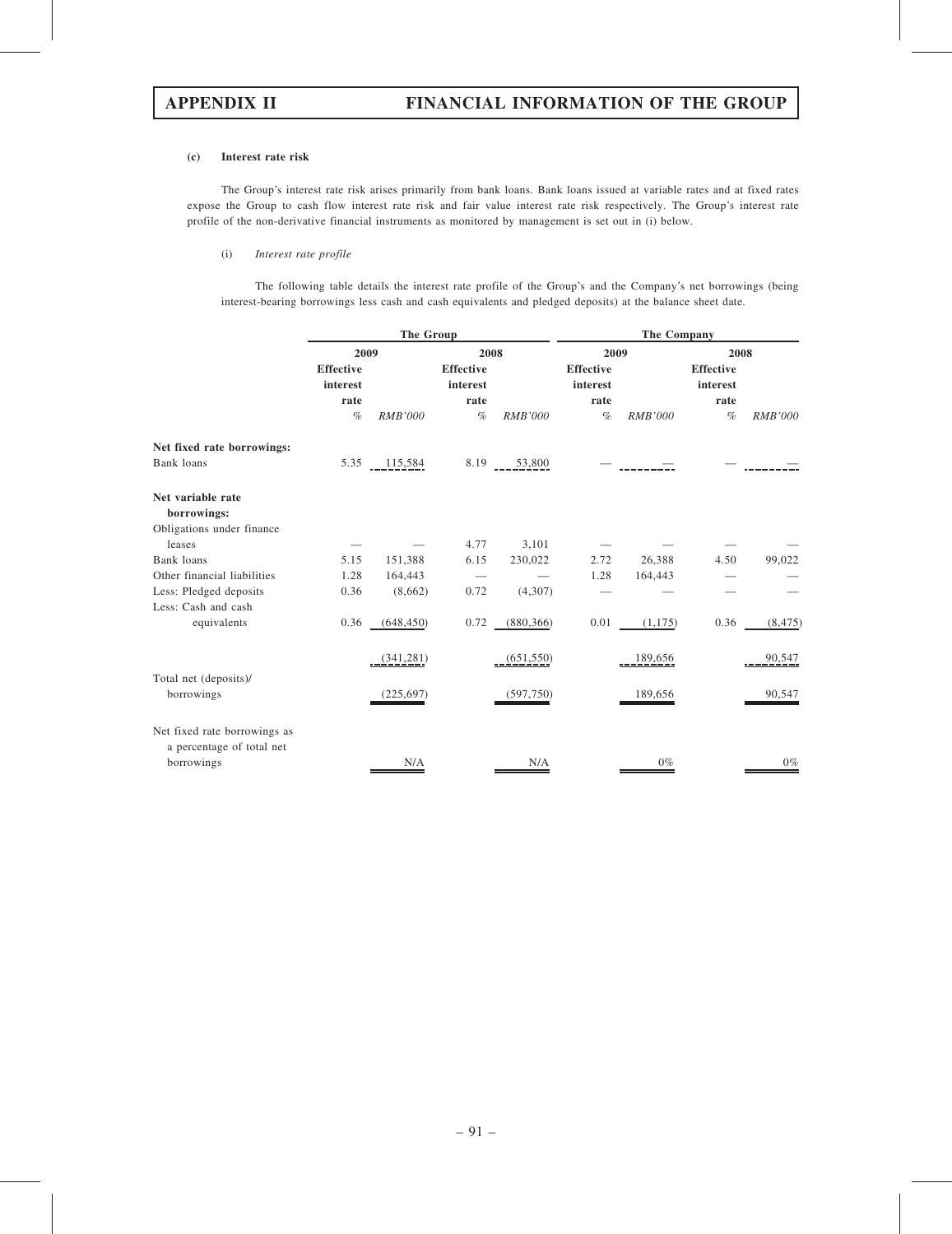### (ii) Sensitivity analysis

The Group's sensitivity to interest rate risk at each balance sheet date with all other variables were held constant is as follows:

|                                                                                                                                                    | 2009           | 2008           |
|----------------------------------------------------------------------------------------------------------------------------------------------------|----------------|----------------|
|                                                                                                                                                    | <b>RMB'000</b> | <i>RMB'000</i> |
| (Decrease)/increase in loss for the year (2008: (increase)/decrease in<br>profit for the year) if interest rates has been 100 basis points higher: |                |                |
| - for net variable rate borrowings                                                                                                                 | (1,363)        | (1,960)        |
| — for the Swap Agreements <i>(note 25)</i>                                                                                                         |                | 3,352          |
|                                                                                                                                                    | (1,363)        | 1.392          |
| (Increase)/decrease in loss for the year (2008: (increase)/decrease in<br>profit for the year) if interest rates has been 100 basis points lower:  |                |                |
| — for net variable rate borrowings                                                                                                                 | 1.363          | 1.960          |
| — for the Swap Agreements <i>(note 25)</i>                                                                                                         |                | 96             |
|                                                                                                                                                    | 1,363          | 2,056          |

The sensitivity analysis above has been determined assuming that the change in interest rates had occurred at the balance sheet date and had been applied to the exposure to interest rate risk for both derivative and nonderivative financial instruments in existence at that date. The analysis has been performed on the same basis for 2008.

For the year ended 30th June, 2008, apart from the changes in interest rate, the fair value of the Swap Agreements would be significantly affected by the applicable interest rate curve, the applicable interest rate curve projections, the volatility and correlation of applicable interest rate market and the market expectations of the forward rates of the underlying composites. It is not practicable without undue delay and cost to estimate how profit of the Group would have been affected by changes in each of these risk variable that were reasonably possible as at 30th June, 2008. However, it is reasonably expected that such effects on profit or loss of the Group would be significant. As disclosed in note 25, the Swap Agreements were terminated during the year ended 30th June, 2009.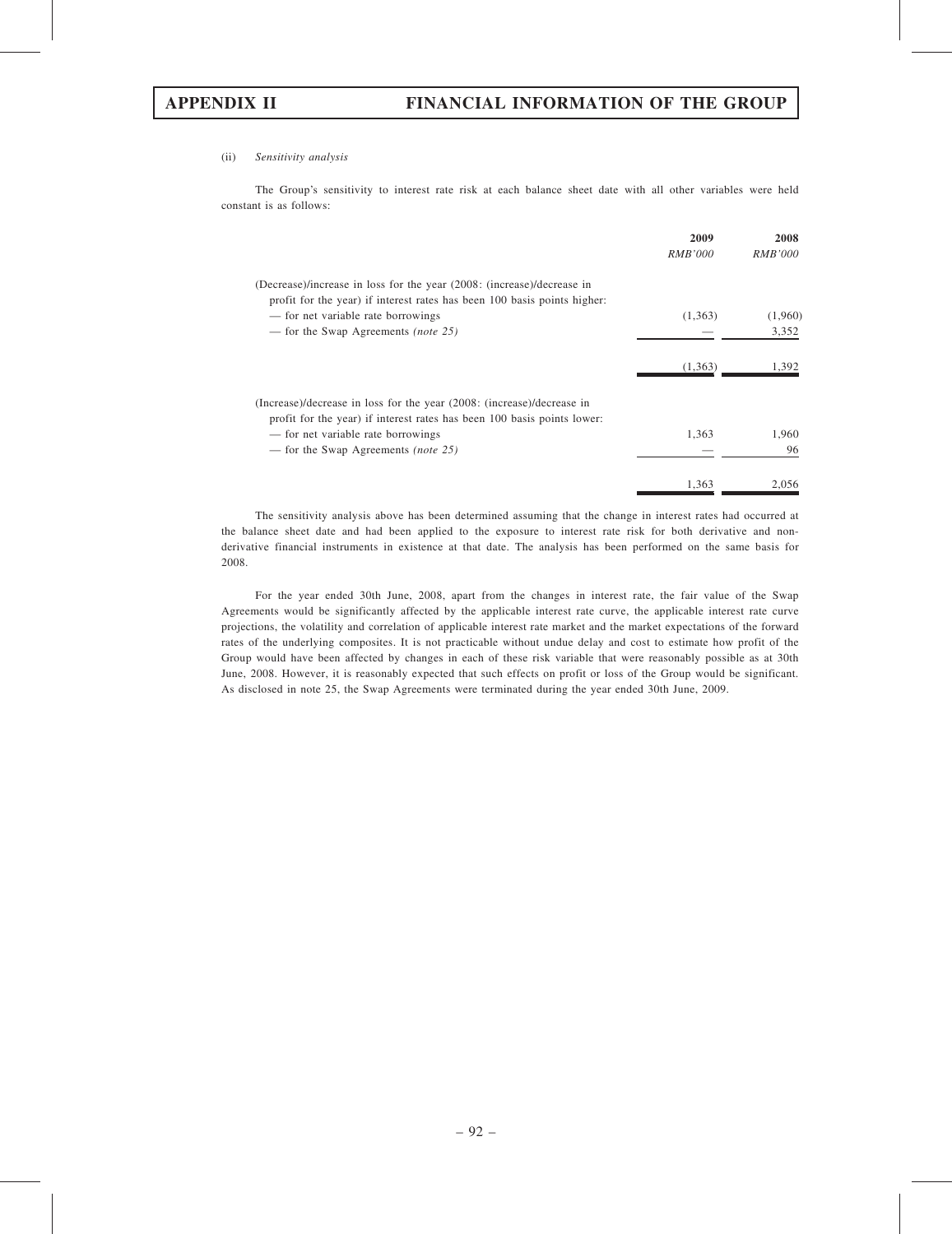## (d) Currency risk

(i) The Group is exposed to currency risk primarily through sales and purchases and certain financial assets and liabilities that are denominated in a currency other than the functional currency of the operations to which they relate. The currencies giving rise to this risk are primarily Euros, United States Dollars and Hong Kong Dollars.

### (ii) Exposure to currency risk

The following table details the Group's and the Company's exposure at the balance sheet date to currency risk arising from recognised assets or liabilities denominated in a currency other than the functional currency of the entity to which they relate.

## The Group

|                             |                                                          | 2009                 |                                            |                                                          | 2008                 |                                            |  |
|-----------------------------|----------------------------------------------------------|----------------------|--------------------------------------------|----------------------------------------------------------|----------------------|--------------------------------------------|--|
|                             | <b>United</b><br><b>States</b><br><b>Dollars</b><br>'000 | <b>Euros</b><br>'000 | <b>Hong Kong</b><br><b>Dollars</b><br>'000 | <b>United</b><br><b>States</b><br><b>Dollars</b><br>'000 | <b>Euros</b><br>'000 | <b>Hong Kong</b><br><b>Dollars</b><br>'000 |  |
| Trade and other receivables | 3,223                                                    | 326                  | 1,998                                      | 3,438                                                    | 294                  | 2,131                                      |  |
| Amount due from the CS      | 13,911                                                   |                      |                                            |                                                          |                      |                                            |  |
| Cash and cash equivalents   | 331                                                      | 30                   | 125                                        | 772                                                      | 79                   | 603                                        |  |
| Trade and other payables    | (327)                                                    | (45)                 | (1,756)                                    | (398)                                                    | (45)                 | (1,640)                                    |  |
| Bank loans                  | (3,837)                                                  |                      |                                            | (14, 431)                                                |                      |                                            |  |
| Other financial liabilities | (23,911)                                                 |                      |                                            |                                                          |                      |                                            |  |
| Amount due to the CS        |                                                          |                      |                                            | (1,924)                                                  |                      |                                            |  |
| Overall net exposure        | (10,610)                                                 | 311                  | 367                                        | (12, 543)                                                | 328                  | 1,094                                      |  |

## The Company

|                             | 2009                                             |              |                                    | 2008                                             |              |                                    |
|-----------------------------|--------------------------------------------------|--------------|------------------------------------|--------------------------------------------------|--------------|------------------------------------|
|                             | <b>United</b><br><b>States</b><br><b>Dollars</b> | <b>Euros</b> | <b>Hong Kong</b><br><b>Dollars</b> | <b>United</b><br><b>States</b><br><b>Dollars</b> | <b>Euros</b> | <b>Hong Kong</b><br><b>Dollars</b> |
|                             | '000                                             | '000         | '000                               | '000                                             | '000         | '000'                              |
| Trade and other receivables |                                                  |              |                                    |                                                  |              |                                    |
| Amount due from the CS      | 13,911                                           |              |                                    |                                                  |              |                                    |
| Cash and cash equivalents   | 103                                              |              |                                    | 206                                              |              |                                    |
| Bank loans                  | (3,837)                                          |              |                                    | (14, 431)                                        |              |                                    |
| Other financial liabilities | (23, 911)                                        |              |                                    |                                                  |              |                                    |
| Amount due to the CS        |                                                  |              |                                    | (1, 924)                                         |              |                                    |
| Overall net exposure        | (13.734)                                         |              |                                    | (16, 149)                                        |              |                                    |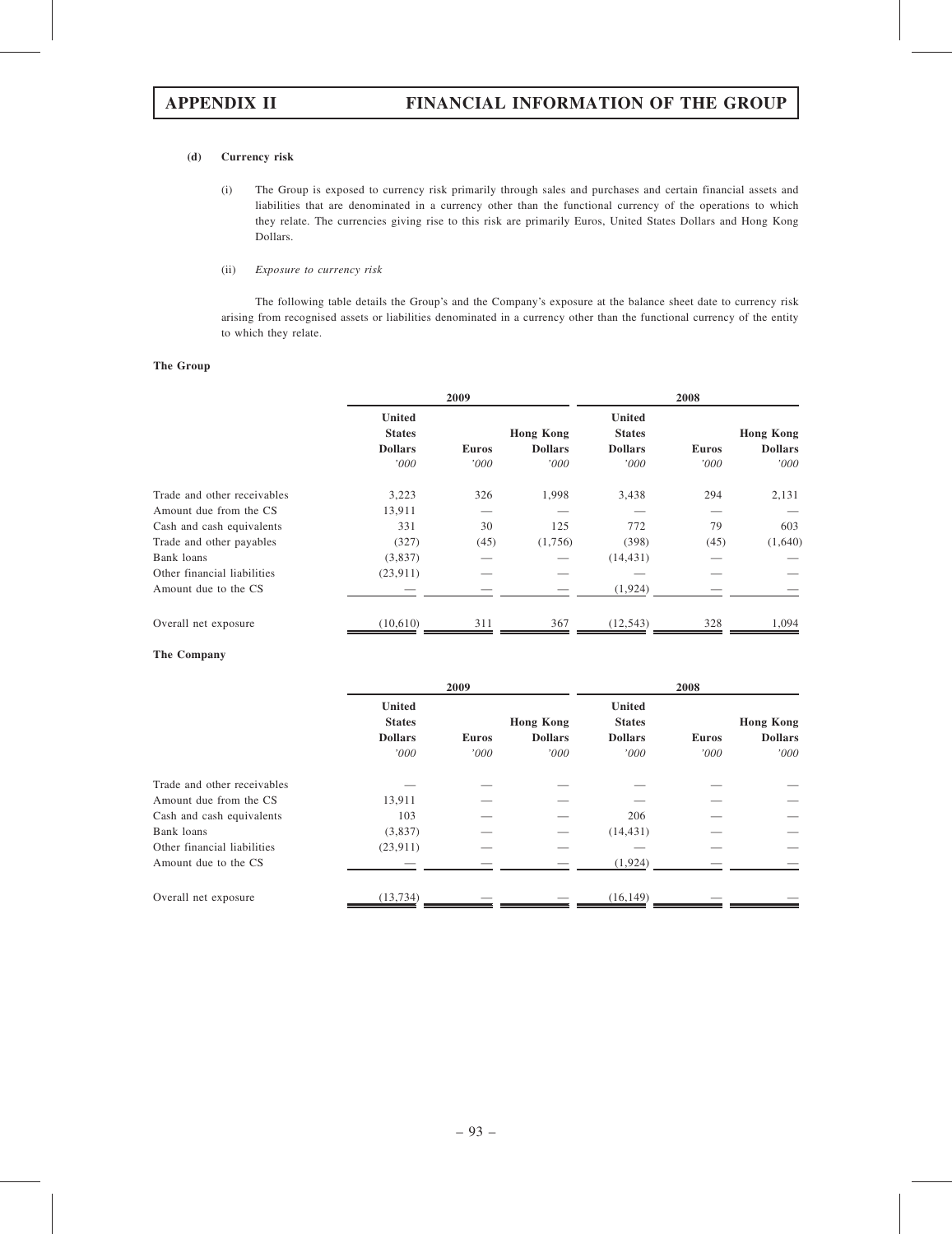### (iii) Sensitivity analysis

The following table indicates the instantaneous change in the Group's (loss)/profit after taxation (and retained profits) and other components of consolidated equity that would arise if foreign exchange rates to which the Group has significant exposure at the balance sheet date had changed at that date, assuming all other risk variables remained constant.

### The Group

|                       |                                                            | 2009                                                                                       |                                                                        |                                                            | 2008                                                                                         |                                                                        |
|-----------------------|------------------------------------------------------------|--------------------------------------------------------------------------------------------|------------------------------------------------------------------------|------------------------------------------------------------|----------------------------------------------------------------------------------------------|------------------------------------------------------------------------|
|                       | Increase/<br>(decrease)<br>in foreign<br>exchange<br>rates | <b>Effect on</b><br>loss after<br>taxation<br>and<br>retained<br>profits<br><b>RMB'000</b> | <b>Effect</b> on<br>other<br>components<br>of equity<br><b>RMB'000</b> | Increase/<br>(decrease)<br>in foreign<br>exchange<br>rates | <b>Effect</b> on<br>profit after<br>taxation<br>and<br>retained<br>profits<br><b>RMB'000</b> | <b>Effect</b> on<br>other<br>components<br>of equity<br><i>RMB'000</i> |
| United States Dollars | $10\%$<br>$(10)\%$                                         | (1,776)<br>1,776                                                                           |                                                                        | $10\%$<br>$(10)\%$                                         | (2,059)<br>2,059                                                                             |                                                                        |
| Euros                 | $10\%$<br>$(10)\%$                                         | 240<br>(240)                                                                               |                                                                        | $10\%$<br>$(10)\%$                                         | 291<br>(291)                                                                                 |                                                                        |
| Hong Kong Dollars     | $10\%$<br>$(10)\%$                                         | 44<br>(44)                                                                                 |                                                                        | $10\%$<br>$(10)\%$                                         | 99<br>(99)                                                                                   |                                                                        |

Results of the analysis as presented in the above table represent an aggregation of the instantaneous effects on each of the Group entities' (loss)/profit after taxation and equity measured in the respective functional currencies, translated into Renminbi at the exchange rates ruling at the balance sheet date for presentation purposes.

The sensitivity analysis assumes that the change in foreign exchange rates had been applied to re-measure those financial instruments held by the Group which expose the Group to foreign currency risk at the balance sheet date, including inter-company payables and receivables within the Group which are denominated in a currency other than the functional currencies of the lender or the borrower. The analysis excludes differences that would result from the translation of the financial statements of operations outside the PRC into the Group's presentation currency. The analysis has been performed on the same basis for 2008.

### (e) Equity price risk

The Group is exposed to equity price changes arising from equity investments classified as trading securities which are listed (see note 16).

The Group's listed investments are two mutual funds listed on the Shenzhen Stock Exchange and the Shanghai Stock Exchange respectively. The management monitors regularly the performance of the investments against expectation, as well as the Group's liquidity needs.

### (f) Fair values

The non-trade balances between the Company and its subsidiaries and the advances to directors are unsecured, interest-free and repayable on demand. The amount receivable from the CS at 30th June, 2009 is unsecured, interest-free and has no fixed terms of repayment. Given these terms, it is not meaningful to disclose their fair values.

All other significant financial assets and liabilities are carried at amounts not materially different from their fair values as at 30th June, 2009 and 2008.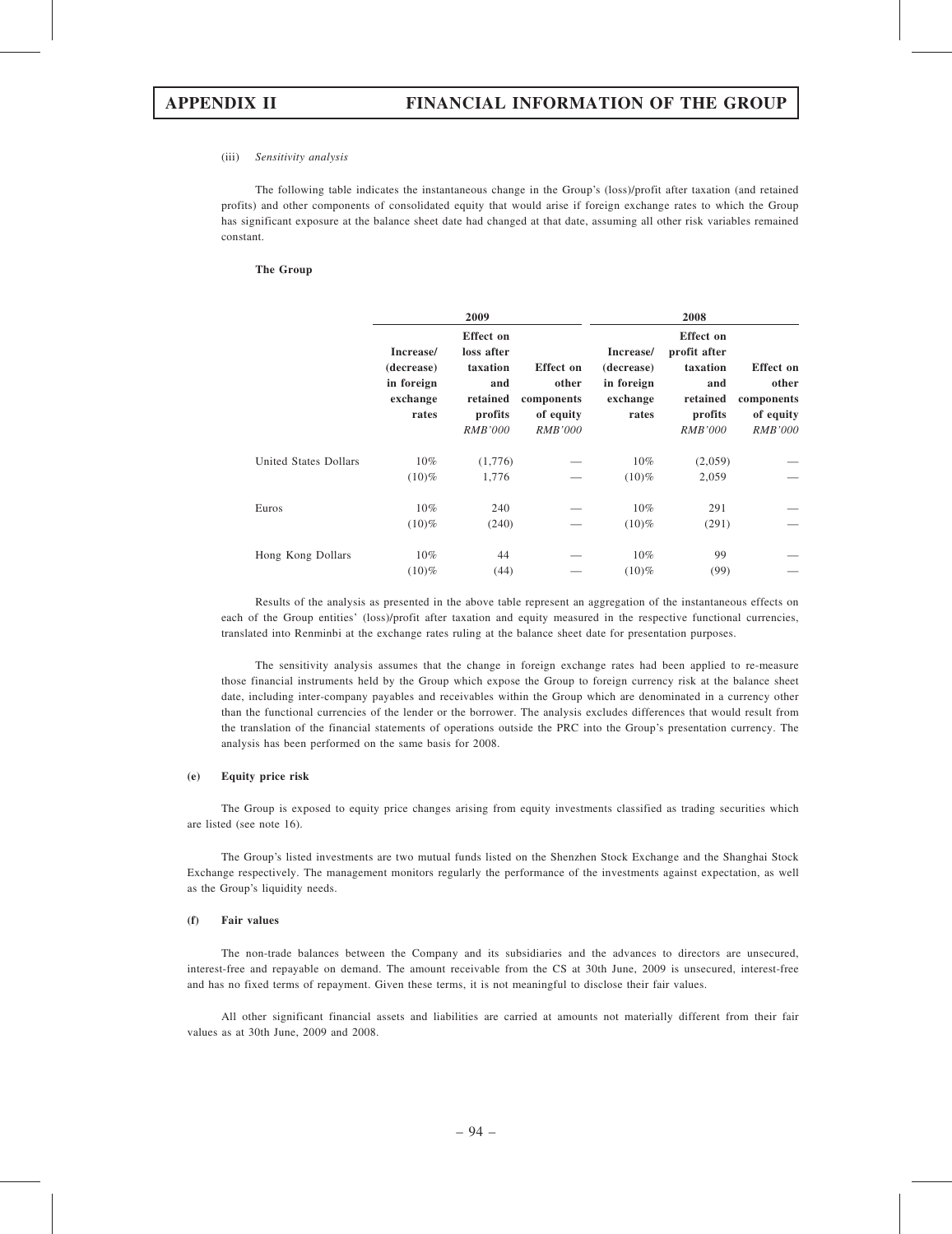### (g) Reliance on major suppliers

For year ended 30th June, 2009, the largest and the five largest suppliers of the Group in aggregate accounted for approximately 14% (2008: 12%) and 41% (2008: 55%) respectively of the Group's total purchases, evidencing a significant reliance on the Group's largest supplier for the year ended 30th June, 2009. The Group maintains several vendors for each major supply in order to diversify its vendor base. During the years ended 30th June, 2009 and 2008, the Group had not encountered any material disruption of supply of raw materials and components used in the Group's manufacture of PCBs.

### 32. COMMITMENTS

(a) Capital commitments outstanding at 30th June, 2009 not provided for in the financial statements were as follows:

|                                   |                | The Group      |  |  |
|-----------------------------------|----------------|----------------|--|--|
|                                   | 2009           | 2008           |  |  |
|                                   | <i>RMB'000</i> | <i>RMB'000</i> |  |  |
| Contracted for                    | 62,559         | 35,393         |  |  |
| Authorised but not contracted for | 43,296         | 52,978         |  |  |
|                                   | 105,855        | 88,371         |  |  |

(b) At 30th June, 2009, the total future minimum lease payments in respect of buildings under non-cancellable operating leases are payable as follows:

|                                 |                | The Group      |                | The Company    |      |
|---------------------------------|----------------|----------------|----------------|----------------|------|
|                                 | 2009           | 2008           |                | 2009           | 2008 |
|                                 | <i>RMB'000</i> | <b>RMB'000</b> | <i>RMB'000</i> | <i>RMB'000</i> |      |
| Within 1 year                   | 461            | 1,441          |                |                |      |
| After 1 year but within 5 years | 120            | 430            |                |                |      |
|                                 | 581            | 1,871          |                |                |      |

The Group leases a number of properties under operating leases. The leases typically run for an initial period of two to five years, with an option to renew each lease upon expiry when all terms are renegotiated. None of the leases includes contingent rentals.

(c) At 30th June, 2009, a subsidiary of the Company is required to inject capital of RMB88,438,000 (2008: RMB37,389,000) into a wholly owned subsidiary of that subsidiary in the PRC.

## 33. CONTINGENT LIABILITIES

On 10th November, 2008, Deutsche Bank AG served a notice to the Company to early terminate the Swap Agreements effective on 12th November, 2008 as a result of the Company not paying the interest payment under the Swap 2 on the due date in October 2008. In addition, the Company received a statement dated 13th November, 2008 from Deutsche Bank AG requesting a payment of US\$23,714,693 (equivalent to approximately RMB163,092,000) in total as a result of the early termination of the Swap Agreements. Deutsche Bank AG will in due course claim under the indemnity of their reasonable out-of-pocket expenses including legal fees, execution fees and stamp duty, incurred by reason of the enforcement and protection of their rights under the master agreement of the Swap Agreements or by reason of the early termination entered thereunder, including but not limited to costs of collection.

In March 2009, the Company received a Writ of Summons (''the Writ'') issued by Deutsche Bank AG as plaintiff, with the Company named as defendant, in a claim arising from the Swap Agreements.

In the Writ, the plaintiff claims against the Company for:

(a) Damages in the liquidated sum of US\$23,714,693;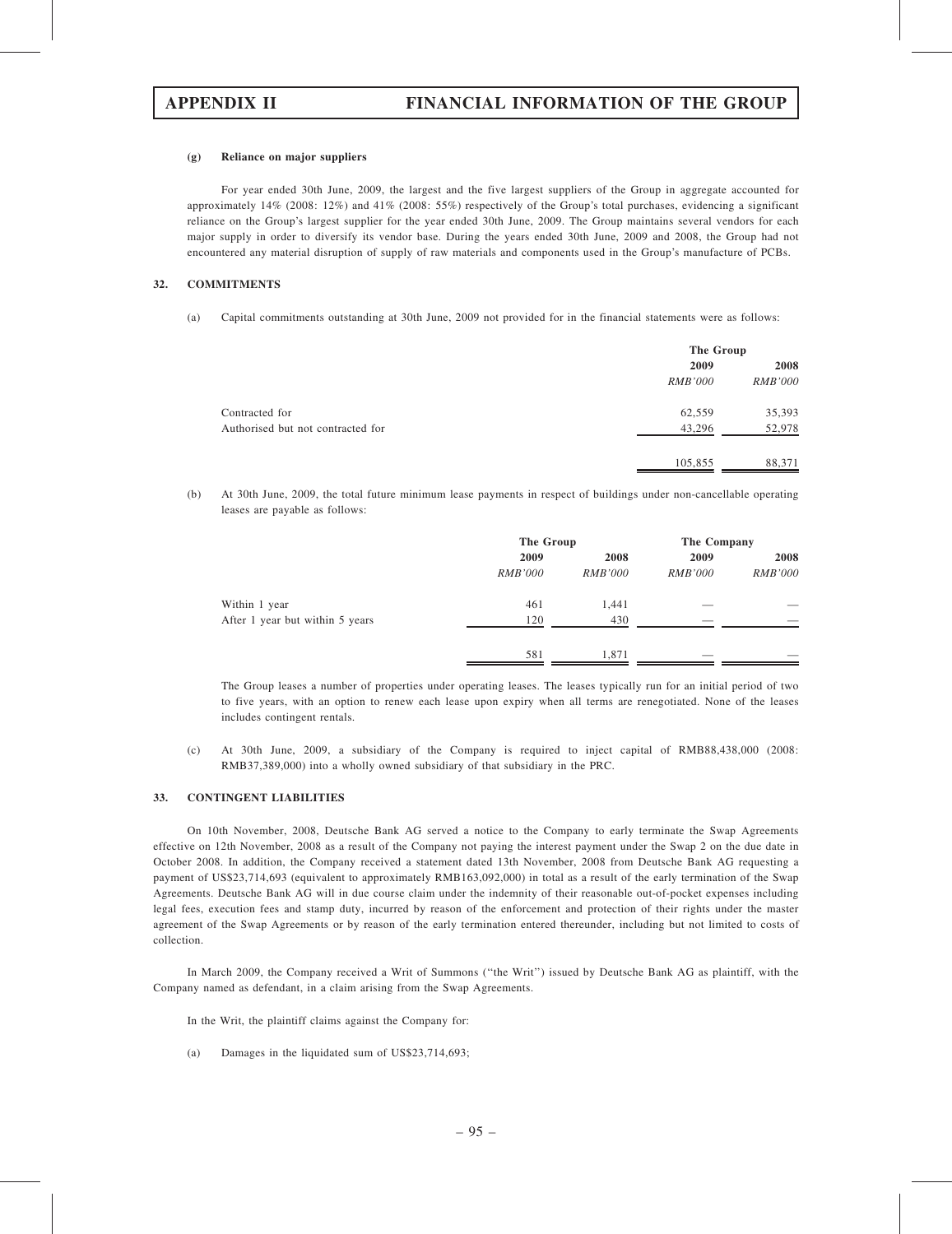- (b) Interest on the said sum of US\$23,714,693 at the contractual rate;
- (c) Further or alternatively, interest at such rate and for such period as the Court thinks fit under sections 48 and 49 of the High Court Ordinance (Cap 4);
- (d) Further or other relief; and
- (e) Costs.

After consultation with external legal counsel in June 2009, the Company filed a defence and counterclaim against Deutsche Bank AG and an employee of Deutsche Bank AG to rescind the Swap Agreements transactions for the reason that it had been misrepresented in the true risks associated with the Swap Agreements. The directors have been advised by their external legal counsel that the case will not be concluded in a short period of time and that the outcome is uncertain. Based on the available information to date, the directors are of the opinion that no provision for legal or other related costs is required as at 30th June, 2009.

In addition, under the Deed, the CS undertakes to perform the interest payment obligation of the Company under the Swap Agreements as disclosed in note 27 and is obligated to indemnify the Company against all liabilities, claims, damages, costs and expenses which the Company may suffer by reason of the CS's failure in performance of the said obligations. Accordingly, the CS will honour his obligation to indemnify the Company should the Company be found liable to Deutsche Bank AG's claim.

### 34. ACCOUNTING ESTIMATES AND JUDGMENTS

### Key sources of estimation uncertainty

The method, estimates and judgements the directors use in applying the Group's accounting policies have a significant impact on the Group's financial position and operating results. Notes 25 and 30 contain information about the assumptions and their risk factors relating to fair value of the Swap Agreements and share options granted. Other key sources of estimation uncertainty are as follows:

### Impairment of assets

The Group reviews the carrying amounts of the assets at each balance sheet date to determine whether there is objective evidence of impairment. When indication of impairment is identified, management prepares a discounted future cash flow to assess the differences between the carrying amount and value in use and provide for impairment losses, if appropriate. Any change in the assumptions adopted in the cash flow forecasts would increase or decrease in the provision for impairment losses and affect the net asset value of the Group and the Company.

Impairment losses for bad and doubtful debts are assessed and provided based on the management's regular review of ageing analysis and evaluation of collectibility. A considerable level of judgement is exercised when assessing the credit worthiness and past collection history of each individual customer.

An increase or decrease in the above impairment loss would affect the results of the Group and the Company in future years.

### Write-down of inventories

The Group reviews the carrying amounts of the inventories at each balance sheet date to determine whether the inventories are carried at the lower of cost and net realisable value in accordance with accounting policy as set out in note 1(j). Management estimates the net realisable value based on the current market situation and historical experience for similar inventories. Any change in the assumptions would increase or decrease the amount of inventories write-down or the related reversals of write-down made in prior years and affect the Group's net asset value.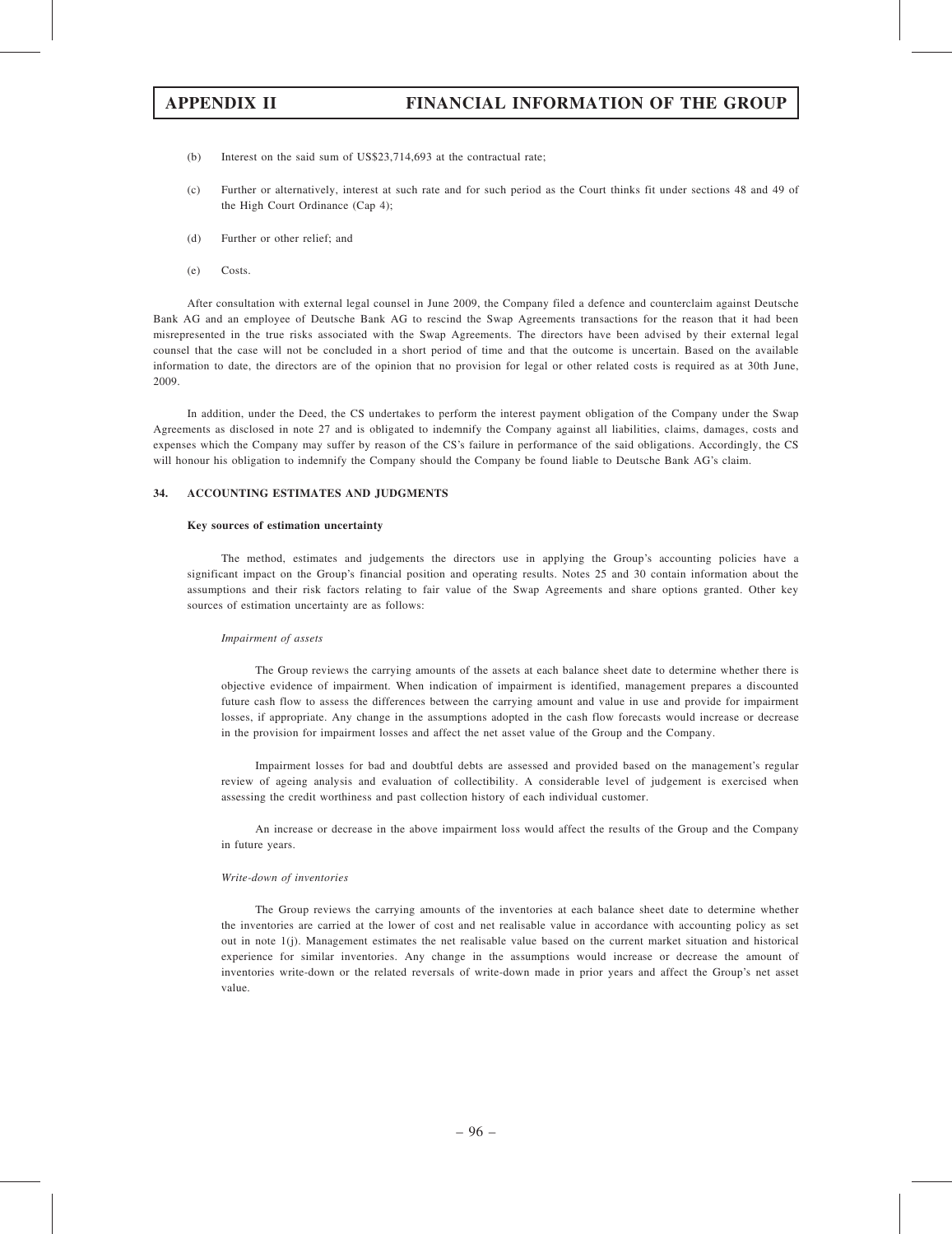### Valuation of buildings held for own use

Buildings held for own use are stated at their revalued amount less accumulated depreciation and impairment losses. Revaluations are performed regularly. As disclosed in note 13(c), as at 30th June, 2008 the buildings held for own use were revalued by independent professional valuers on an open market value basis. Such valuations are based on certain assumptions, which are subject to uncertainty and might materially differ from the actual results. Any increase or decrease in the valuations would affect the net asset value and the results of the Group in future years.

### Recognition of deferred tax assets

Recognition of deferred tax assets, which principally relates to deductible temporary differences and tax losses, depends on whether it is probable that future taxable profits or taxable temporary differences will be available against which deferred tax assets can be utilised. In cases where the actual future taxable profits or taxable temporary differences generated are less than expected, a reversal of deferred tax assets may arise, which will be recognised in profit or loss for the period in which such a reversal takes place.

### Depreciation

Depreciation is calculated to write off the cost of items of property, plant and equipment, less their estimated residual value, if any, using the straight-line method over their estimated useful lives. The Group reviews the estimated useful lives and residual values of the assets annually in order to determine the amount of depreciation expense to be recorded during any reporting period. The useful lives and residual values are based on the Group's historical experience with similar assets and taking into account anticipated technological changes. The depreciation expense for future periods is adjusted if there are significant changes from previous estimates.

### 35. MATERIAL RELATED PARTY TRANSACTIONS

In addition to the transactions and balances disclosed elsewhere in these financial statements, the Group entered into the following material related party transactions:

|                                           |             | The Group      |                |  |
|-------------------------------------------|-------------|----------------|----------------|--|
|                                           |             | 2009           | 2008           |  |
|                                           | <b>Note</b> | <i>RMB'000</i> | <i>RMB'000</i> |  |
| Lease rental charged by He Yu Zhu         | (i)         | 277            | 277            |  |
| Remuneration for key management personnel | (ii)        |                |                |  |
| — short-term employee benefits            |             | 3,563          | 4.024          |  |

Notes:

- (i) During the year, the Group entered into a lease arrangement with Ms He Yu Zhu, the spouse of Mr Lin Wan Qaing who is the controlling shareholder and a director of the Company, for leasing of an office premises in Fuzhou, the PRC. Office rentals are payable at a pre-determined amount per month by reference to market rates in accordance with the terms of the tenancy agreement signed by the Group and Ms He Yu Zhu.
- (ii) Remuneration for key management personnel includes amounts paid to the Company's directors as disclosed in note 7. Total remuneration is included in staff costs (see note 5(b)).

### 36. POST BALANCE SHEET EVENT

After the restoration which was completed during the year as disclosed in notes 5(d) to the financial statements, the building and underground infrastructure of one of the Company's subsidiaries, Shuangxiang, was damaged again by land subsidence subsequent to the balance sheet date. Up to the date of issue of these financial statements, the directors confirm that the damage did not affect the business operations of Shuangxiang and repair and maintenance work is expected to be performed and accounted for in the financial statements in future periods. At the date of issue of these financial statements, the directors are unable to estimate reliably the costs to be incurred as the Group has not yet concluded with the relevant professionals on how to carry out the restoration.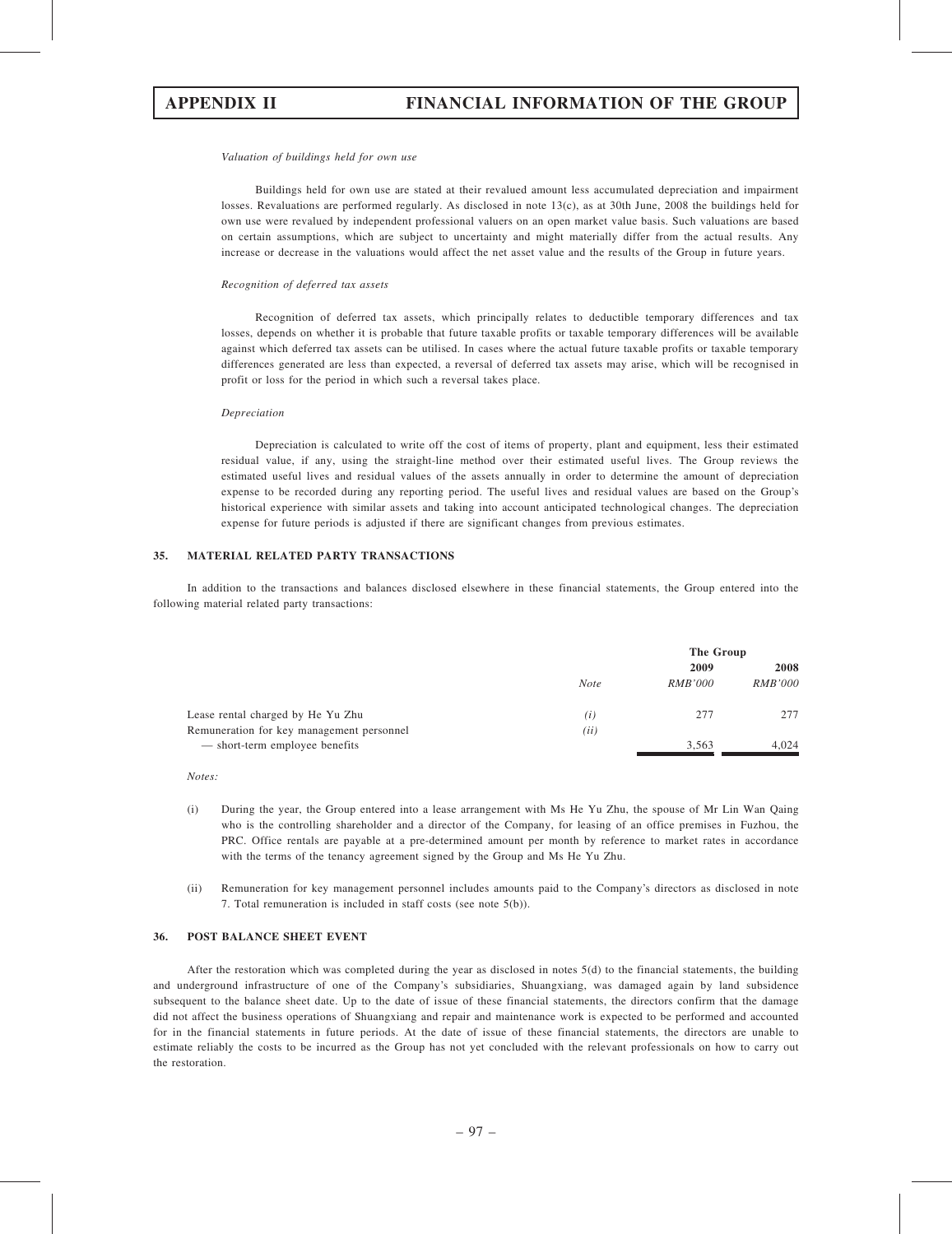## 37. POSSIBLE IMPACT OF AMENDMENTS, NEW STANDARDS AND INTERPRETATIONS ISSUED BUT NOT YET EFFECTIVE FOR THE YEAR ENDED 30TH JUNE, 2009

Up to the date of issue of these financial statements, the HKICPA has issued a number of amendments, new standards and interpretations which are not yet effective for the year ended 30th June, 2009 and which have not been adopted in these financial statements.

The Group is in the process of making an assessment of what the impact of these amendments, new standards and new interpretations is expected to be in the period of initial application. So far it has concluded that the adoption of them is unlikely to result in a restatement of the Group's or the Company's results of operations and financial position.

In addition, the following developments are expected to result in amended disclosures in the financial statements including restatement of comparative amounts in the first period of adoption:

|                       |                                                                                              | <b>Effective for accounting periods</b><br>beginning on or after |
|-----------------------|----------------------------------------------------------------------------------------------|------------------------------------------------------------------|
| HKFRS 8               | Operating segments                                                                           | 1st January, 2009                                                |
| Revised HKAS 1        | Presentation of financial statements                                                         | 1st January, 2009                                                |
| Amendments to HKFRS 7 | Financial instruments: Disclosures<br>— improving disclosures about<br>financial instruments | 1st July, 2009                                                   |
| Amendments to HKAS 27 | Consolidated and separate<br>financial statements                                            | 1st July, 2009                                                   |

## 3. INDEBTEDNESS STATEMENT

## Borrowings

At the close of business on 31st October, 2009, being the latest practicable date for the purpose of this indebtedness statement prior to the printing of this Composite Document, the Group had total bank borrowings of RMB246,241,673. Details of the total borrowings are summarised below:

|                             | The Group      |
|-----------------------------|----------------|
|                             | <b>RMB'000</b> |
| <b>Secured bank loans</b>   |                |
| — guaranteed                | 54,000         |
| - unguaranteed              | 87,442         |
|                             | 141,442        |
| <b>Unsecured bank loans</b> |                |
| - guaranteed                | 37,000         |
| — unguaranteed              | 67,800         |
|                             | 104,800        |
| Total bank borrowings       | 246,242        |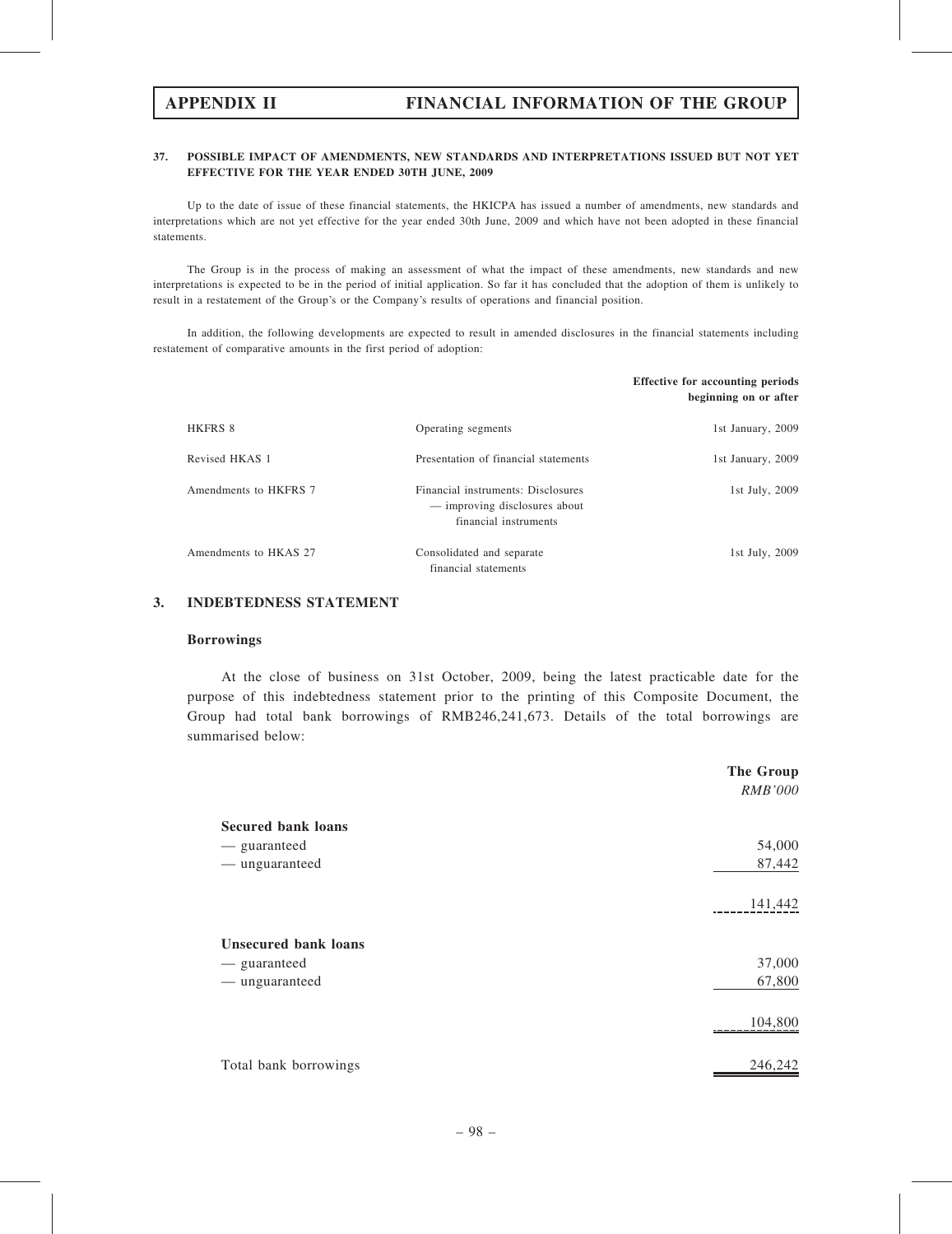Interest in certain leasehold land held for own use under operating lease and buildings held for own use of the Group and equity interest of certain subsidiaries of the Company were secured for bank loans.

## Other financial liabilities

At the close of business on 31st October, 2009, being the latest practicable date for the purpose of this indebtedness statement prior to the printing of this Composite Document, the Group had other financial liabilities of RMB165,001,025. The balance represents the amount demanded by Deutsche Bank AG and the interest accrued thereon for the period from 12th November, 2008 to 31st October, 2009 as a result of the early termination of the Interest Rate Swaps by Deutsche Bank AG.

## Contingent liabilities

On 10th November, 2008, Deutsche Bank AG served a notice to the Company to early terminate the Swap Agreements effective on 12th November, 2008 as a result of the Company not paying the interest payment under one of the Swap Agreements on the due date in October 2008. In addition, the Company received a statement dated 13th November, 2008 from Deutsche Bank AG requesting a payment of US\$23,714,693 (equivalent to approximately RMB163,092,000) in total as a result of the early termination of the Swap Agreements. Deutsche Bank AG will in due course claim under the indemnity of their reasonable out-of-pocket expenses including legal fees, execution fees and stamp duty, incurred by reason of the enforcement and protection of their rights under the master agreement of the Swap Agreements or by reason of the early termination entered thereunder, including but not limited to costs of collection.

In March 2009, the Company received the Writ issued by Deutsche Bank AG as plaintiff, with the Company named as defendant, in a claim arising from the Swap Agreements.

In the Writ, the plaintiff claims against the Company for:

- (a) Damages in the liquidated sum of US\$23,714,693;
- (b) Interest on the said sum of US\$23,714,693 at the contractual rate;
- (c) Further or alternatively, interest at such rate and for such period as the Court thinks fit under sections 48 and 49 of the High Court Ordinance (Cap 4);
- (d) Further or other relief; and
- (e) Costs.

After consultation with external legal counsel in June 2009, the Company filed a defence and counterclaim against Deutsche Bank AG and an employee of Deutsche Bank AG to rescind the Swap Agreements transactions for the reason that it had been misrepresented in the true risks associated with the Swap Agreements. The Directors have been advised by their external legal counsel that the case will not be concluded in a short period of time and that the outcome is uncertain.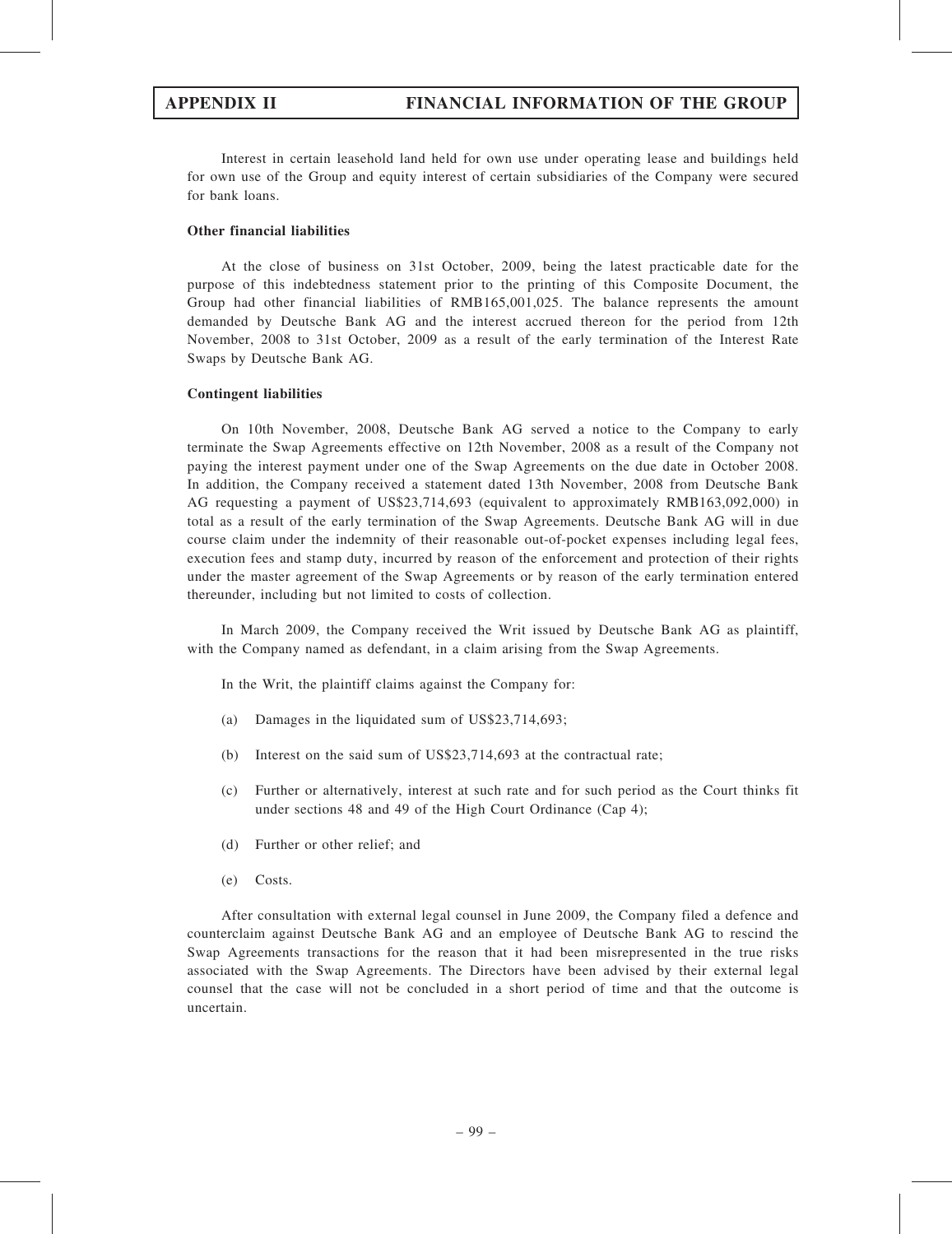In addition, under the Deed of Indemnify, Mr. Lin undertakes to perform the interest payment obligation of the Company under the Swap Agreements as disclosed in note 27 to the financial statements as set out in this Appendix II and is obligated to indemnify the Company against all liabilities, claims, damages, costs and expenses which the Company may suffer by reason of Mr. Lin's failure in performance of the said obligations. Accordingly, Mr. Lin will honour his obligation to indemnify the Company should the Company be found liable to Deutsche Bank AG's claim.

As disclosed in the Open Offer Announcement, the Company entered into the Settlement Agreement on 16th November, 2009 with Deutsche Bank AG for settlement of the Action. Under the Settlement Agreement, the Company is obliged to pay less than US\$23,714,693 (equivalent to approximately HK\$184,974,605), as full and final settlement of the Action, of which Mr. Lin is obliged to pay HK\$29.2 million to the Company for settlement of his obligation under the Deed of Indemnity. Based on the available information up to the Latest Practicable Date, the Directors are of the opinion that no provision for legal or other related costs is required as at 31st October, 2009. Please also refer to the paragraph headed ''8. Litigation'' in Appendix III of this Composite Document.

## **Disclaimers**

Save as aforesaid and apart from intra-group liabilities and normal trade payables arising from the ordinary course of business of the Group in the approximate sum of RMB66.6 million as at 31st October, 2009, the Group did not have any loan capital issued or agreed to be issued, bank overdrafts, debt securities issued and outstanding, and authorized or otherwise created but unissued and term loans or other borrowings, indebtedness in the nature of borrowings, liabilities under acceptance (other than normal trade bills) or acceptance credits, debentures, mortgages, charges, finance lease or hire purchase commitments, which are either guaranteed, unguaranteed, secured or unsecured, guarantees or other material contingent liabilities outstanding at the close of business on 31st October, 2009.

Save as disclosed above relating to the settlement of the Action between the Company and Deutsche Bank AG, the Directors have confirmed that there have been no material changes in the indebtedness and contingent liabilities of the Group since 31st October, 2009, up to and including the Latest Practicable Date.

## 4. MATERIAL CHANGE

As at the Latest Practicable Date, the Directors are not aware of any material change in the financial or trading position or outlook of the Group since 30th June, 2009, the date to which the latest published audited financial statements of the Group were made up.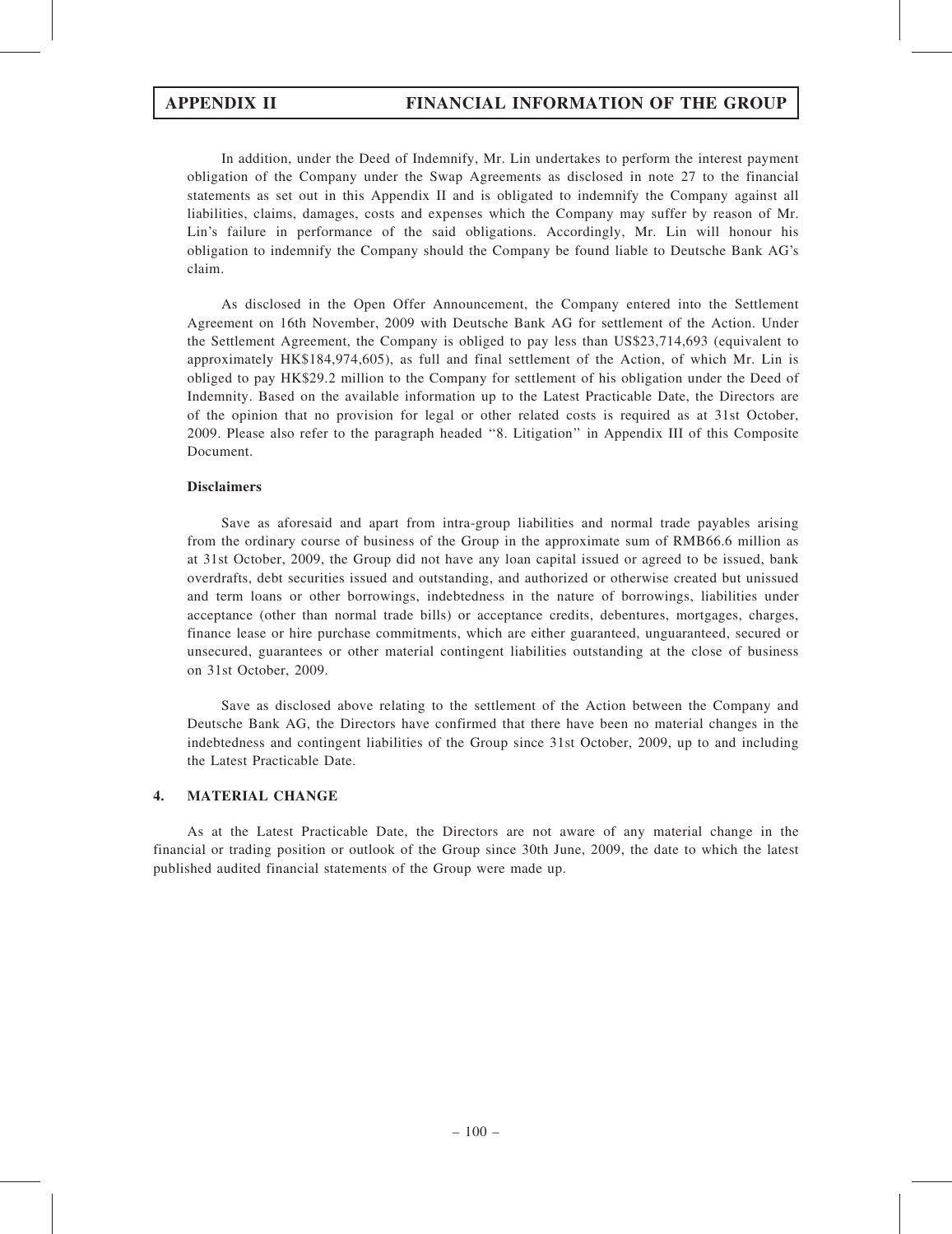# APPENDIX III STATUTORY AND GENERAL INFORMATION

# 1. RESPONSIBILITY STATEMENT

The Directors jointly and severally accept full responsibility for the accuracy of the information contained in this Composite Document (other than information relating to the Offeror) and confirm, having made all reasonable enquiries, that to the best of their knowledge, opinions expressed in this Composite Document (other than those expressed by the Offeror) have been arrived at after due and careful consideration and there are no other facts not contained in this Composite Document, the omission of which would make any statement in this Composite Document misleading.

As at the date of this Composite Document, the directors of the Offeror consist of Mr. Sze Ming Yee and Ms. Xu Yue Yue. The directors of the Offeror jointly and severally accept full responsibility for the accuracy of information contained in this Composite Document (other than those relating to the Company) and confirm, having made all reasonable inquiries, that to the best of their knowledge, opinions expressed in this Composite Document (other than those expressed by the Company) have been arrived at after due and careful consideration and there are no other facts not contained in this Composite Document (other than those relating to the Company) the omission of which would make any statement in the Composite Document misleading.

# 2. SHARE CAPITAL

# a. Shares

The authorised and issued Shares of the Company as at the Latest Practicable Date were as follows:

| Authorised                                                                       | HK\$        |
|----------------------------------------------------------------------------------|-------------|
| 1,000,000,000 Shares as at the Latest Practicable Date                           | 100,000,000 |
| Issued and fully paid or credited as fully paid                                  |             |
| 558,965,000<br>Shares as at the Latest Practicable Date                          | 55,896,500  |
| New shares to be issued under the Open Offer                                     |             |
| 279,582,500<br>Open Offer Shares                                                 | 27,958,250  |
| Total number of Shares issued and to be issued upon completion of the Open Offer |             |

838,547,500 Shares 83,854,750

All the issued Shares rank pari passu with each other in all respects including the rights as to voting, dividends and return of capital.

No new Share was issued since 30th June, 2009, the date to which the latest audited financial statements of the Company were made up, and up to the Latest Practicable Date.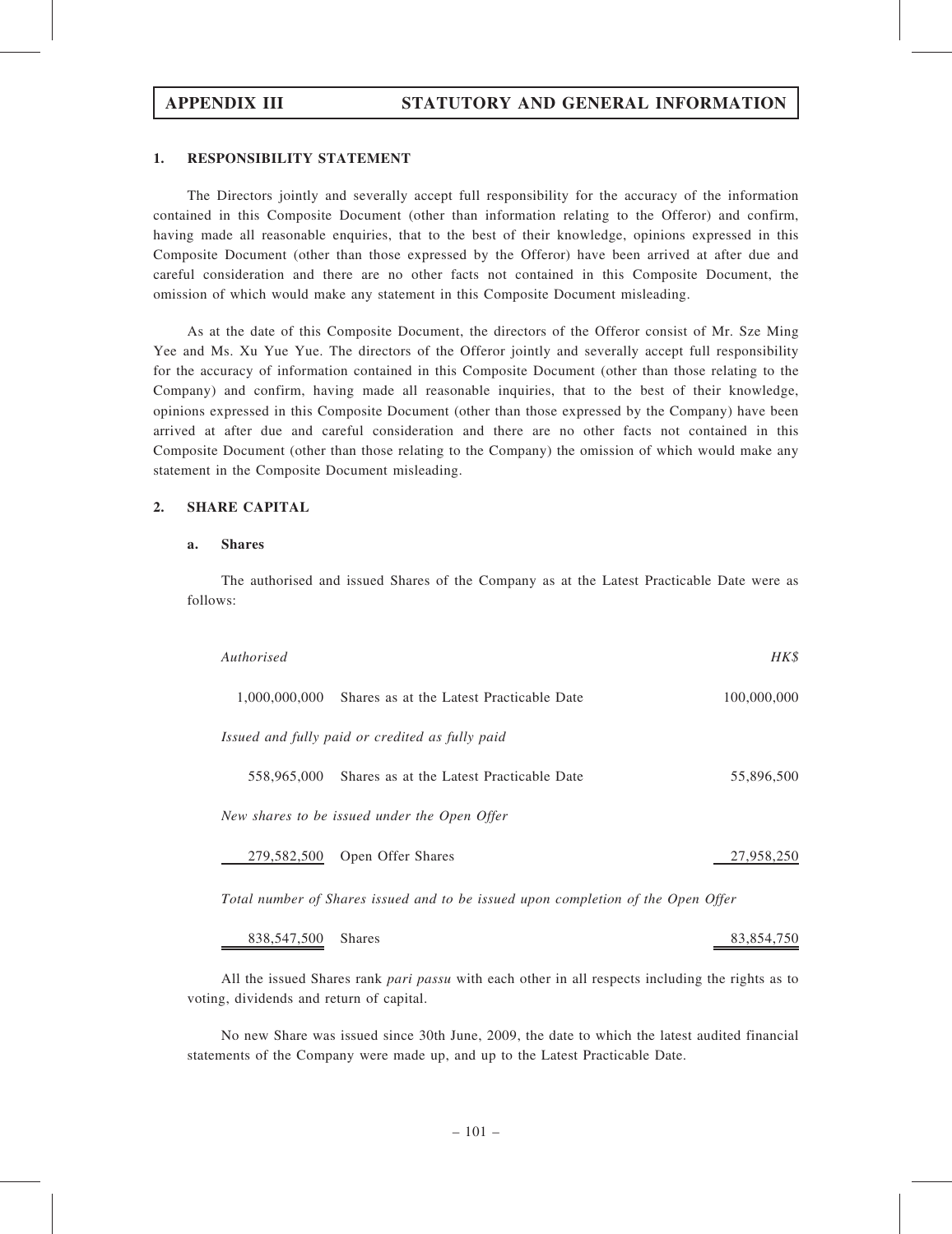## b. Options

Since 30th June, 2009, the date to which the latest audited financial statements of the Company were made up, and up to the Latest Practicable Date, no share options were exercised and no Shares had been issued due to the exercise of share options of the Company. As at the Latest Practicable Date, no share options of the Company exercisable were outstanding.

Saved as disclosed above, the Company does not have other class of securities, outstanding options, derivatives, warrants or other securities which are convertible or exchangeable into Shares.

## 3. MARKET PRICES

The table below shows the closing prices per Share on the Stock Exchange on (i) the Latest Practicable Date; (ii) 20th November, 2009, being the Last Trading Day, adjusted as a result of the Open Offer; and (iii) the last trading days of each of the calendar months during the Relevant Period, adjusted as a result of the Open Offer.

| Date                    | <b>Closing Price</b> |  |  |  |
|-------------------------|----------------------|--|--|--|
|                         | HK\$                 |  |  |  |
| 29th May, 2009          | 0.277                |  |  |  |
| 30th June, 2009         | 0.303                |  |  |  |
| 31st July, 2009         | 0.330                |  |  |  |
| 31st August, 2009       | 0.327                |  |  |  |
| 30th September, 2009    | 0.327                |  |  |  |
| 30th October, 2009      | 0.287                |  |  |  |
| Last Trading Day        | 0.243                |  |  |  |
| 30th November, 2009     | 0.460                |  |  |  |
| Latest Practicable Date | 0.465                |  |  |  |

The highest and lowest closing price per share (adjusted as a result of the Open Offer) as quoted on the Stock Exchange during the Relevant Period were HK\$0.5 per Share on 4th December, 2009, and HK\$0.243 per Share on 20th November, 2009 respectively.

## 4. DISCLOSURE OF INTERESTS AND DEALINGS

a. As at the Latest Practicable Date, the interests of the substantial Shareholders in the Company are as follows:

| <b>Name of Shareholders</b>                          | Capacity                              | Number of<br><b>Shares</b> | $\%$ of total<br>issued Shares |
|------------------------------------------------------|---------------------------------------|----------------------------|--------------------------------|
| The Offeror (Note 1)                                 | Beneficial owner                      | 399,614,280                | 71.49                          |
| Sze Ming Yee (Note 1)                                | Interest of controlled<br>corporation | 399,614,280                | 71.49                          |
| Zhan Hongwei ( <i>Note 2</i> )                       | Beneficial owner                      | 110,000,000                | 19.68                          |
| <b>Upbest Securities Company</b><br>Limited (Note 3) | Other                                 | 279,482,500                | 50.00                          |
| Atlantis Investment Management<br>Limited            | <b>Investment Manager</b>             | 45,000,000                 | 8.05                           |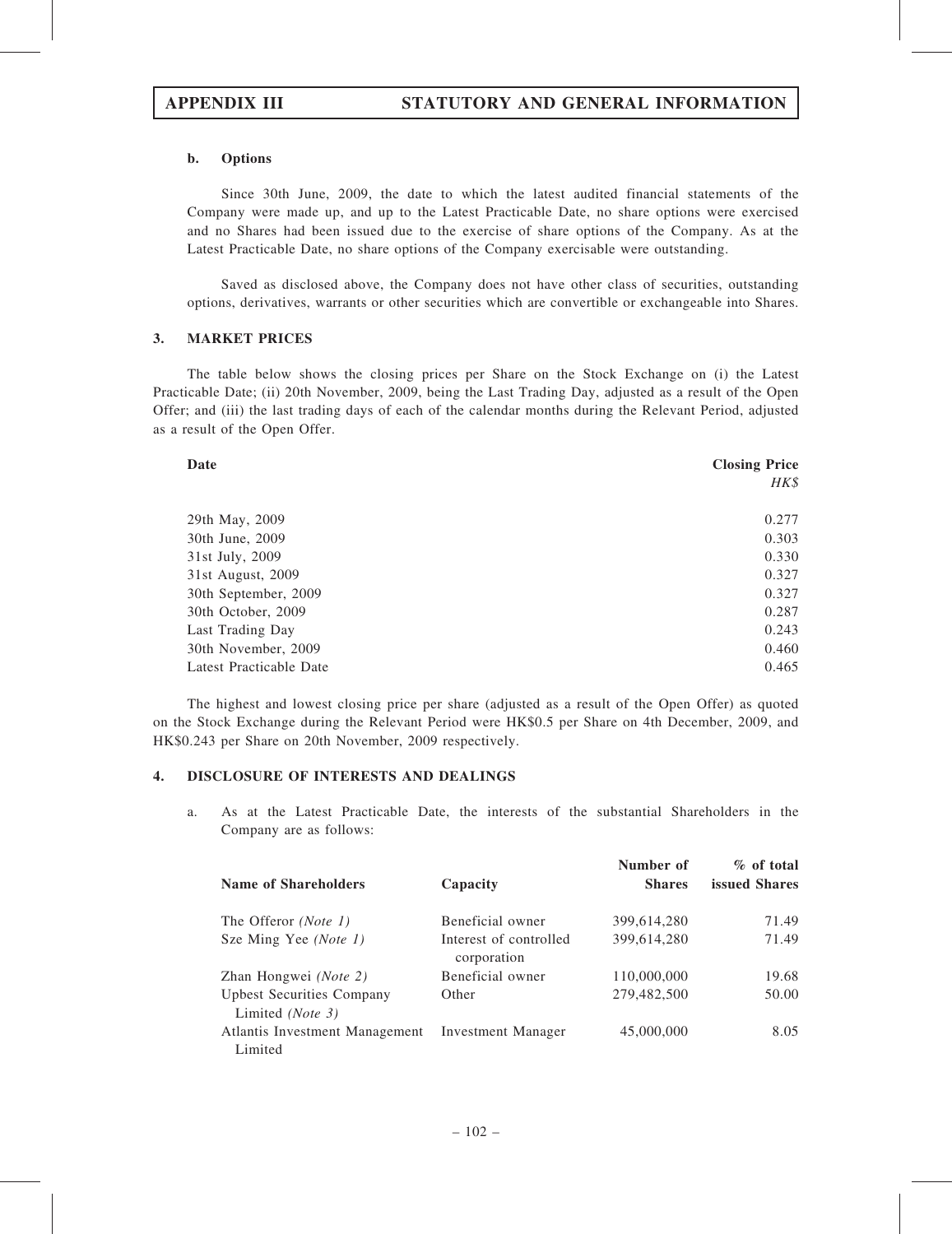- Note 1: The Offeror is wholly owned by Sze Ming Yee, who is also a director of the Offeror. The Offeror holds 230,131,780 Shares and in addition is also deemed to be interested in 169,482,500 Shares by virtue of its entering into the Sub-Underwriting Agreement with Upbest Securities Company Limited on 16th November, 2009 to sub-underwrite 169,482,500 Open Offer Shares.
- Note 2: Zhan Hongwei is deemed to be interested in 110,000,000 Shares by virtue of its entering into the Sub-Underwriting Agreement with Upbest Securities Company Limited on 16th November, 2009 to subunderwrite 110,000,000 Open Offer Shares.
- Note 3: Upbest Securities Company Limited is deemed to be interested in 279,482,500 Shares by virtue of its entering into an underwriting agreement with the Company on 16th November, 2009 to fully underwrite 279,482,500 Open Offer Shares.

Save for the interests or long positions set out above, the Offeror and parties acting in concert with it did not own or control any Shares and relevant securities (as defined under Note 4 to Rule 22 of the Takeovers Code) of the Company.

- b. During the Relevant Period, save as the acquisition of the Sale Shares by the Offeror from Mr. Lin, none of the Offeror and parties acting in concert with it had dealt in any Shares and relevant securities (as defined under Note 4 to Rule 22 of the Takeovers Code) of the Company.
- c. Save as the interest of Mr. Sze Ming Yee, the ultimate beneficial owner and a director of the Offeror, as disclosed above, none of the Offeror's directors own or control any Shares and relevant securities (as defined under Note 4 to Rule 22 of the Takeovers Code) of the Company.
- d. Save as the acquisition of the Sale Shares from Mr. Lin by the Offeror, in which Mr. Sze Ming Yee is the ultimate beneficial owner and a director of the Offeror, none of the Offeror's directors had dealt in any Shares and relevant securities (as defined under Note 4 to Rule 22 of the Takeovers Code) of the Company during the Relevant Period.
- e. As at the Latest Practicable Date, the Company was not interested in any relevant securities (as defined under Note 4 to Rule 22 of the Takeovers Code) of the Offeror.
- f. During the Relevant Period, the Company had not dealt in any relevant securities (as defined under Note 4 to Rule 22 of the Takeovers Code) of the Offeror.
- g. As at the Latest Practicable Date, none of the Directors was interested in any relevant securities (as defined under Note 4 to Rule 22 of the Takeovers Code) of the Offeror and in the Company.
- h. During the Relevant Period, none of the directors of the Company had dealt in any relevant securities (as defined under Note 4 to Rule 22 of the Takeovers Code) of the Offeror.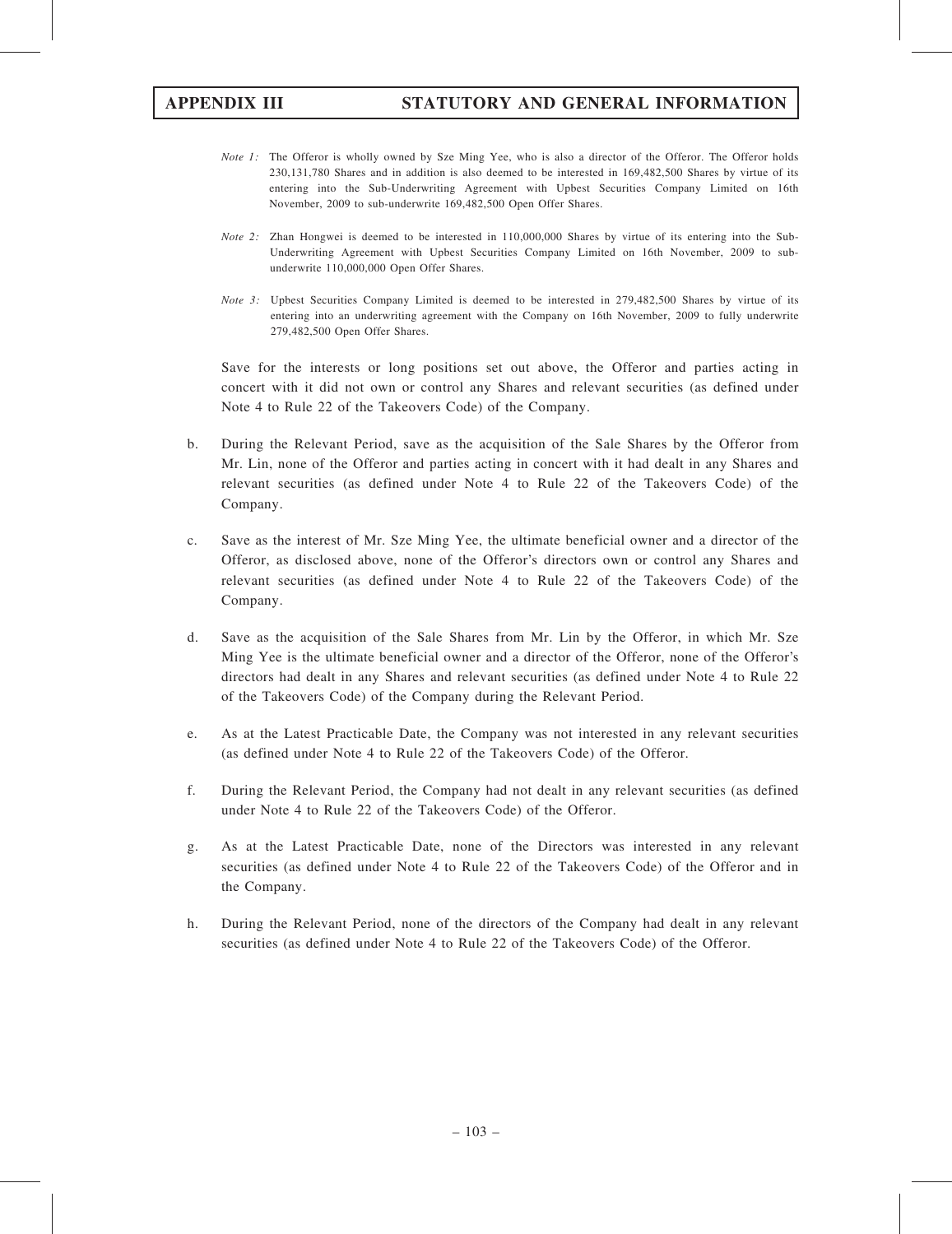i. Save as disclosed below, none of the directors of the Company had dealt in Shares and the relevant securities (as defined under Note 4 to Rule 22 of the Takeovers Code) of the Company during the Relevant Period:

| Name of<br>director | Date of grant<br>of options | <b>Exercise period</b>                           | <b>Exercise</b><br>price<br>$(HK\$ | Number of<br>underlying<br><b>Shares</b> | $%$ of total | issued Nature of<br>Shares transaction |
|---------------------|-----------------------------|--------------------------------------------------|------------------------------------|------------------------------------------|--------------|----------------------------------------|
| Hu Zhao Rui         | 4th September,<br>2006      | 4th September, 2006<br>to 3rd September,<br>2009 | 1.038                              | 1,000,000                                |              | 0.18 Lapse of share<br>options         |
| Lin Wan Xin         | 4th September,<br>2006      | 4th September, 2006<br>to 3rd September,<br>2009 | 1.038                              | 1,000,000                                |              | 0.18 Lapse of share<br>options         |
| Xiang Song          | 4th September,<br>2006      | 4th September, 2006<br>to 3rd September,<br>2009 | 1.038                              | 1,500,000                                |              | 0.27 Lapse of share<br>options         |

No option money had been paid for the share options in the table above.

- j. As at the Latest Practicable Date, none of the subsidiaries of the Company, pension fund of the Company or any of its subsidiaries, or advisers to the Company as specified in class (2) of the definition of associate under the Takeovers Code (but excluding exempt principal traders) had any shareholdings in the Company. During the Relevant Period, none of the parties referred to in this paragraph had dealt in the relevant securities (as defined under Note 4 to Rule 22 of the Takeovers Code) of the Company.
- k. As at the Latest Practicable Date, no fund manager (other than exempt fund managers) connected with the Company managing on a discretionary basis had any shareholdings in the Company. During the Relevant Period, no fund manager (other than exempt fund managers) connected with the Company managing on a discretionary basis had dealt in the relevant securities (as defined under Note 4 to Rule 22 of the Takeovers Code) of the Company.

## 5. OTHER ARRANGEMENTS

- a. As at the Latest Practicable Date, no person has irrevocably committed to accept or reject the General Offer.
- b. As at the Latest Practicable Date, none of the Directors have any interest in the Shares. As such, none of the Directors are concerned with whether to accept or reject the General Offer in respect of their own beneficial shareholdings.
- c. No relevant securities (as defined under Note 4 to Rule 22 of the Takeovers Code) of the Company to be acquired in pursuance of the General Offer will be transferred, charged or pledged to any other persons.
- d. There is no arrangement of the kind referred to in Note 8 of Rule 22 of the Takeovers Code which existed between the Offeror or any party acting in concert with it or associates of the Offeror and any other person.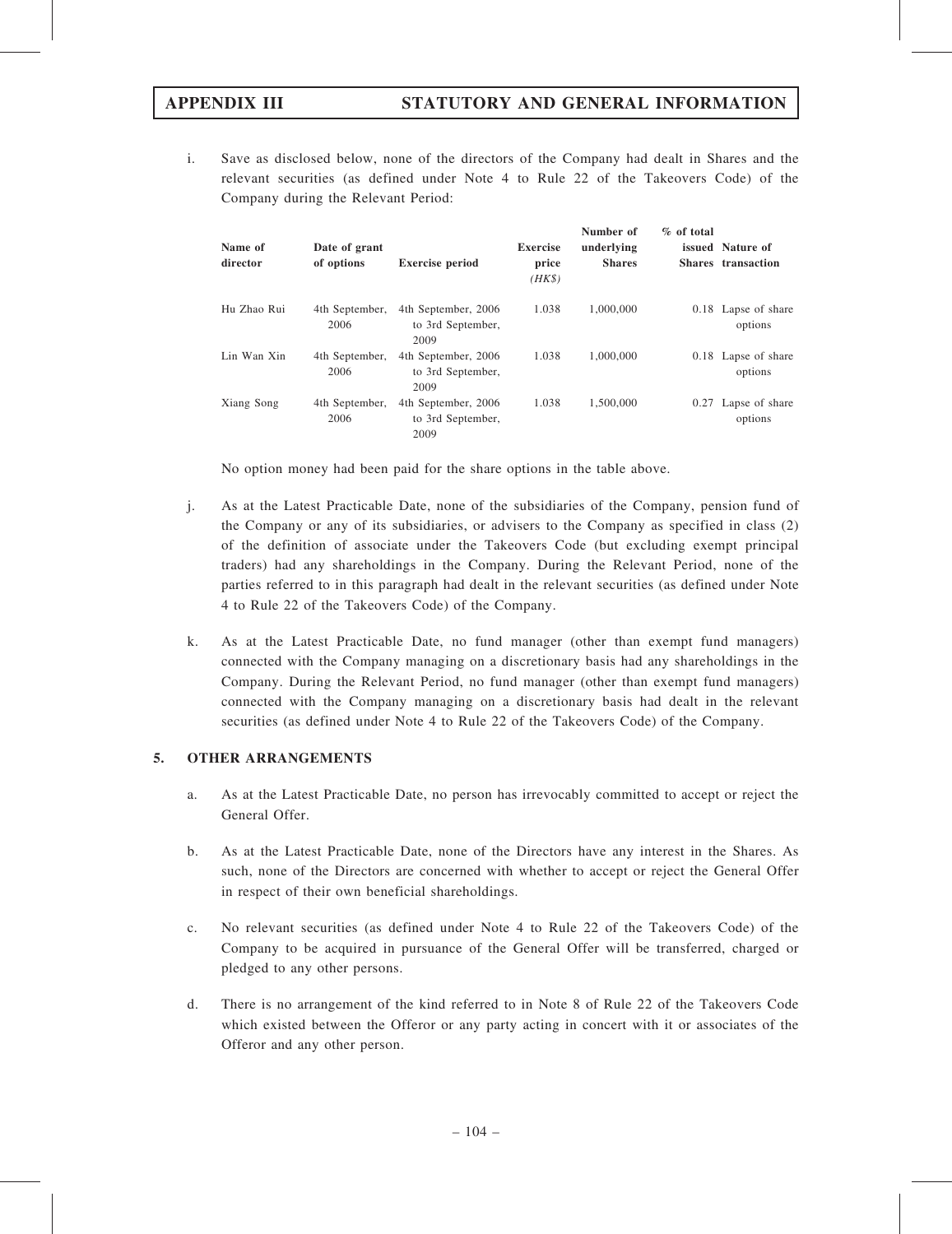- e. There is no arrangement of the kind referred to in Note 8 to Rule 22 of the Takeovers Code between the Company or any person who is an associate of the Company by virtue of classes (1), (2), (3) and (4) of the definition of associate under the Takeovers Code and any other person.
- f. During the Relevant Period, none of the Offeror and parties acting in concert with it, the Company or the Directors have borrowed or lent any relevant securities (as defined under Note 4 to Rule 22 of the Takeovers Code) of the Company.
- g. There is no agreement, arrangement or understanding (including any compensation arrangement) between the Offeror or any party acting in concert with it and any of the existing or recent directors of the Company or any existing or recent Shareholders having any connection with or dependence upon the General Offer.
- h. There is no agreement or arrangement between any Director and any other person which is conditional on or dependent upon the outcome of the General Offer or otherwise connected with the General Offer.
- i. No benefit will be given to any Director as compensation for loss of office or otherwise in connection with the General Offer.
- j. There is no agreement or arrangement to which the Offeror is a party which relate to the circumstances in which it may or may not invoke or seek to invoke a condition to the General Offer.
- k. There is no material contract entered into by the Offeror in which any Director has a material personal interest.

# 6. DIRECTORS' SERVICE CONTRACTS

- a. Each of Mr. Tu Shuguang and Mr. Chan Kin entered into a service contract with the Company on 25th September, 2009 for a term of three years from 25th September, 2009 until 24th September, 2012, with a fixed term of one year commencing on 25th September, 2009, which may be terminated by the Company or by the relevant Director giving to the other party not less than six months' prior written notice after the expiration of the said fixed term. Under the terms of these service contracts, each of Mr. Tu Shuguang and Mr. Chan Kin is entitled to a fixed monthly salary of HK\$20,000 and a discretionary year end bonus to be determined annually by the Board in its absolute discretion with reference to the Group's performance and profitability.
- b. Save as disclosed in paragraph 6(a) of this Appendix III above, as at the Latest Practicable Date, none of the Directors had any service contracts in force with the Company, its subsidiaries or associated companies which (i) had been entered into or amended within six months before the commencement of the Offer Period (including both continuous and fixed term contracts); (ii) or are continuous contracts with a notice period of twelve months or more; or (iii) are fixed term contracts with more than twelve months to run irrespective of the notice period.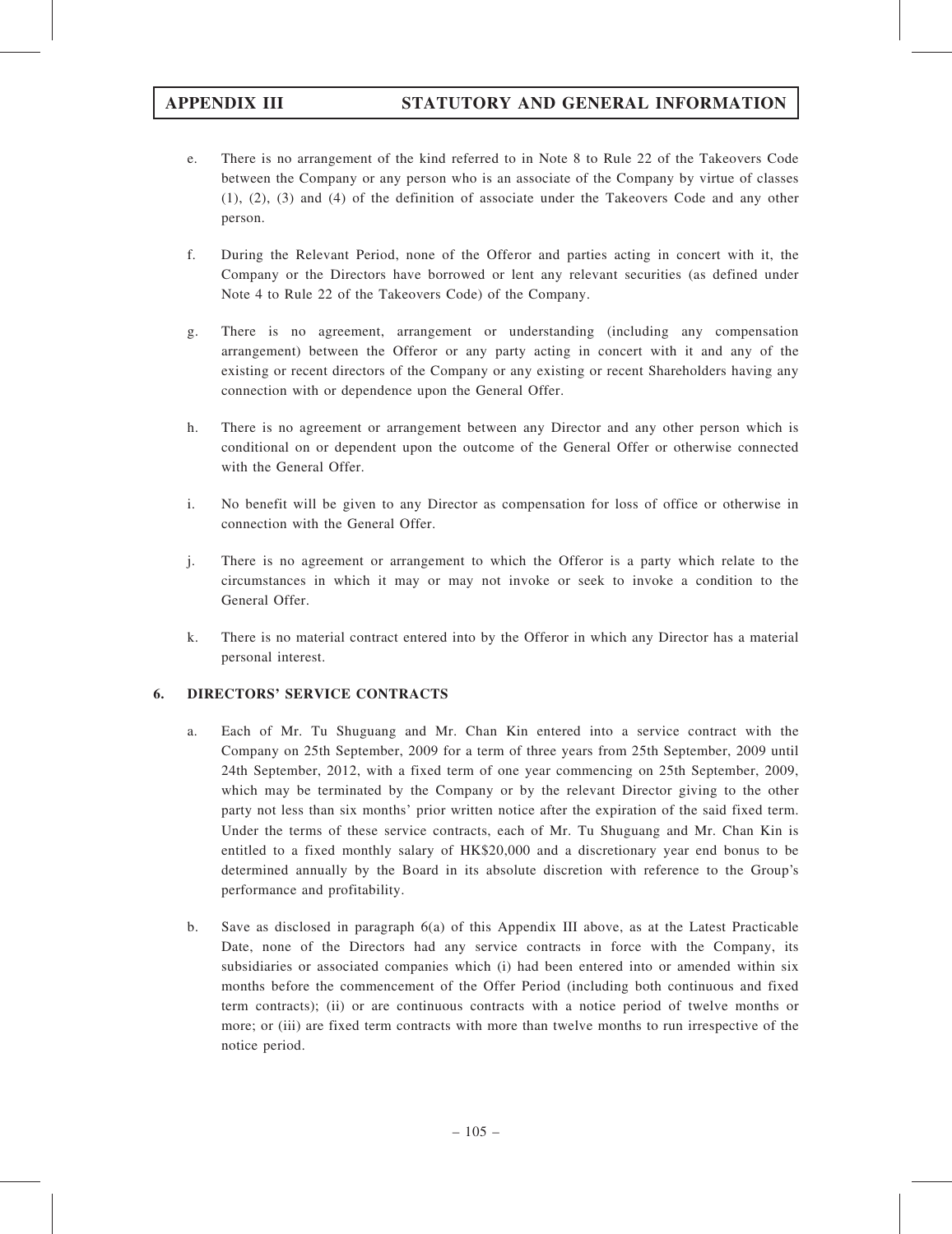# APPENDIX III STATUTORY AND GENERAL INFORMATION

### 7. MATERIAL CONTRACTS

Save as disclosed below, none of the members of the Group entered into any material contracts, not being contracts entered into in the ordinary course of business carried on or intended to be carried on by the Group, after the date 2 years before the commencement of the Offer Period:

- a. The underwriting agreement dated 16th November, 2009 entered into between the Company and the Underwriter in relation to the Open Offer, pursuant to which the Underwriter agreed to underwrite 279,482,500 Open Offer Shares to be issued at HK\$0.18 each by the Company under the Open Offer and the Company agreed to pay the Underwriter a commission on the basis of 2.5% of the aggregate amount underwritten, which is estimated to be approximately HK\$1.26 million.
- b. The irrevocable undertaking dated 20th November, 2009 by the Offeror and parties acting in concert with it to the Company that they will take up all their respective entitlements under the Open Offer, being 115,065,890 Open Offer Shares.
- c. The Settlement Agreement.

### 8. LITIGATION

As disclosed in the announcement of the Company dated 2nd April, 2009, on 31st March, 2009, the Company received the Writ filed by Deutsche Bank AG against the Company claiming the early termination amount in respect of the interest rate swaps set out in the Swap Agreements.

As further disclosed in the Open Offer Announcement, the Company entered into the Settlement Agreement with Deutsche Bank AG on 16th November, 2009 for the settlement of the Action and the Company proposes to apply the proceeds from the Open Offer to settle payment liable under the Settlement Agreement.

Save as disclosed above, as at the Latest Practicable Date, no member of the Group was engaged in any litigation or arbitration of material importance and no litigation or claim of material importance known to the Directors to be pending or threatened against any member of the Group.

### 9. CONSENTS

Yu Ming and Pelican Securities have given and have not withdrawn their written consent to the issue of this Composite Document with the inclusion herein of their letters and/or opinions, and references to their names, letters or opinion in the form and context in which they respectively appear.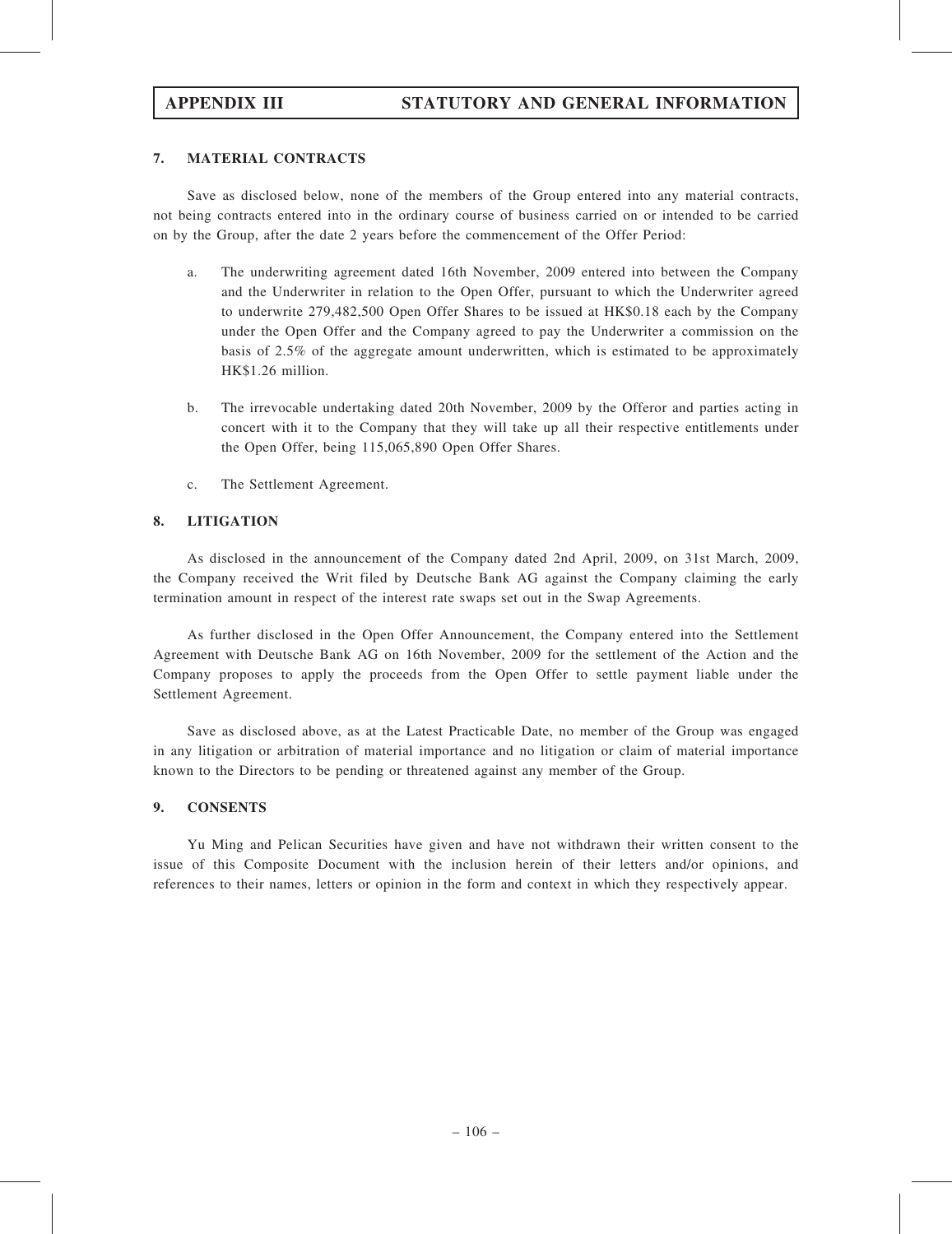### 10. GENERAL

- a. The registered address of the Offeror is P.O. Box 957, Offshore Incorporations Centre, Road Town, Tortola, British Virgin Islands.
- b. The registered office of Yu Ming is Room 1801, 18th Floor, Allied Kajima Building, 138 Gloucester Road, Wanchai, Hong Kong.
- c. The registered office of Pelican Securities is Unit 1502, Cosco Tower, 183 Queen's Road Central, Sheung Wan, Hong Kong.
- d. The directors of the Offeror are Mr. Sze Ming Yee and Ms. Xu Yueyue.
- e. The principal members of the concert group of the Offeror includes Mr. Sze Ming Yee, being the ultimate beneficial owner of the Offeror, whose address is 3/F, Tung Nam Mansion, 67A Waterloo Road, Homantin, Kowloon, Hong Kong; and Mr. Zhan Hong Wei, one of the Subunderwriters to the Open Offer and a party acting in concert with the Offeror, whose address is 2102, Block 6, Wanke Jinse Jiayuan, Futian District, Shenzhen, Guangdong Province, PRC (廣東省深圳市福田區萬科金色家園6棟2102號).
- f. The English text of this Composite Document and the Form of Acceptance shall prevail over the Chinese text.

### 11. DOCUMENTS AVAILABLE FOR INSPECTION

Copies of the following documents are available for inspection during normal business hours on any weekday (public holidays excepted) at (i) the head office and principal place of business of the Company at Room 1805, 18/F, Harbour Centre, 25 Harbour Road, Wanchai, Hong Kong; (ii) on the website of the Securities and Futures Commission of Hong Kong (http://www.sfc.hk); and (iii) the website of the Company at http://www.sinotronics.com.cn when the General Offer remains open for acceptance:

- a. the memorandum and articles of association of the Company;
- b. the memorandum and articles of association of the Offeror;
- c. the letter from the Board, the text of which is set out on pages 6 to 10 of this Composite Document;
- d. the letter from Yu Ming, the text of which is set out on pages 11 to 16 of this Composite Document;